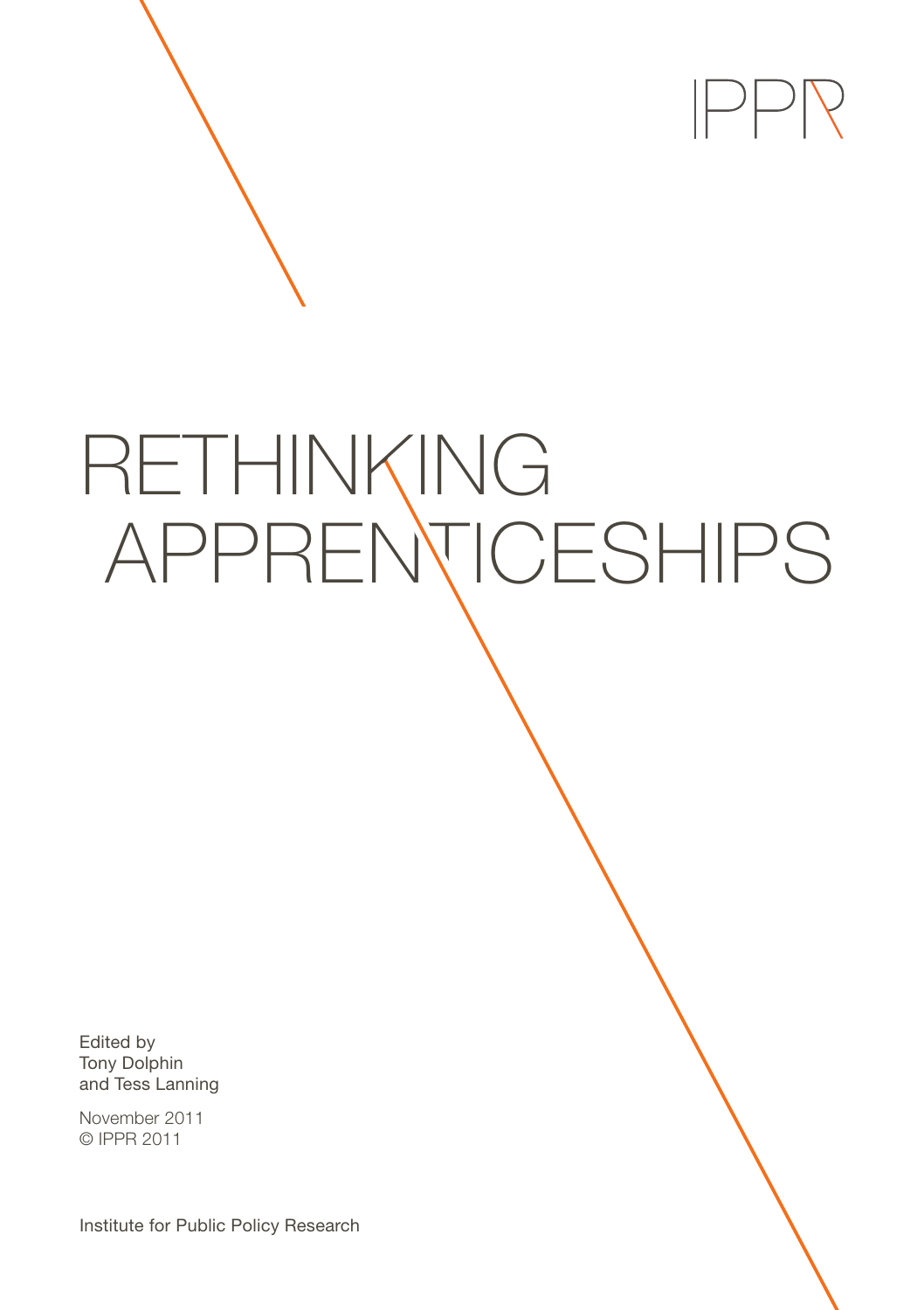# RETHINKING APPRENTICESHIPS

Edited by Tony Dolphin and Tess Lanning

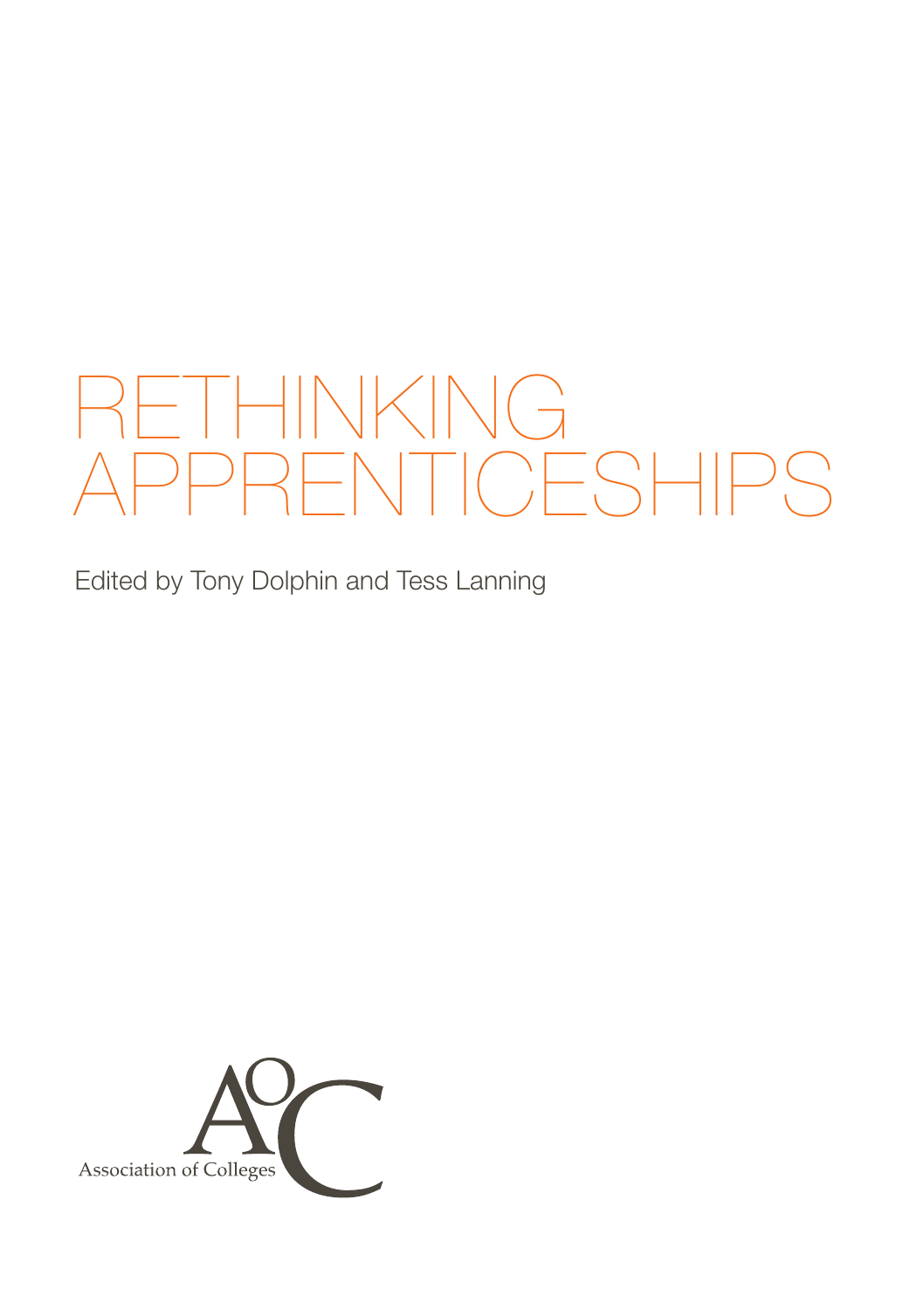# ABOUT the editors

Tony Dolphin is senior economist and associate director for economic policy at IPPR.

Tess Lanning is a research fellow at IPPR.

# Acknowledgments

IPPR would like to thank the Association of Colleges for their intellectual engagement and kind support for this project.

# ABOUT IPPR

IPPR, the Institute for Public Policy Research, is the UK's leading progressive thinktank. We produce rigorous research and innovative policy ideas for a fair, democratic and sustainable world.

We are open and independent in how we work, and with offices in London and the North of England, IPPR spans a full range of local and national policy debates. Our international partnerships extend IPPR's influence and reputation across the world.

IPPR 4th Floor 14 Buckingham Street London WC2N 6DF T: +44 (0)20 7470 6100 E: info@ippr.org www.ippr.org Registered charity no. 800065

November 2011. © 2011 The contents and opinions expressed in this paper are those of the authors only.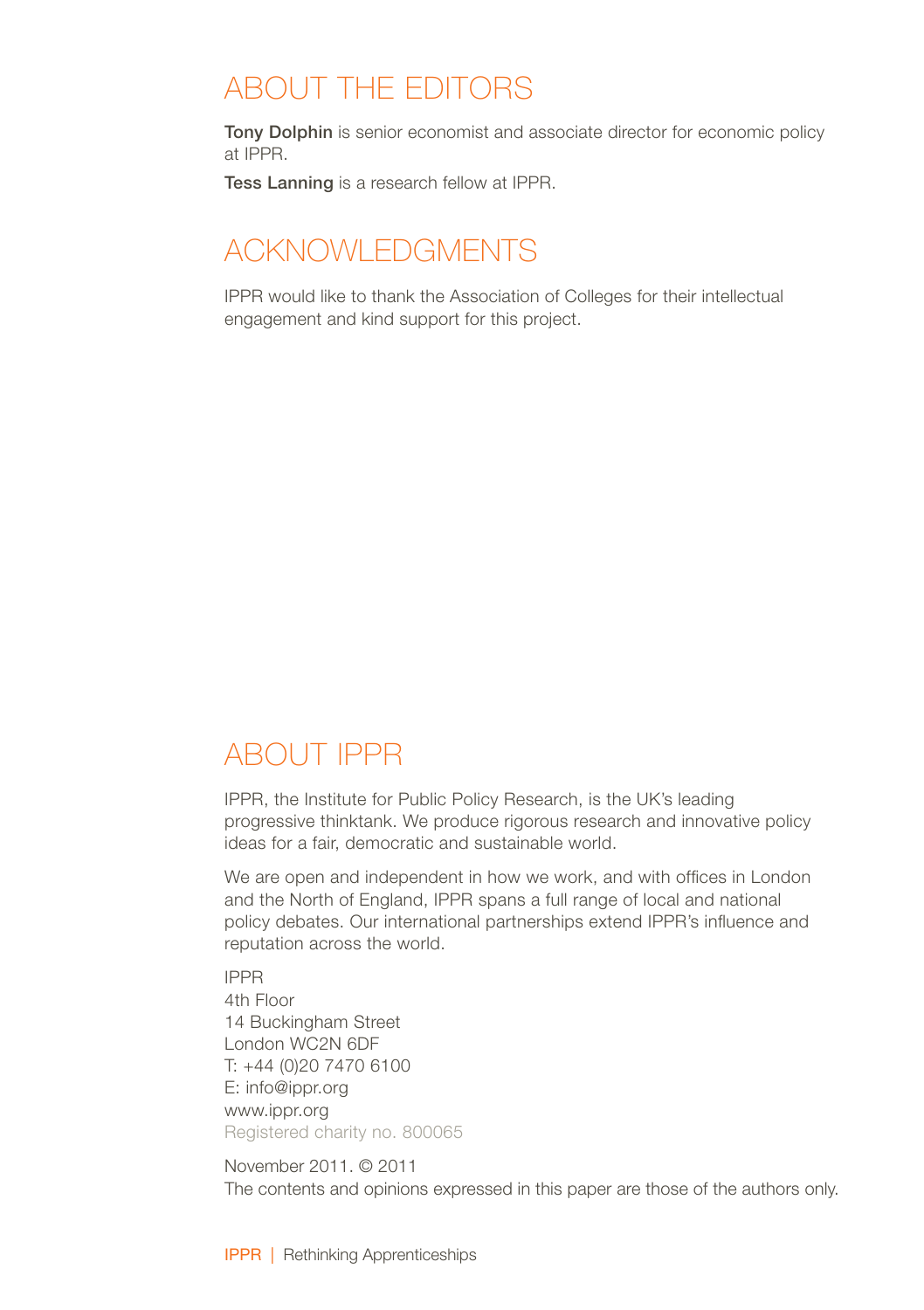# **CONTENTS**

| <b>Vince Cable</b>                                                                                |
|---------------------------------------------------------------------------------------------------|
|                                                                                                   |
| <b>Introduction: Tess Lanning</b>                                                                 |
| Section 1:<br>The role of apprenticeships in society and the economy                              |
| 1.1 John Bynner<br>Youth transitions and apprenticeships: A broader view of skill 17              |
| 1.2 Alison Fuller and Lorna Unwin                                                                 |
| 1.3 John Hayes                                                                                    |
| <b>Section 2:</b><br>Supporting excellence: Creating more and better apprenticeships              |
| 2.1 Martin Doel<br>Apprenticeships and further education colleges: The next chapter  47           |
| 2.2 Ewart Keep and Susan James                                                                    |
| 2.3 Oliver Tant and Neil Sherlock<br>Reinventing the apprenticeship: An employer's perspective 66 |
| 2.4 Fred Grindrod and lain Murray                                                                 |
| 2.5 Tim Boswell<br>Advanced apprenticeships:                                                      |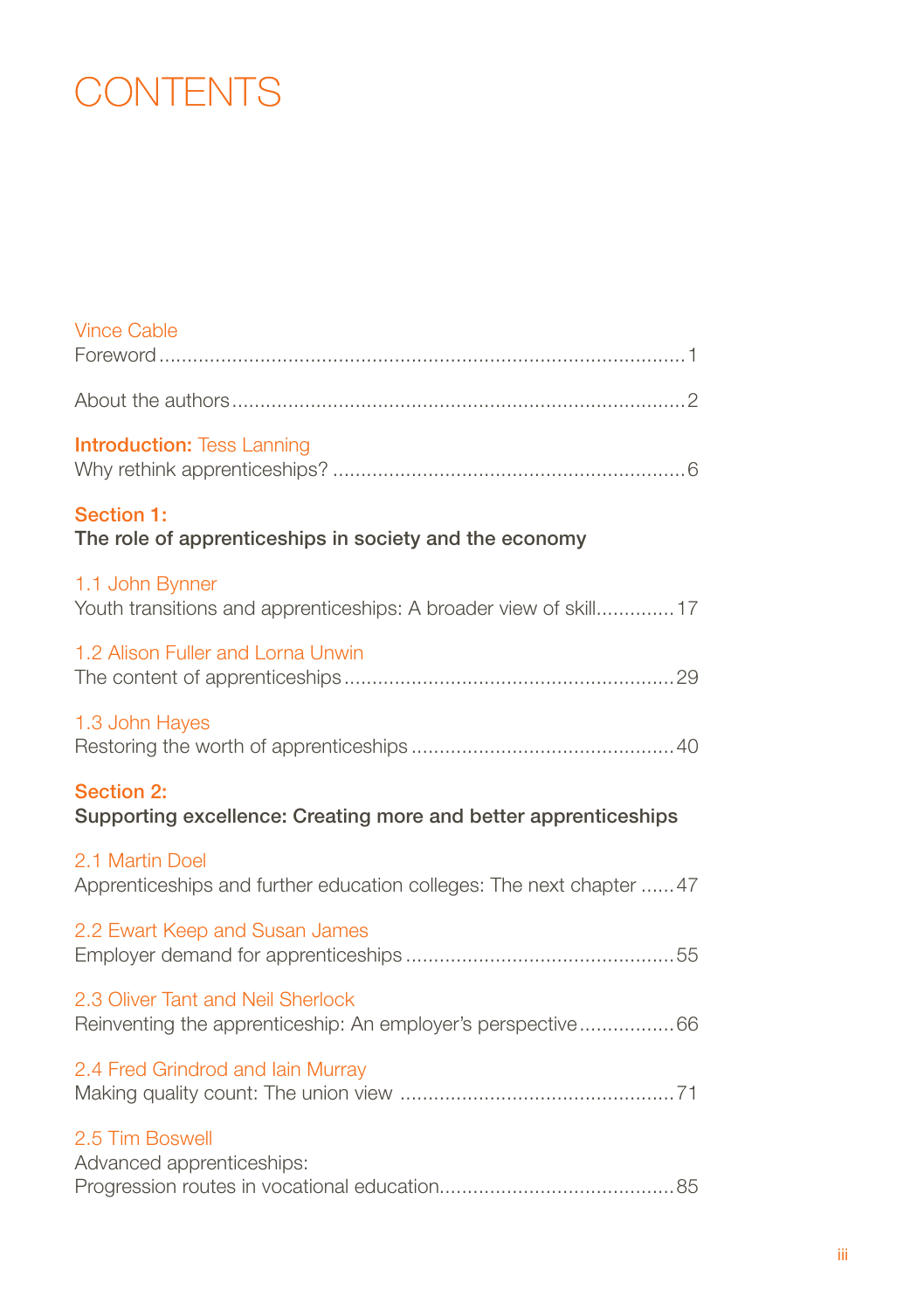### S[ection 3:](#page-98-0)

An institutional environment for flourishing apprenticeships: Lessons from abroad

### 3.1 Hilary Steedman

| Challenges and change:                           |
|--------------------------------------------------|
| 3.2 Brian Knight and Tom Karmel                  |
| <b>Conclusion:</b> Tony Dolphin and Tess Lanning |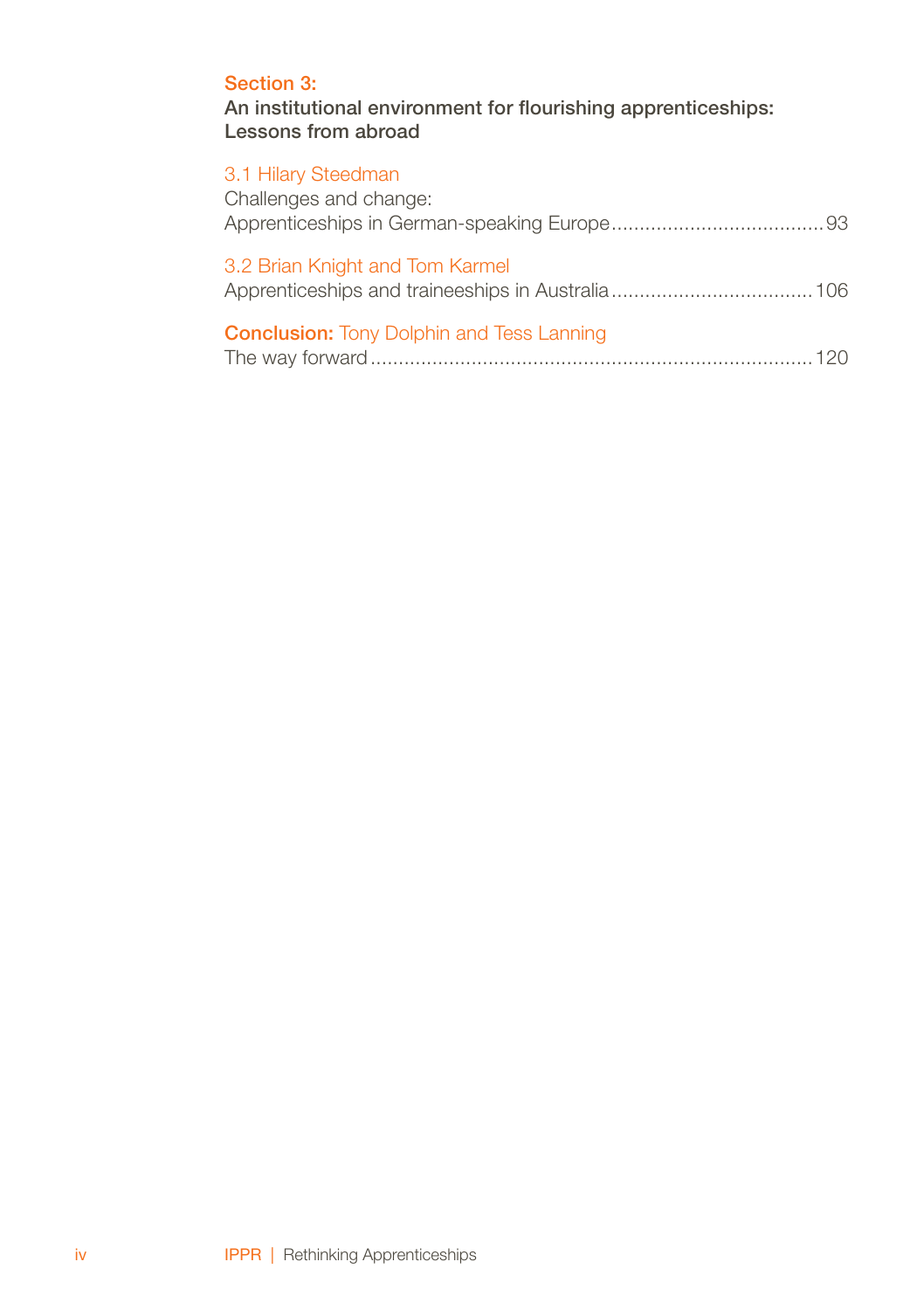# <span id="page-5-0"></span>**FOREWORD**

Vince Cable, Secretary of State for Business, Innovation and Skills

Apprenticeships have been part of the fabric of our society for the past 850 years. Until the 1960s and the subsequent shrinkage of the manufacturing sector when apprenticeships declined, they were the main vehicle for vocational training. Much may have changed during this time, but the principle remains the same: people learn best by doing and do best by learning, both as part of an integrated approach to training including employers and educators.

In recent years, apprenticeships have enjoyed something of a revival. This government has made big strides in expanding this essential mode of training. During the first three-quarters of this academic year, the number of new apprenticeships has increased by more than 50 per cent against last year's total. We have answered the call from businesses to support advanced level skills by introducing the Higher Apprenticeships Fund, designed to support up to 10,000 advanced and higher level apprenticeships.

Employers across the country – large and small, from financial services, engineering and retail – demonstrate the benefits to their businesses of running apprenticeship schemes. A completed apprenticeship usually represents a rapid return on investment to the learner, the employer and the state, by helping to address the UK's skills gap. We have also seen huge demand for apprenticeship places from individuals who regard them as the launchpad for rewarding careers.

We are investing more in apprenticeships because both employers and learners recognise their value. But it is just as important to make the overall system as effective as it can be.

There are still many employers, especially small-scale, who would like to employ an apprentice, but who are put off by bureaucratic hurdles. I am committed to removing these. We also need to improve progression by apprentices towards advanced skills levels, particularly in areas like manufacturing. And we do not want the apprenticeship brand to be damaged by short courses of limited value.

Our goal is an apprenticeship programme as highly regarded for its economic and educational benefits as our university system – and held in the same esteem. I therefore welcome the input of experts with similar ambitions to the government's. Together we can secure a promising future for apprenticeships.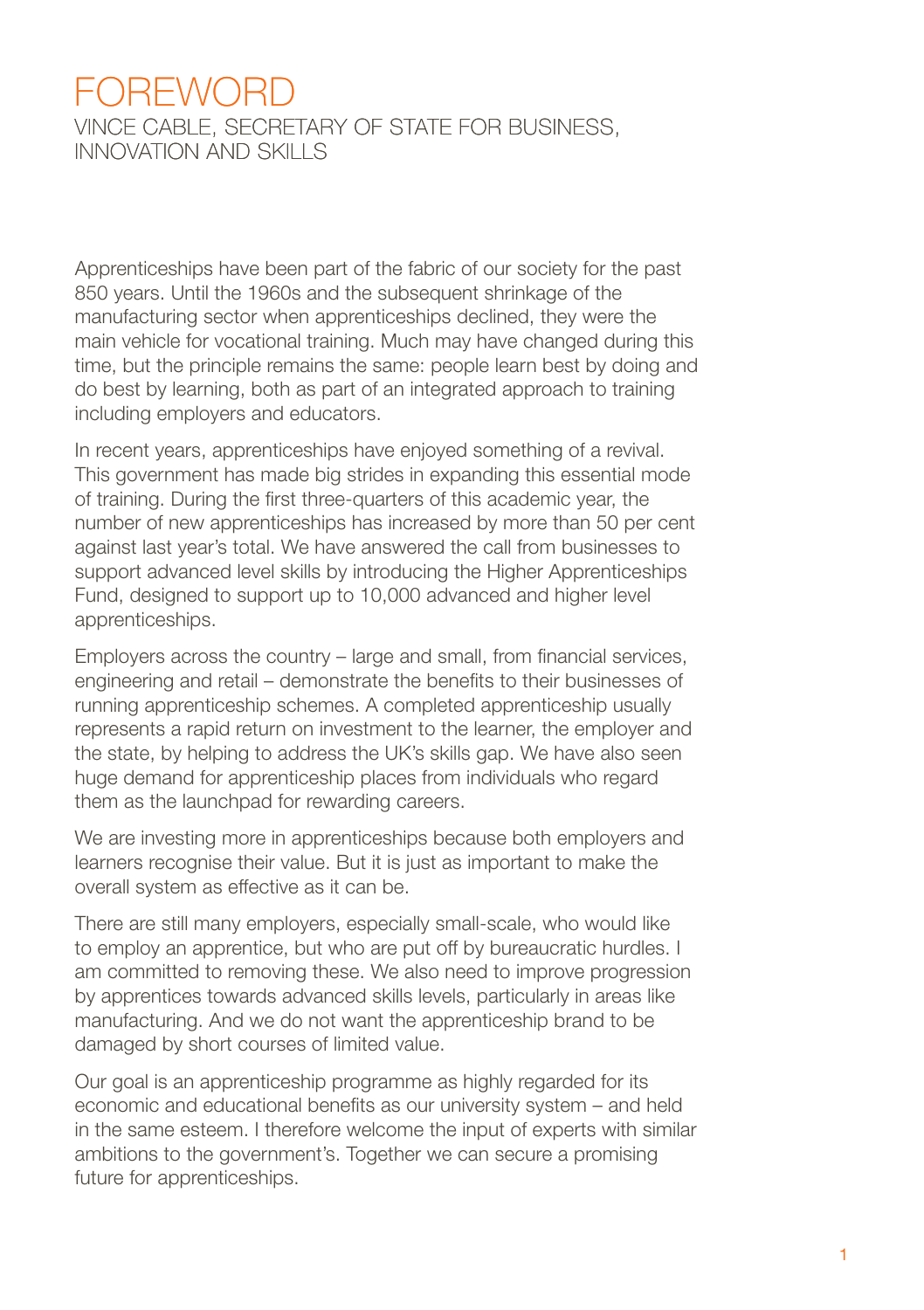# <span id="page-6-0"></span>ABOUT THE AUTHORS

Tim Boswell is a Conservative peer. He was Conservative MP for Daventry 1987–2010 and served as an education minister from 1992– 1995, with particular emphasis on post-compulsory education. He has held similar and related portfolios in opposition, and has always taken an interest in the vocational side of learning and continuing professional education. He is currently working with the Association of Colleges (AoC) on higher-level apprenticeships, and has just completed chairing a national study into Adult Literacy for NIACE, the National Institute of Adult Continuing Education.

John Bynner is emeritus professor of social sciences in education at the London Institute of Education and until his retirement in 2003 was director of the Centre for Longitudinal Studies and the Wider Benefits of Learning Research Centre. He was founder and director of the National Research and Development Centre for Adult Literacy and Numeracy. Until April this year he also directed Longview, a thinktank promoting longitudinal research. Recent publications include co-authored books *The Benefits of Learning*, *Changing Britain, Changing Lives* and *Tracking Adult Literacy and Numeracy Skills*. He is executive editor of the international journal *Longitudinal and Life Course Studies*.

Martin Doel is chief executive of the AoC. Previously, Martin was the director of training and education for all three armed services, working in the Ministry of Defence. Prior to this he filled several operational support, personnel and training posts in the Royal Air Force, including service as the equivalent of a director of studies at the Joint Services Command and Staff College, providing post-graduate level education to officers from across the world. He has published articles on military assistance in humanitarian aid operations and strategic planning. He was appointed OBE in 1998 for his work in support of operations in the Balkans and for his contribution to Anglo-German relations. He holds a master's degree with distinction from King's College, London and a first-class honours degree in education from King Alfred's College, Winchester.

Tony Dolphin is IPPR's senior economist and leads its work on economic policy, which focuses on the changes that are needed to the UK's economy to ensure that growth in the future is better balanced and more sustainable and that the benefits of growth are more evenly shared. Tony is a regular commentator in the media on the economy and on economic policy and writes on a range of issues, including skills, the outlook for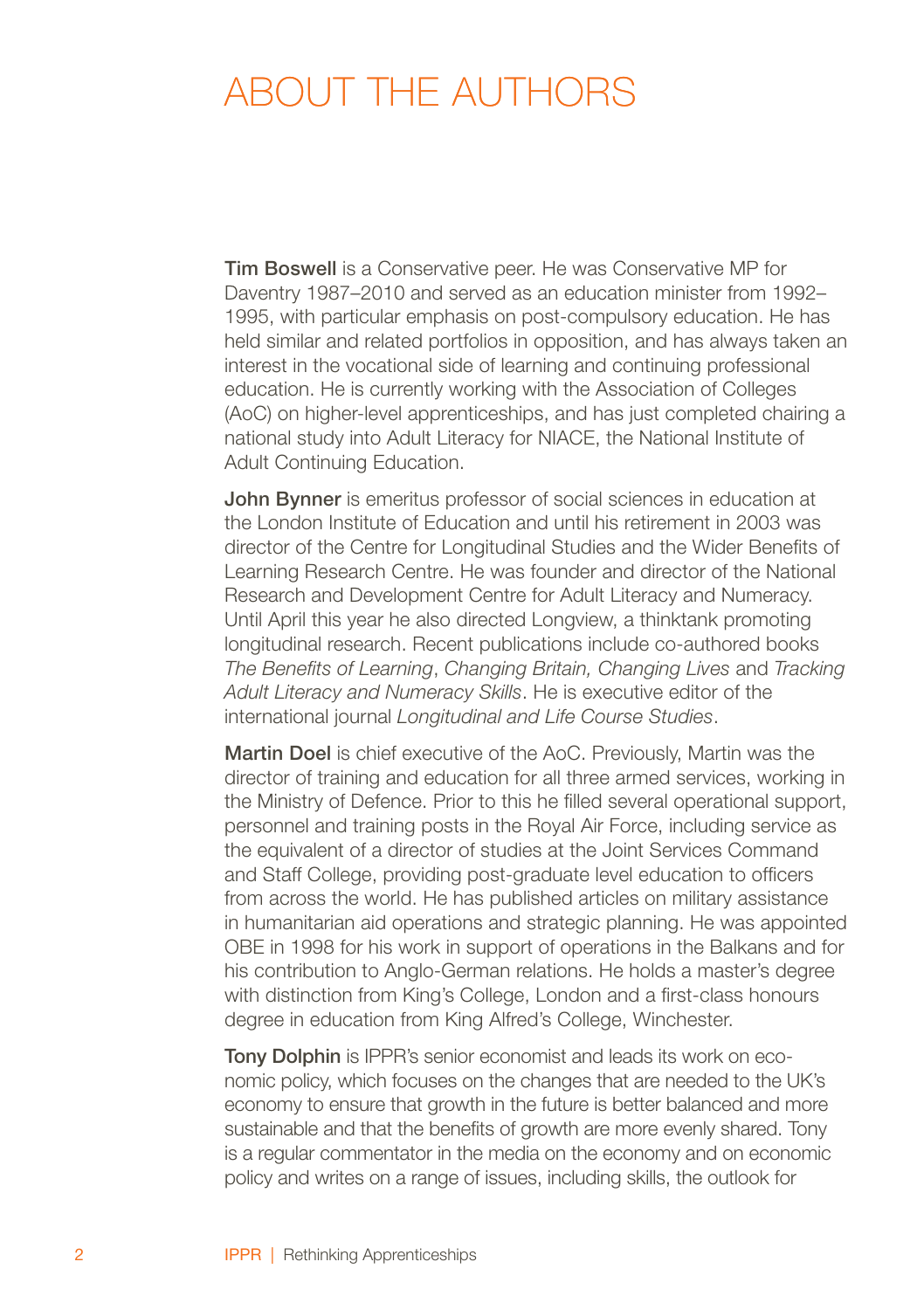growth and the structure of the UK economy. He co-edited *Colleges 2020*  (2010), an edited collection on the future of further education in the UK.

Alison Fuller is professor of education and work, and head of the Lifelong and Work-Related Learning Research Centre in the School of Education, University of Southampton. Her research interests include apprenticeship and vocational education, changing patterns of participation in education and training, education–work transitions, and workplace learning. She has been a member of the UKCES Expert Panel and is also co-director of the multi-disciplinary Work Futures Research Centre at the University of Southampton and a researcher in the ESRC LLAKES Research Centre. Alison was a specialist adviser to the Department of Innovation, Universities, Science and Skills select committee's scrutiny of the Apprenticeships Bill. Alison and Lorna Unwin are guest editors of a special issue of the *Journal of Vocational Education and Training* (2011, 63: 3) 'Apprenticeship as an evolving model of learning'.

Fred Grindrod is apprenticeships policy and campaigns officer for unionlearn. In this role he leads unionlearn's response to apprenticeship issues and manages their 'Apprenticeships are union business' project. Prior to joining the Trades Union Congress (TUC), Fred worked as a policy officer for a number of organisations including the Commission for Racial Equality, Crisis, and the Barrow Cadbury Trust. Fred started his career working for Ford Motor Company on learning and organisational development.

John Hayes is minister of state for further education, skills and lifelong learning in the Department for Business, Innovation and Skills and minister of state in the Department for Education with particular responsibility for apprenticeships, careers guidance and vocational education. He has been the MP for South Holland and The Deepings since 1997. While a director of an award-winning local computer company, John served on Nottinghamshire County Council from 1985 to 1999, where he was Conservative spokesman on education. John is chair of the British Caribbean Association and for many years was joint chair of the All Party Group on Disability.

Susan James is the assistant director of the ESRC-funded research Centre on Skills, Knowledge and Organisational Performance (SKOPE) in the Department of Education, University of Oxford. Her research interests are vocational education and training (VET) systems, apprenticeship, workbased learning, on-the-job and off-the-job training, and low-skill/low-wage work. Current research projects include understanding learning in the workplace, particularly apprenticeship, and its relationship to employer engagement, and a suite of projects on understanding and developing vocational excellence. Susan is a visiting research fellow at the University of the Witswaterand, Johannesburg.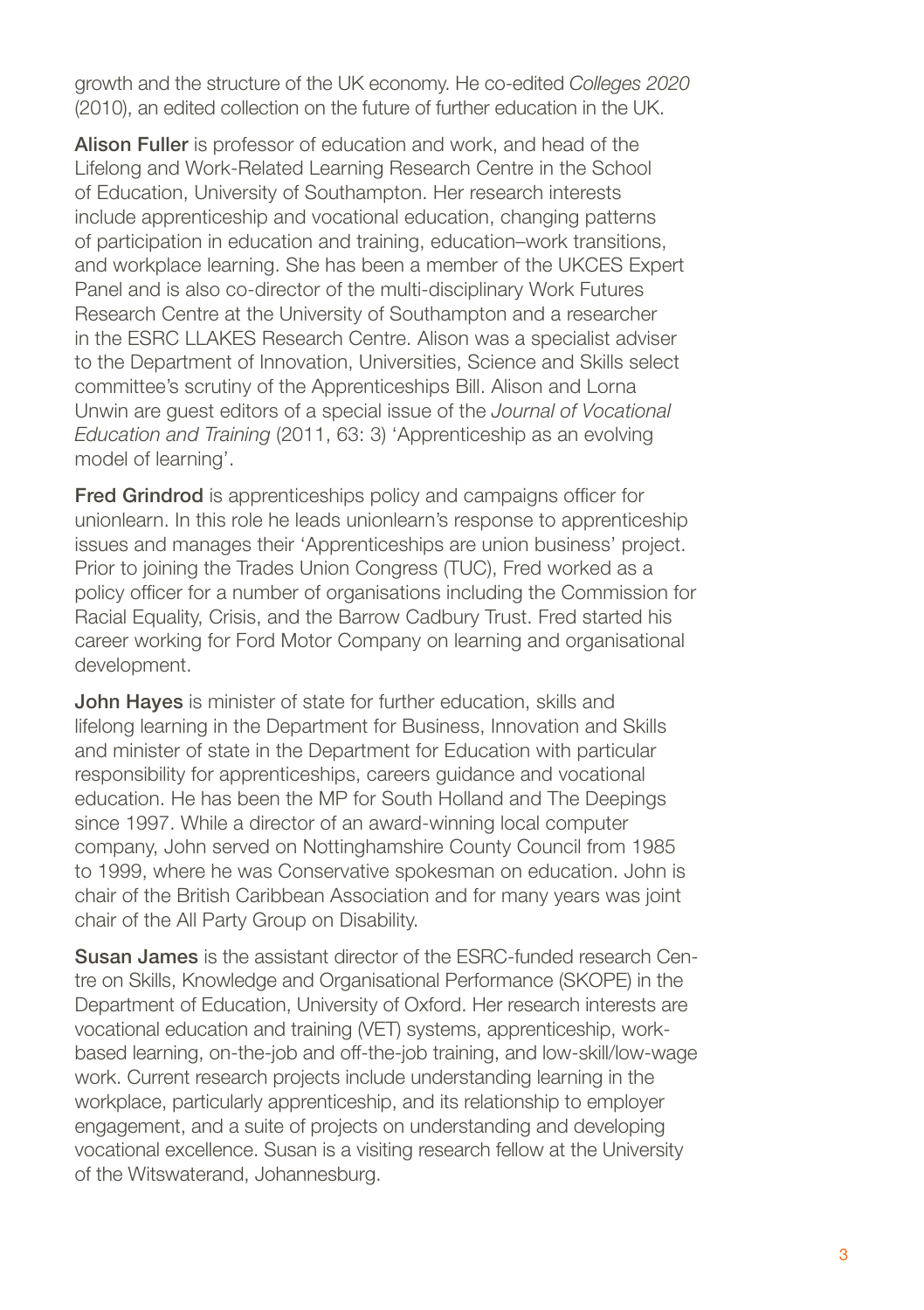**Tom Karmel** took up the position of managing director at the National Centre for Vocational Education Research (NCVER) in Adelaide, Australia, in August 2002. Prior to this, he held senior appointments in the Australian federal government in the areas of education, employment, labour market research and the Bureau of Statistics. Tom's research interests have centred on the labour market and the economics of education, focussing on empirical modelling, and he has a particular interest in performance indicators, both in higher education and in vocational education and training. He has an honours degree in mathematical statistics, and a master's of economics and doctorate from the Australian National University.

Ewart Keep is deputy director of the ESRC-funded SKOPE centre at Cardiff University. He has been a full-time researcher on issues to do with skills for 26 years. His research interests include apprenticeship and initial training, managerial attitudes towards investment in skills, the linkages between skills and economic performance, and how governments create and operationalise policy around education and training. He is a member of the joint Scottish Funding Council/Skills Development Scotland Skills Committee. He has advised UKCES, the Scottish government, the Department for Business, Innovation and Skills, and HM Treasury.

Brian Knight is a principal research consultant at NCVER in Adelaide. Australia. He has extensive experience managing education projects and services requiring detailed consultation with stakeholders, advanced analysis or statistical development. Previously, he managed the data collections and analysis branch within NCVER. He has undertaken numerous projects involving reviews and evaluations, data analysis and surveys, and has consulted to overseas governments and development agencies, including AusAID. Before joining NCVER in 1995, Brian managed the research, evaluation and information systems for senior secondary assessment in South Australia, and spent two-and-a-half years with King's College, London, as statistician and data analyst for UK national curriculum assessment trials. He has a degree in economic history and mathematics and has completed postgraduate studies in applied statistics and educational measurement.

Tess Lanning is a research fellow at IPPR. Her research focuses on employment, poverty, skills and the labour market. Publications in this area include *In Demand? Welfare to work and the missing jobs* (2010), Getting What We Deserve? Attitudes to Pay, Reward and Desert (2011, co-author) and *More Than a Foot in the Door: Job sustainability and advancement in London and the UK* (2011, co-author). Forthcoming papers explore how to increase employer demand for skills and how to increase employee involvement in decision-making, with a view to achieving fairer pay structures and improved job quality.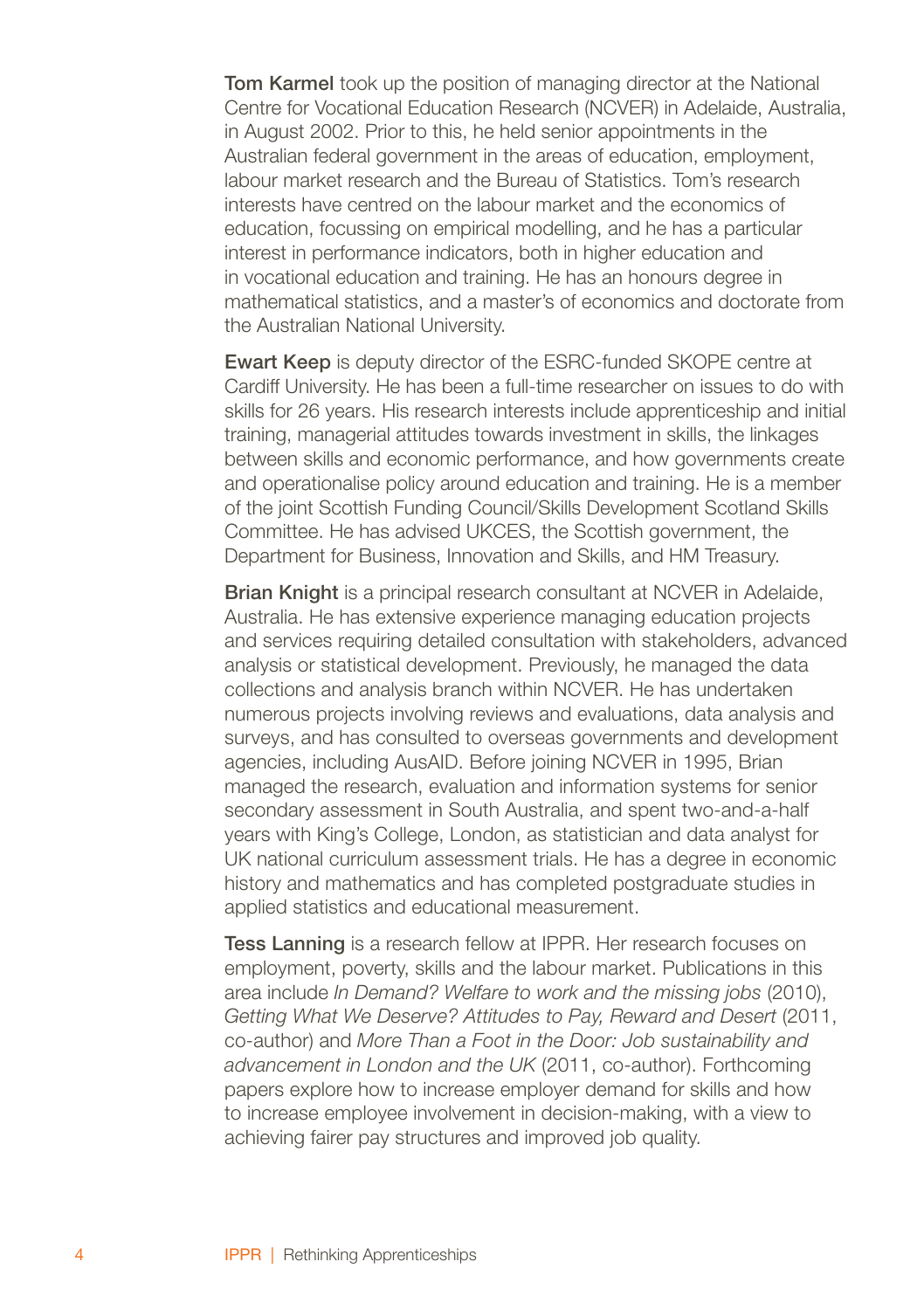Iain Murray is a senior policy officer at unionlearn, the TUC's learning and skills organisation. He previously worked as a TUC policy officer covering economic and labour market issues. Before joining the TUC he worked in the voluntary sector, as a senior researcher at the Centre for Economic and Social Inclusion, and before that as an information officer at the National Children's Bureau.

Neil Sherlock is the partner in charge of public and regulatory affairs at KPMG. He is chair of Working Families and vice-chair of the KPMG Foundation, and sits on the leadership board of the Refugee Council.

Hilary Steedman has been engaged in research on apprenticeship, vocational training and labour market transitions since the early 1980s, first at the National Institute for Economic and Social Research (NIESR) and subsequently as a senior research fellow of the Centre for Economic Performance at the London School of Economics. She has been a consultant for the European Commission, CEDEFOP and the OECD. In 2006–07 she acted as special adviser to the House of Lords Economic Affairs committee for their report *Apprenticeship: a Key Route to Skill*. She was later commissioned by the Apprenticeship Ambassadors Network to write their report *The State of Apprenticeship* in 2010.

Oliver Tant is UK head of audit at KPMG. He has been a partner in the firm for nearly 20 years, and was previously UK head of private equity. Oliver is a board member of the Royal Hospital for Neuro-disability and a governor of Millfield School in Somerset.

Lorna Unwin is professor of vocational education and deputy director of the ESRC-funded LLAKES Research Centre at the Institute of Education, University of London. She has held academic posts at the Open University and University of Sheffield. From 2003–06, she was director of the Centre for Labour Market Studies at the University of Leicester. She began her career in education teaching apprentices in colleges of further education. In 1994–95, she conducted the national evaluation of apprentices' experiences of the first year of the 'Modern Apprenticeships' scheme. She was commissioned by the National Apprenticeship Service (with Alison Fuller) to write *Creating and Managing Expansive Apprenticeships: A Guide for Employers, Training Providers and Colleges of Further Education*. This draws from their longstanding research into apprenticeship across a range of sectors in England. Lorna is editor of the *Journal of Vocational Education and Training*. In 2004, she was awarded a Fellowship of the City and Guilds of London Institute in recognition of her services to vocational education. Lorna is an international adviser to the OECD and the European Training Foundation, and is a member of the all-parliamentary Skills Commission.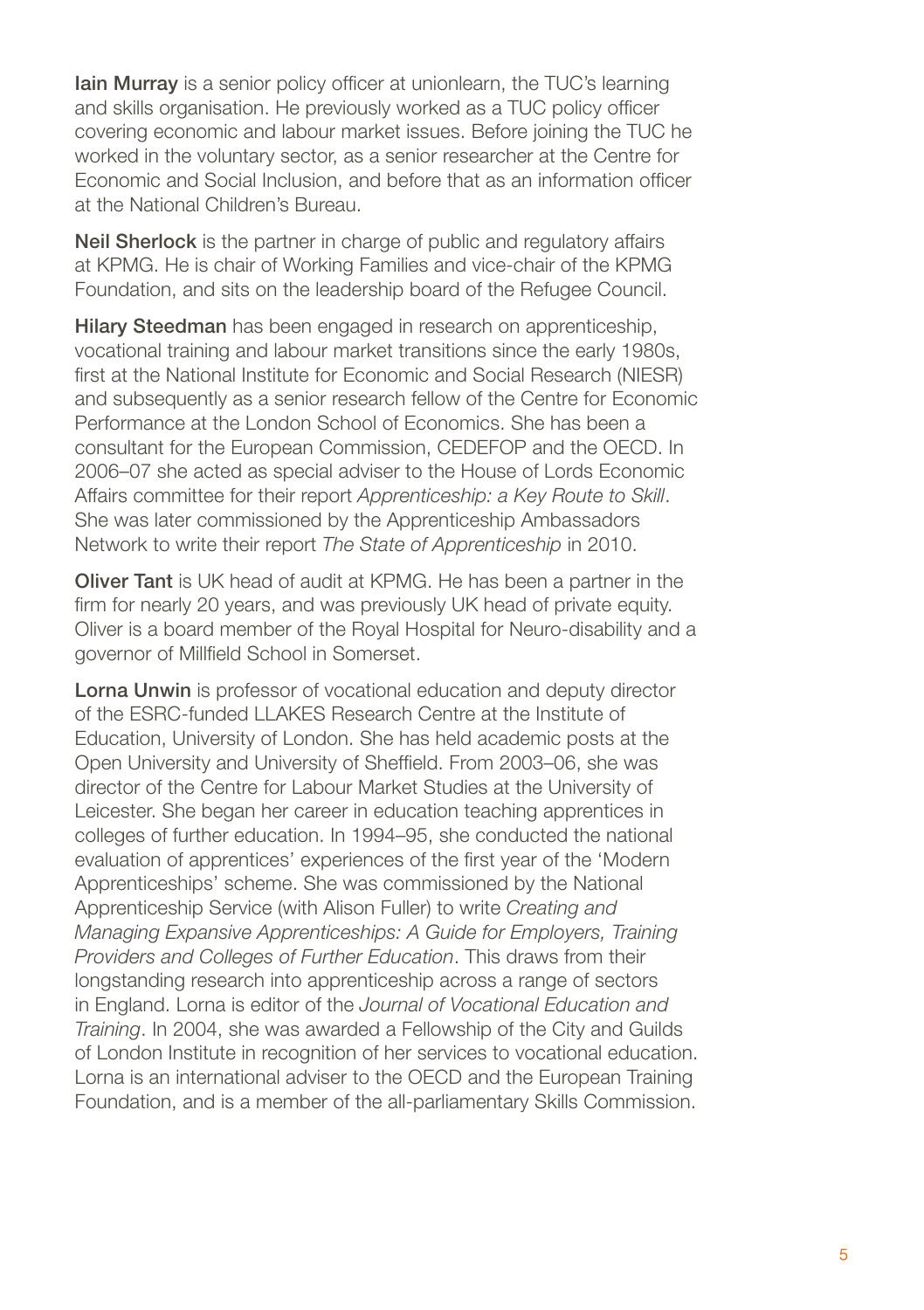#### <span id="page-10-0"></span>**INTRODUCTION**

# WHY RETHINK apprenticeships? TESS LANNING

After a steep decline in the 1970s and 80s, apprenticeships have enjoyed something of a renaissance under recent Conservative, Labour and Coalition administrations. The Coalition government has pledged funding for an extra 250,000 apprenticeships over the course of this parliament. Apprenticeships are seen as important to both economic growth and social justice. They are a tool to replenish the workforce with a generation of skilled workers. They also offer young people the chance to gain relevant occupational skills and provide a route into employment. As such, they have been a central response to the disappearing youth labour market over the past three decades.

High youth unemployment (relative to general unemployment levels) first emerged in the UK in the late 1970s, as economic and social changes made it harder to move straight from school into work. Deindustrialisation hastened the decline of traditional routes into skilled jobs for school-leavers. Margo et al (2006) found that many young people, particularly those from disadvantaged communities, are less likely to have access to the constructive activities that develop the personal and social skills increasingly needed to get on in today's world of work. Lacking the soft skills required in low-skill service sectors, poor young men in particular suffer high unemployment.

With youth unemployment currently at a record high,<sup>1</sup> the need to create routes into employment for school-leavers is ever more pressing. Quarterly figures released in August 2011 – a month that saw riots break out in cities across England – showed the biggest rise in the number of young people not in employment, education or training since records began in 2000.<sup>2</sup> Employers have become reluctant to take on school-leavers (Wolf 2011), at least partly because there is a large pool of university graduates from which to recruit. Successive governments have prioritised access to university as part of their social mobility strategies, leaving those without a degree increasingly at risk of being left behind. Apprenticeships have been the preferred tool for ensuring this does not happen.

<sup>991,000,</sup> or 21.3 per cent, in the three months to August 2011 for the UK.

Department for Education, NEET Statistics, August 2011. http://www.education.gov.uk/ researchandstatistics/statistics/recentreleases/a00196851/dfe-neet-statistics-quarterly-brief-quarter- 2-20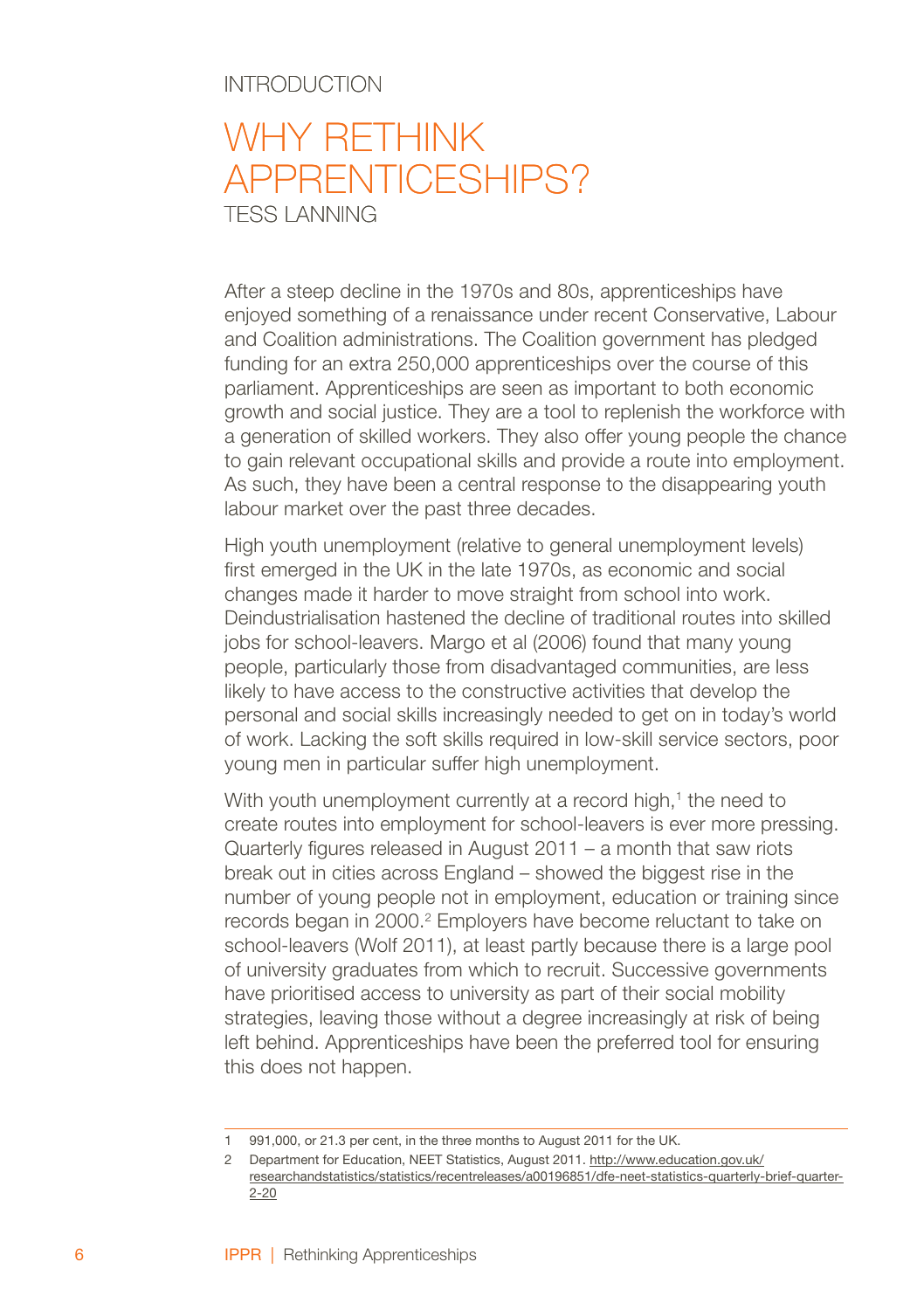Apprenticeships play a key role in supporting young people's transition into work and responsible adulthood in many northern European countries and in some other Anglo-Saxon countries, notably Australia. Rates of youth unemployment in these countries are much lower than in the UK. Replicating this success in England,<sup>3</sup> however, is not easy. Employer demand for apprentices has been persistently low and repeated attempts to revive the system have been frustrated by the weak institutional framework for apprenticeships, which is characterised by low involvement or commitment from key stakeholders. There is also evidence that the quality of apprenticeships in England varies widely across sectors, and that it is much lower in those sectors where apprenticeships are not traditional. Attempts to increase the number of employers willing to offer apprenticeships, or to improve the quality of those that are available, have generally foundered.

This volume brings together international experts, industry professionals and policymakers to set out a policy agenda for strengthening the role of apprenticeships in society and the economy, creating more and better apprenticeships and developing an institutional framework for flourishing apprenticeships.

## What is an apprenticeship?

Apprenticeships in England are paid jobs that incorporate on- and off-the-job learning and lead to a nationally recognised qualification at National Vocational Qualification (NVQ) level 2 or above.<sup>4</sup> There are almost 200 apprenticeship frameworks, which set out the statutory requirements for an apprenticeship programme in a given sector, offering over 1,200 job roles under 10 broad areas of the economy.<sup>5</sup> Each apprenticeship framework contains three elements, which are assessed separately:

- a knowledge-based element, which provides the underpinning theory for a job in a particular occupation and industry and is certified through a technical certificate •
- a competence-based element, usually certified through an NVQ, which checks an apprentice's ability to carry out the functions of a particular occupation •
- a general education component, which ensures sufficient levels of literacy and numeracy and may also test 'key skills' such as communication and information and communication technology (ICT) where these are relevant to the employer. •

Skills policy is a devolved matter. While there are similar issues across the UK, the devolved administrations' approaches, especially in Scotland, differ to varying degrees.

There are five NVQ levels: level 1 (basic work activities) to level 5 (senior management).

Agriculture, horticulture and animal care; arts, media and publishing; business, administration and law; construction, planning and the built environment; education and training; engineering and manufacturing technologies; health, public services and care; information and communication technology; leisure, travel and tourism; and retail and commercial enterprise.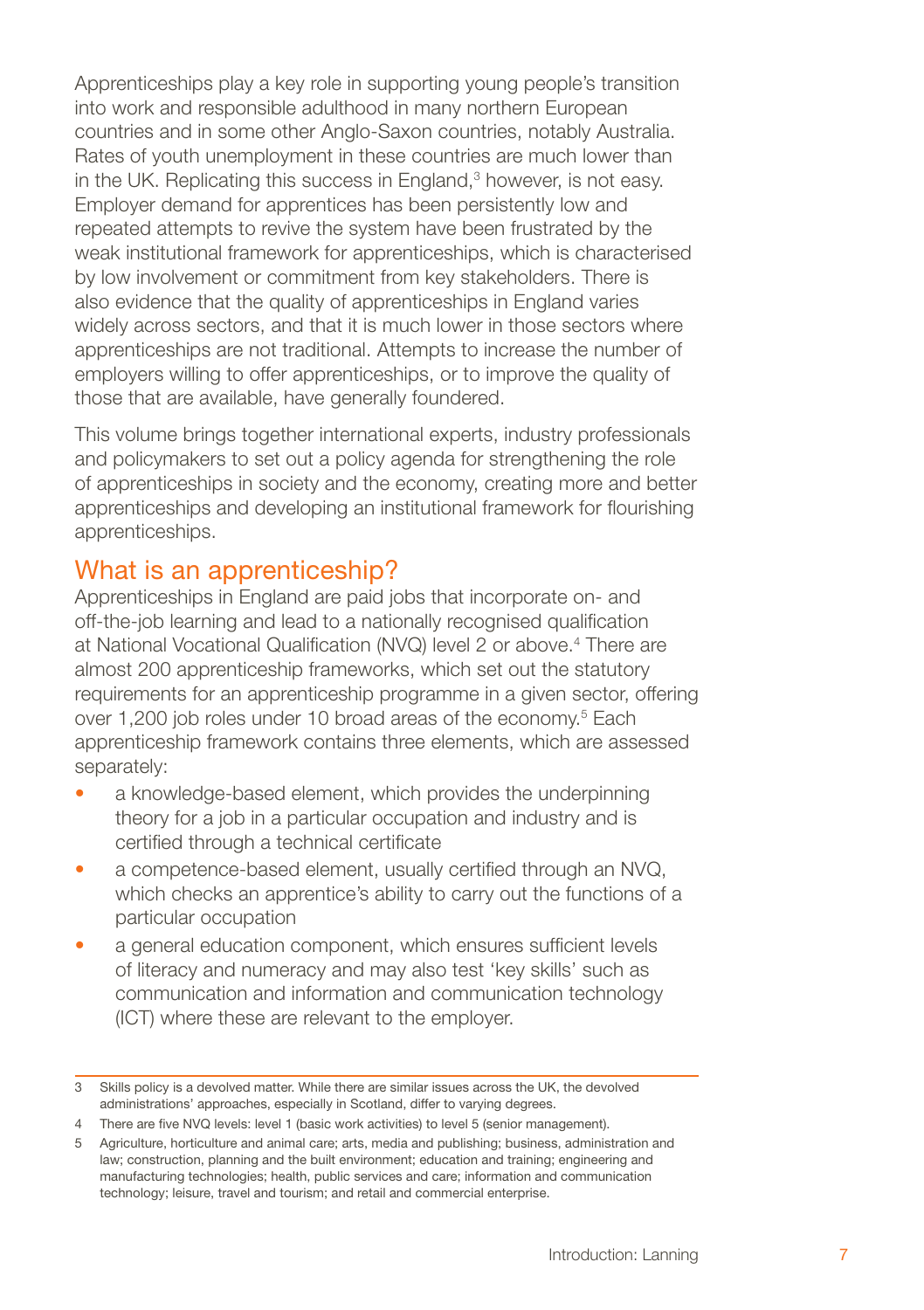The definition of what constitutes an apprenticeship, however, has been expanded over time – a process which some contributors to this volume argue has degraded their quality (see, for example, the chapters by Ewart Keep and Susan James and by Alison Fuller and Lorna Unwin). While apprenticeships in most other countries start at level 3, the Labour government expanded the range of qualifications that could be classified as apprenticeships to include level 2 qualifications, many of which include modules at level 1. This means that a wide range of courses sit under the 'apprenticeship' banner, offering extremely variable quality of experiences and skills.

While there are many examples of good apprenticeships in England, too often a focus on meeting employers' immediate skills needs means that the role of vocational education is largely restricted to assessing competence in specific job roles. Several authors in this collection explore the much richer conception of apprenticeships in other European countries, where their aims go beyond a purely occupational focus. John Bynner examines the role apprenticeships play in preparing young Germans for active and responsible citizenship. Apprenticeships in continental Europe are bound up with a notion of the importance of participation in work and occupational life. A sense of craft and skill at work is not only important in traditional apprenticeship sectors, such as manufacturing, or in highly skilled occupations. The aim should be to provide people in all sectors and occupations with a vocation.

These wider aims for apprenticeships in continental Europe are reflected in much higher requirements for the general and technical or knowledge-based components. Apprentices' personal development is supported through mandatory off-the-job learning which ensures that young people gain transferable skills that support mobility and progression in the labour market. The level of study in the general and technical education components aims to be strong enough to support entry into other sectors or higher education. In this volume, Alison Fuller and Lorna Unwin explore the UK's 'impoverished' conception of skill and offer a framework for improving the content of apprenticeships, while Martin Doel examines whether further education colleges could play a similar role to their continental counterparts in providing a stronger form of off-the-job learning.

## Trends in English apprenticeships

A total of 279,700 people started apprenticeships (apprenticeship starts) in 2009/10, an increase of 17 per cent on 2008/09 and 67 per cent on 2002/03 (the earliest year for which comparable data is available). The provisional figures for 2010/11 look set to top this record in spite of a tough economic context which has seen general levels of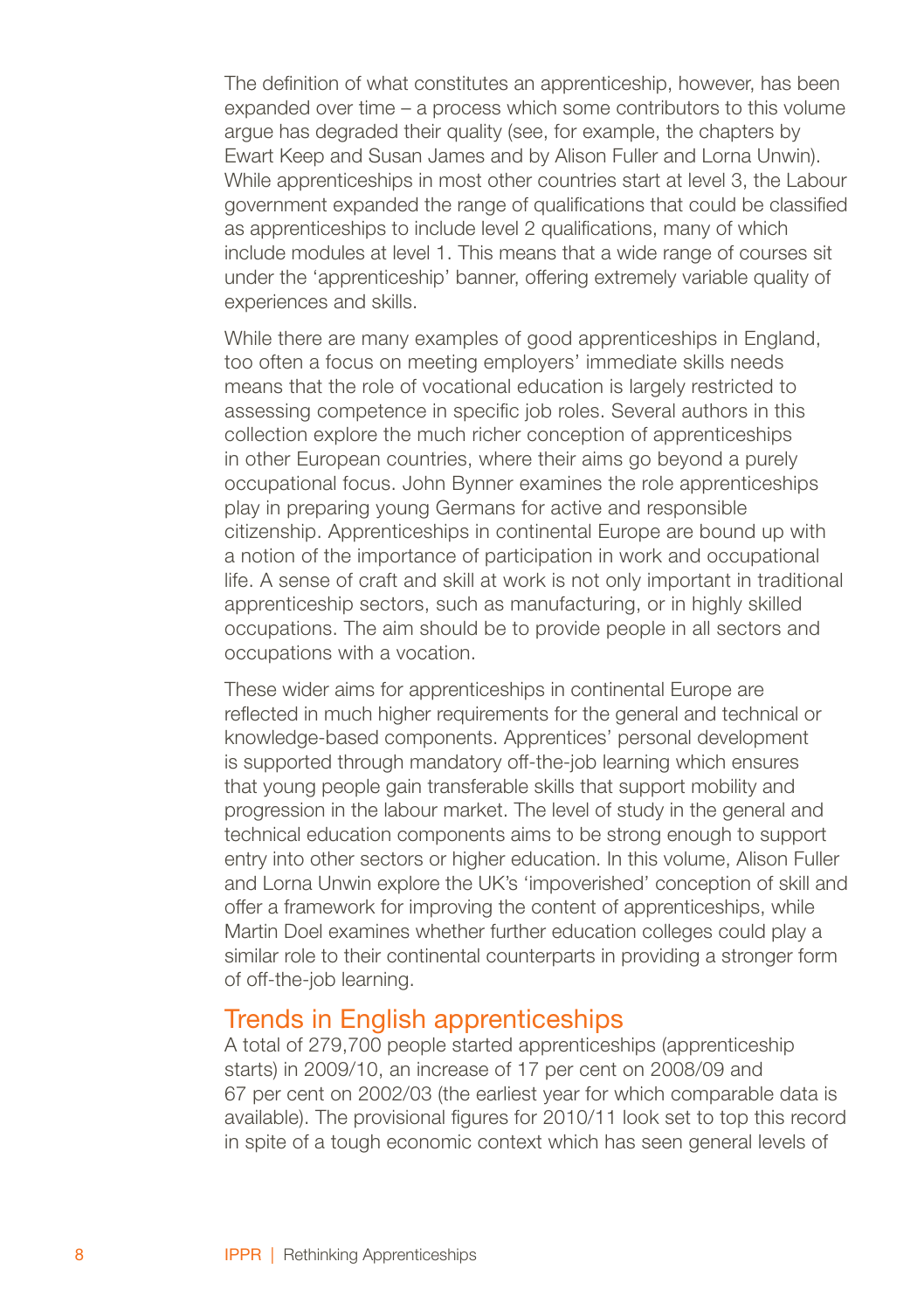employer investment in training decline.<sup>6</sup> Completion rates have also improved over the last decade, reaching about 64 per cent in 2007/08 (Hogarth et al 2009).

In international terms, however, the number of apprentices in England is still relatively low. A report comparing England with eight other countries highlighted that there are just 11 apprentices for every 1,000 employees in England, compared with 39 in Australia, 40 in Germany and 43 in Switzerland. Fewer than one in 10 employers in England offer apprenticeships, compared to at least a quarter of employers in these countries. In Germany, almost all firms with over 500 employees take on apprentices, while in England under a third of very large firms do (Steedman 2010).

The reasons for relatively low employer demand for apprenticeships, which are explored by Ewart Keep and Susan James in this volume, reflect the nature of the economy and the labour market in England. England has historically imposed few, if any, requirements on employers to train. A large proportion of the economy is based on low-wage, low-skilled sectors – a condition underpinned by persistent problems of poor management skills and unambitious firms operating low-value, low-productivity business strategies (Keep and James 2010). This 'lowskill equilibrium' has long been a problem in England, particularly among small businesses, but was exacerbated by the decline of the traditional apprenticeship industries during the 1980s. In contrast, more regulated labour markets in many continental European countries encourage higher-quality products and services, which increases the demand for skills. As a consequence, a wide range of occupations require an apprenticeship to practise.

The good news that the number of apprenticeships in England has been increasing over the past decade is less positive than it first appears; it is not just demand that is a concern, but also the quality of the content. In-work training programmes that would never be classified as an apprenticeship in most other countries have been allowed, by both Labour and the Coalition, to come under this definition.

In most other countries, apprenticeships are level 3 qualifications or higher. In England, apprenticeships at level 2 far outnumber 'advanced' apprenticeships at level 3. Since the early 2000s, when they were first introduced, the proportion of apprenticeship starts that are at level 2 has remained fairly constant at around 70 per cent. A large majority (64 per cent) of the impressive increase in apprenticeships between 2002/03 and 2009/10 was also at level 2.

Unless otherwise stated, the data on apprenticeship trends is from the Department for Business, Innovation and Skills data service. http://www.thedataservice.org.uk/statistics/statisticalfirstrelease/ sfr\_supplementary\_tables/Apprenticeship\_sfr\_supplementary\_tables/ (accessed 3 October 2011).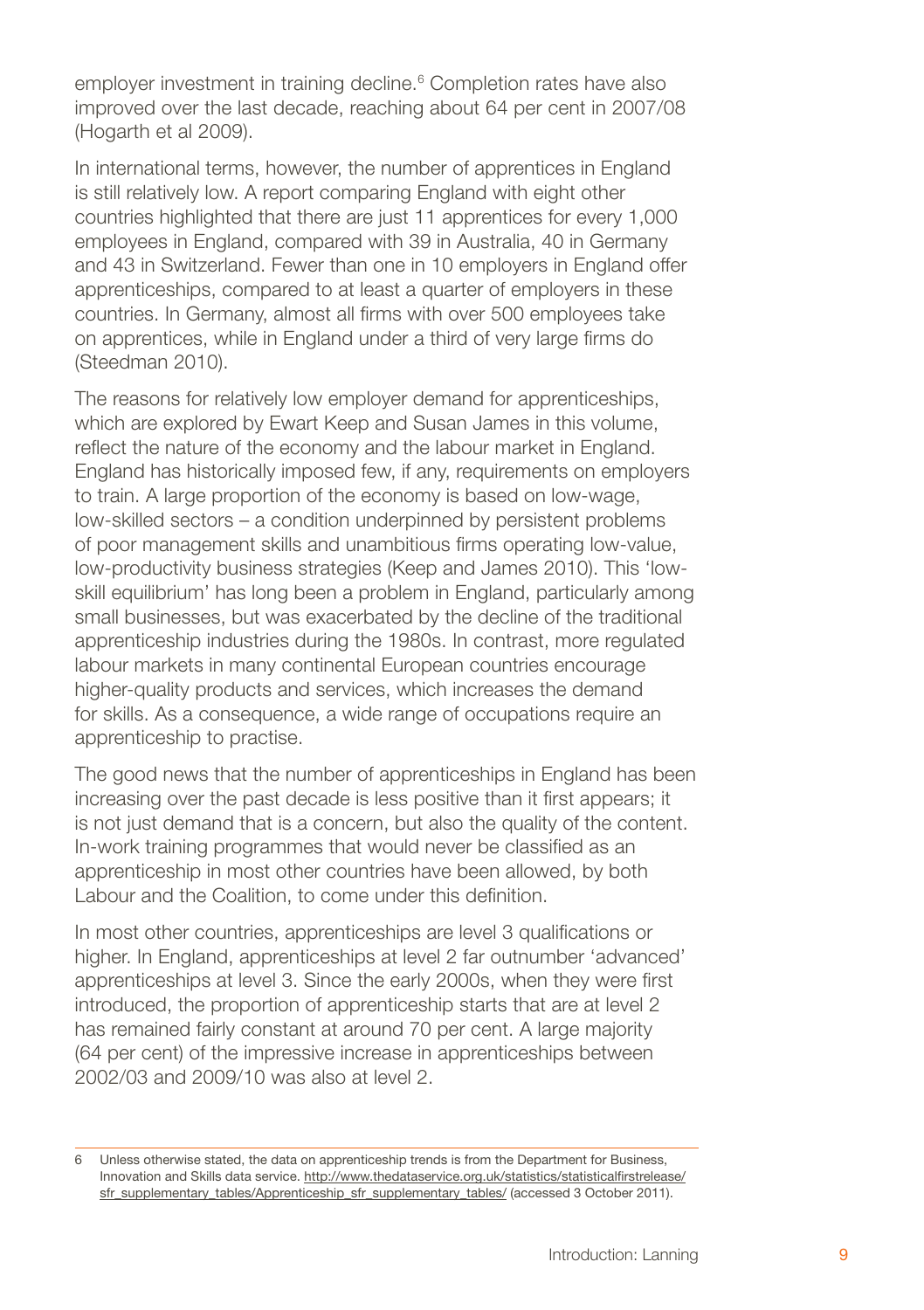Figure 1 Apprenticeship starts by level – 2002/03 to 2009/10



In the mid-1990s, when apprenticeships again became a focus of government support, traditional sectors such as engineering, construction and electro-technical were among the most common apprentice employers. However, a large proportion of the gain since then has been in low-skilled service sectors where level 2 qualifications are the norm and where concerns about quality have been most prominent.

The biggest increases have occurred in non-traditional apprenticeship sectors such as health and social care, business and administration, and retail. Today the service sector dominates the top 10 (out of a possible 191) sector frameworks under which the majority of apprentices sit. In 2009/10 the most common apprenticeship sector was customer service, and just 22 per cent of apprenticeships in this sector are at level 3 or above. This was followed by business administration, with less than a third at level 3 or above, and hospitality and catering, with just 13 per cent (see table 1). Lawton and Norris (2010) found that young apprentices in non-traditional sectors are lower paid than their counterparts in traditional sectors, largely reflecting different general pay levels across sectors. Their experiences of training can also be minimal and uninspiring, with many employers also ambivalent about the training.

There is a stark difference in quality between apprenticeships in traditional sectors, which are dominated by male apprentices, and those in the non-traditional service sectors, which have grown in recent years and are dominated by female apprentices. Steedman (2008) found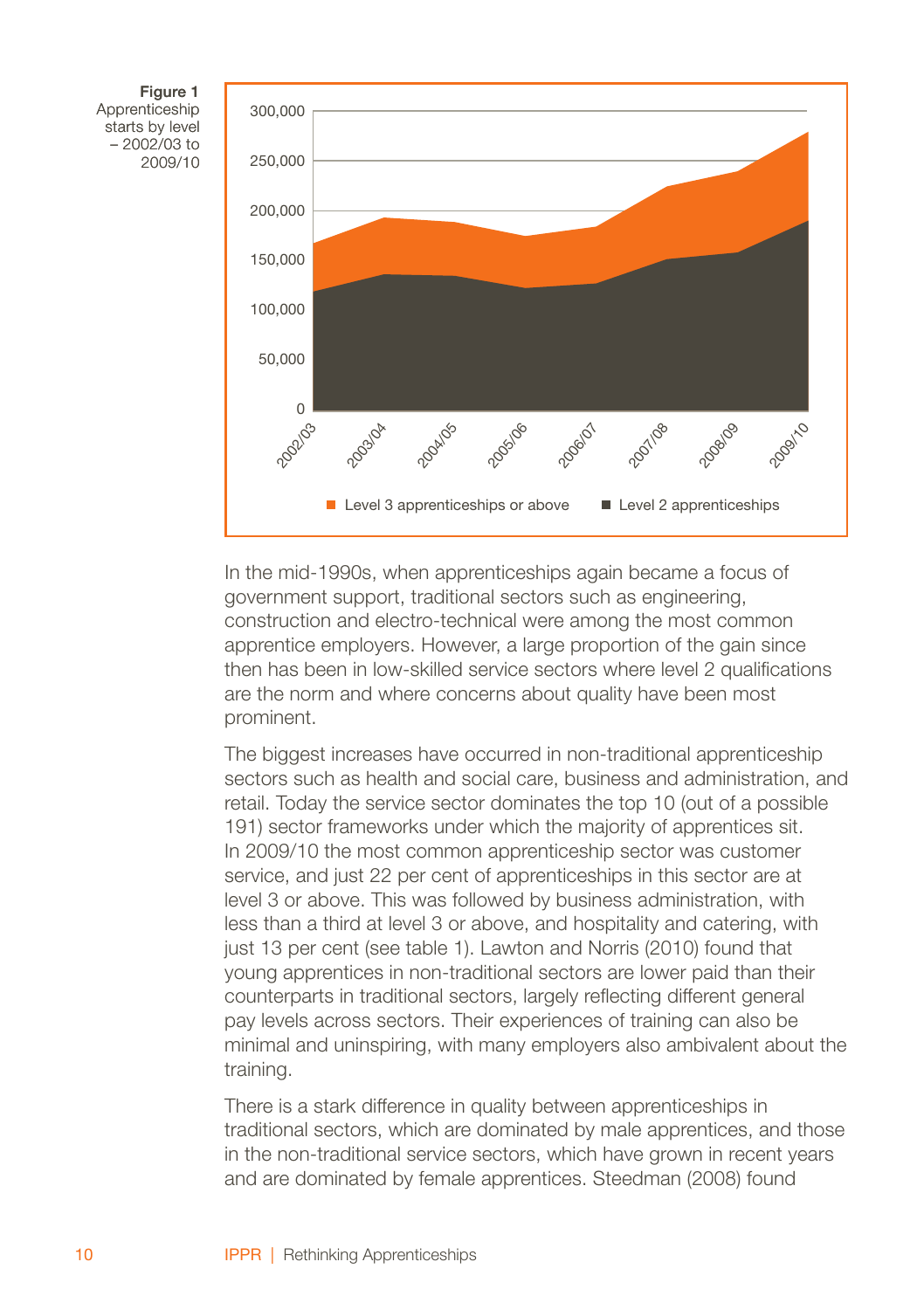that apprentices in retail and customer service spent the vast majority (80 per cent) of their time working and an average of just one hour a week in off-the-job training. This compares with apprentices in traditional sectors such as engineering who spent about a third of their time working and an average of 10 hours a week in off-the-job learning. Data for 2009/10 shows that 55 and 64 per cent of apprenticeship starts in retail and customer service respectively were women, compared to just 3 per cent in engineering, where more than half of apprenticeship starts in 2009/10 were at level 3 or above (see table 1).

Table 1 Top 10 sector framework codes,7 apprenticeship starts, 2009/10

| Sector framework code                    | Count  | Level $3 + (%)$ | Female (%)    |
|------------------------------------------|--------|-----------------|---------------|
| Customer service                         | 29,410 | 22              | 64            |
| Business administration                  | 27,020 | 31              | 77            |
| Hospitality and catering                 | 21,470 | 13              | 49            |
| Children's care learning and development | 20,110 | 44              | 96            |
| Health and social care                   | 17,880 | 32              | 85            |
| Retail                                   | 16,910 | 11              | 55            |
| Hairdressing                             | 16,240 | 25              | 91            |
| Engineering                              | 15,000 | 52              | 3             |
| Construction                             | 14,070 | 22              | $\mathcal{P}$ |
| Active leisure and learning              | 11.340 | 22              | 27            |

In 2011, the Coalition government introduced, for the first time, a statutory minimum number of guided learning hours for apprenticeships. However, the amount specified – 280 hours a year, with a minimum of 100 hours or an average of two hours per week off-the-job – is still very low compared to many European countries, where apprentices study for at least one day a week in a vocational college, in addition to their onthe-job training. There is also no minimum duration for an apprenticeship in England, with the decision left largely to the individual employer. The average time it takes to complete an apprenticeship in England is just one year, compared to an average of three to four years in the Germanspeaking countries (Steedman 2008).

# Who benefits from apprenticeships?

Apprenticeships are popular because they have been shown to offer better returns when compared to other level 2 and 3 vocational qualifications. According to the government, those with a level 2 apprenticeship earn, on average, around £73,000 more over their lifetime than those with an equivalent level qualification or below. People with an advanced apprenticeship earn around £105,000 more (Hayes, quoted in BIS 2011a). Some apprenticeships in traditional sectors are

These accounted for 68 per cent of all apprenticeship starts in 2009/10.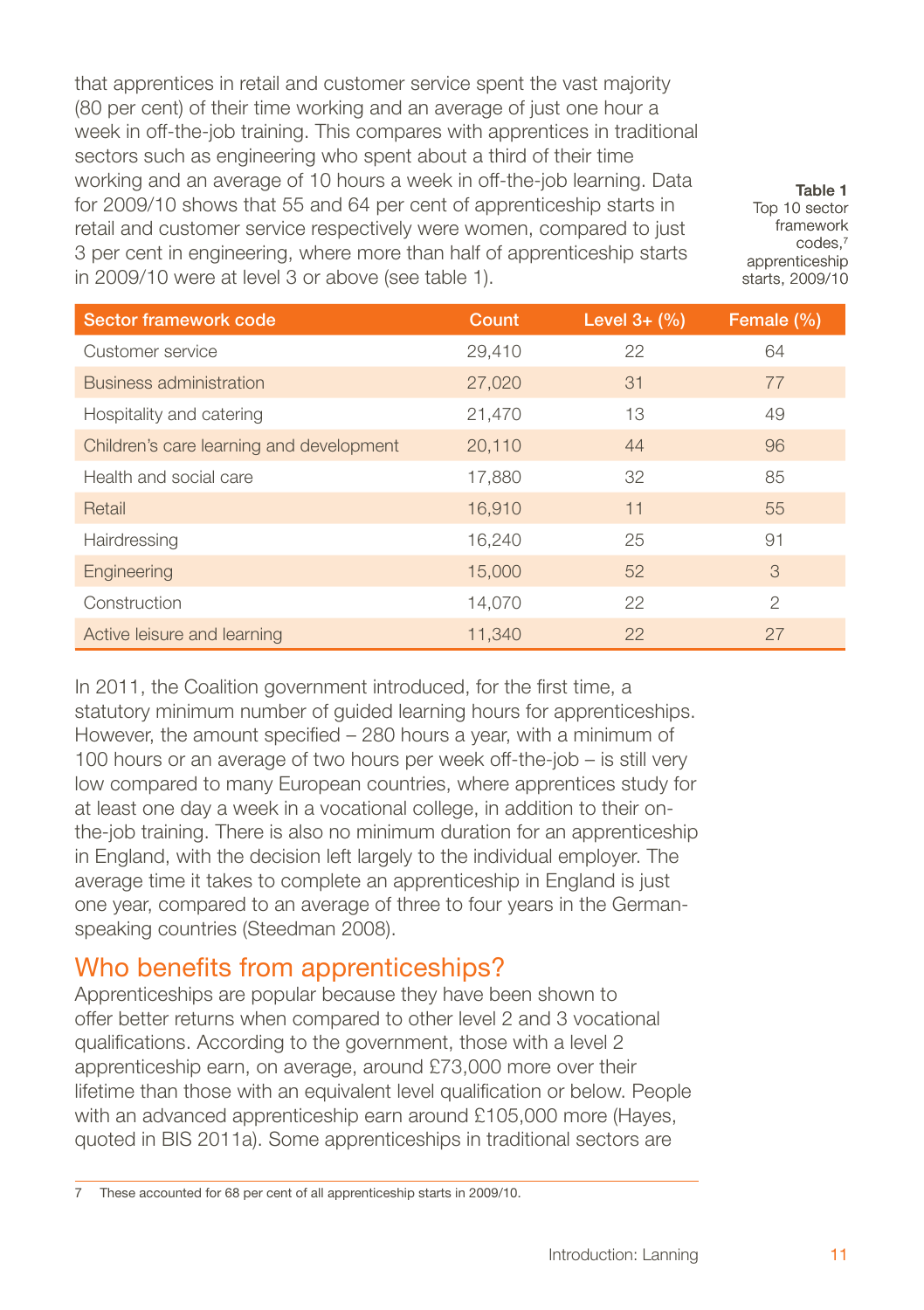comparable with best practice in European countries and offer strong outcomes for apprentices.

Less well-recognised perhaps, is that some professions also offer apprenticeships as a way of attracting high achievers away from the university route. The chapter by Oliver Tant and Neil Sherlock argues that apprenticeships can be used to improve access to the professions for disadvantaged young people.

However, the benefits of apprenticeships vary enormously. An engineering apprenticeship is completely different – in terms of the pay, duration, time spent training, level of skill imparted, and the prestige and future career opportunities – from an apprenticeship in retailing. The wage premium that comes with an apprenticeship is primarily available for male apprentices. Between 1996 and 2002, female apprentices did not see any financial return on apprenticeships at all (McIntosh 2004). More recently, female apprentices have seen wage returns at both level 2 and level 3, but at much lower levels to male apprentices (McIntosh and Garrett 2009). This gender pay gap is largely (though not entirely) due to the fact that female apprentices are concentrated in the lowerpaid service sectors.

Apprenticeships entrench gender occupational stereotypes. In 2009/10, 96 per cent of those who enrolled on a childcare apprenticeship were female, while 97 per cent of engineering apprentices were male. Average weekly pay for childcare apprentices is £142, compared to £189 a week for engineering apprentices (Fong and Phelps 2008).<sup>8</sup> The choices for school-leavers, as a result, are much more gendered than for those who go to university. In their chapter, Fred Grindrod and Iain Murray from unionlearn, the TUC's learning and skills organisation, examine the variable quality of apprenticeships and explore how to improve diversity and equality. In raising the relatively low status of vocational qualifications, the challenge is to ensure that a renewed recognition of craft does not only recognise men's craft, but also that of femaledominated occupations such as caring.

Many level 2 qualifications, which dominate in newer apprenticeship sectors, do not provide a platform for further study – whether an advanced or higher apprenticeship or progression to higher education or employment – as they do in some other European countries. In this collection, Tim Boswell examines what progression routes should look like for English apprentices, and how to improve the transferability of apprenticeship qualifications across sectors.

Despite the fact that a key objective of an apprenticeship system is to support young people's transitions into work, much of the recent growth in apprenticeships in England has not benefitted young people.

<sup>8</sup> Based on the latest available data in 2007.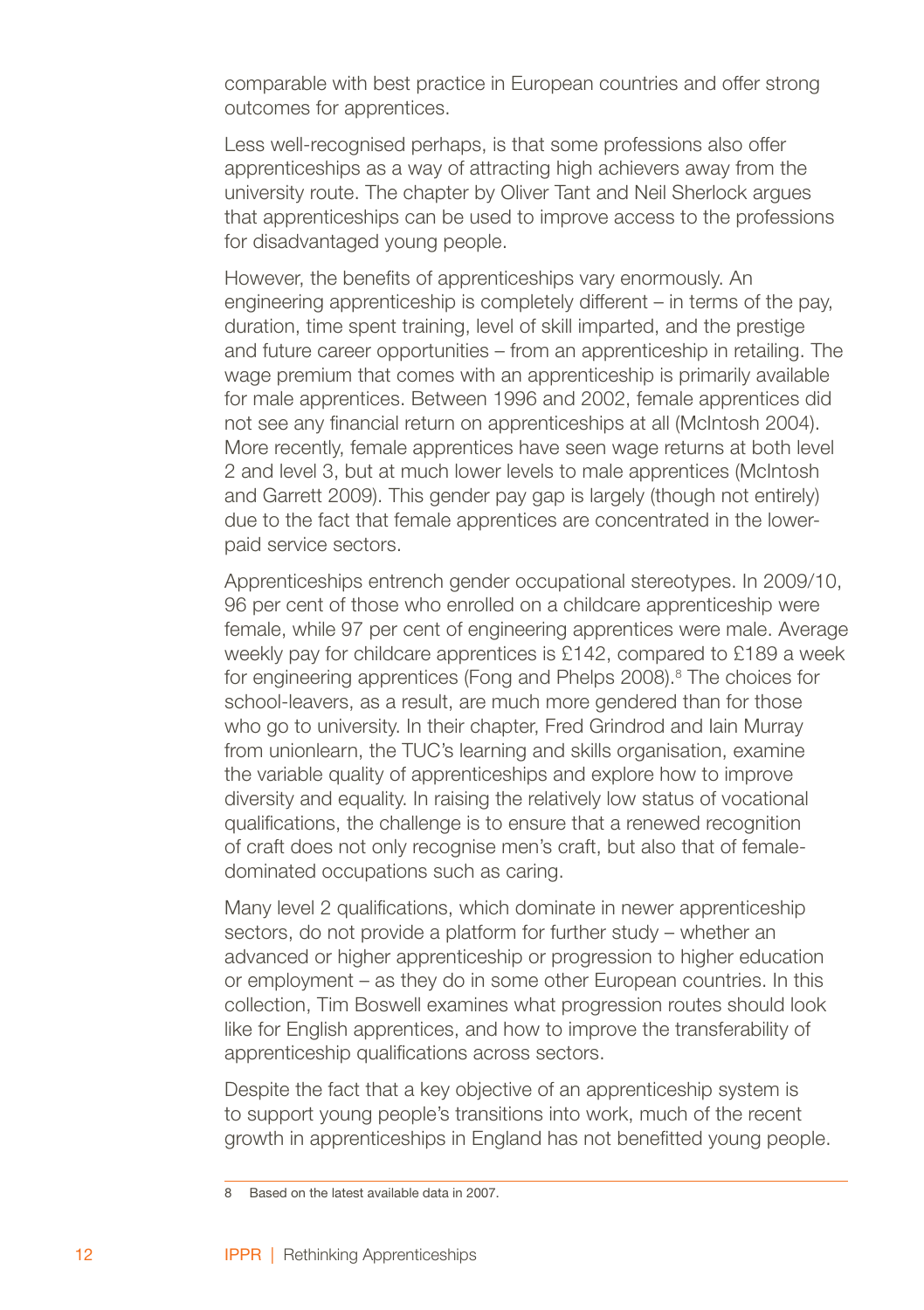Apprenticeships were made available to adults in 2004; since then a rising proportion of apprentices have been aged over 25. In 2002/03, 58 per cent of apprenticeships were taken up by 16- to 18-year-olds, and the rest went to 19- to 24-year-olds. Seven years later in 2009/10, just 42 per cent of apprenticeships went to under-19-year-olds, while 41 per cent went to 19- to 24-year-olds and over 17 per cent went to adults aged over 25 (see figure 2).

Figure 2 Apprenticeship starts by age and level – 2002/03 to 2009/10



Under the Coalition this trend has become even more pronounced. Provisional figures for 2010/11 show an increase of 234 per cent compared to 2009/10 in apprenticeships for 25-year-olds, with more workers in their 30s, 40s, 50s and 60s taking up apprenticeships. This compares to a 10 per cent increase in apprenticeships for under-19 year-olds and a 21 per cent increase for 19- to 24-year-olds. Of all starts in the first quarters of 2010/11, 37 per cent were taken up by people aged 25 and over.

The Coalition government has dismissed concerns about the increase in apprenticeships for over-25-year-olds, saying that apprenticeships enable businesses 'to gain the skills they need to grow' (quoted in Vasagar and Shepherd 2011).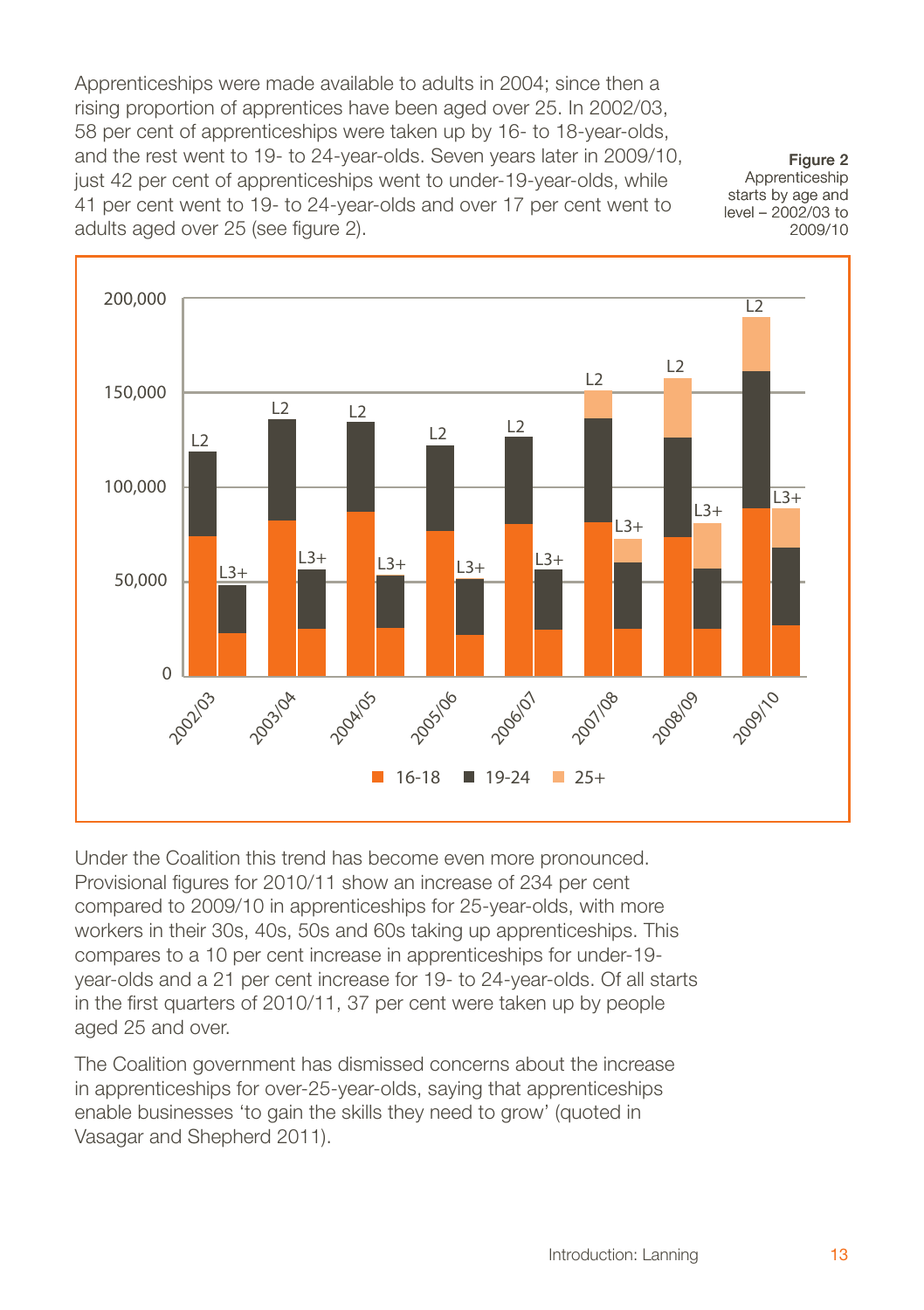



However, even if we accept an additional goal for apprenticeships – such as that of retraining adults to cope with economic change – it appears that much of this increase is accounted for by 'buying up' and certifying *existing* training provision for *existing* employees, including basic induction training in the low-skilled service sectors that would probably have taken place anyway. In their chapter, Ewart Keep and Susan James examine the significance of the low-value supermarket chain, Morrison's, becoming England's largest apprenticeship provider, and question whether these apprenticeships are a cause for celebration and whether they should be in receipt of any public funds at all. They argue, along with several other contributors (see chapters by Alison Fuller and Lorna Unwin and by Hilary Steedman) that the objective of apprenticeships to provide entry routes into employment for young unemployed people has been seriously corrupted in order to meet government targets.

## Policy context

The Coalition government has expressed a desire to see vocational education flourish, with apprenticeships 'at the heart of the system we will build' (BIS 2010). The government has committed to increasing apprenticeship numbers, with an increased focus on advanced apprenticeships. Its aim is to raise Britain's national competitiveness and to drive improved social mobility for people from disadvantaged communities.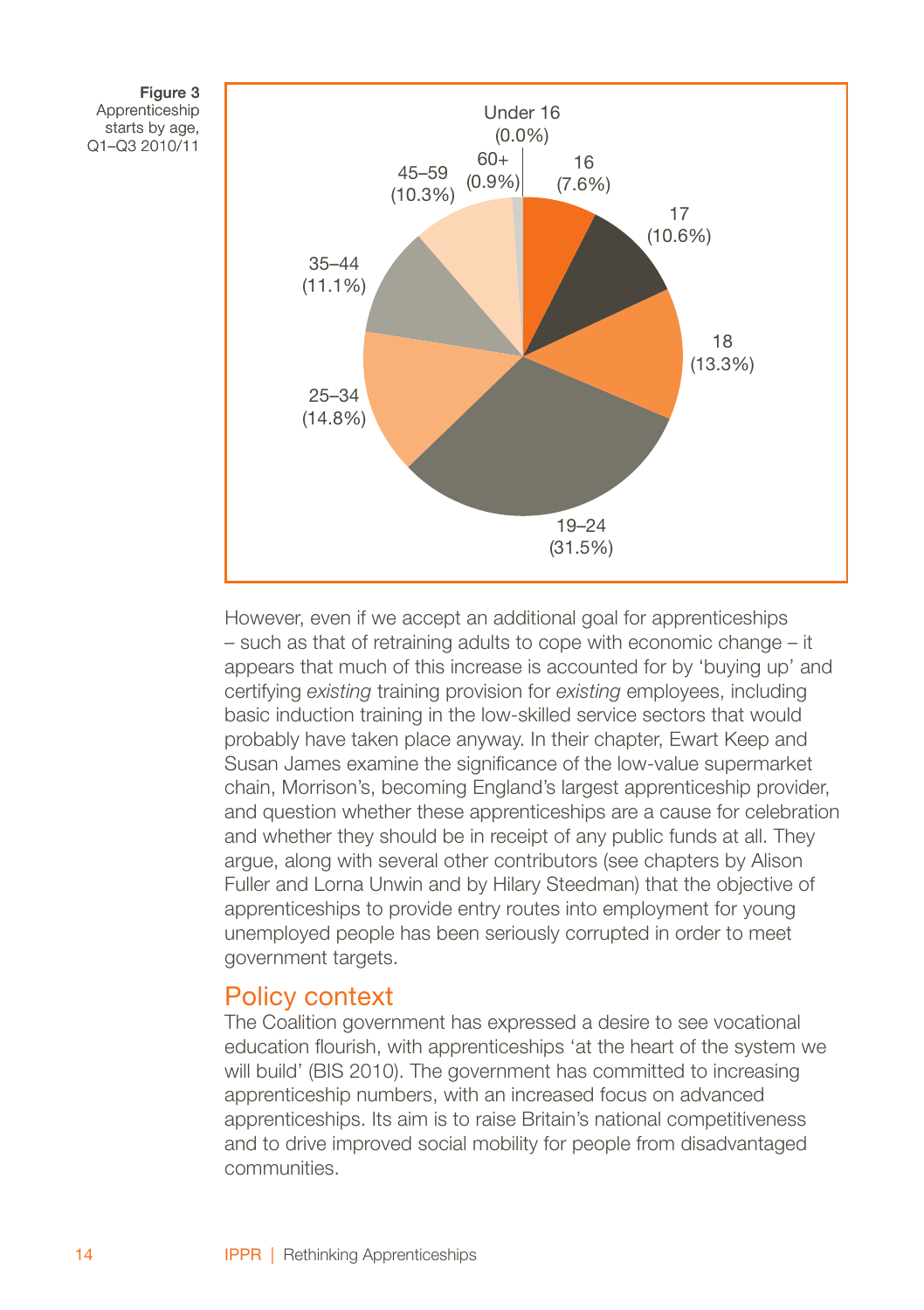The Coalition's approach in England is broadly in line with that taken under the previous Labour government, with targets or goals for an increase in apprenticeship numbers set, and training providers charged with meeting them. The Coalition has increased the funding available by up to £250 million over this parliament, and is reducing 'red tape' to make taking on an apprentice easier for employers. In January 2011, the government also introduced the first statutory underpinning for apprenticeships in England (BIS 2011b), although the stipulations are weak compared with European standards.

As the minister of state for further education, skills and lifelong learning, John Hayes, says in his contribution to this collection, the government also hopes to raise the status and flexibility of vocational qualifications. Award ceremonies for apprentices aim to better recognise vocational skills, while colleges will now be paid 'by results' in an attempt to improve outcomes. Yet, despite obvious political will to see apprenticeships expand, many other contributors to this collection question whether the current policy approach will address the trade-off between quantity and quality that has dogged apprenticeships in the UK.

The approach is still largely led by employer demand, with no new requirements on employers to suggest that they will engage any better than they have done in the past. Hartley and Richmond (2010) argue that subsidies have failed to incentivise employer-run schemes and instead have led to an artificial creation of demand to meet the increased supply of apprentices seeking a placement. This places an unrealistic pressure on providers to generate employer demand which in turn leads to a downward pressure on quality.

If the regulatory framework is dominated by market interests in the UK, the state is far too dominant in the governance of vocational education. The design, delivery and assessment of apprenticeships are all largely determined by government-funded bodies. Key stakeholders such as employers, employees and teachers of vocational education are involved only marginally, if at all. What is needed is a system which better balances the different interests of the state, individuals and employers and so generates their collective commitment.

The final section in this collection examines institutional settings in other countries which generate much higher levels of employer demand than in the UK. Hilary Steedman examines apprenticeships in Germany, Austria and Switzerland, drawing out lessons for the UK on how a country's cost arrangements and governance – based on a 'grown-up partnership' between unions, employers and the state at both sectoral and local levels – help to raise commitment to, and so demand for, apprenticeships. Brian Knight and Tom Karmel also shed light on the reforms behind Australia's large increase in apprenticeships and lowerlevel traineeships over the past few decades.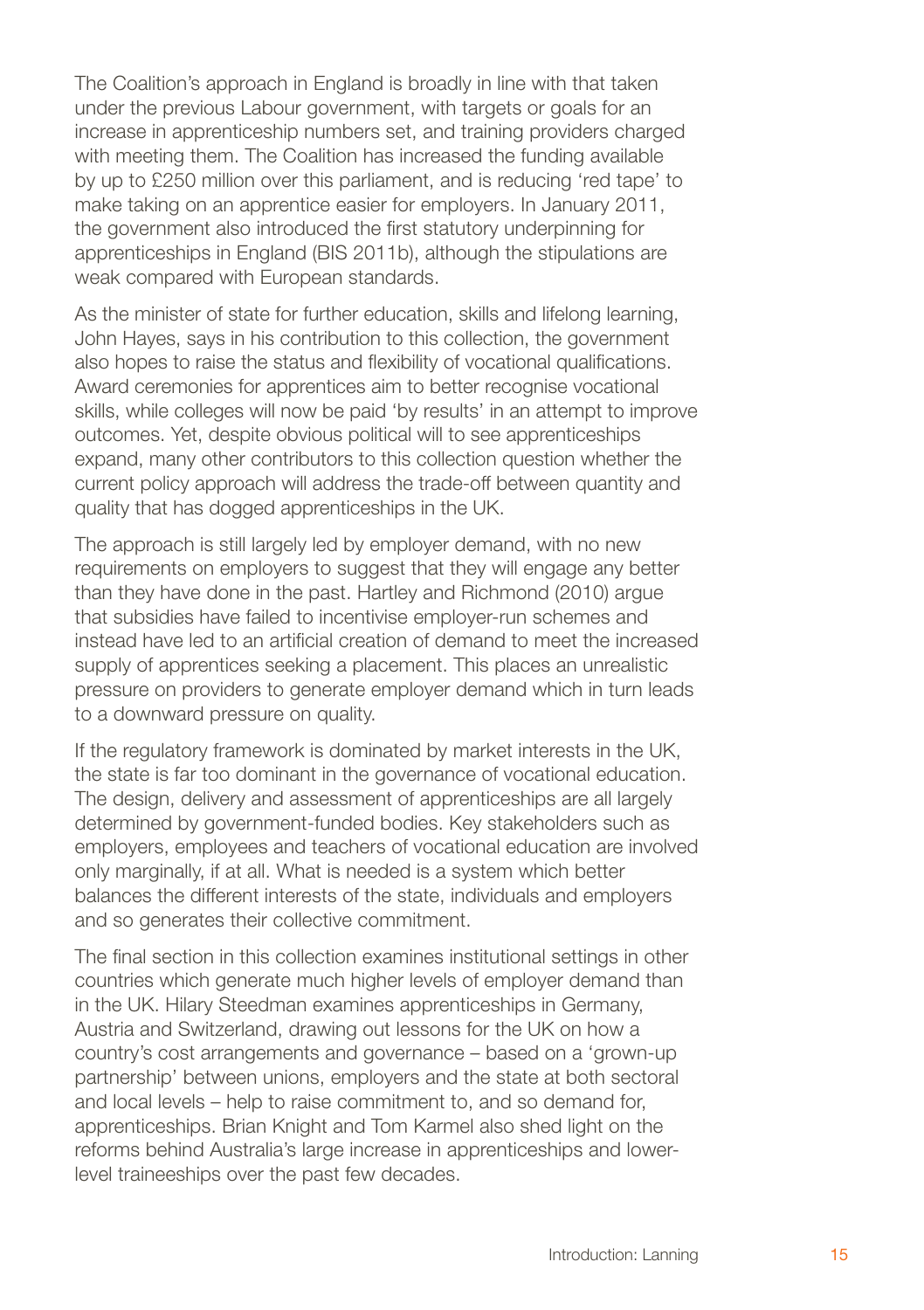## Conclusion

The reality behind the headline figures on apprenticeships raises various questions for policy. Targets and subsidies are not, and will never be, enough to increase the demand for skills that underpins employer demand for apprenticeships. Raising the status of apprenticeships (and vocational education more generally) will depend on raising their quality. Apprenticeships can, and should, be a powerful tool to address high youth unemployment and support a more dynamic economy. However, this requires an institutional framework in place to support much deeper economic and social aims than simply the ability to perform well in, what is for many apprentices, a relatively low-skilled job. The concluding chapter of this collection begins to sketch out what this framework might look like.

#### **References**

Department for Business, Innovation and Skills [BIS] (2010) *Skills for Sustainable Growth*, London Department for Business, Innovation and Skills [BIS] (2011a) 'John Hayes Delivers New Quality

- Guarantee for Apprenticeships', press release. http://nds.coi.gov.uk/content/detail.aspx?NewsAr eaId=2&ReleaseID=417508&SubjectId=15&DepartmentMode=true
- Department for Business, Innovation and Skills [BIS] (2011b) *Specification of Apprenticeship Standards for England*, London
- Fong B and Phelps A (2008) *Apprenticeship Pay: 2007 Survey of Earnings by Sector*, London: BIS. http://www.bis.gov.uk/assets/biscore/corporate/migratedd/publications/d/dius\_rr\_08\_05.pdf
- Hartley R and Richmond T (2010) *Simply Learning: Improving the Skills System in England*, London: Policy Exchange
- Hogarth T, Gambin L, Hasluck C, de Hoyos M and Owen D (2009) *Maximising Apprenticeship Completion Rates*, Coventry: Learning and Skills Council
- Keep E and James S (2010) *What Incentives to Learn at the Bottom End of the Labour Market?* SKOPE working paper no 94, Cardiff: ESRC Centre on Skills, Knowledge and Organisational Performance (SKOPE), Cardiff University. http://www.skope.ox.ac.uk/publications/whatincentives-learn-bottom-end-labour-market
- Lawton K and Norris E (2010) *A Qualitative Study of Apprenticeship Pay: An IPPR report to the Low Pay Commission*, London: IPPR
- Margo J and Dixon M with Pearce N and Reed H (2006) *Freedom's Orphans: Raising Youth in a Changing World*, London: IPPR
- McIntosh S (2004) 'The Returns to Apprenticeship Training', CEP discussion paper no 622, London: Centre for Economic Performance, London School of Economics and Political Science
- McIntosh S and Garrett R (2009) *The Economic Value of Intermediate Vocational Education and Qualifications*, London: UK Commission for Employment and Skills
- Steedman H (2008) 'Time to Look Again at Apprentice Pay? Getting Cost-sharing Right', SSDA Catalyst Issue 5, Wath-upon-Dearne: Sector Skills Development Agency. http://cep.lse.ac.uk/ textonly/\_new/staff/steedman/ssda.pdf
- Steedman H (2010) *The State of Apprenticeship 2010: International Comparisons Australia, Austria, England, France, Germany, Ireland, Sweden, Switzerland: A Report for the Apprenticeship Ambassadors Network*, London: Centre for Economic Performance, London School of Economics and Political Science
- Vasagar J and Shepherd J (2011) 'Big Increase in Apprenticeships Due to "Striking Rise" in Trainees over 25', *Guardian*, 14 August 2011. http://www.guardian.co.uk/education/2011/aug/14/ increase-in-apprentices-over-25
- Wolf A (2011) *Review of Vocational Education: The Wolf Report*, London: Department for Education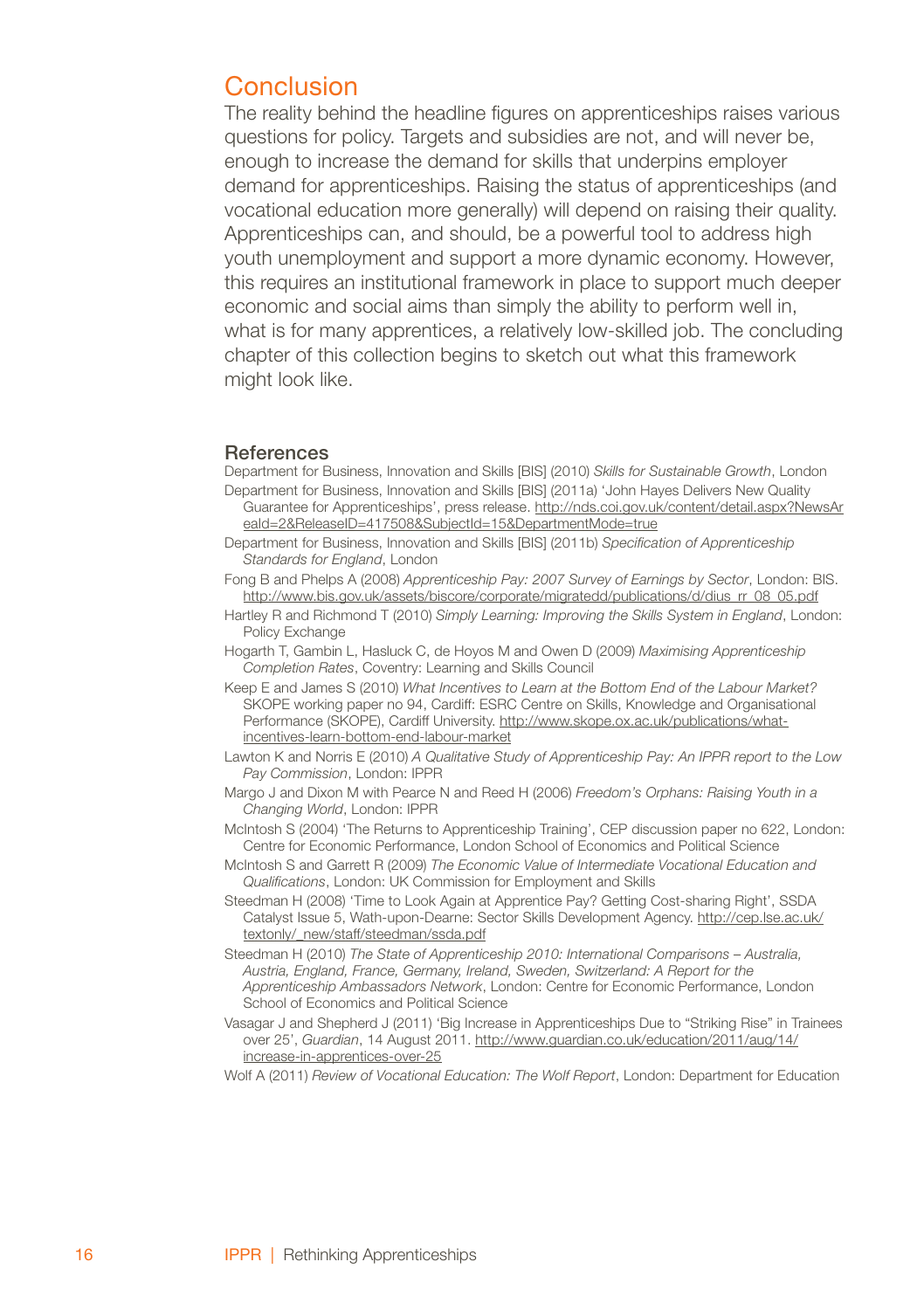# <span id="page-21-0"></span>YOUTH TRANSITIONS AND apprenticeships: A broader view of skill John Bynner

The relationship between youth transition and skills is a complex one, full of contradictions and paradoxes that reflect the confused objectives to which both relate. This paper attempts to throw some historical light on the relationship by examining the English approach to apprenticeship, and, in the light of continental perspectives, considers what is needed for its successful development in the UK.

# Youth without jobs

In 1978 Schaffer and Hargeaves were able to write that: 'Most adolescents join the labour market at 16 years: it is the normal life experience of the adolescent.' Since then the proportion of 16-yearolds entering employment has steadily dropped from 65 per cent to 8 per cent. Meanwhile, technological transformation of industry, and the globalisation that followed, changed the nature of employment, making many past skills and training redundant. One consequence was rising unemployment among young people, especially teenagers, in which only those with qualifications such as GCSE and A-levels<sup>1</sup> were relatively protected. Problems were intensified in the old industrial heartlands, such as areas based on shipbuilding and coal mining, as businesses employing traditional production methods lost out to the far east (Ashton and Green 1996, Ashton and Bynner 2011).

The Thatcher government's policy solution to stagnating life chances was to equip young people with the new skills needed for employment through training, because a skills deficit was seen as a major cause of high youth unemployment. Although apprenticeships were already part of the transition landscape, the existing craft apprenticeships in such occupational areas as engineering were not seen as adequate for the task. They took five years or more to complete, involving (in the government's view) much 'timeserving'. Their antiquated training curriculum was seen as inappropriate to meet the needs of a modern economy. They also catered for only 120,000 young people, four-fifths of whom were male.

GCSEs (General Certificate of Secondary Education) exams are taken at age 14-16 in England. A levels (Advanced Level exams) are taken at age 17–18.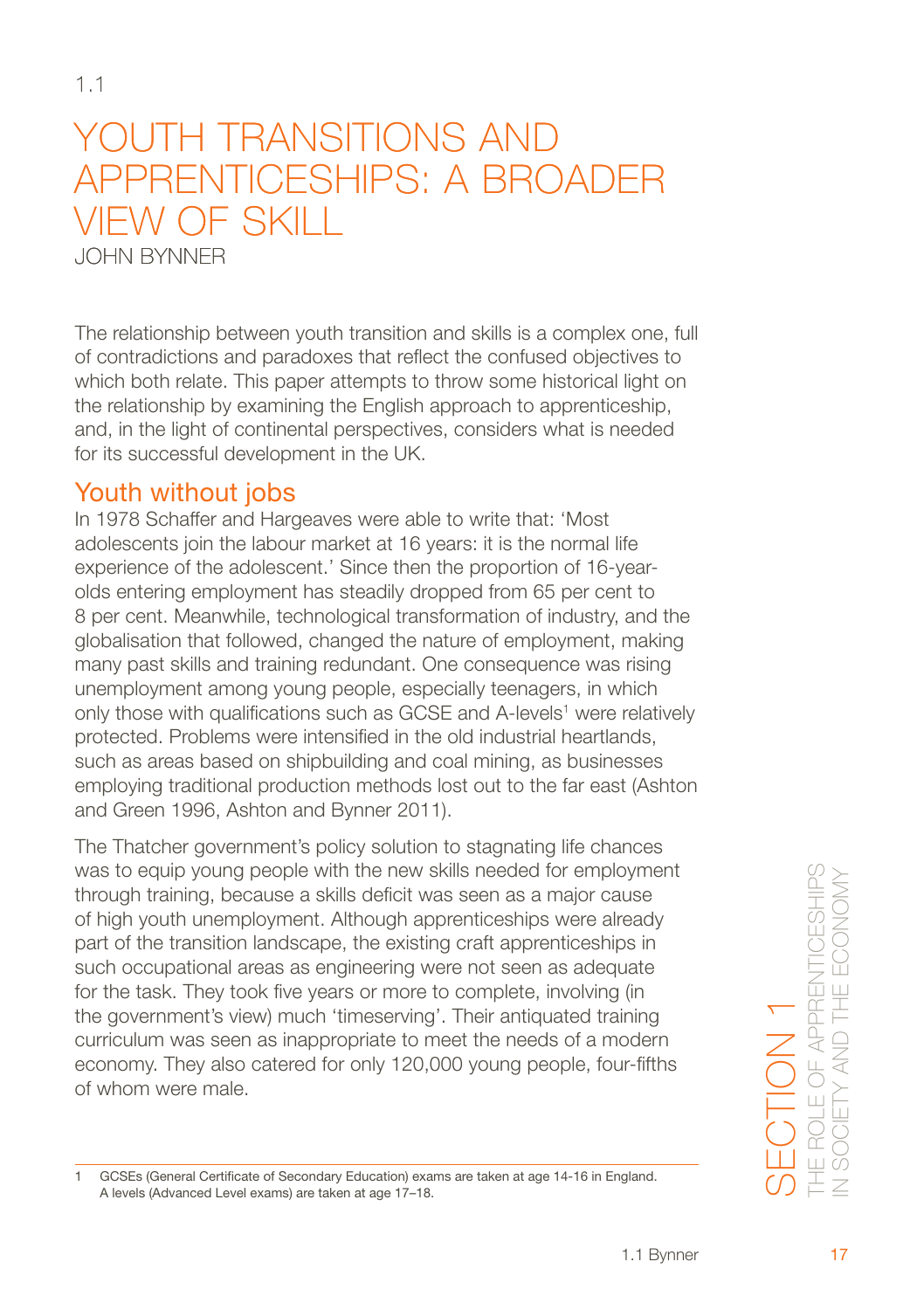Initially the policy was to absorb the existing apprenticeships into the Youth Training Scheme (YTS) where all these deficiencies would be rectified. In 1986, the National Council for Vocational Qualifications was established to coordinate and rationalise all vocational certification within a single competence-based framework. The National Vocational Qualification (NVQ) would certify for employers the modern skills acquired from the training. Notably the focus was on work-related skills with little space in the curriculum for knowledge and understanding or even the 'basic skills' of literacy and numeracy. YTS would also cater for both sexes in equal degree and try to detach young women from their traditional apprenticeships in two or three service occupations such as hairdressing, compared with the 12 occupational areas to which predominantly male apprenticeships were directed.

The aim was for the whole school-leaving cohort – over 50 per cent of the total throughout the 1980s – to enter youth training. The numbers involved were much the same as those engaged in the traditional apprenticeship before YTS came along: 120,000.

The reality was rather different. There was no compulsion for schoolleavers without work to enter youth training, and less than a third of school-leavers ever took it up. Traditional apprenticeships – and the vocational qualifications they could lead to $2 -$  did not give way to YTS and the NVQ; they continued to exist alongside them. By the end of the 1980s, the government had gone full circle to establish the Modern Apprenticeship, targeted, as minister at the time Gillian Shepherd said, at our 'most able young people'.

Since then, apprenticeships have gone through a number of changes (see Fuller and Unwin, this volume). Most importantly, the programme was expanded to include apprenticeships at level 2 and has since absorbed other forms of training. This has led to increases in the number of people taking up apprenticeships (apprenticeship starts) which rose from 175,000 in 2005/06 to 239,000 in 2008/09 and to 279,700 in 2009/10 (Barnes 2011).The recruitment range has been further widened with the introduction of a foundation year, preapprenticeship training now directed at basic skills (NVQ 1) before intermediate (NVQ 2) and advanced (NVQ 3) level apprenticeships are undertaken. There is also the possibility of further progression beyond this level to NVQ 4 (non-degree undergraduate level) and of switching to the academic track NVQ 5 (degree level).

The Coalition government aims to increase the number engaged in apprenticeship to over 350,000 a year by 2015, with a much higher proportion proceeding to and achieving NVQ level 3.

<sup>2</sup> BTEC, Royal Society of Arts (RSA), and City and Guilds London Institute (CGLI). For a good overview of their relationship to the NVQ, in what is now the Qualifications and Credit Framework (QCF) see http://www.businessballs.com/nvqs\_national\_vocational\_qualifications.htm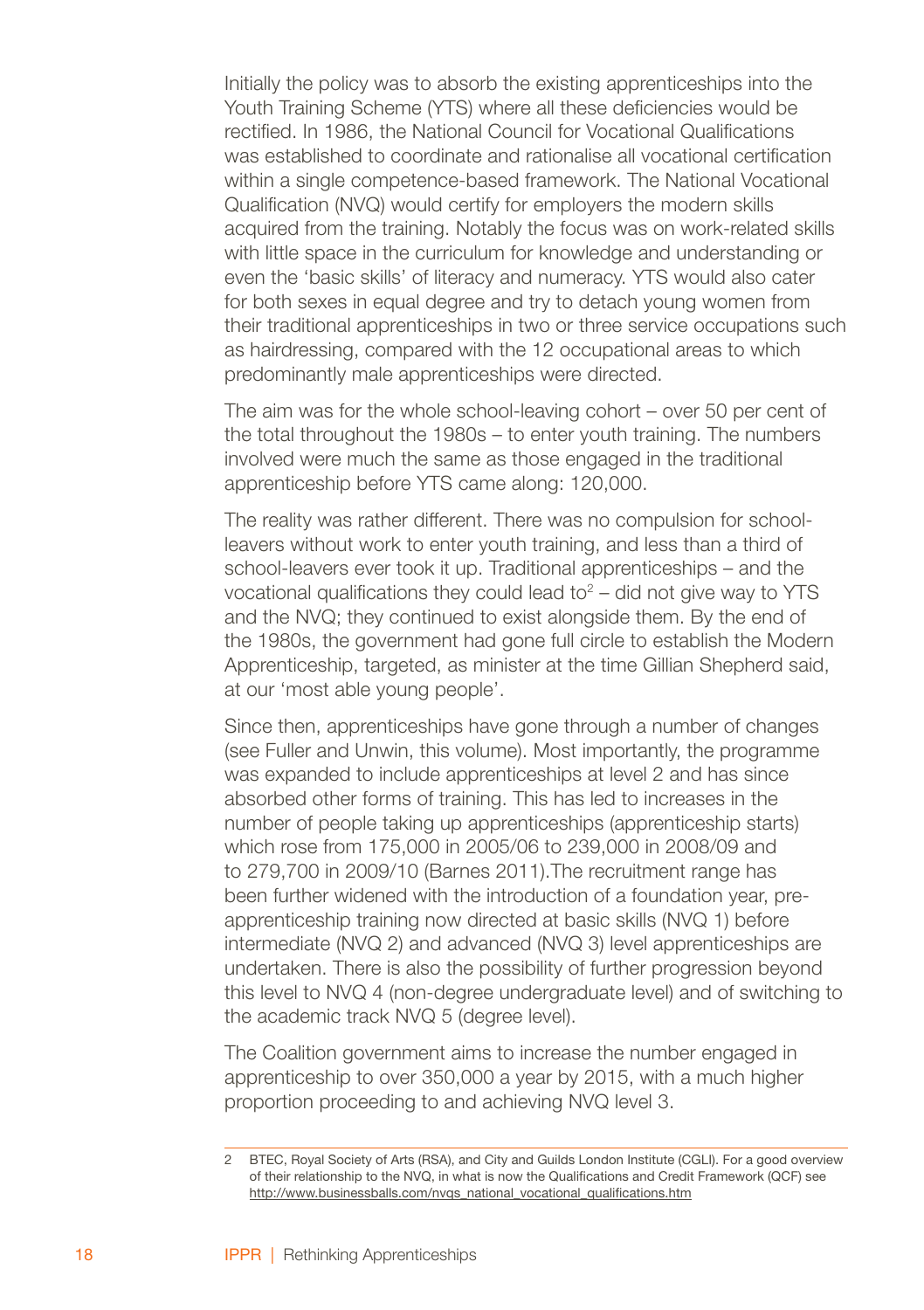# Training and employability

These targets are impressive indications of government commitment to making apprenticeships the premier transition route for school-leavers. But to put this in perspective, in Germany of the whole 800,000 leaver cohort, around 600,000 enter apprenticeship each year, from which 75 per cent can expect to gain a level 3 qualification. In England completion is closer to 50 per cent with under one third of those achieving level 3 (House of Lords Select Committee on Economic Affairs 2007).

The House of Lords Select Committee on Economic Affairs (2007) took a somewhat disenchanted view of the governance of apprenticeships in the UK, noting that:

'No one government agency has sole responsibility for apprenticeship. In our view frequent reorganisation and the fact that no one agency "owns" apprenticeship have been damaging for its development and held back necessary improvements.'

The committee also noted a narrowing of the content of the vocational education and training (VET) curriculum, in particular by making the technical certificate, reflecting the knowledge component of the certification, optional on the grounds that the coverage of the NVQ was sufficient. They quote approvingly the Institute of Directors, which argued that:

'… [The technical certificate] really does add both to the balance and also to the apprentice's opportunity for progression at a later date, because you are building in both the underpinning technical knowledge as well as the on-the-job competence skills. As a general theory it is good to protect that as a feature of our apprenticeship because it is very much a feature of continental apprenticeships ...'

Perhaps most challenging of all: by targeting apprenticeships at the 'most able' (those capable of achieving NVQ 2) the government could have been accused of largely writing off the rest. Young people later classified as NEET (Not in Education, Training or Employment) – currently approaching 10 per cent of 16-to 18-year-olds and over 16 per cent of 16- to 24- year-olds $3$  – and with a high probability of continuing in this status (Bynner and Parsons 2002) might appear to be missing exactly the kind of provision that would be most useful to them. It remains to be seen whether the new foundation level aimed at literacy and numeracy skills enhancement (NVQ 1) will adequately bridge the gap, not least because of the difficulty in motivating young people to do courses detached in their minds from skills more directly connected to the demands of paid work (Casey et al 2006).

Department for Education NEET statistics, August 2011: http://www.education.gov.uk/ researchandstatistics/statistics/recentreleases/a00196851/dfe-neet-statistics-quarterly-brief-quarter- 2-20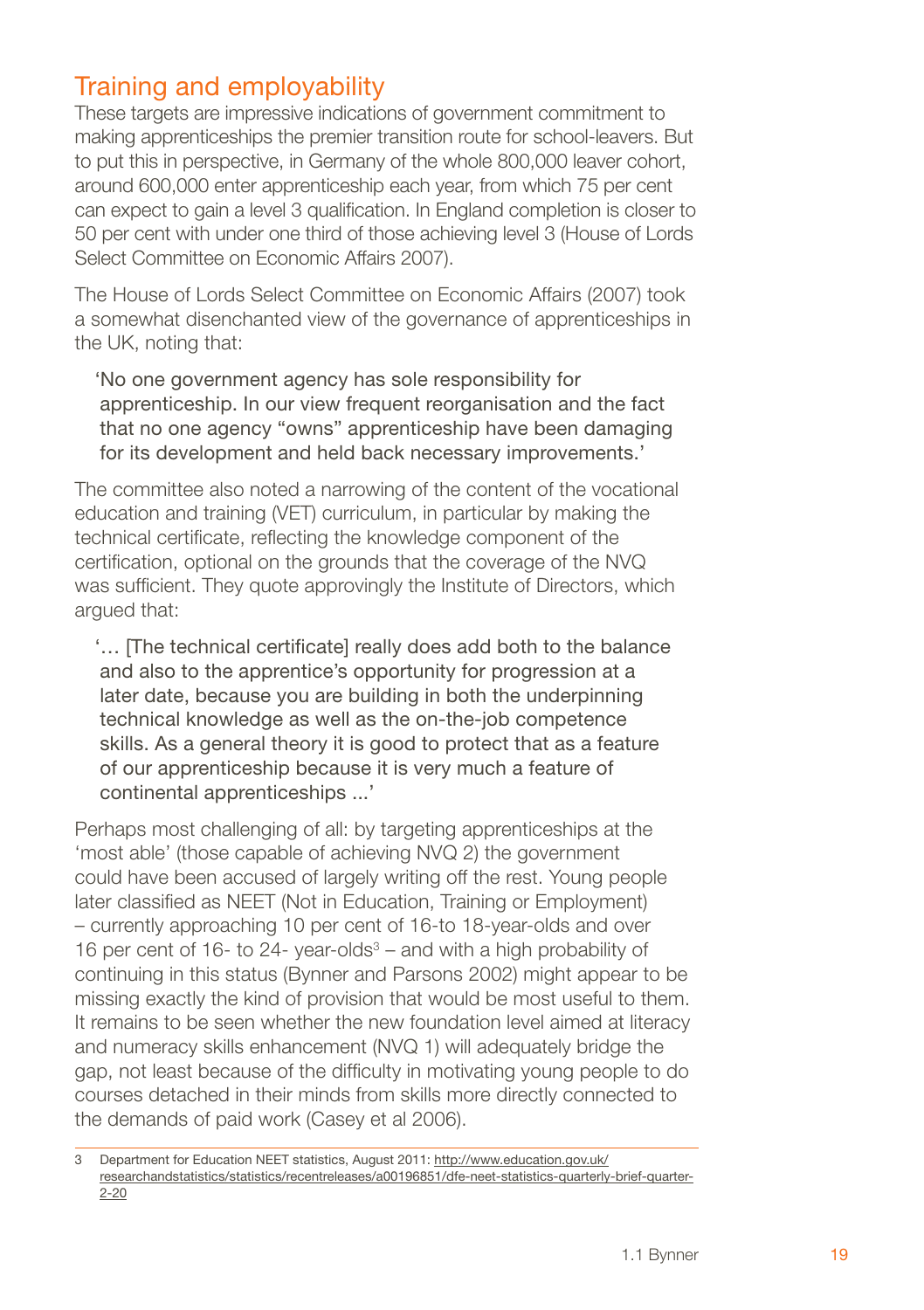## Cultural context

The story of the rise since the 1980s of youth training as the road to adult employment draws attention to some hidden truths about the English approach to youth transitions and the role training and the labour market plays in shaping them.

First, British employers have been remarkably unattracted to youth training, or the NVQ certification that comes from it, compared with the traditional way of recognising talent and achievement through general (academic) examinations (GCSE and A Levels) or previous work experience. Nor does the content of the vocational qualification impress much as contributing to productivity, leading Pearson and Marshall (1996) to conclude that:

'… [N]o clear or strong relationship can be evidenced between qualifications and employer needs. The level of qualifications is predominantly relevant in recruitment and selection. It seems to become an issue for employers only when it interferes with utilisation and supply.'

In other words, British employers use qualifications to sift young job applicants in terms of the broad abilities associated with educational attainment as much as by their accredited vocational skills. Once in the job, the skills required will be largely, if not exclusively, taught by the employer. Thus academic qualifications, despite having no direct relevance to employment, are often prized over vocational qualifications and youth training because of the personal qualities they are perceived to signify in the individuals who possess them. It was notable that, after the recession of the early 1980s, when the local economy began to recover in towns like Swindon, the most prized candidates for the jobs becoming available were not graduates from community-based YTS but school-leavers with A levels (Banks et al 1992).

In the absence of any qualifications, individual qualities need to be demonstrated in other ways. Personal recommendations, appearance at job interview and evidence of work experience may all count for as much as, if not more than, vocational qualifications in convincing the employer of the young applicant's suitability for the job. The only 'prevocational skills' increasingly valued are literacy and numeracy.

The idea of an extended period of vocational preparation before employment is still instinctively alien, not only for employers, but for large numbers of young people and their families This was not helped in the early days of youth training by a training allowance approximating half the youth wage. Youth training itself was also not a particularly rewarding experience, described by many young people taking part in it as little short of 'slave labour' (ibid). Apprenticeships may, in principle, be much better, but in practice many appear to be a dressed-up variant of YTS (Ryan and Unwin 2001).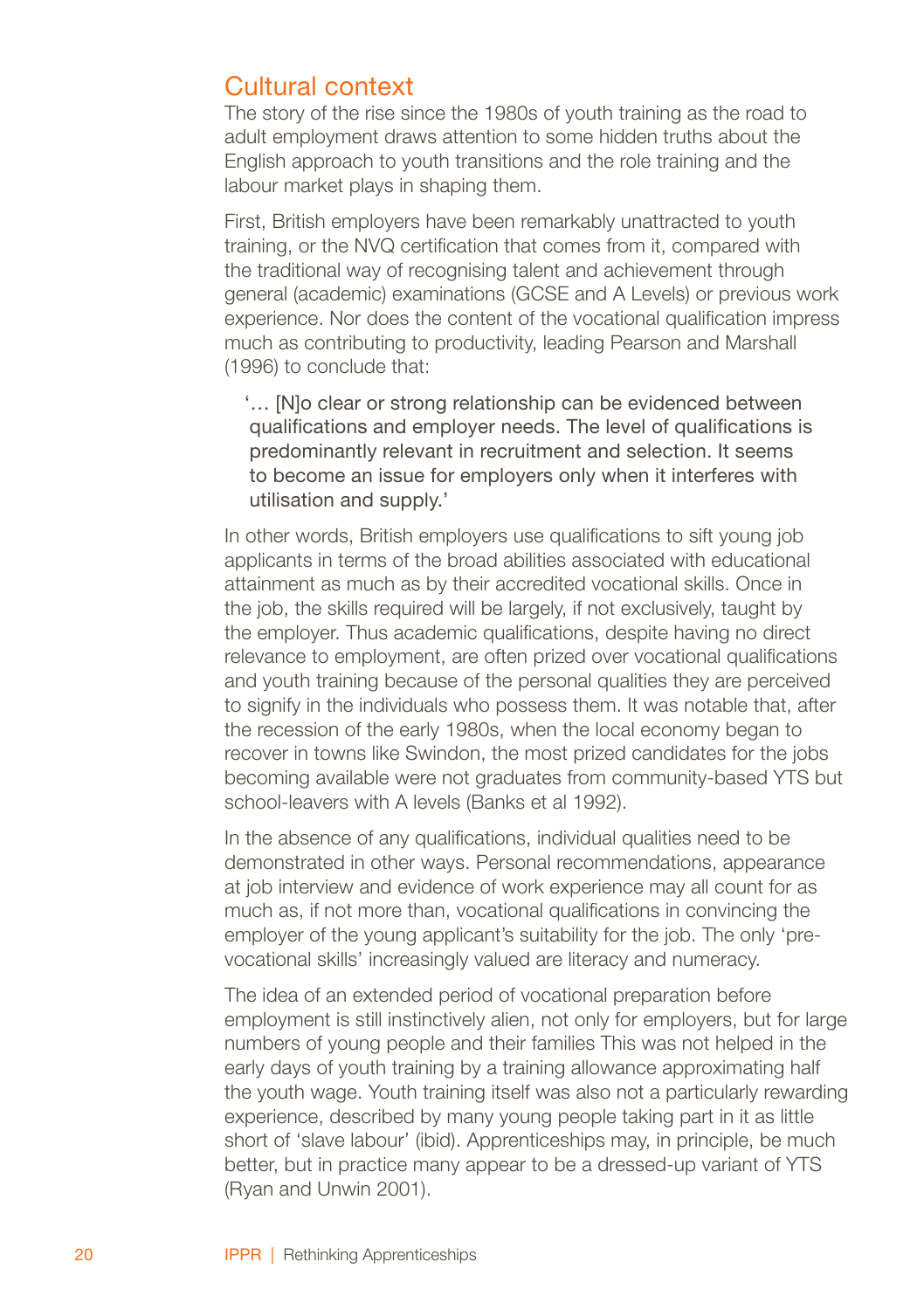On the basis of most policy thinking, of which the Leitch report (2006) is perhaps the prime example, the apparent lack of a comprehensive and effective VET system should be disastrous economically. But, paradoxically, this does not seem to be the case. The 'flexibility' and 'permeability' of the British labour market, as with the American one, ensures that jobs are available when the economy is expanding. Additional training, when needed, can be accessed through local colleges offering vocational as well as academic courses, either as part of first employment or later on in an occupational career.

Such 'internal' as opposed to 'occupational' labour markets (Marsden 2007) also enable young people with few or no qualifications who do get jobs to rise through the company, unhindered by the need to be vocationally qualified. This would be inconceivable in continental countries. What is seen by young people in the UK as a good job and good pay will, therefore, often take precedence over training as the golden goal to which they aspire. Even in times of recession, when local job prospects may be reduced, young people will remain confident that what they are seeking is just round the corner and may feel that it's their fault if they don't find it. Many unregulated skilled trades and services in the UK are subject to a 'licence to practise' in Germany, which can be gained only by successfully completing an apprenticeship. Moreover, it is illegal there for an employer to offer jobs to young people in a recognised occupation, except under the terms of a training contract.

School-leavers lack work experience that can only be imparted to them at a cost to the employer, which is why ostensibly the apprenticeship with government subsidy is attractive. Structured work-based training, combined with time spent acquiring knowledge and understanding through vocational courses, combines the best of certification with work-based experience. This is where the apprenticeship pays off as a foundation stone of demonstrable employability – more important in certain respects than the occupation to which it is directed. The difficulty with it is that employers may see training a young person under the restrictions of apprenticeship as more burdensome and less productive than employing them direct. There is also the perennial fear that once the trainee has completed the training and gained the certification, another employer will 'poach' them and gain the benefit of the training investment.

## Comparative insights

YTS was inspired by German apprenticeship – the 'dual system' of employer-provided, work-based training and state-provided, vocational schooling – but only in a trimmed down anglicised version once its governance through the social partners was fully understood. The operations of German apprenticeships are driven in large part by the 1969 Vocational Training Act which specified the regulations under which training in over 1,000 occupations – now reduced to 340 – is conducted and overseen by the Federal Institute for Vocational Training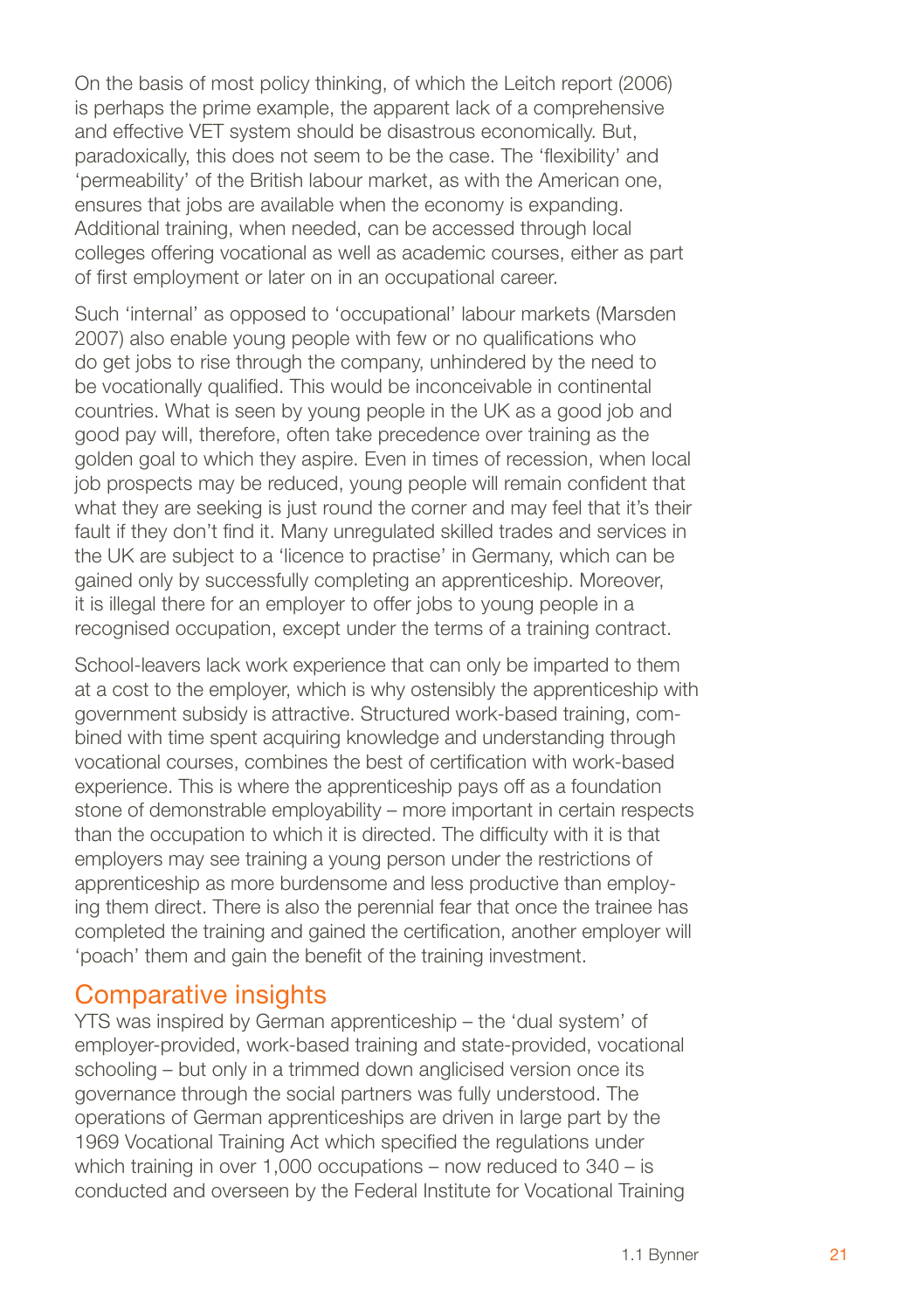(Bundesverband der Freien Berufe ), which regulates the content and standards of the training (Steedman, this volume).

As in other European countries, the system has its origins in the medieval guilds, which established a framework to pass on craft and trade skills from one generation of workers to the next. In the process of this learning, young people also gained a range of employability attributes and how to function in the wider adult society. Respect for authority, punctuality, teamwork, and learning how to learn were all fundamental to the employer's decision as to whether the apprentice was suitable to be taken on for a given job.

Continental systems have tended to maintain these basic ideas about training, in contrast to the UK where the process has more often been defined entirely in terms of occupational skills acquisition and (originally) as an elite male route to skilled manual work, such as the building trades and engineering. In Germany, apprenticeship is much more of an assumed 'rite of passage' that all 800,000 German school-leavers are expected, and aspire, to pass through, with an occupational identity clearly in place at the end of it. The next step may then be progression to *meister* with what is seen as the privilege of being able to train others. The social partners – employers, trade unions and politicians – combine their resources to enable the transition from school student to apprentice. They are also responsible for approving the off-site VET curriculum, agreed nationally and managed by the local chambers of commerce, who also certify the skills achieved.

So what can we learn from the German system of apprenticeship that might enable our own approach to match their successes? A study carried out in the late 1980s (Bynner and Roberts 1991, Evans and Heinz 1994, Bynner 2010), comparing matched young people in two age cohorts (17–18 and 18–19) and on comparable occupational routes in Bremen and Paderborn with their counterparts in Liverpool and Swindon, revealed some surprising contradictions. Despite their difficulties in a very depressed labour market, the English young people – even in Liverpool, where the unemployment rate in 1985 at 25 per cent was 1.7 times as high as in its nearest counterpart, the declining shipbuilding town, Bremen – were consistently more confident about their prospects than the young Germans. More of them also claimed that their work-related skills (many gained from part-time work) such as working in a team, taking initiative and being given responsibility, were of value in the labour market.

In contrast, the young Germans were more engaged with their communities, expressing at all educational levels much stronger interest in politics, and more satisfaction with their lives. Full-time adult employment was seen as a long way off and uncertain. The skills required to enter employment could not be confidently claimed until a certificate had been gained to prove it.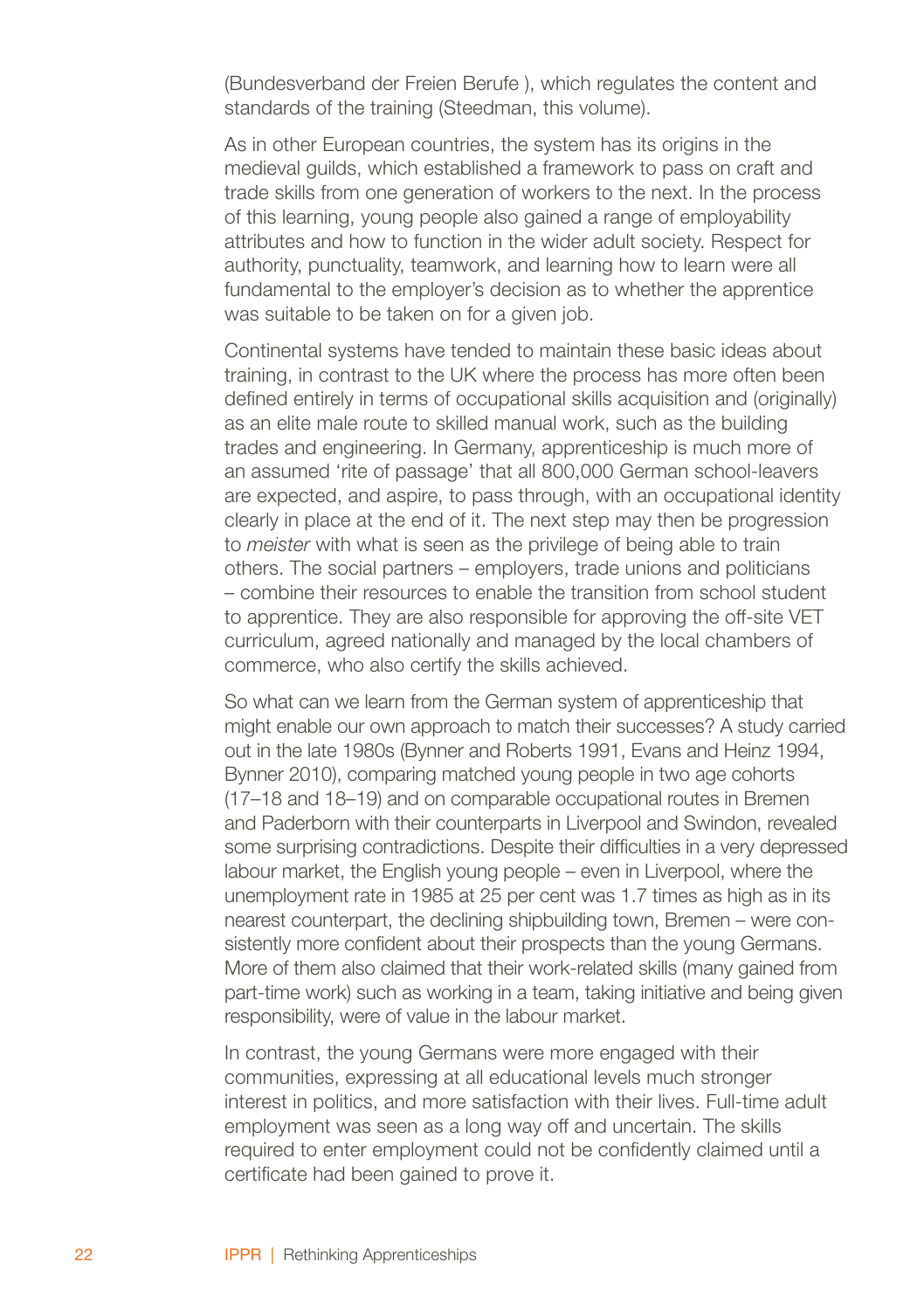In many respects, the German young people, under the terms of a training contract, had the identity of 'student' alongside that of trainee, whereas the English young people who had left school were more likely to see themselves as adult workers.

All transition systems share a common goal to supply the skilled workforce that employers need while equipping young people with the means to gain continuing and rewarding employment. Such progression will meet not only their occupational and financial needs – though, in the German case, through a training allowance paid by the employer rather than the minimum adult wage as in England – but will contribute to the wellbeing of the economy nationally. But here a paradox begins to emerge.

Evidence suggests that, despite the apparent superiority of the German dual system over others (for example, Blossfeld 1992, Deissinger 1997, Hamilton and Hamilton 1999) the differences in financial returns in labour markets that broadly resemble each other, are remarkably small (Brauns, Müller and Steinmann 1997). For example, in England (much the same as in France and Germany) there is a 7 per cent income gain for young men at the same educational level completing at least NVQ level 2 via apprenticeship compared with not doing one, which doubles to 14 per cent for those achieving NVQ level 3 (McIntosh 2004), although the wage return for young women is much lower (and, until recently, was zero). What determines the success of an economy is as much to do with the policy instruments and enterprise in labour markets available to capitalise on skills, whatever their source – that is, human capital is much the same however you build it.

With much the same economic benefits to be gained from one vocational preparation system as any other, what are they primarily for? This takes us to the less explicit benefits of continental VET systems – the cultural role they play in the development of other attributes of identity, besides those to do with occupation, such as community engagement and citizenship. Notably, as Hilary Steedman points out in her excellent overview (2005) of apprenticeship in six European countries, the much misunderstood German word *beruf* means more than an occupation or vocation in the narrow British sense, but a set of skills that combine together to form both an occupational and a social identity, that is, 'as an instrument for social integration'.

Hence the German vocational school component of the dual system, the berufsschule, ranges much more widely in its goals than simply imparting work-related skills to the young person in the occupational area for which he or she is being trained. Modern languages, even philosophy and physics, will occur in the curriculum. Even the occupational identity itself is not as clearly the focus, nor necessarily the normal outcome of training, as might be expected. In many respects, the educational component of VET is an extension of secondary schooling. Compare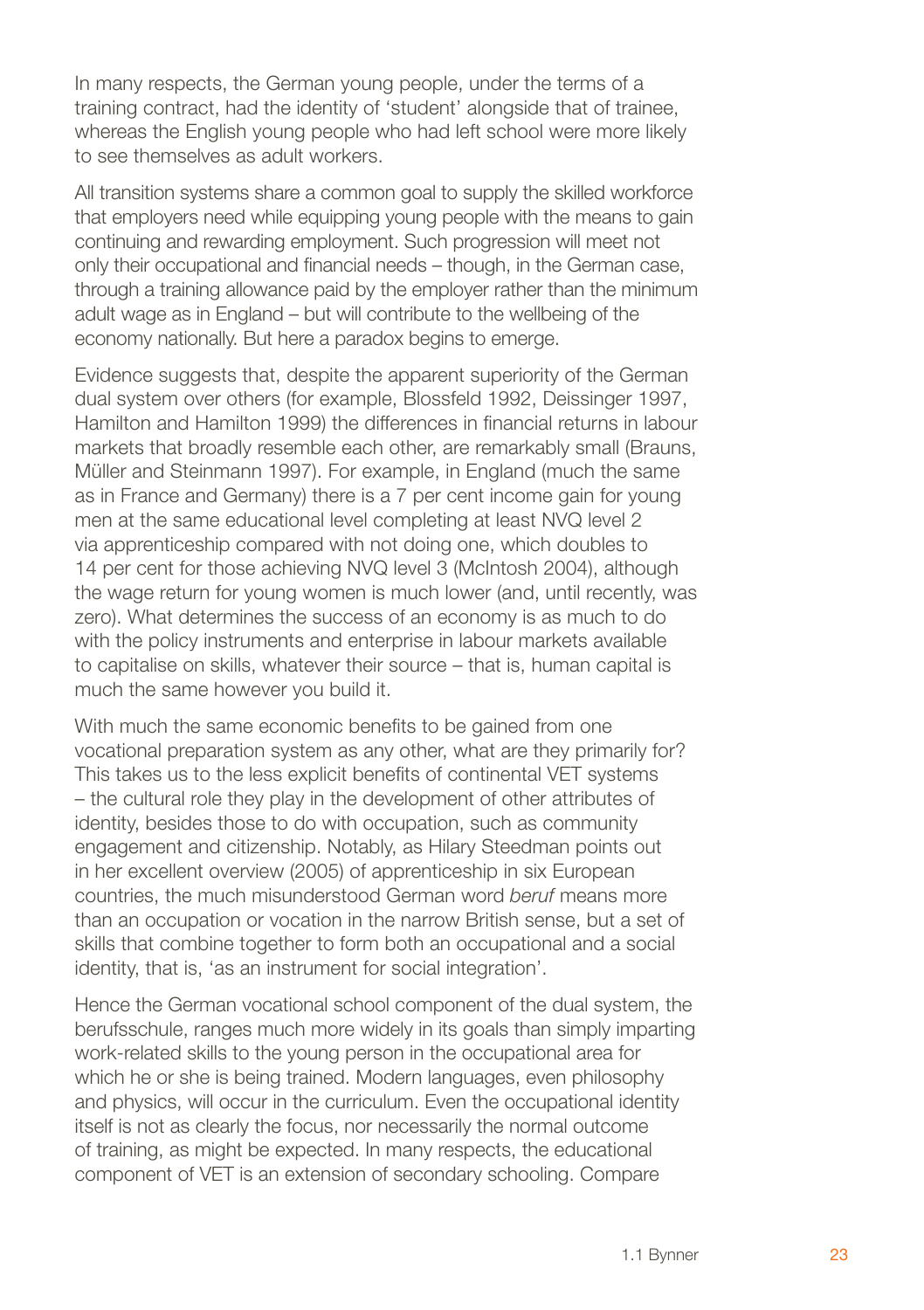this with the further education college counterpart in England, which caters for the whole post-16 population in a variety of domains and at a variety of levels, ranging from basic skills to higher education. In terms of comprehensiveness and opportunity, further education has to be seen (at least potentially) as a major strength of English VET.

Although the ostensible aim of German VET is to equip the young person with the skills needed to a practice a specific occupation, at the time of the study, only 40 per cent of young people on apprenticeships were likely to be taken on in the occupational area in which they had been trained, and only half by the employer who had trained them. What all of them had achieved through an apprenticeship was exposure to the idea of, and demands of work – better described in Amartya Sen's terms as 'capability' (freedom to achieve wellbeing) rather than 'skill' (1992). This meant that, regardless of opportunities in their chosen occupations, trainees would be seen by all German employers as fully employable. It is at this point that the more implicit goals of the system become apparent. The broader set of civic capabilities that the system imparts play an important role in establishing the identity of citizen in the German state.

In contrast, the English system sees no links between the preparation for employment and citizenship, either during the latter part of general education in schools and colleges or particularly in the workplace. This is seen as the role of the family and the community. The lack of a written constitution in Britain, and the absence of an identified role for individuals other than the status of 'subject' of the monarch, reinforces the lack of any clear goals and structures by which young people acquire citizenship. The sole purpose of vocational education during the transition from school to work is to equip the young person with the skills needed for particular jobs. Insofar as there is any broader socialisation involved, it is towards ways of working and building up (through work) the components of employability such as punctuality, deference to authority and teamwork.

The explicit and more implicit goals of the dual system are enshrined in what is described as a 'training culture'. But in the UK the term 'training' is misleading. The UK discourse around training focuses on skills in the narrow sense of employability. In Germany, training is about construction of identity in much broader terms. The federal state's responsibility for VET through the dual system, its governance by the social partners at federal and regional level and its local management by chambers of commerce ensure that the commitment to every young person's successful transition to adulthood is shared by the community as a whole.

At a time in England when the alienation of a section of young people has been violently expressed through riots directed at damaging property and pursuing consumerism through theft, it is time to rethink British attitudes to the purposes of vocational preparation. Training for employment, at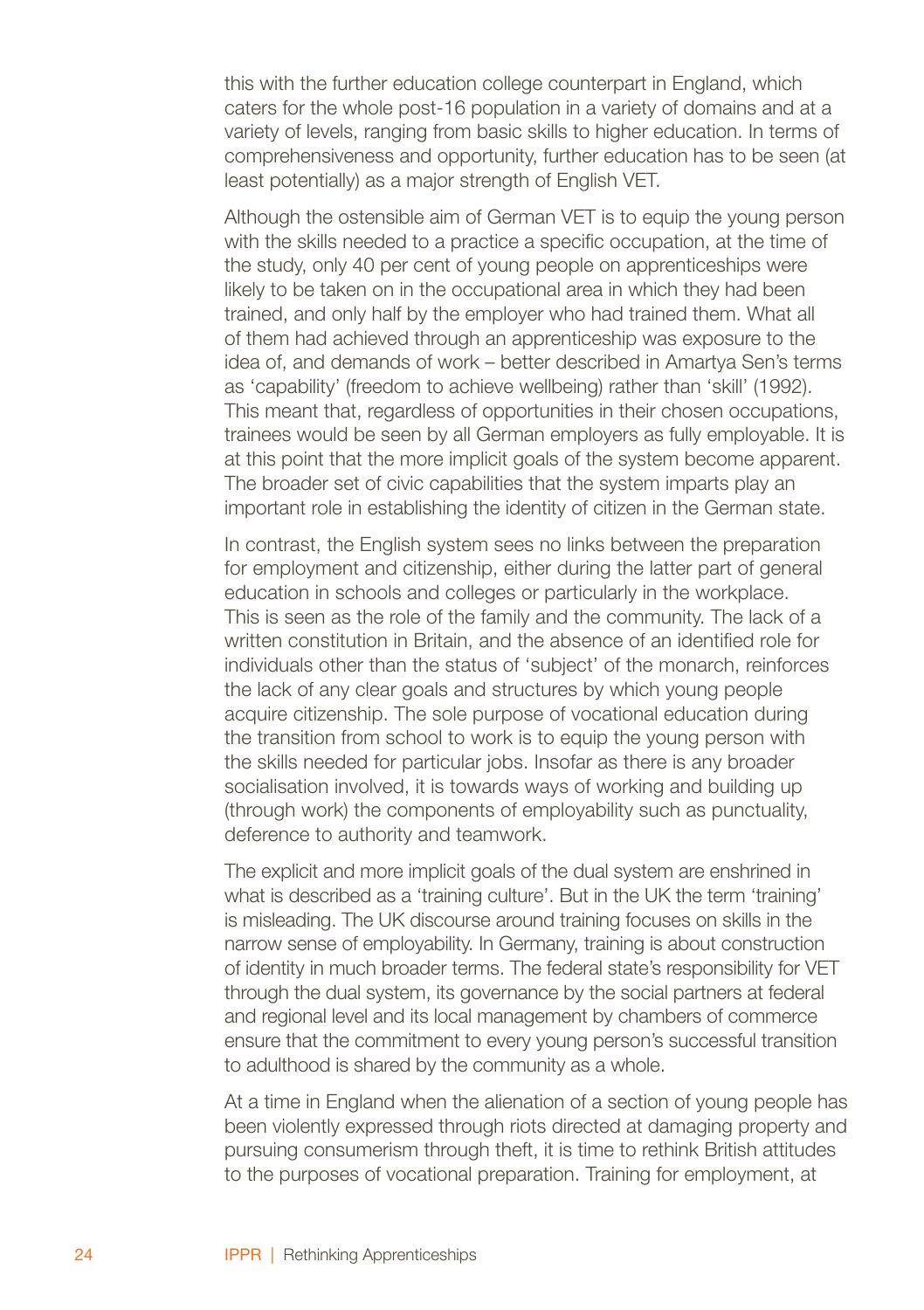least at the initial stage, should not be divorced from the broader set of roles and responsibilities that the transition to adulthood entails. Thus, as well as occupational skills, VET should supply the socialisation process through which the core attributes of adulthood are put in place.

The other facet of VET is the 'social guarantee' that young people can expect in return for participation. The French have no doubts that *insertion* in the labour market is part of the 'social contract' between citizen and state, which the government has an obligation to honour. This reduces the risk associated with *précarité*, or propensity to disadvantage and uncertainty – a situation many young people find themselves in today. In practical terms, this means employability is guaranteed through the combination of education and work experience which constitutes VET, and a labour market able to accommodate all young people. The policy recognises *youth* as a distinct, largely preparatory phase of the life course, which again traditional British policy thinking finds difficult to take on board (Bynner 2001).

## A better skills future?

As the polarisation of young people's life chances intensifies, the challenge of social inclusion becomes ever more urgent. It would clearly be naive to think that transition systems along continental lines could be easily transported to the UK. But nor should we fail to learn from them. The need for a comprehensive youth policy that includes a universally accessible and seamless system of education and training could not be more pressing.

A comprehensive VET system, as advocated here, places responsibility on employers and educators to deliver the components of successful transition. A system of governance is needed, not only to hold the system together, but to ensure that the interests of the key stakeholders – employers, trade unions and the community – are protected.

#### Employers

A training culture is fundamentally a culture of employers because they hold the key to the work experience that is a critical part of it, and to an assured place in the labour market that follows. In VET terms, this involves acceptance of responsibility for ensuring, not only that the young person entering the labour market for the first time has access to a workplace, but that he or she is exposed to all facets of employment and capability via the training provided. The return from the employers' investment of time and effort lies in the opportunity to contribute to the pool of occupationally qualified labour, and also the benefit of taking on the young person once training is completed. The returns extend to the

The Working Group on 14-19 Reform (Pring et al 2004), addressing the question, 'what counts as an educated 19 year-old in this day and age?', spell out the core curriculum components as: understanding the physical, social and economic world; being practically and technically capable; being morally serious; having a sense of community and civic virtue; having a sense of fulfilment.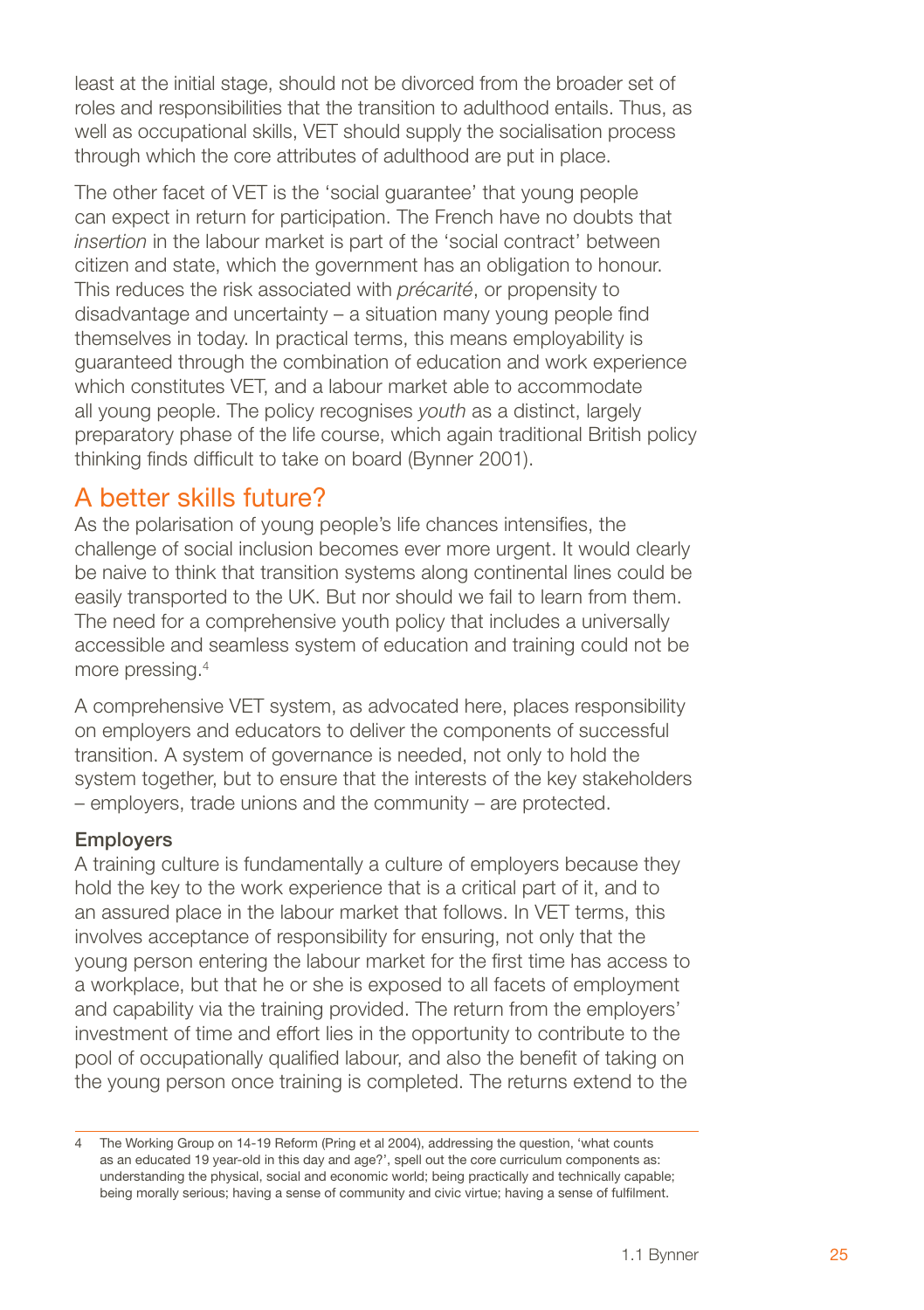local community through the certification of employability, which head off the alternative drift to unemployment and social exclusion for those the educational system has failed so far.

#### Educators

The vocational education offered in schools and further education colleges contributes to the acquisition of capability by laying the foundations for work, either directly through vocational courses leading to qualifications, or indirectly through the knowledge component of apprenticeship. But there is also a wider role for education to play. From entry to secondary school a central theme of the curriculum could be devoted to the meaning and demands of work. Such a requirement extends beyond the confines of an occupational skills set to the wider set of capabilities needed to function effectively as a family member. parent and citizen. As the young person progresses through secondary schooling, experience of work through work placements supplies access to the practical aspect of what has been taught. Rather than view parttime work done outside school hours as in conflict with curriculum aims, it should be welcomed as part of work experience and reflected upon in the educational setting through class discussion and assignments set on the lessons learnt (Mortimer, and Johnson, 1999). Such exposure to work should not be restricted to those on the vocational route; it should be part of the core curriculum for every student.

#### **Governance**

The distinguishing feature of continental VET systems is governance through social partners comprising employers, trade unions and politicians. The balance between employers and trade unions is a particularly important feature which ensures the interests of local businesses (through chambers of commerce) and those of employees, including trainees, are represented. Political representatives supply the mechanism of democratic accountability to the community while enacting local policies to facilitate the work of the VET system by providing facilities and investment.

Such arrangements to supply corporate commitment to successful youth transitions have a chequered history in the UK where, in recent years, employer interests have increasingly taken precedence over all others. The 1997 Labour government replaced the locally-based employer-run Training and Enterprise Councils (TECs) with the more broadly-based Learning and Skills Councils (LSCs) but with no statutory representation of trade unions. Subsequently the localism vested in LSCs was dropped in favour of Sector Skills Councils (SSCs) of varying effectiveness: 'Only one in six SMEs [small and medium enterprises] surveyed thinks that SSCs are articulating the needs of the business community well.'

Quoted from evidence presented by the Ofsted Chief Inspector for Adult Learning to the House of Lords select committee for economic affairs, fifth report, 2007.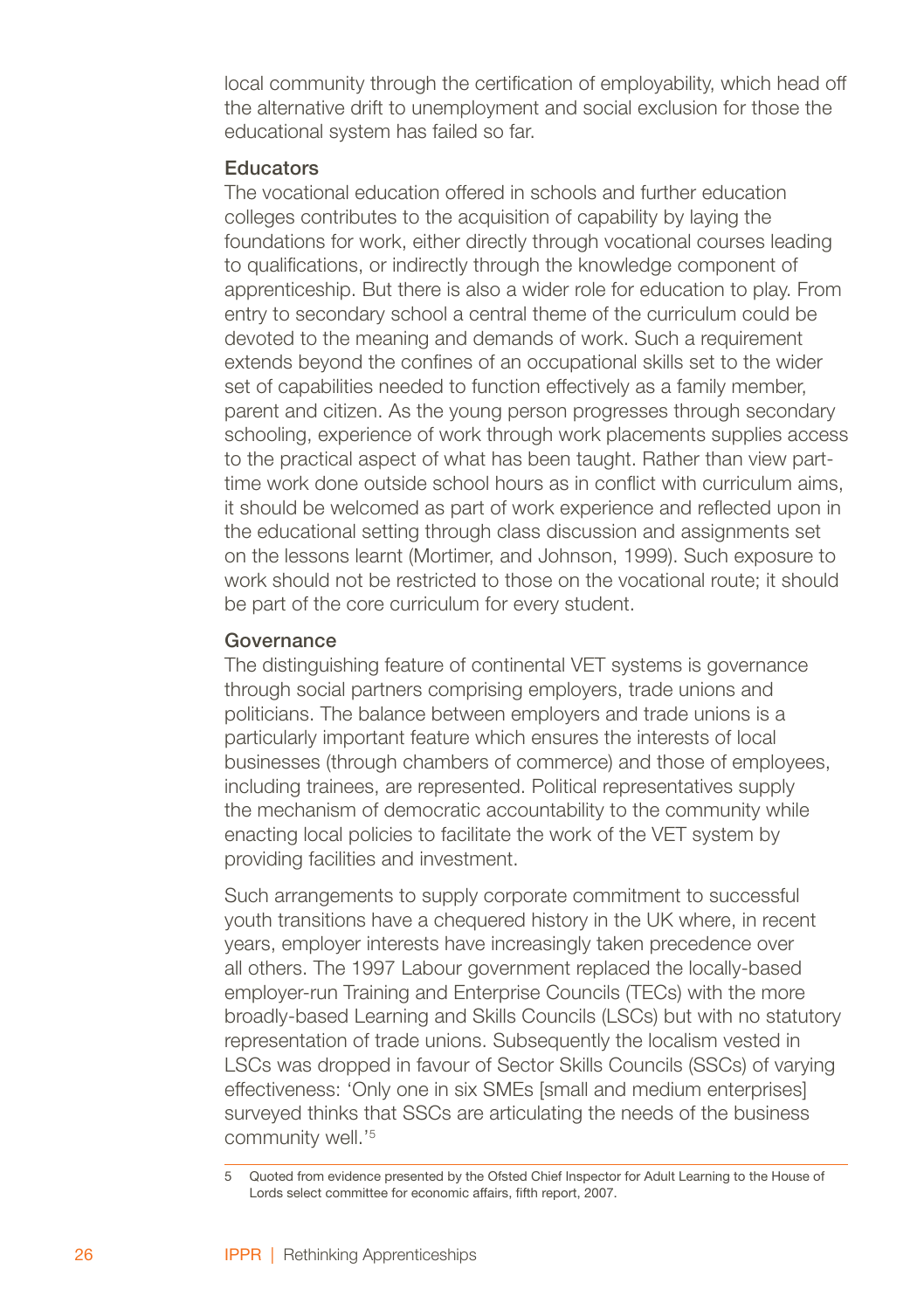New models of governance have continually been tried, only to be gradually run down and abandoned while another model with a different name and some different functions arises in its place (Rose and Page 1989). Rather than attempt to improve an existing institution inherited from its predecessor to meet contemporary challenges, a new government (or new minister) with a parliamentary majority behind them, has few (if any) obstacles in the way of abolishing it. In such reconstruction by statute there is no obligation to achieve consensus in support, as would typically be the case elsewhere.

The question arises whether the UK can afford governance arrangements for VET that fail to include the collective agreements between key stakeholders at national and local level that most European countries take for granted. The SSCs, as incarnations of the more representative National Training Organisations (NTOs) and Industrial Training Boards (ITBs) that preceded them, would benefit from wider representation; usually no more than one place is available for employee representation, compared with around 15 reserved for employers on each of the 23 SSC boards. But, more importantly, to give these national successor bodies responsibility for governance misses the point. Recognition of community interest is central to capability building, which means the local council, union and employer representation that true social partnership involves is central to its success.

# Conclusion

The patchwork nature of English VET could be a strength as well as a weakness and the Coalition government's strategy paper *Skills for Sustainable Growth* is a valuable step towards a framework that offers flexibility in the pathways to adulthood, while providing opportunities to change routes as and when vocational goals firm up and the particular path taken turns out to be wrong.

The apprenticeship is a key pathway, not to the exclusion of all others, but as a structured programme of education and training towards a realisable vocational goal. In particular, it provides the means for capability building across employment and civic spheres, whatever the accomplishments, or lack of them, earlier on in the school career. The weakness will be the uncertain future of the institutions of governance set up to run it, when any change of government may mean reconstruction rather than improvement.

If we can learn anything from continental approaches to VET (of which the German dual system is the prime example) it is the community commitment, exercised through the social partners in local areas, to ensuring that all young people achieve a successful transition to a productive and fulfilling adult life. Our failure to do so will mean we fail to achieve the Leitch goal of world class skills, and more importantly, we will compromise the foundations on which a cohesive civic society depends.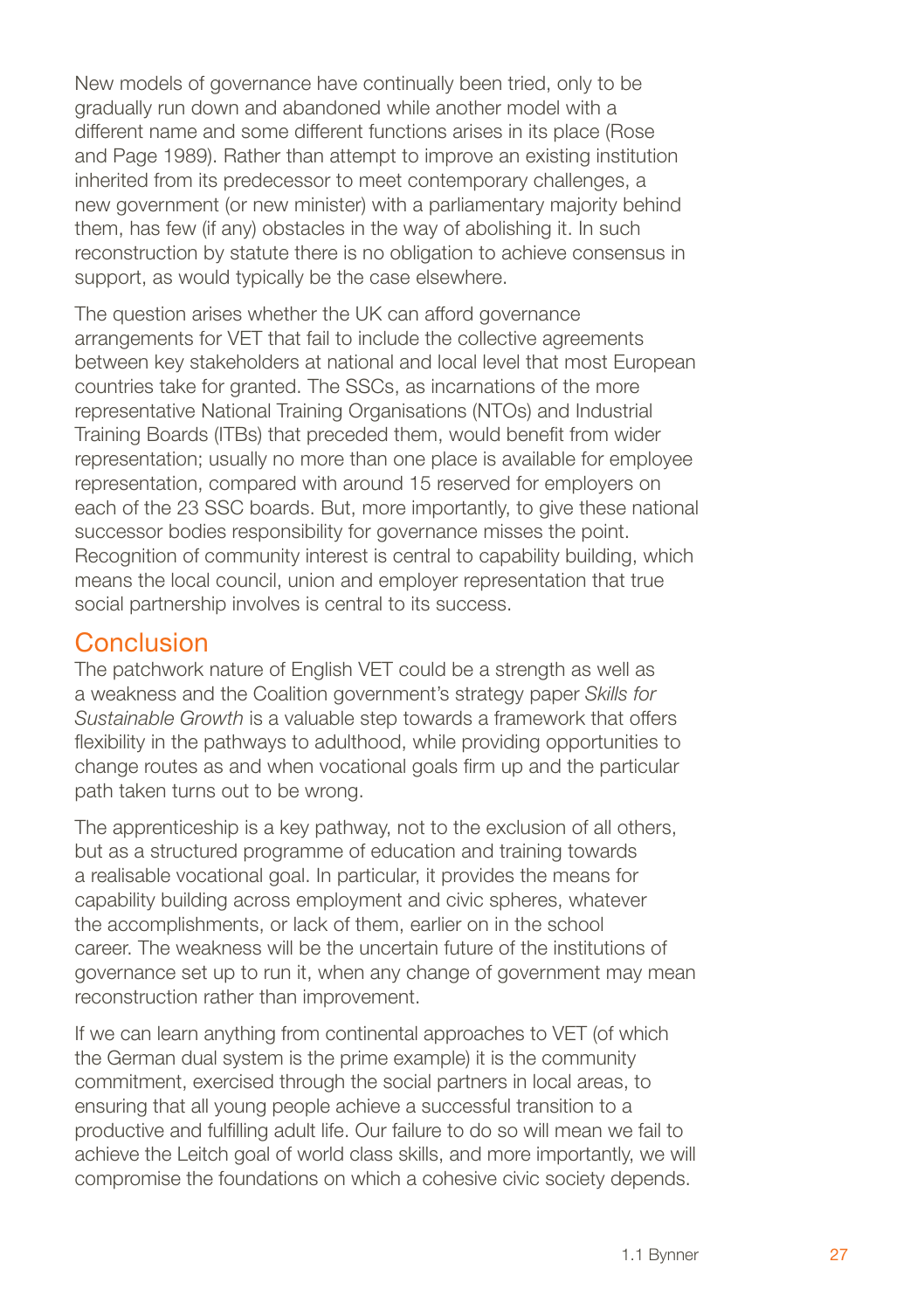#### **References**

- Ashton D and Green F (1996) *Education, Training and the Global Economy*, Cheltenham: Edward Elgar Publishing
- Ashton D and Bynner J (2011) 'Labour Market, Employment and Skills', in Wadsworth MEJ and Bynner J *A Companion to Life Course Studies: The Social and Historical Context of the British Birth Cohort Studies*, London: Routledge
- Banks M, Breakwell G, Bynner J, Emler N, Jamieson L and Roberts K (1992) *Careers and Identities*, Buckingham: Open University Press

Barnes L (2011) 'Education and Training', *Social Trends* 41, London: UK Office of National Statistics

- Blossfeld HP (1992) 'Is the German Dual System a Model for the Modern Vocational Education System?' *International Journal of Comparative Sociology* 33: 168–181
- Brauns H, Müller W and Steinmann S (1997) *Educational Expansion and Returns to Education. A Comparative Study of Germany, France, UK and Hungary*, Mannheim: Mannheim Centre for European Social Science (MZES), University of Mannheim
- Bynner J (2001) 'British Youth Transitions in Comparative Perspective', *Journal of Youth Studies* 4: 5–23
- Bynner J (2010) 'Youth Transitions and Changing Labour Markets: Germany and England in the late 1980s', *Historical Social Research* (Historische Sozialforschung), 35(2): 76–98
- Bynner J and Parsons S (2002) 'Social Exclusion and the Transition from School to Work: The Case of Young People Not in Education, Employment or Training (NEET)', *Journal of Vocational Behaviour* 60: 289–309
- Bynner J and Roberts K (1991) *Youth and Work*, London: Anglo-German Foundation
- Casey H, Jupp T, Grief S, Hodge R, Ivanic R, Lopez D, Cara O, Eldred J and McNeil B (2006) 'You Wouldn't Expect a Maths Teacher to Teach Plastering' in *National Research and Development Centre for Adult Numeracy and Literacy, Embedding, Literacy, Language and Numeracy in Post-16 Vocational Programmes – the Impact on Learning and Achievement*, London: Institute of Education
- Deissinger T (1997) 'The German Dual System: A Model for Europe', *Education and Training* 39: 297–302

Department for Business Innovation and Skills [BIS] (2010) *Skills for Sustainable Growth*, London Evans K and Heinz WR (1994) *Becoming Adults in the 1990s*, London: Anglo-German Foundation

- Hamilton SF and Hamilton MA (1999) 'Creating New Pathways to Adulthood by Adapting German Apprenticeship in the United States' in Heinz WR (ed) *From Education to Work*, Cambridge: Cambridge University Press
- House of Lords Select Committee on Economic Affairs (2007) *Apprenticeship: a Key Route to Skill*, fifth report of session 2006–07, London: House of Lords. http://www.publications.parliament. uk/pa/ld200607/ldselect/ldeconaf/ldeconaf.htm
- Leitch S (2006) *Prosperity for All in the Global Economy: World Class Skills*, London: HM Treasury
- Marsden D (2007) 'Labour Market Segmentation in Britain: The Decline of Occupational Labour Markets and the Spread of Entry Tournaments', *Économies et Sociétiés* 28: 965–998
- McIntosh SC (2004) *The Returns to Apprenticeship Training*, CEP discussion paper 622, London: London School of Economics
- Mortimer JT and Johnson MK (1999) 'Adolescent Part-time Work and Post Secondary Transition Pathways in the United States' in Heinz WR (ed) *From Education to Work: Cross-national Perspectives*, Cambridge: Cambridge University Press
- Pearson D and Marshall D (1996) *Skills, Qualifications and Utilization: A Research Review*, Department for Education and Employment research series no 67, London: BIS
- Pring R, Hayward G, Hodgson A, Johnson J, Keep E, Oancea A, Rees G, Spours K and Wilde S (2009) *Education for All: The Future of Education and Training for 14-19 Year-Olds*, London: Routledge
- Rose R and Page EC (1989) 'Searching and Acting in Diversity: A Dissatisfying Model of Responses to Unemployment in Britain and Germany', *Studies in Public Policy* 174
- Ryan P and Unwin L (2001) 'Apprenticeship in the British Training Market', *National Institute Economic Review*, 178: 99–114
- Schaffer HR and Hargreaves D (1978) 'Young People in Society: A Research Initiative by the SSRC', *Bulletin of the British Psychological Society* 31: 91–94
- Sen A (1992) *Inequality Re-examined*, Cambridge (MA): Harvard University Press
- Steedman H (2005) *Apprenticeship in Europe: Fading or Flourishing*, CEP discussion paper 710, London: London School of Economics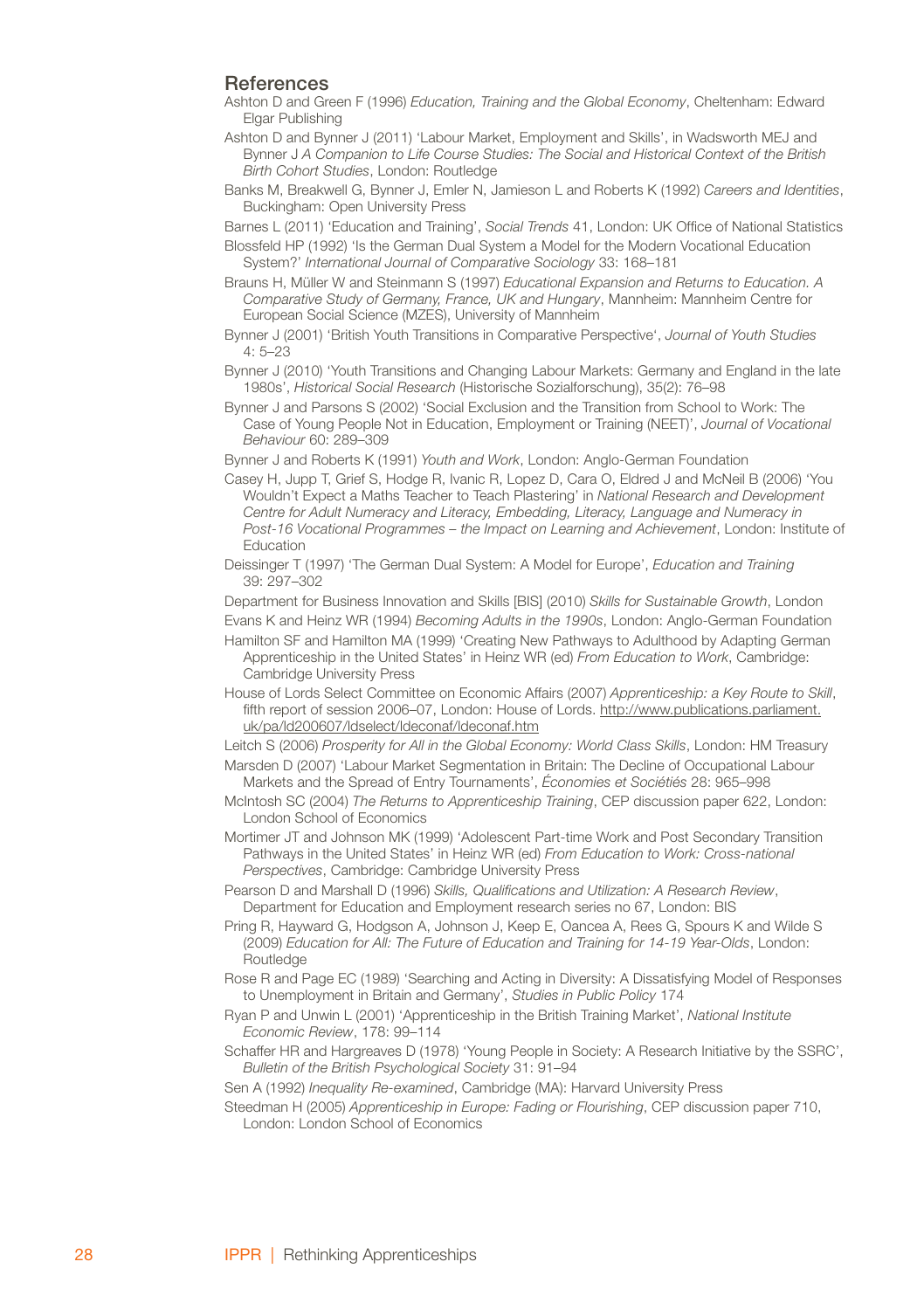# <span id="page-33-0"></span>The content of **APPRENTICESHIPS** ALISON FULLER AND LORNA UNWIN

Apprenticeship is first and foremost, a model of learning.<sup>1</sup> It provides a supportive framework for the development of occupational expertise and the broader attributes required to work and continue learning in different occupational contexts (Fuller and Unwin 2010a). The metaphor of the apprentice journey is universally understood, making it possible to discuss the concept of apprenticeship across the world. The concept transcends occupational boundaries and hierarchies; hence artists, journalists, surgeons, chefs, and carpenters will often refer to the way they served an 'apprenticeship'. Some would agree with Collins et al (1989: 41) that: 'Apprenticeship is the way we learn most naturally.'

In many countries, including the UK, apprenticeships are also an instrument of state policy, forming part of national systems of education and training. They are generally seen as a programme for young people making the transition to the labour market. This takes us away from understanding apprenticeship solely as a model of learning, with relevance across occupations and age groups, to conceiving apprenticeship as a programme via which the state can achieve certain goals. Questions then arise about the content of apprenticeships.

Before such questions can be answered, however, there is a much more fundamental question to consider: what is the purpose of governmentsupported apprenticeship today? While the underlying features of apprenticeship as a model of learning are visible in apprenticeship programmes across countries, there are interesting differences in the content and structure of those programmes because each country has its own sense of the purpose of apprenticeships.

In this chapter, we examine how questions about the purpose and content of apprenticeships are being addressed in the UK. We argue that, despite having some world-class examples of apprenticeship practice, an impoverished concept of apprenticeship is overly dominant. As a result, we are failing too many of our young people, as well as our economy, and society as a whole. There needs to be a much greater sense of ambition in our thinking about what apprenticeship can and should be.

We acknowledge the support we have had from the ESRC-funded LLAKES research centre (grant reference RES-594-28-0001) in the preparation of this chapter. See www.llakes.org.uk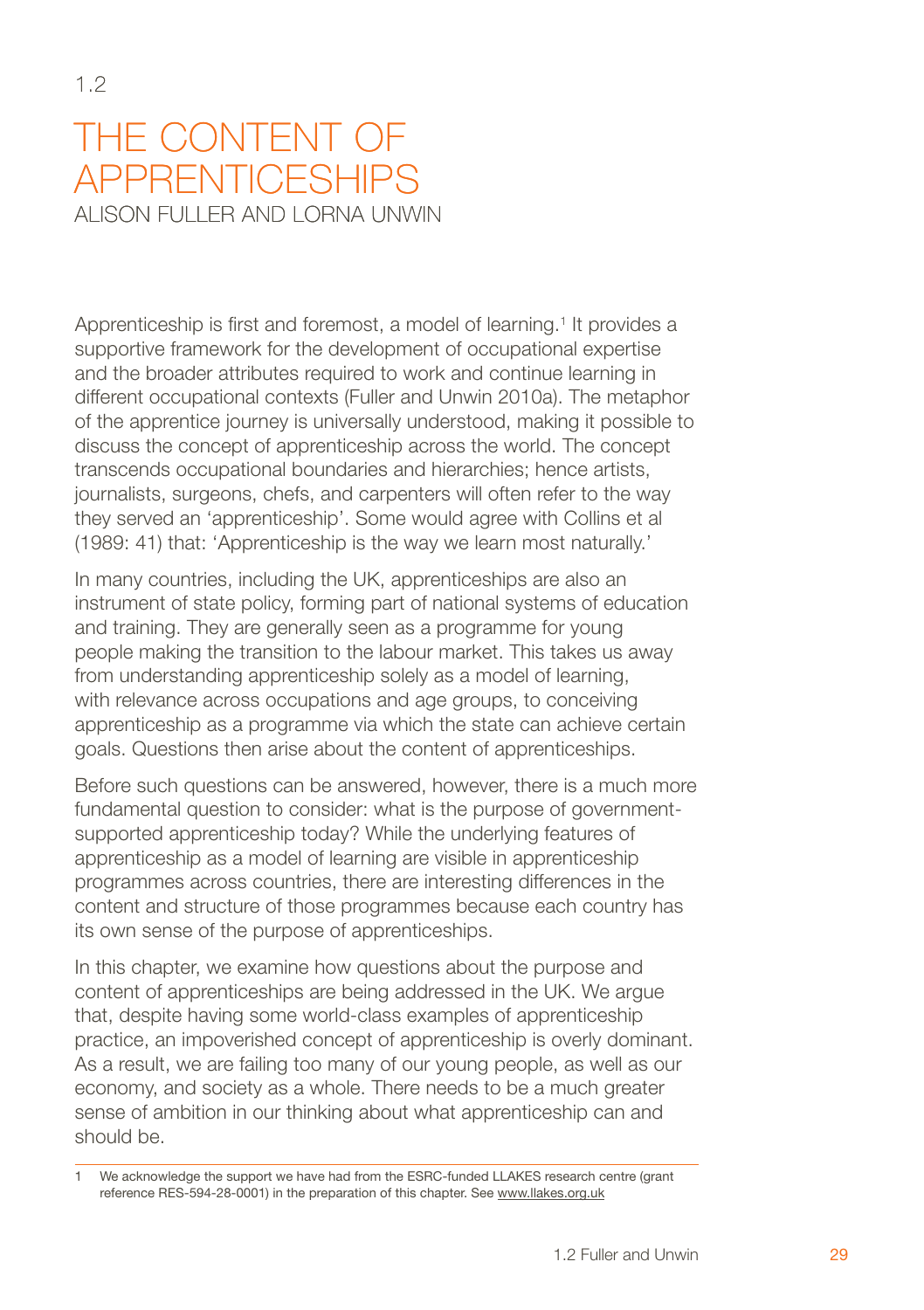## A route to adulthood and independence

Apprenticeship has long been seen as a route to becoming a responsible adult and citizen as well as for skill formation. Today's concerns about the morals and behaviour of young people, brought into sharp relief by the rioting and looting in English cities in 2011, find strong echoes in earlier centuries. Legislation (the Statute of Artificers) introduced during the reign of Elizabeth I to regulate apprenticeships underlines their importance as a means of countering the underemployment of young people and hence the dangers of idleness and vagrancy (Humphries 2003).

This extract from the indenture papers for a bookbinding apprentice in 1822 emphasises the 'moral' dimension of apprenticeship:

'... [H]is Master faithfully shall serve, his secrets keep, his lawful commands everywhere gladly do … He shall not commit fornication nor contract Matrimony within the said term. He shall not play cards or Dive tables or any unlawful games whereby his said Master may have any loss with his own goods … he shall not haunt taverns or playhouses, nor absent himself from his said Master's service day or night unlawfully.<sup>12</sup>

In medieval and Tudor Britain, apprentices tended to live as part of their master's family. Snell (1996: 303) reminds us that the 'moral, social and extra-economic expectations placed on apprenticeship were once key elements of an integrated system'. The curriculum of an apprenticeship often went way beyond immediate job-specific skills to include topics such as religious doctrine, literacy, account keeping and 'housewifery' (ibid, 305). Once Britain became industrialised, the organisation of apprenticeship changed to reflect the new relationship between workers and employers.

After the Statute of Artificers was repealed in 1814, apprenticeships became the sole concern of employers. Although the emerging trade unions were to have some involvement, this largely focused on industrial relations matters such as pay and employment rights and setting the length of apprenticeships, and not on matters of training content. In response to continuing concerns about Britain's capacity to sustain a skilled workforce, the Industrial Training Act 1964 signalled a change in policy when the state decided to become more involved in the organisation and funding of vocational education and training.

The needs of employers were, however, still paramount. Successive British governments accepted that apprenticeship could take different forms in order for it to be, in the employers' eyes, 'fit for purpose'. As a consequence, there would be considerable variability in standards. Paul Ryan (2010) points out that this variability results from the lack

Apprenticeship Indenture Collection, Derby Local History Library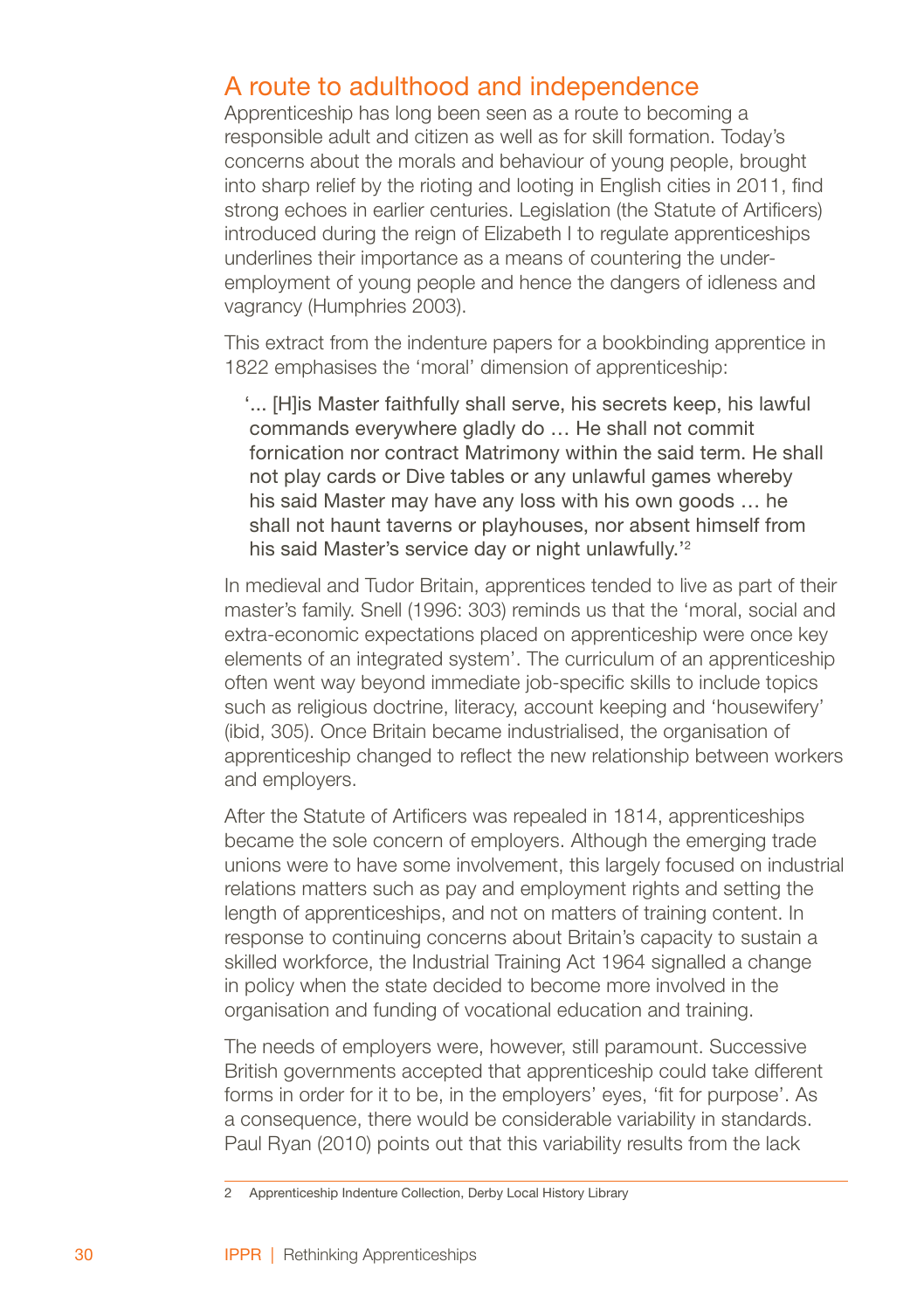of 'any clear boundary between apprenticeship and regular youth employment, whether in law, industrial practice, or public training policy'. Although the Apprenticeship, Skills, Children and Learning Act 2009 put apprenticeship back on a statutory footing, it doesn't go far enough in distinguishing the type of training and personal development expected in an apprenticeship from what a young person (or indeed adult) would do as part of a job.

There was a noble, though much-lampooned, attempt to broaden the curriculum of apprenticeship and vocational education when the 1956 white paper, *Technical Education*, stated that, 'a place must always be found in technical studies for liberal education', because the country could 'not afford either to fall behind in technical accomplishments or to neglect spiritual and human values' (Ministry of Education, 1956). All apprentices were required to spend one hour of their day-release in college on 'General or liberal' studies (GLS) in order to develop 'habits of reflection, independent study and free inquiry' (Ministry of Education 1957).<sup>3</sup> GLS was killed off in the early 1980s, replaced by 'communication skills', and then 'core' and subsequently 'key' skills (now termed 'functional skills').

For Richard Pring (1997: 32) echoing the philosophy of John Dewey, we must draw on both the liberal and the vocational if we are to nurture '... those qualities of mind and of feeling' that constitute an 'educated person capable of adapting to and helping to shape changes in the workplace as well as in life more generally'.

When unemployed young people took to the streets of London, Bristol and Liverpool in 1981, the answer for Margaret Thatcher's government, just as for the Elizabethans of the 16th century, lay in youth training. In the 1980s, apprenticeship places were very hard to find and had been declining since the end of the 1960s. The 1983 Youth Training Scheme (YTS) marked the beginning of the period we are still in today as the state wrestles with a mighty conundrum. On the one hand, it wants to align its social, educational and economic goals and continue to support a deregulated and flexible labour market. It wants employers to take the lead in designing apprenticeships that suit their needs, in return for providing work placements. On the other hand, not enough employers see the need for substantive vocational education and training and, hence, none of the goals are adequately satisfied.

So how is the content of apprenticeships currently designed?

In England, 'Apprenticeships' is now a brand name for governmentfunded programmes covering 16- to 18-year-olds, 19- to 24-yearolds and adults over 25. Intermediate apprenticeships lead to level 2 qualifications and advanced apprenticeships lead to level 3

See Bailey and Unwin 2008 for an account.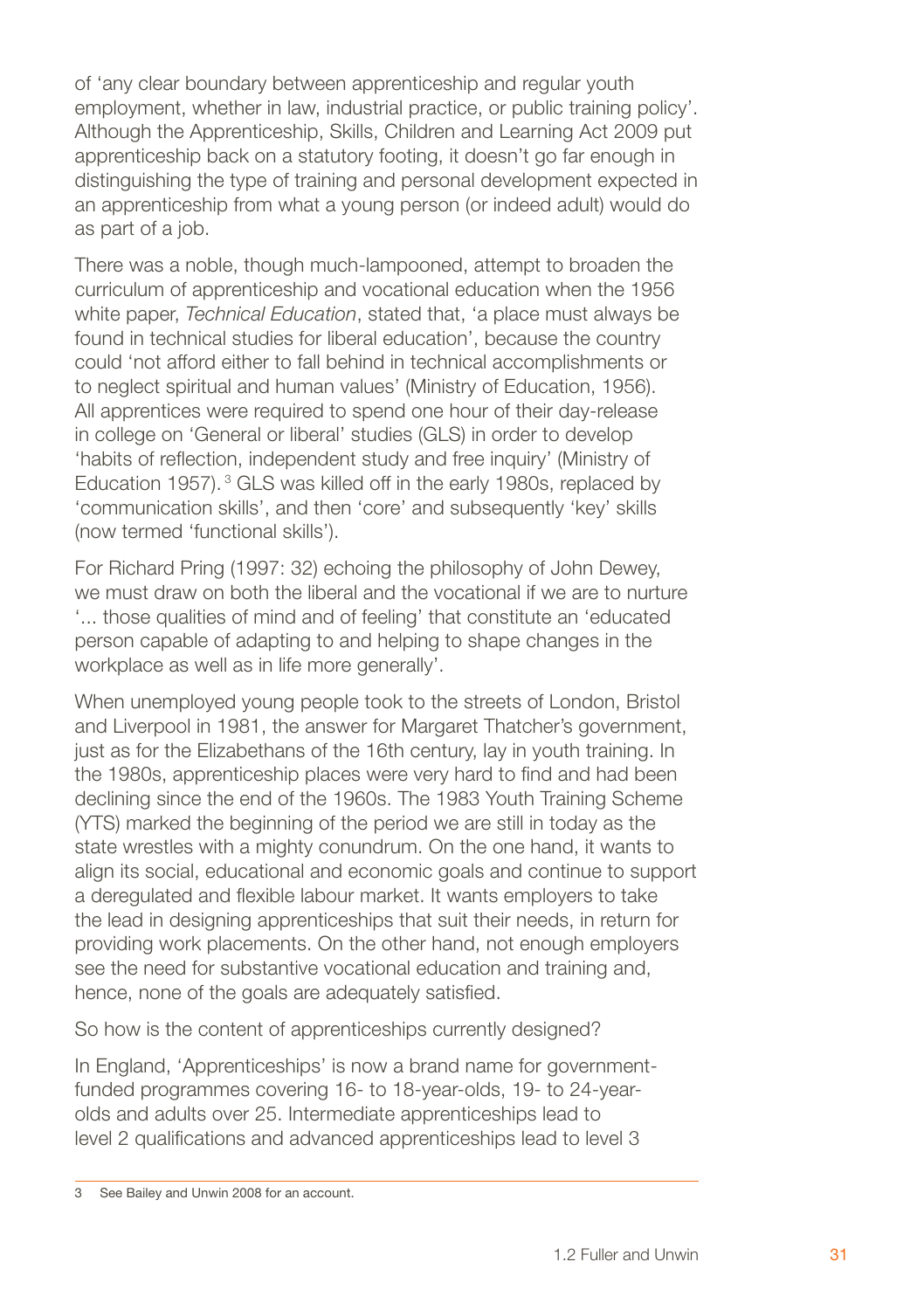qualifications. In Wales, Scotland and Northern Ireland, similar divisions exist, but different terminology is used. The UK also has a small number of higher apprenticeships (at levels 4 and 5) in fields such as engineering technology, accountancy and management.

The introduction in 2004 of funding for 'adult apprenticeships' for people aged 25 and over was to enable: (a) adults without employment to develop the skills they needed for a new career; (b) adults with skills in employment to gain qualifications; (c) members of ethnic minority groups (underrepresented in apprenticeships) to become apprentices; and (d) women to re-enter the workforce after the age of 25. These older apprentices follow exactly the same programme as the 16- to 24-year-olds.

Apprenticeships are now regarded as:

- a potential platform for higher education and certainly for advanced further education •
- an alternative route for young people who do not choose to remain in full-time education after 16 or do not achieve the GCSEs required to study at higher levels •
- the means of attaining the skills and qualifications associated with a specific occupational role while in employment. •

The demands on apprenticeship are, therefore, considerable and possibly contradictory.

Apprenticeships are still being fashioned in the image of YTS, which weakened the central pillars of apprenticeship in three ways. First under YTS, the state allowed training providers to directly employ young people, thus separating their recruitment from long-term business need. Since the 2009 Act, the National Apprenticeship Service has stressed the need for apprentices to have employed-status suggesting that this means directly employed by a 'real employer'. At the same time, however, Apprenticeship Training Agencies (ATAs) are allowed to employ apprentices and hire them out. Second, by ending the concept of time-served apprenticeships, YTS reduced the time for maturation so 'trainees' could make a much swifter journey to becoming a productive 'semi-skilled' worker. This diluted the concept of apprenticeship to mean little more than work experience rather than a holistic formation process leading to skilled employment. Third, YTS encouraged employers to become passive players, happy to allow the new army of training providers to deal with the training and assessment requirements prescribed by government.

Central to YTS was the requirement that training was competencebased. Trainees would be assessed (in the workplace) against a set of competencies contained in a new type of national vocational qualification (NVQs in England, Wales and Northern Ireland, and SVQs in Scotland). These qualifications were a significant breakthrough as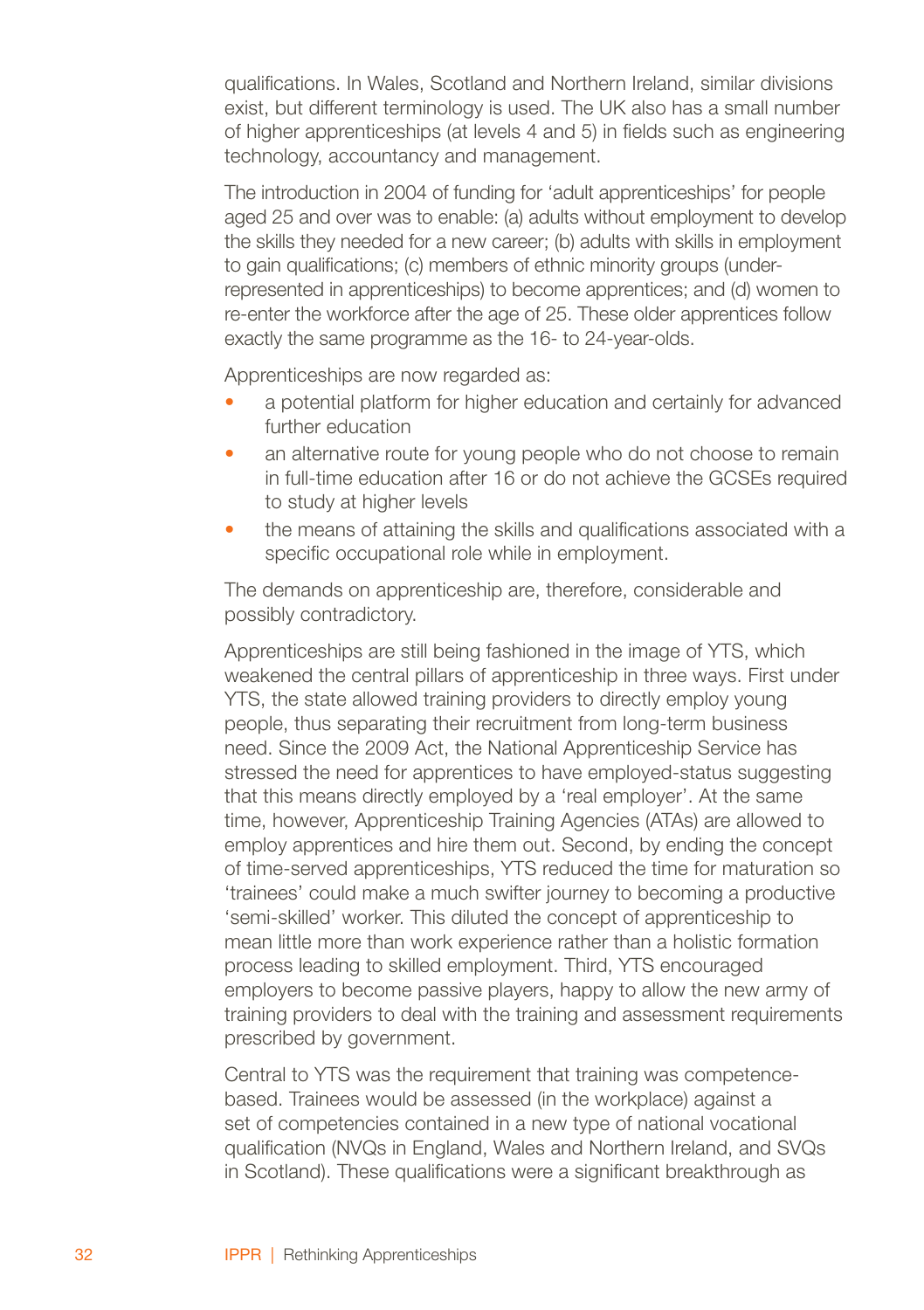they separated the process of training (and acquisition of vocational knowledge) from the assessment of competence. This opened the market for new training providers who could service the state's needs to ensure that young people (and adults on government-funded training programmes) gained qualifications, but at a lower cost (for employers) than sending them to college. Not all YTS programmes abandoned knowledge-based qualifications, but many did, limiting youth training to the accreditation of the performance of everyday work tasks.

This competence-based legacy helps to explain why the majority of apprenticeships in England are at level 2 and can be classed as 'conversions'. Existing employees have been re-labelled as apprentices, usually as a result of a training provider persuading an employer to become involved in the state-funded scheme. Conversions are the easiest way for government to increase apprenticeship numbers (particularly for people aged 19 and over) and increase the stocks of qualifications in the workforce. Apprenticeships today are predominantly a vehicle for delivering qualifications. While acquisition of qualifications is clearly important for individuals, this should not be the sole purpose of an apprenticeship, and particularly not when the qualifications gained have such variable currency in the labour market, as highlighted in the *Wolf Report*'s review of 14–19 vocational education (Wolf 2011).

As a result of the 2009 legislation, government has published the *Specification of Apprenticeship Standards in England* (SASE) outlining the minimum requirements for the content and outcomes of the 200 or so apprenticeship frameworks. All frameworks must include a competencebased and knowledge-based component with the rest of the framework consisting of 'functional skills' – mathematics, English language and information and communications technology (ICT) – 'personal learning and thinking skills', and 'employee rights and responsibilities'. Any employer can propose a new framework and, as long as it can be shown to fill a gap and is compliant with the SASE, then an issuing authority – usually a Sector Skills Council (SSC) – will approve it.

There is no requirement for the involvement of any other stakeholders with relevant expertise (such as vocational teachers, professional bodies and trade unions). While, on the surface, the content of a framework appears to go beyond the job-specific requirements, the extra components described above comprise a thin curriculum in comparison to the core of general education typically found in apprenticeships in other European countries (Green 1997, and Bynner, this volume).

Frameworks must generate at least 37 credits on the Qualification and Credit Framework (QCF) at least 10 of which must be derived from the competence-based and at least 10 from the knowledge-based elements of the apprenticeship framework. The 'functional skills' are the only other part of the framework that attracts credits (five per 'functional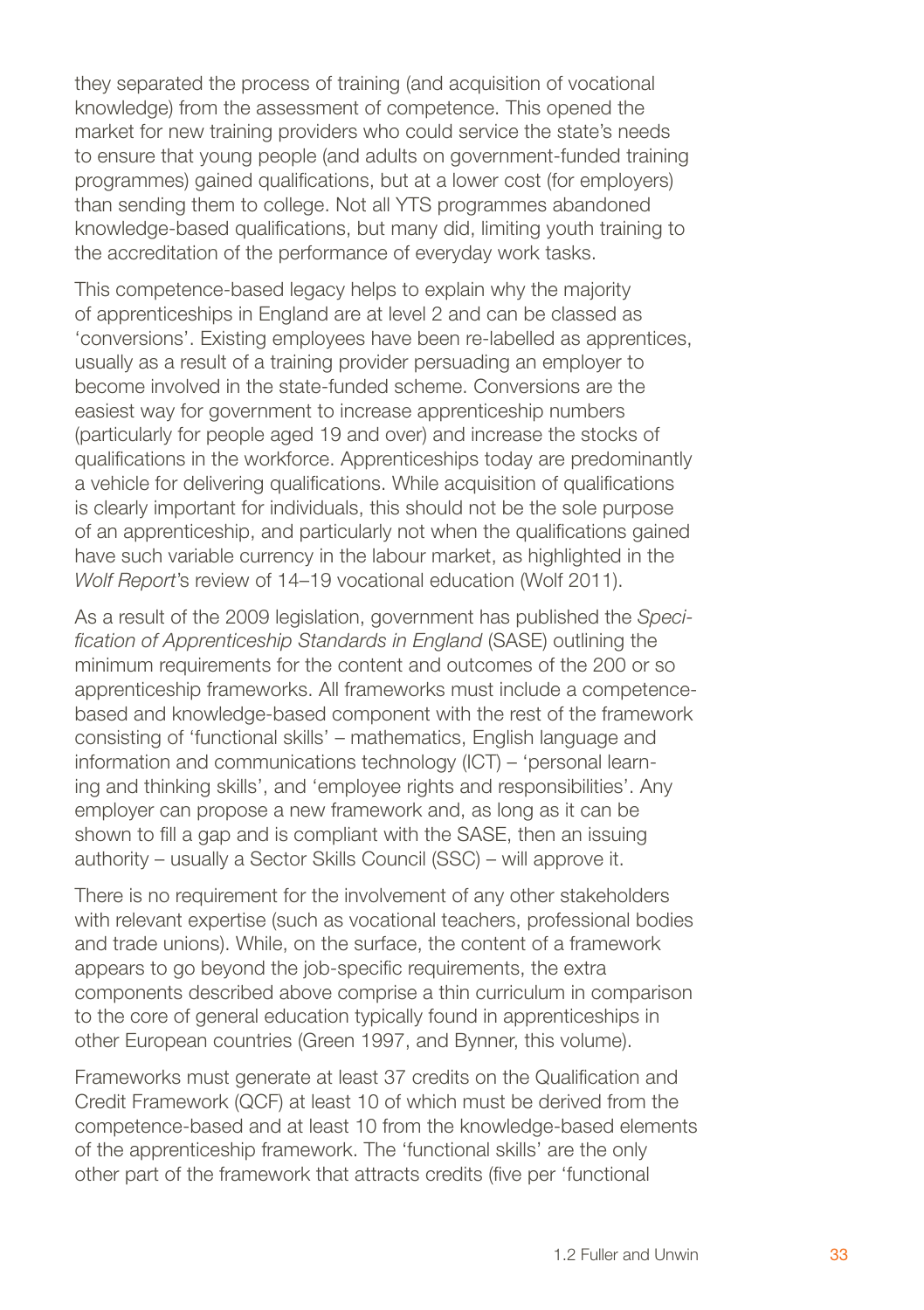skill') and these can be achieved at a lower level than the overall framework. This means that functional skills in level 2 apprenticeships will often be at level 1 (below grade C at GCSE). ICT does not have to be included in every framework if employers can make a case for it to be absent. For example, the hairdressing frameworks state that ICT is not a necessary part of the industry, and the customer service and retail frameworks state that including ICT would potentially limit the numbers of apprenticeships, as not all businesses in those sectors use ICT.

The SASE also states that frameworks must have a minimum of 280 guided learning hours (GLH) per year, equivalent to about a day a week over 36 weeks, but only 100 hours are required to be actually 'off-thejob' (that is, two hours a week). This sets England apart from leading apprenticeship countries such as Germany, Switzerland, Austria and Denmark, which specify the content of apprenticeships in some detail, including the proportions of time to be spent in structured on-thejob and off-the-job training in vocational schools (usually two days a week) and the proportions which will be devoted to general education and vocational subjects respectively (see Steedman, this volume). In addition, these countries, unlike the UK, specify the overall length of the programme (usually two to four years depending on the occupation). Any apprenticeship, regardless of the occupational sector, will last a minimum of two years.

In the case of apprentices employed by ATAs, they are hired out to local 'host' employers for a minimum of 16 hours per week (the period also required for 'full-time study' in schools and colleges). ATA apprentices will spend a further day in the ATA offices (or with an associated provider) covering the qualification requirements of their framework. Hence, for many young people, this new type of 'apprenticeship' will be a part-time experience.

Progression is also a concern. The majority of level 3 frameworks do not accrue Universities and Colleges Admissions Service (UCAS) tariff points except for those that include a level 3 BTEC diploma, which attracts similar points to two A levels (Fuller et al 2010). This undermines claims that an advanced apprenticeship can lead straightforwardly to a place in higher education. For example, the customer service framework, currently the sector with the most apprentices, has a total minimum credit value of 63, of which only 13 are attached to the knowledgebased component. To put this in perspective, the credit value associated with the level 3 BTEC diploma is 120.

The variability (some might argue flexibility) of English apprenticeship means we now have a three-tier approach:

those apprenticeships that include full-time employment, good quality, on-the-job training and a knowledge-based qualification of sufficient rigour to provide a platform for progression to further and higher study •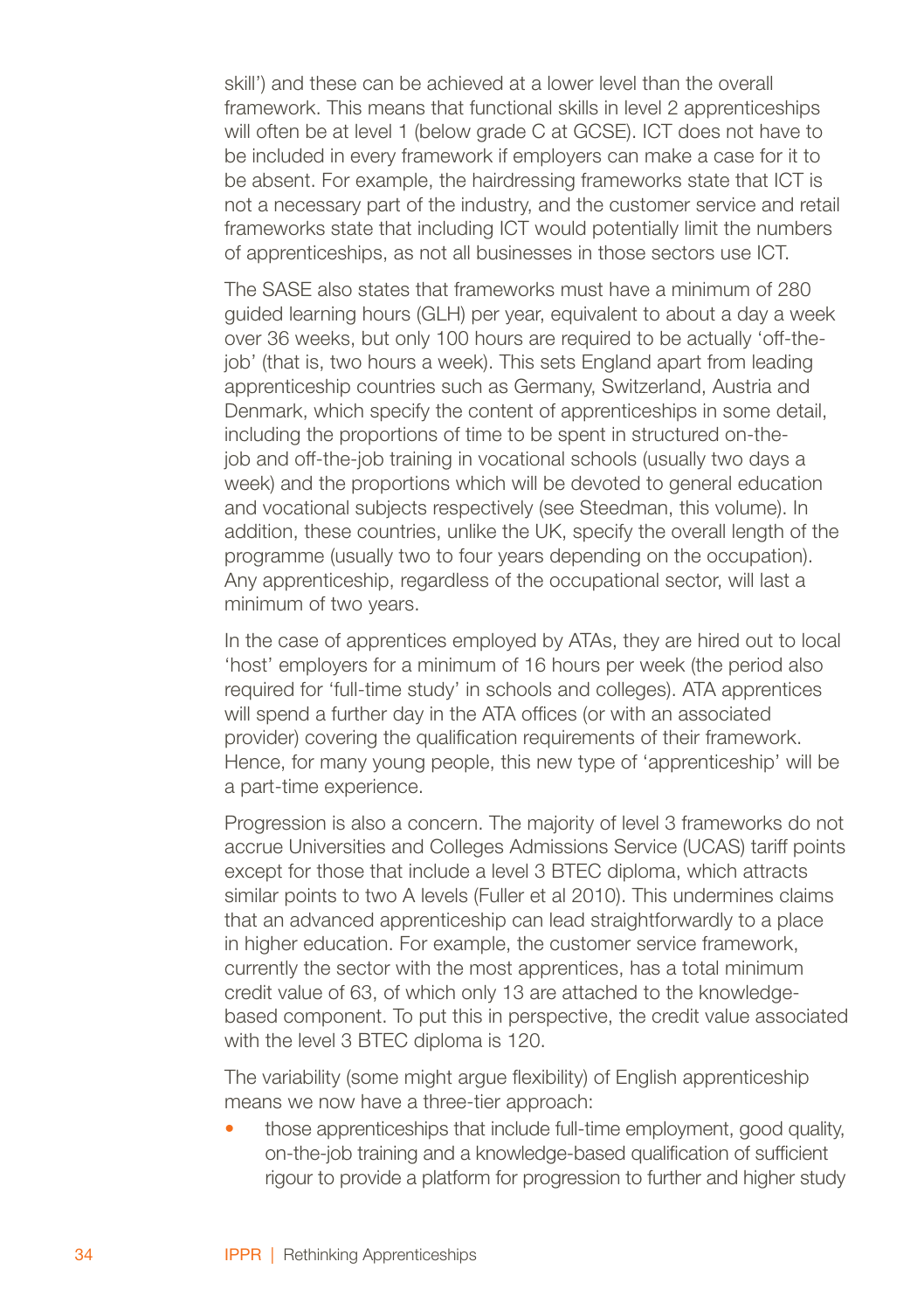- apprenticeships that provide full-time employment, possibly with some off-the-job study, but with a restricted diet of largely jobspecific training •
- the ATA-type model, comprising part-time work and minimal training. •

## A framework for strengthening the content of apprenticeship

Both the state and employers now have to raise their game. Trade unions could play a bigger role by including apprenticeships as part of their collective bargaining process and involve advisers from unionlearn, the learning and skills organisation for the Trades Union Congress.

A combination of factors has resulted in a situation where we have everything from highly innovative, world-beating apprenticeships to programmes we should be ashamed of. Apprenticeship has become all things to all people. Yet young people know when they are being shortchanged. A female apprentice who was in the first cohort of the Modern Apprenticeship training between 1994 and 2005 argued strongly that the new programme must not 'end up like YT [Youth Training]' as 'it's not going to do the apprenticeships any good' (Unwin and Wellington 2001: 60).

Through our research, we have developed the 'expansive–restrictive continuum' to identify the characteristics of this variability (see table 1.4.1 below). These characteristics combine the features which underpin the organisation of apprenticeship:

- relationship of the apprenticeship to the business 1.
- the way an apprentice's work and training are organised 2.
- pedagogical approach within the workplace and beyond 3.
- use of qualifications as a platform for progression. 4.

This can be used by employers and providers to analyse the qualities of the apprenticeships they offer and to identify where their approach can be improved (Fuller and Unwin 2010b).

At the expansive end of the continuum, we find employers (of all sizes in all sectors, public and private) who create environments which make full use of their employees' capabilities. These workplaces involve all employees in as much of the work process as possible. Employees are well-informed about the goals and values of the organisation and so tend to take pride in what is being produced and feel comfortable about sharing their expertise with colleagues and newcomers. Importantly, apprentices have a dual identity as workers and learners for the duration of their apprenticeship.

In restrictive environments, the focus is on trying to move apprentices as quickly as possible to being productive workers. Of course, all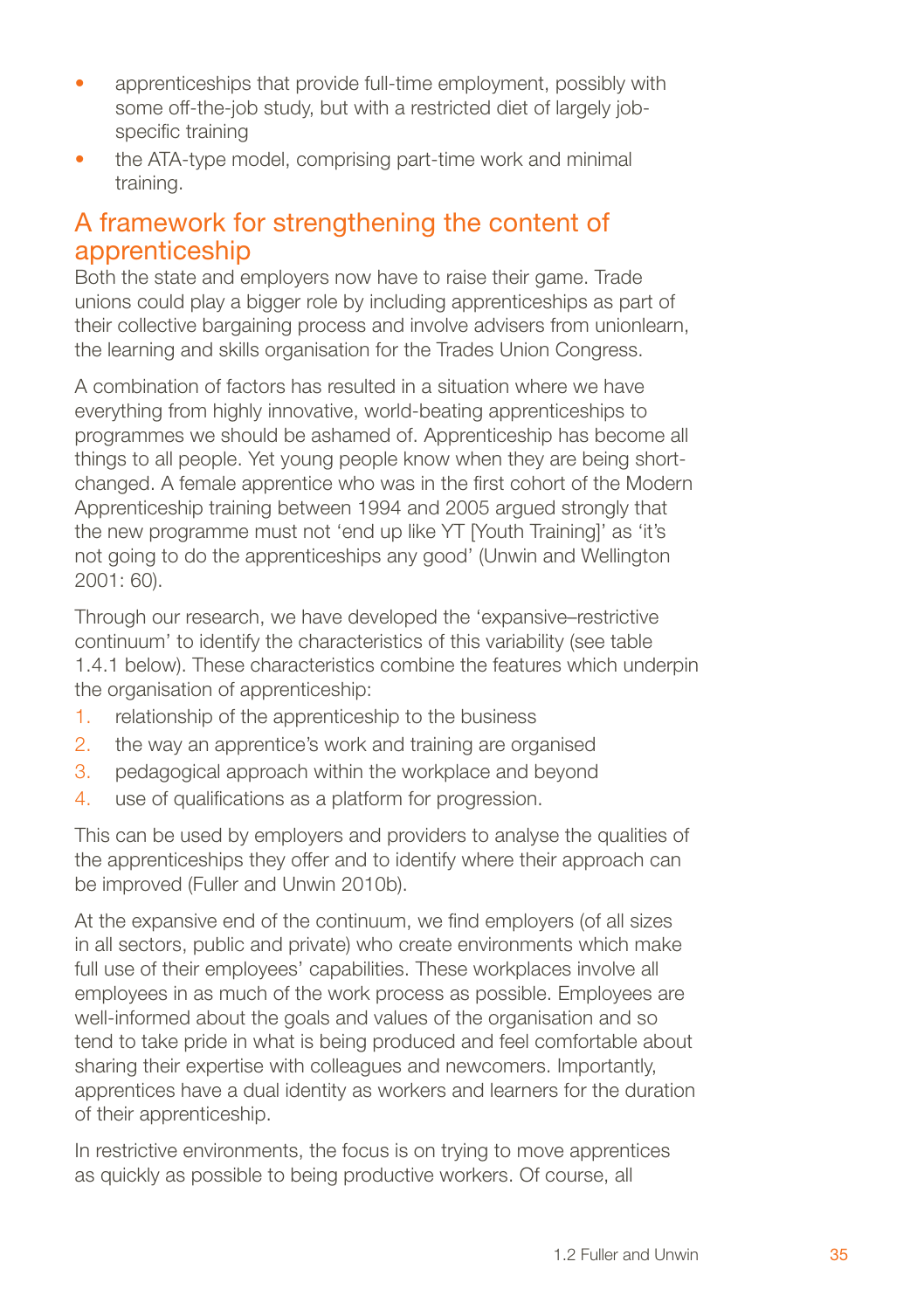workplaces must be productive and their primary goal is to produce goods and services. However, if the goal is to use the apprenticeship as a vehicle for quickly inducting an individual into the skills necessary to perform a job (and gain a qualification) then the job will also have been designed in a restrictive way. Apprentices lose the chance to fulfil their potential and the organisation loses the chance to make the most of their abilities.

**Expansive Restrictive** Restrictive Apprenticeship is a vehicle for aligning goals of individual development and organisational capability Apprenticeship is used to tailor individual capability to immediate organisational need Workplace, training provider and (where present) trade union share post-apprenticeship vision: progression for career Post-apprenticeship vision: static for job Apprentice has dual status as learner and employee Status as employee dominates: status as learner restricted to minimum required to meet statutory 'apprenticeship framework' Apprentice makes gradual transition to productive worker, gaining expertise in occupational field Fast transition to productive worker with limited knowledge of occupational field; existing productive workers given minimal development Apprentice treated as member of occupational and workplace community with access to community's rules, history, knowledge and expertise Apprentice treated as extra pair of hands who only needs access to limited knowledge and skills to perform job Apprentice participates in different communities of practice inside and outside the workplace Participation restricted to narrowly defined job role and work station Workplace maps everyday work tasks against qualification requirements – qualification valued as extending beyond immediate job requirements Weak relationship between workplace tasks and qualifications – no recognition for skills and knowledge acquired beyond immediate work tasks Qualifications develop knowledge for progression to next level and platform for further education Qualifications accredit limited range of on-the-job competence Apprentice has time off-the-job for study and to gain wider perspective Off-the-job simply a minor extension of on-the-job Apprentice's existing skills and knowledge recognised, valued and used as platform for new learning Apprentices regarded as 'blank sheets' or 'empty vessels' Apprentice's progress closely monitored – regular constructive feedback from range of employer and provider personnel who take a holistic approach Apprentice's progress monitored for job performance with limited feedback – provider involvement restricted to formal assessments for qualifications

> We do not condemn restrictive apprenticeships. At best, they give apprentices the opportunity to enter employment and develop the expertise their employers need, along with nationally recognised qualifications. The point is whether they are making the most of their apprentices' potential and, importantly, whether the employing organisation could use the apprenticeship to expand its own horizons.

Table 1.2.1 The expansiverestrictive continuum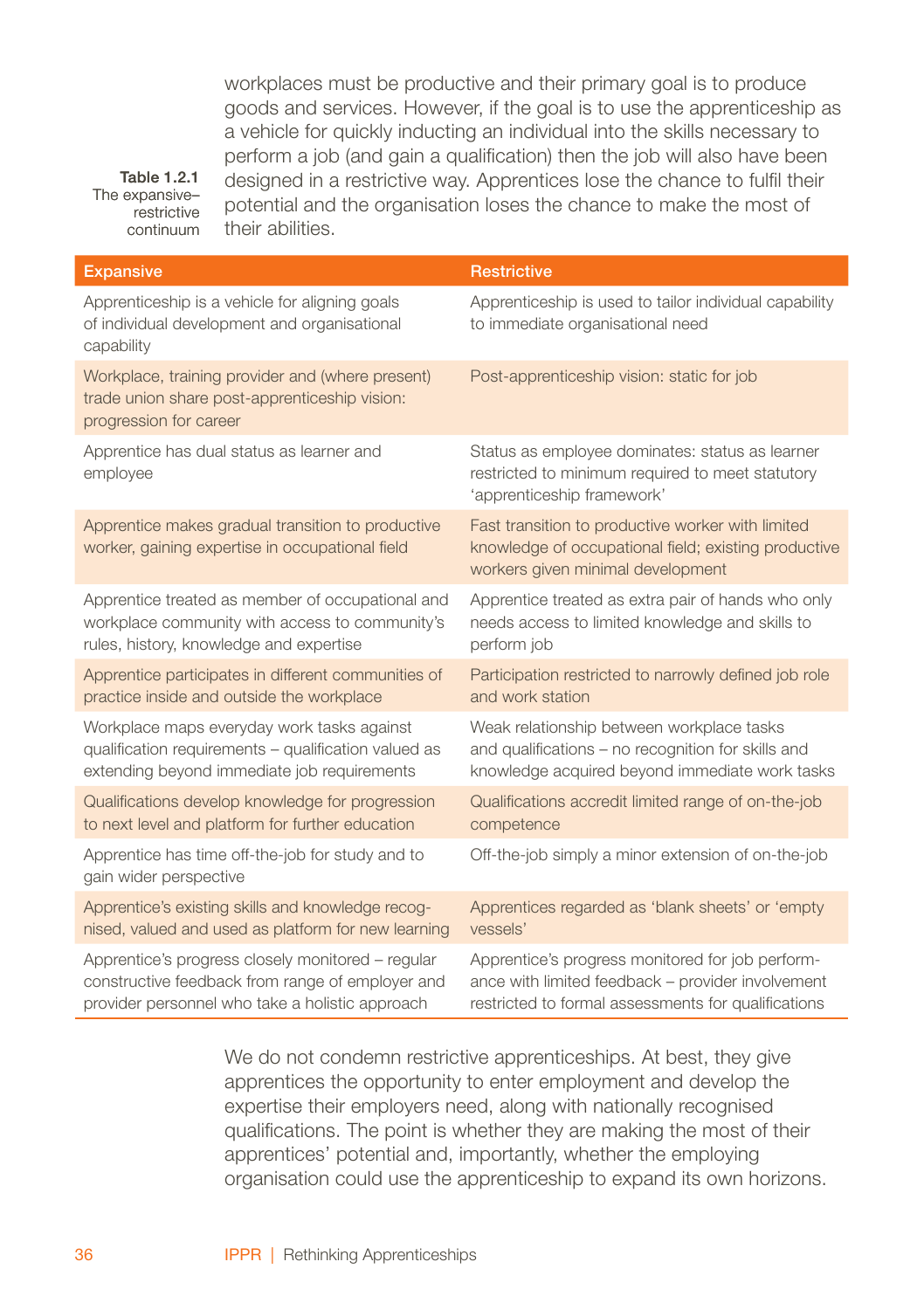Expansive examples can be found in all sectors – what they share is a commitment to the nurturing of expertise over time so that organisations can continue to deliver high-quality goods and services, and ensure apprentices have a platform of skills and knowledge to progress. The expansive approach also develops the attributes (including selfconfidence, pride in work and interpersonal skills) needed to become a responsible citizen and employee.

## Developing expertise through work-based learning

If apprenticeships are to fulfil economic, educational, and social goals (which they should) then many more need to have the sorts of pedagogical and organisational features associated with the expansive end of our continuum. This goes beyond simply saying all apprentices should continue studying mathematics and English language.

The content of apprenticeship needs to be conceived in three dimensions:

- First, there is a set of skills and related vocational knowledge that combine in the form of vocational practice to enable the individual to perform at a specific level in the workplace and have access to skilled employment. •
- Second, the individual needs to be working in an environment that provides opportunities to develop expertise through practice with others, including the development of tacit knowledge and skill. •
- Third, the individual needs access to types of knowledge and expertise that will enable them to grow beyond, as well as within, their current job role and sector. An 'expansive' employer will treat this third dimension as an important part of their innovation strategy.<sup>4</sup> •

For young people, it is the third dimension – the platform for progression – which is often missing from the British system and which is hard to get right. Without this dimension, young people's chances of securing 'good quality' permanent employment at the end of the apprenticeship, with their existing employer or with another employer, are diminished. Currently, many apprenticeships at level 2 are linked solely to the accreditation of the competencies needed to perform workplace tasks in specific job roles, as well as narrowly defined functional skills. Such provision simply mirrors the limited learning requirements of low-level jobs, and leaves the government's scheme open to the criticism that it is reproducing low-level skills as well as funding 'deadweight' training.

We want to throw out a challenge for a complete overhaul of the content of level 2 apprenticeships so that young people are properly supported to achieve the type of skilled employment that will benefit them and also the economy. Some advanced apprenticeships also need to be reviewed against the same criteria.

See also Guile 2010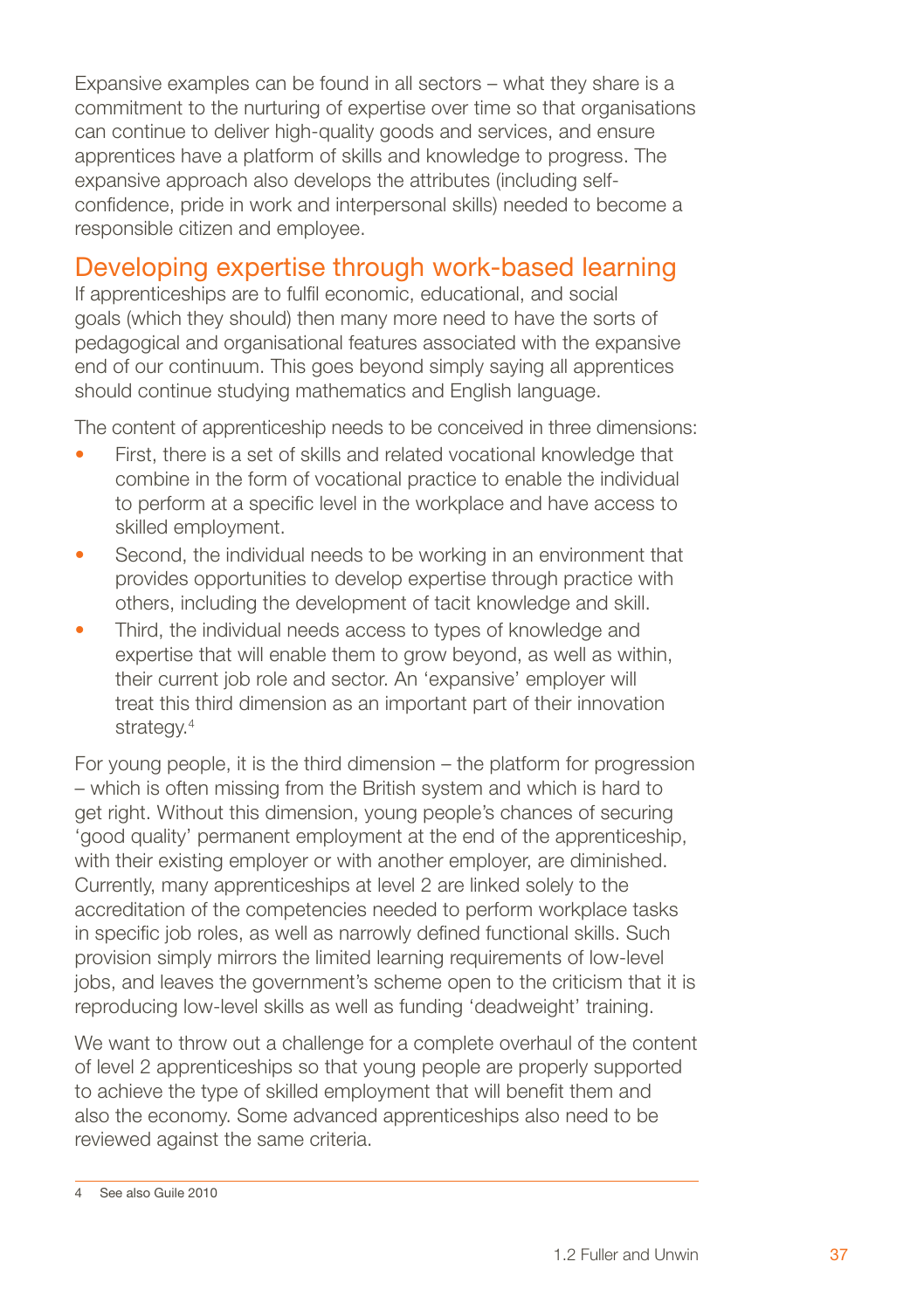Apprenticeships have to create a work-based scaffold for career progression. General education must form part of the programme to give young people (particularly those with low educational attainment at age 16) confidence, and increase their future options. For those apprentices who achieve well, it is vital that they have access to higherlevel knowledge to make the most of their potential.

We should draw on the strong tradition of innovative work-based learning in the UK to situate the general education component within the vocational contexts of apprenticeship. This is vital to ensure we do not reinforce the sense of failure some people carry from school. At the moment, however, this expertise is fragmented and only allowed to flourish for specific initiatives – for example, in the recent co-construction of foundation degrees by vocational educators and employers. A more expansive approach to vocational education would require much greater involvement of vocational teachers and workplace trainers, enabling them to demonstrate and further develop their own neglected expertise.

Implementing these ideas requires a rebalancing of responsibility and a new commitment to a shared understanding of what counts as a quality apprenticeship. At the moment, everything is driven by the state with the focus on targets and political goals. This brings with it a 'contracting culture' whereby too many employers, SSCs and providers simply do what they need to do to fulfil the minimum requirements of the SASE.

To overcome this, we propose the creation of 'apprenticeship hubs' to act as guardians of apprenticeships for specific industries, based within designated travel-to-work areas. At the heart of each hub would be a group of industry experts from local companies, Group Training Associations (GTAs) and SSCs, together with experts from further and higher education institutions and specialist private training providers. The hubs would have a public responsibility for moderating standards for apprenticeships in their area and awarding completion certificates. This would position apprenticeships as an engine for economic growth at the local level, enable the showcasing of innovative vocational pedagogy, and provide a focus for the celebration of achievements. The hubs would provide the mechanism for closer further education–higher education collaboration to develop the knowledge-based elements of advanced and higher apprenticeships so that the means for progression are firmly embedded in all programmes. Hubs would also support schools and careers advisers to ensure young people were made aware of the benefits of apprenticeships. Finally, and importantly, they would overcome the fragmentation that currently prevents the sharing and celebrating of good practice in vocational education across sectors and levels of activity.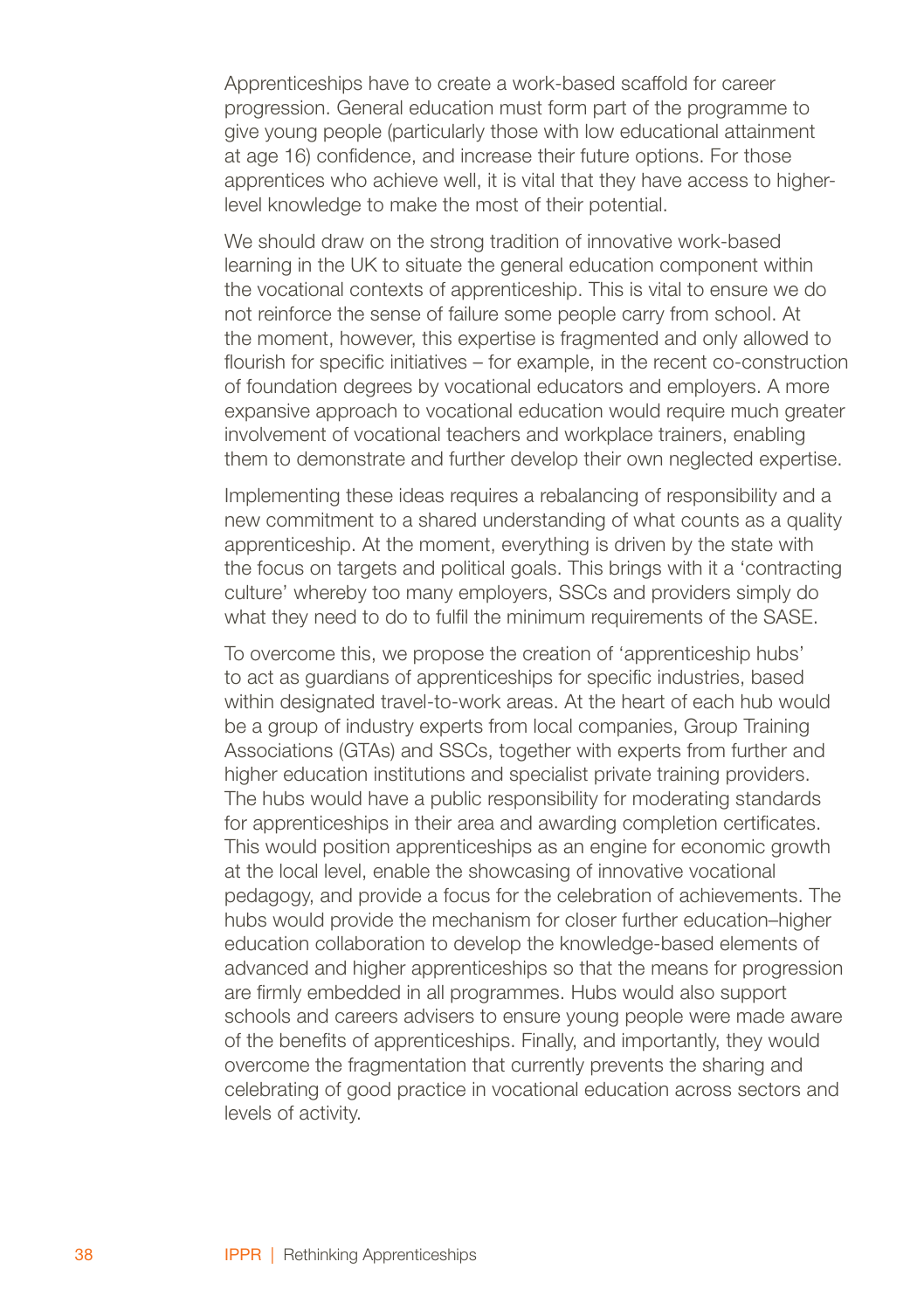## Conclusion

The approach to apprenticeship content proposed in this chapter provides a way of maintaining the core principles of the expansive–restrictive continuum, which we argue are important in all apprenticeships, including those for adults aged over 24. Adult training that does not meet this benchmark should not be called an apprenticeship.

Our proposals provide a structure against which every occupation and sector can be measured to see if they have the capacity to sustain apprenticeships. For the state, it provides the structure for establishing a meaningful quality threshold to ensure public money is not squandered, and enables apprenticeships to become a catalyst for economic growth, personal development, and social wellbeing.

#### **References**

- Bailey B and Unwin L (2008) 'Fostering "Habits of Reflection, Independent Study and Free inquiry": An Analysis of the Short-lived Phenomenon of General/Liberal Studies in English Vocational Education and Training', *Journal of Vocational Education and Training* 60(1): 61–74
- Collins A, Brown J and Newman SE (1989) 'Cognitive Apprenticeship: Teaching the Crafts of Reading, Writing, and Mathematics', in Resnick L (ed) *Knowing, Learning and Instruction: Essays in Honour of Robert Glaser*, New Jersey: Erlbaum
- Fuller A and Unwin L (2010a) 'Change and Continuity in Apprenticeship: The Resilience of a Model of Learning', *Journal of Education and Work* 25(5): 405–416
- Fuller A and Unwin L (2010b) *Creating and Managing Expansive Apprenticeships: A Guide for Employers, Training Providers and Colleges of Further Education*, London: National Apprenticeship Service. http://www.excellencegateway.org.uk/media/ Welcome%20to%20Research/Apprenticeship\_Toolkit\_December\_2010.pdf
- Fuller A, Turbin J and Wintrup J (2010) *Finding their Way? Apprenticeships as a Route to HE*, Southampton Education School, University of Southampton. http://eprints.soton.ac.uk/192405/
- Green A (1997) 'Core Skills, General Education and Unification in Post-16 Education', in Hodgson A and Spours K (eds) *Dearing and Beyond*, London: Kogan Page
- Guile D (2010) *The Learning Challenge of the Knowledge Economy*, Rotterdam: Sense Publishers
- HM Government (2009) *Apprenticeship, Skills, Children and Learning Act 2009*, London: The Stationery Office. http://www.legislation.gov.uk/ukpga/2009/22/pdfs/ukpga\_20090022\_en.pdf
- Humphries J (2003) 'English Apprenticeship: A Neglected Factor in the First Industrial Revolution', in David PA and Thomas M (eds) *The Economic Future in Historical Perspective*, Oxford: Oxford University Press
- Ministry of Education (1956) *Technical Education*, Cmd 9703, London: HM Stationery Office (HMSO) Ministry of Education (1957) *Liberal Education in Technical Colleges*, London: HMSO
- Pring R (1997) 'Aims, Values and the Curriculum', in Tomlinson S (ed) *Education 14-19 Critical Perspectives*, London: The Athlone Press
- Ryan P (2010) 'Apprentice Strikes, Pay Structure, and Training in Twentieth Century UK Metalworking Industry', in Brown C, Eichengreen B and Reich M (eds) *The Great Unraveling: New Labor Market Institutions and Public Policy Response*, Oxford: Oxford University Press
- Snell KDM (1996) 'The Apprenticeship System in British History: The Fragmentation of a Cultural Institution', *History of Education* 25: 303–322
- Unwin L and Wellington J (2001) *Young People's Perspectives on Education, Training and Employment*, London: Kogan Page
- Wolf A (2011) *Review of Vocational Education: The Wolf Report*, London: Department for Education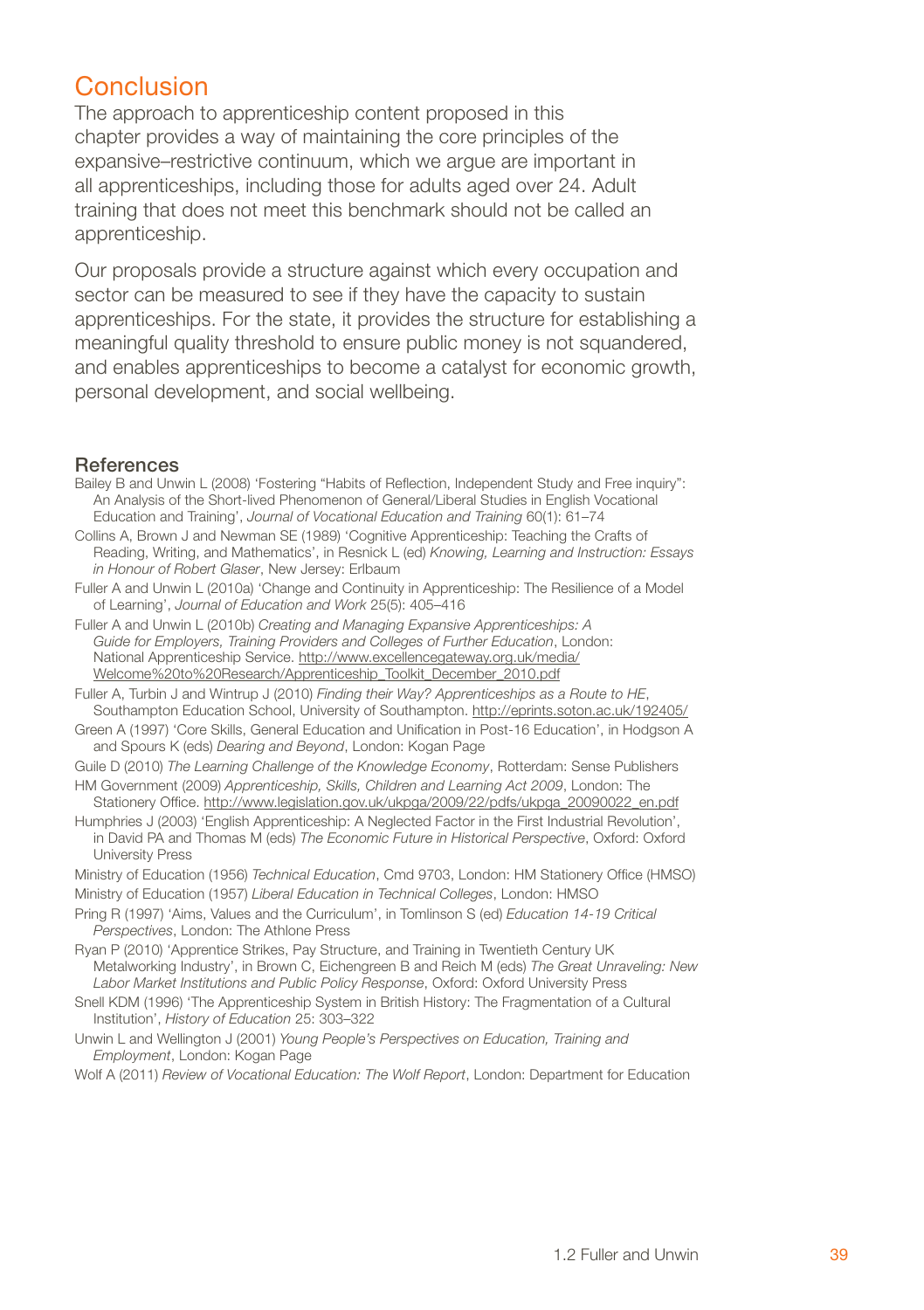# Restoring the worth of apprenticeships

John Hayes

Nowadays, there is a tendency to assume that the only prowess that matters springs from academic accomplishment. While Britain's greatness was built on technical know-how, social change has bred a distain for physical labour. The explanations for this are both simple and complex. Simply, the tokens of success in post-war Britain were a 'white collar', an attaché case and the firm's Ford Cortina. Fed by a thirst for change, as Saturday night turned to Sunday morning, Alan Sillitoe's earthy world of toil and temptation turned to the sterility of John Betjeman's avaricious young executive. Tragically, 'making things' became unfashionable.

However, the explanation for past governments' failure to recognise the damage that was bound to result from this decline of practical endeavour, and the education system's neglect of the learning that feeds such practicality, is more complex. By its nature, vocational education is more directly linked to employer need than academic study. It is more difficult for policymakers to ensure that what is taught and tested is valued in the workplace than it is to simply churn out more graduates. When the last Labour government woke up to this problem, its flawed response was to centralise control and create countless layers of bureaucracy to manage the system.

The result has been a systematic failure to prepare Britain for the only economic profile that assures our future prosperity: that of a highly skilled, high-tech nation. Other countries have not made the same mistake of failing to recognise that investing in human capital is just as important as any other investment. Teutonic admiration for technical talent is taken as read. What is less well-known is that France has rejuvenated its apprenticeship system from a low base and overtaken Britain in terms of numbers of apprentices (Steedman 2010).

Rebalancing the UK economy to compete at the highest levels, and so ensure sustainable growth, will be dependent upon the development of a highly skilled workforce. But building a new economic model on firm foundations needs more than just a change of policy: it requires a paradigm shift in our culture – in how we see ourselves and what we value.

The benefits of such a change have the potential to reach far beyond the economy, helping to mould a more cohesive society. By recognising, developing and rewarding practical ability we can also inspire the many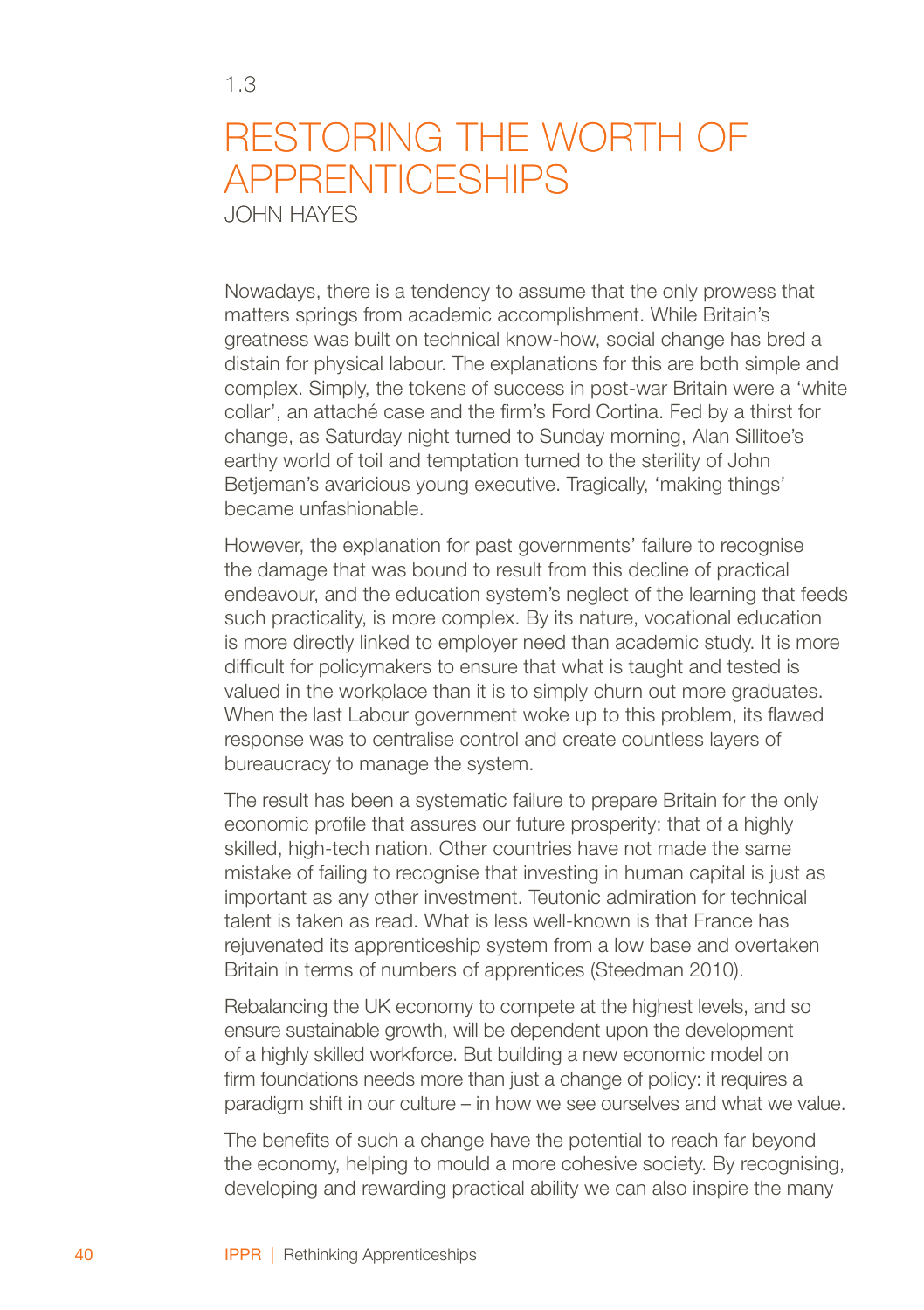young people who do not want to follow a purely academic path. By building a clear, well respected route to high-level, practical skills that matches the academic one, we will also be building a fast track to greater social mobility.

This chapter sets out how, by developing policy that resonates with the deep-rooted respect for the skills and technical knowledge that is intrinsic to our culture, we can restore the value of craft and elevate practical learning

### The value of craft

Regard for practical skills remains deeply rooted in our culture. Every autumn millions start their Saturday evening watching *Strictly Come Dancing*, a show in which celebrities learn the skill of ballroom dancing by instruction and practice. From Anton du Beke on dance to Fred Dibnah on engineering, the television schedules reflect a national cultural reverence for practical wisdom. Craftsmen like Gordon Ramsey and Heston Blumenthal are icons feted for their talents.

Our fascination with craft confirms what the great Victorians John Ruskin and William Morris knew: craft has intrinsic value; the power to transform lives. As Ruskin wrote, 'the highest reward for a person's toil is not what they get for it but what they become by it.' The more pleasure we take in our work, manual or mental, the more of ourselves we invest in it, the more we get from it in return; financially perhaps but, most importantly, aesthetically. What we *do* is what we are.

It is perhaps because it is now de rigueur to dismiss Victorian values as oppressive and puritanical that the wisdom of Morris and Ruskin is seldom acknowledged. Indeed, while Morris's status as a pivotal hero of the Labour movement was once taken for granted, it is difficult to reconcile the ideas of a man who saw all art and craft as 'man's expression of joy in labour' with the values of New Labour. Too often, the last government appeared to see education solely in terms of utilitarian economic outcomes, with a limited vision of the life-enhancing difference that education and training can make.

While the liberal establishment in this country still struggles to acknowledge the wisdom of the past, this is not the case everywhere. The experiences of the American thinker, Matthew B Crawford, as recounted in his book, *Shop Class as Soulcraft: An Inquiry into the Value of Work* (2010), demonstrate the lasting value of craft. The book describes how Professor Crawford, an academic political scientist and a former executive director of a thinktank in Washington DC, discovered that his greatest satisfaction lay, not in abstract political thought, but in the practical skills needed to mend motorbikes. Professor Crawford's insight may seem radical today, but his conclusions about the value of skilled labour would once have been commonplace.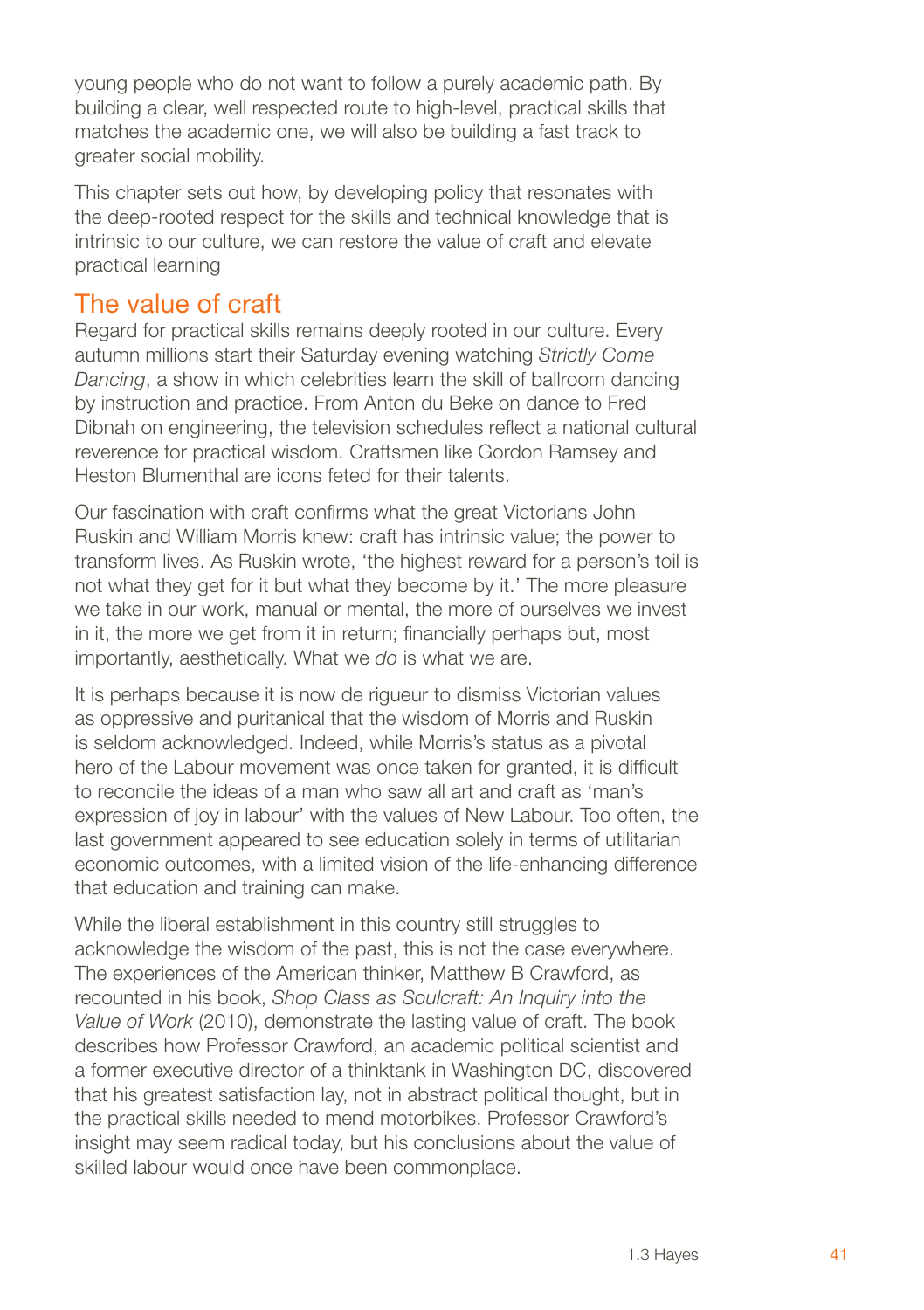#### Five ways to elevate the practical

For practical learning no longer to be seen as the poor relation of academic study, its inherent value must be acknowledged. The sort of re-evaluation that is needed will not be easily accomplished. However, there are many things that government can do – and that present policy is designed to do – that will help build a link between our deep-seated reverence for the craftsmen who built our nation and a recognition of the skills of the new generation of craftsmen and women on whom our future depends.

The first challenge is to intensify our efforts to re-establish apprenticeships as the primary form of practical training. The present government will create more apprenticeships than modern Britain has ever seen. And this growth will not just be in the traditional craft sectors but in new areas too – in advanced engineering, information technology and the creative industries.

It is not just that apprenticeships work – though they do. And it is not just that an apprenticeship is probably the most widely-recognised 'brand' in the skills shop window – although it is. It is also about what apprenticeships symbolise. The passing on of skills from one generation to the next and the proof this offers that learning by doing is just as demanding and praiseworthy as learning from a book. It is this sense of apprenticeships as the embodiment of a learning continuum that should guarantee their place at the heart of any vision for skills attainment.

Second, the vocational route must be a highway, not a cul-de-sac. That is why Michael Gove, secretary of state for education, asked Professor Alison Wolf to investigate how we can ensure that vocational education provides for progression to higher learning and employment. Her insightful report (2011) concludes that, for many young people, this is far from the case. There are 350,000 students aged 16 to19 on programmes that score well on league tables but do not result in higher education or stable paid employment. So, the current government is ensuring that qualifications that do not provide for progression no longer count towards the measurement of school performance.

The importance of progression extends beyond vocational qualifications that are taught in schools. Hilary Steedman has shown that an important reason why the French have had such success in re-invigorating their apprenticeship system is that learners know it is a route to high-level skills (2010). This is why I am working to create a much clearer route of progression in the apprenticeship system. The government has already sharpened the branding so that it is clear to learners that an apprenticeship at level 2 is an intermediate apprenticeship, so as to suggest they are a route to higher levels. Next, I want many more apprenticeships to be at higher levels, up to degree level and even above. The government has announced a higher apprenticeship fund,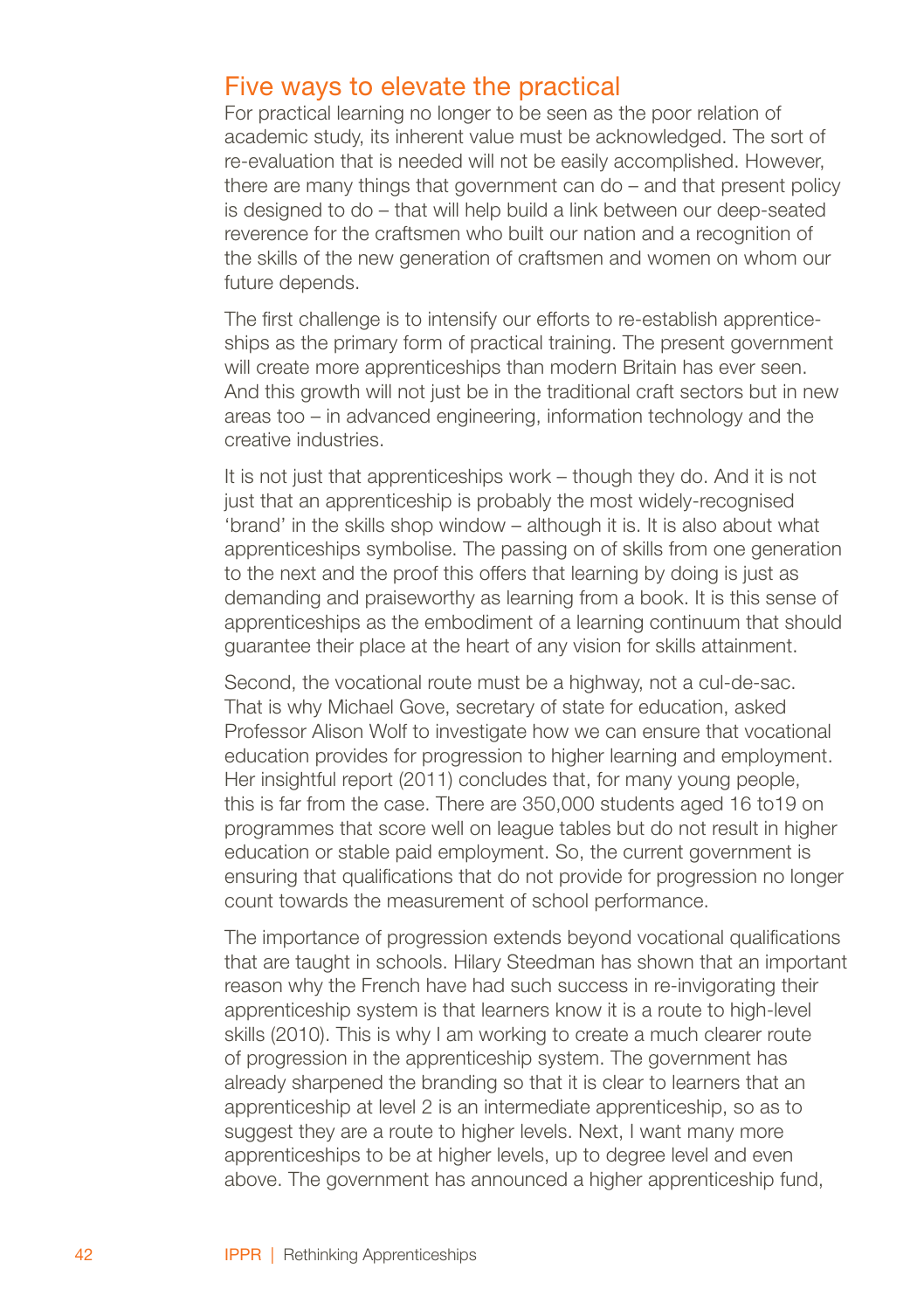worth £25m, which will support up to 10,000 more advanced and higher apprenticeships.

Creating more progression also means making the barrier between higher and further education more permeable. If learning is to be really lifelong, the road for any individual from basic skills to higher learning – not necessarily provided in higher education – must be as accessible as possible. The higher education white paper, *Students at the Heart of the System*, published in June, aims to open up the market to colleges and other providers (BIS 2011). This will make it easier for colleges to secure funding and offer courses at degree level, funded directly by the Higher Education Funding Council for England.

Third, if we are to elevate the practical, there must be much better recognition of the achievements of learners. Those who take the practical path should enjoy symbols of status as seductive as those who take the academic one. This is why the government will publish the achievements of high-level apprentices, introduce award ceremonies, and foster alumni networks. And a new scheme has been launched that will give apprentices access to the benefits of a National Union of Students (NUS) card.

For these symbols of success to be meaningful, we also need to ensure that achievement is properly recognised in the workplace. We must reevaluate, and indeed redefine, what a sectoral approach to skills means in practice. I have always favoured a sector-based approach because it was clear, even before guilds and livery companies existed to promote trades and professions, that different sectors require specific skills, and it therefore makes sense for sectoral bodies to be closely involved in designing training and setting standards.

In some sectors, this link has been obscured; in others it remains clear. The Goldsmiths and Fishmongers livery companies are good examples of clear links, as indeed is the Royal College of Surgeons. Beyond these sectors, there is often a relationship between the quality of staff training and the quality of the service provided. Better recognition of occupational standards is key to improving the quality and status of training where it is a problem.

This is why the government supports the work of Lord Sainsbury and the Technician Council in their efforts to ensure proper recognition of the status of a technician class in those sectors where the term is used. I also want to see a much better fit between the training government supports and the standards identified by professional and occupational bodies as a requirement of membership.

There is also an opportunity for the Sector Skills Councils (SSCs) to grasp. SSCs must dare to rise to the challenge of going beyond the strictly utilitarian to become guilds for the 21st century, creating a sense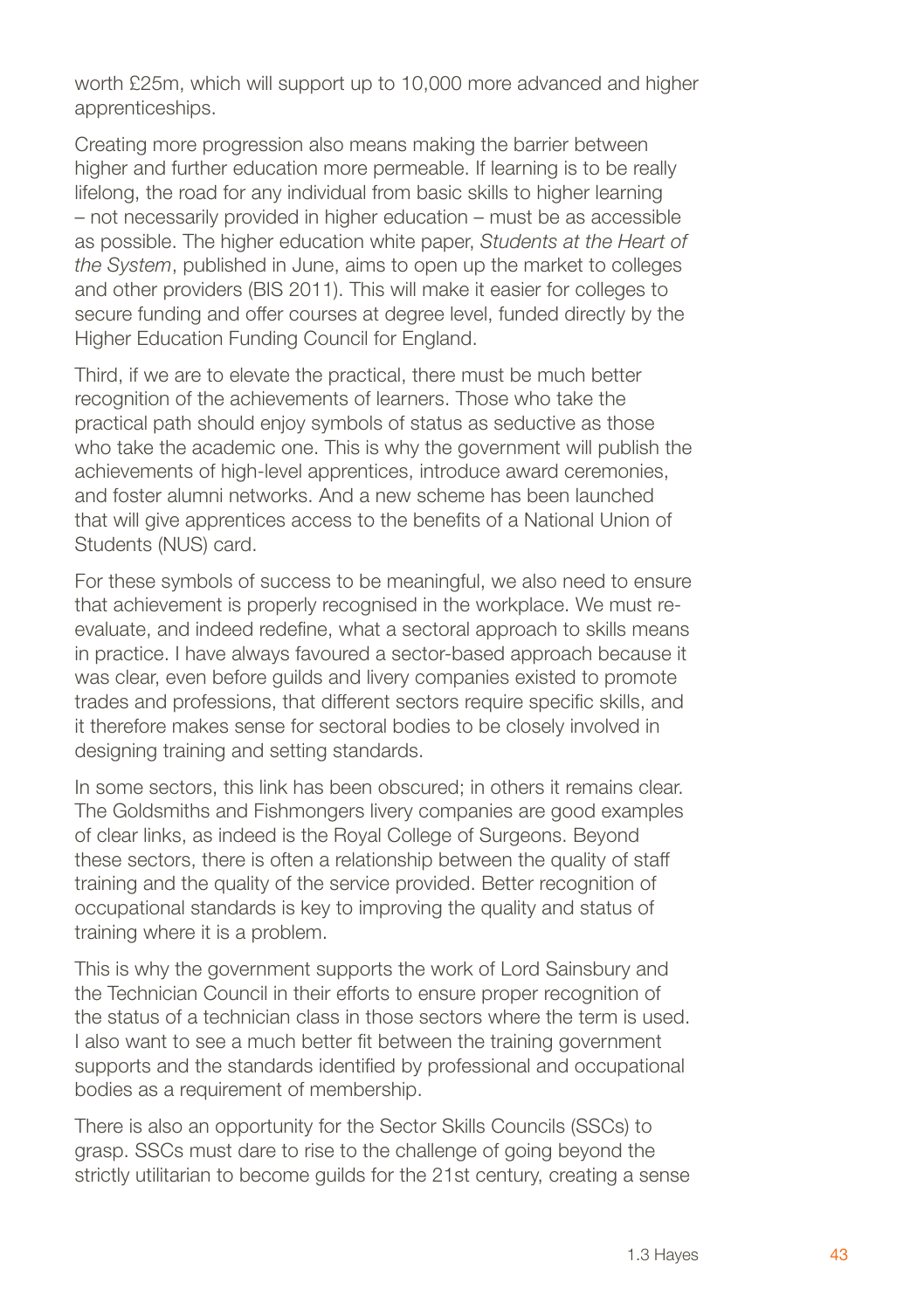of pride in modern occupations, and giving individual workers a sense of worth and purpose in what they do.

Creating a better link between training and status in the workplace has economic as well as social benefits. It will help employers to articulate their skills needs and it will help send out clearer signals to young people about the skills they need to reach their career goals. Recognition of occupational standards may also help to inspire those young people who currently do not see the value of participating in education and training.

Professor Ewart Keep has argued that public policy in Britain has tended to underestimate the importance of societal and economic rewards in determining the likelihood of someone participating in education and training (2009). He has categorised the incentives at work in influencing participation into two general types:

- Type 1 incentives are those generated within the education and training system itself through the act of learning. These are the incentives generated by the intrinsic rewards of learning. Examples are pedagogy and curriculum design, forms of assessment and opportunities for progression. •
- Type 2 incentives are those that are generated by wider societal and economic factors, such as societal expectations and parental pressure, wage premiums and career progression related to particular qualifications, and labour market conditions where attainment of certain qualifications is a prerequisite for entering an occupation or gaining membership of a professional body. •

It is a failure to address the importance of type 2 incentives, Keep concludes, that has led to an over-reliance in the UK on type 1 incentives to 'pull' more young people into training. In particular, there has been a focus on attempting to redesign education and training provision to make it more attractive to learners. The last 25 years have seen many attempts at qualification reform that have failed to deliver expected improvements in participation and achievement. Increasing participation will also require the value of what is taught and tested to be recognised in the workplace and more widely throughout society.

Fourth, we must not forget the role that informal learning plays in teaching skills. Acquiring skills may sometimes make our lives more prosperous, but it always makes our lives fuller. It raises self-esteem and often the esteem in which others hold us.

It has taken those who used to talk disparagingly about 'flowerarranging' and 'holiday Spanish' a surprisingly long time to realise that learning for its own sake develops the personal skills and self-esteem that can help people onto the first step on the ladder towards structured learning and sustainable employment. Learning that starts informally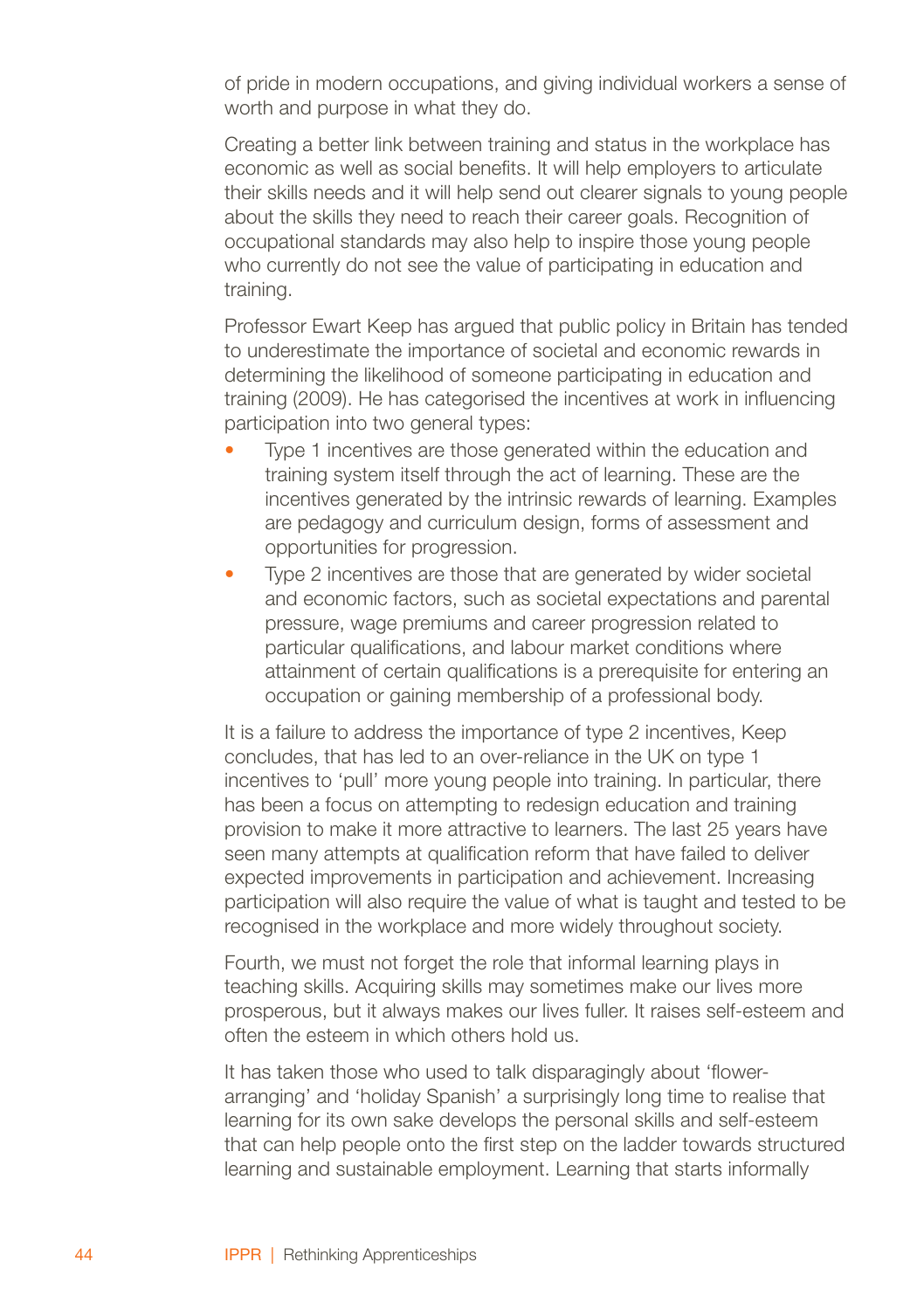often leads to other things too – new friends, new leisure interests, community action, hobbies that become successful small businesses or volunteering that turns into a job opportunity. Learning opens doors – to inner selves and the outside world.

By these means, adult and community learning brings hope to individuals and communities. As Ezra Pound wrote: 'a man's hope measures his civilisation'. Lifelong learning is not a luxury; it is an essential component of our education system. Unless everyone – rich or poor, young or old – is offered the chance to learn and to carry on learning throughout their lives, then these ideals, that should be part and parcel of all education, are just words.

This is why, at a time when fiscal retrenchment has been an urgent necessity, the government has protected the budget for informal learning. I have also launched a review of the way learning is provided to ensure its effectiveness and that it reaches the most marginalised members of our society.

Finally, it is time to recognise the significance of further education (FE) providers. FE colleges are the great unheralded triumph of our education system, but their capacity to innovate has been limited by the target-driven, bureaucratic, micro-management. Yet, a dynamic economy needs a dynamic skills system that is not hampered by overcomplicated bureaucracy and regulation; one that can work closely with businesses to support them to grow and develop.

The government will free FE colleges to innovate and excel and has already begun rolling back the stifling blanket of red tape and regulation. We are replacing the costly regime of centralisation with genuine devolution of power within the system. The government's primary role is to create a framework that helps individuals and their employers to get the learning they want or need. An indispensable part of achieving this goal is removing the barriers in the way of learning providers' efforts to respond to what their customers are demanding. The often unstated product of this will be to drive up the status of FE colleges, their teachers and learners, until they are at last recognised as the jewels in learning's crown.

## **Conclusion**

There is an economic imperative for change. Valuing practical skills is vital to our future because we simply cannot afford to waste the talents of so many of our people. Training improves productivity and so increases competitiveness. But advancing a sound economic case alone is not enough. The social case for skills is critical. Making society bigger, recognising the currency of craft, matters because when each feels valued, all feel valued. Spreading opportunity builds community wellbeing and nourishes shared values.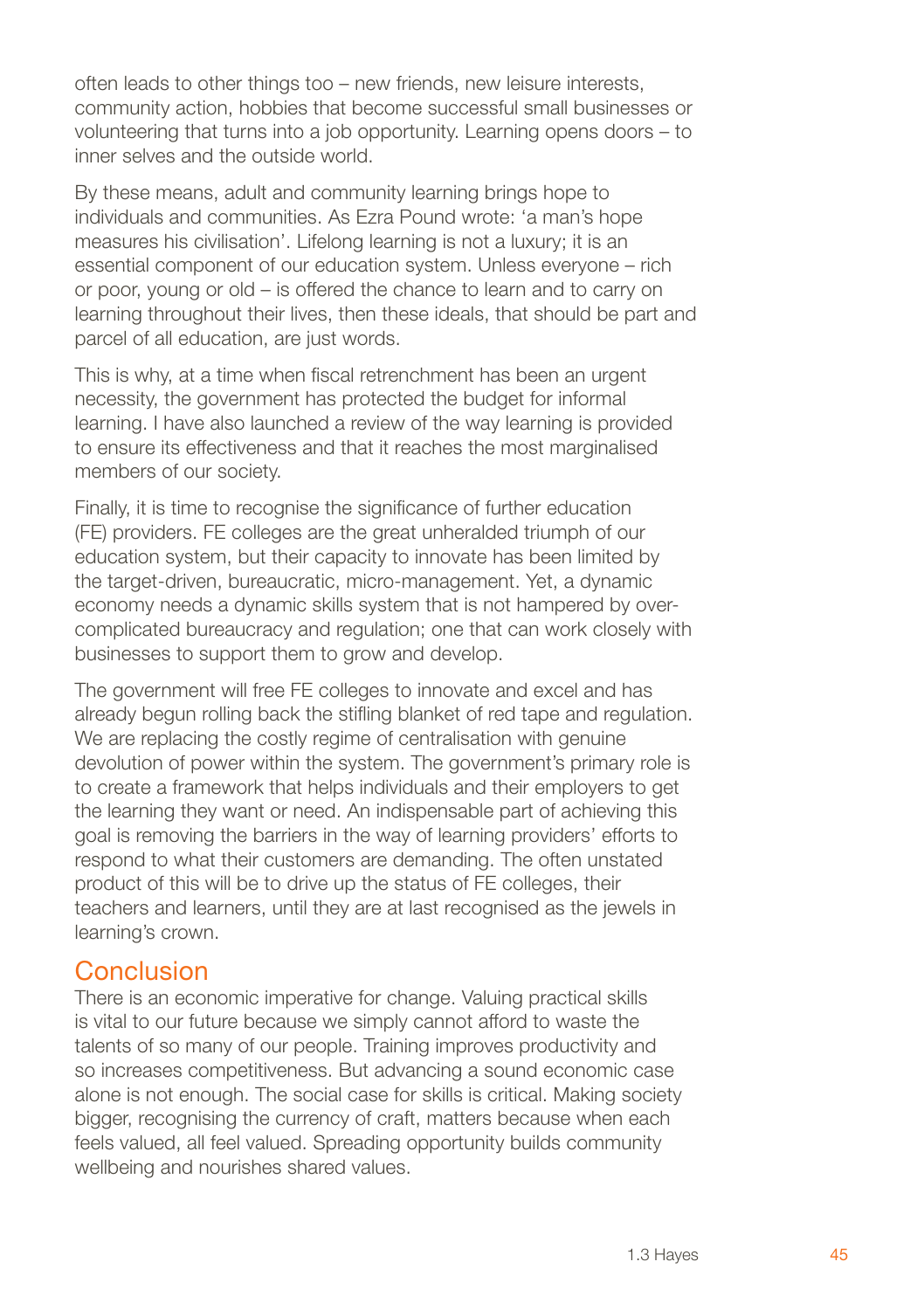Apprenticeships, with their legitimate appeal to popular sentiment, have the potential to excite the public imagination in the way that council house sales once did. This recalibration of the FE and training system is not only one of the most radical changes in public policy that this government has embarked upon, it is a paradigm shift in the cultural assumptions about what we make and do. To fuel the national interest and feed the common good, we must elevate the practical.

#### **References**

- Crawford M (2010) *Shop Class as Soulcraft: An Inquiry into the Value of Work*, London: Penguin Department for Business Innovation and Skills [BIS] (2011) *Students at the Heart of the System*, higher education white paper, London. http://c561635.r35.cf2.rackcdn.com/11-944-WP
	- students-at-heart.pdf
- Keep E (2009) 'Internal and External Incentives to Engage in Education and Training a Framework for Analysing the Forces Acting on Individuals?', Monograph no 12, Cardiff: ESRC Centre on Skills, Knowledge and Organisational Performance (SKOPE), Cardiff University
- Steedman H (2010) *The State of Apprenticeship 2010: International Comparisons Australia, Austria, England, France, Germany, Ireland, Sweden, Switzerland: A Report for the Apprenticeship Ambassadors Network*, London: Centre for Economic Performance, London School of Economics and Political Science
- Wolf A (2011) *Review of Vocational Education: The Wolf Report*, London: Department for Education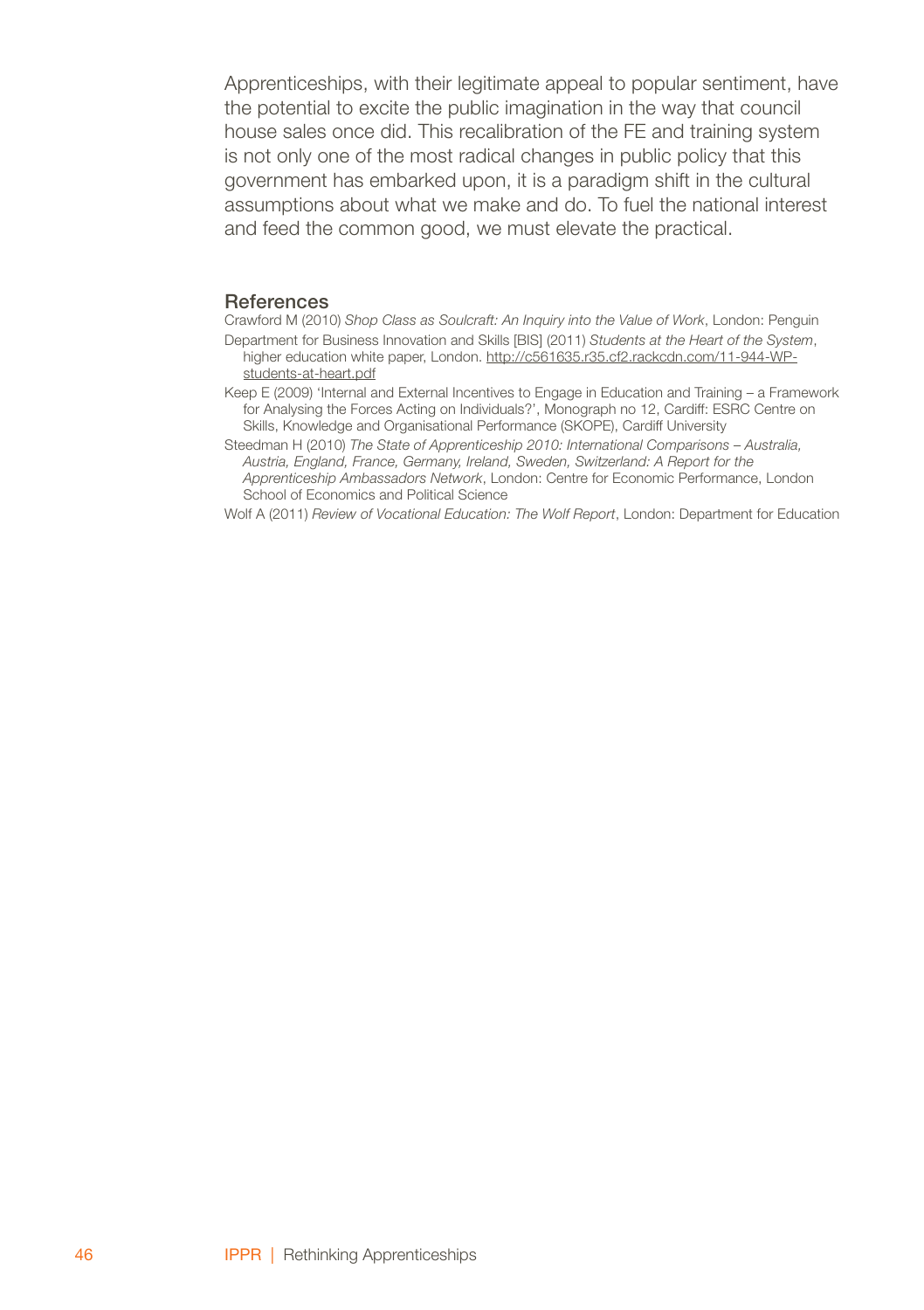## Apprenticeships and further education colleges: The next chapter Martin Doel

Further education colleges have had a crucial role to play in delivering growth in apprenticeships in the past four years and they will continue to be central to the Coalition's plans for their further expansion in the years ahead. But, as with any rapid expansion, there is a need always to think ahead to ensure quality is maintained in a sustainable way. As we near the end of the first chapter in the renaissance of apprenticeships, we should already be considering the shape and content of the next one.

## Apprenticeships: a short history

Apprenticeships have become a panacea for successive governments; as much the subject of Gordon Brown's budgets in the new Labour years as they have been in George Osborne's early Coalition budgets. But their nature has changed: there has been an element of rebranding. Level 2 apprenticeships were introduced by Labour to replace the Conservatives' Youth Training programme; many level 3 apprenticeships being developed under the Coalition are replacing Labour's Train to Gain programme.

While many politicians still see apprenticeships as being about creating skilled craftsmen – from electricians to shipbuilders – which was their dominant role as late as the 1960s, today's apprenticeships more often prepare men and women for the service and care sectors of the early 21st century.

Apprenticeships have also benefited from a political revival. There were only 53,000 apprenticeships in 1990, as young people were encouraged to stay in education, rather than learn a trade. The Youth Training Scheme (YTS) and later the Youth Training programme filled the gap, arguably with limited learning opportunities, for those who found themselves outside education or work. Today's revival started in 1993, when the Major government launched Modern Apprenticeships at level 3, with the Blair government adding level 2 apprenticeships in 2000. From 2003, there were explicit requirements that apprentices learned theory as well as practice, and a clearer framework was set in 2005. Meanwhile, no budget or skills strategy was complete without a commitment to more apprenticeships; the result has been a generally rising trajectory of starts and completions.<sup>1</sup>

 $\overline{1}$ See www.apprenticeships.org.uk/about-us/history-of-apprenticeships.aspx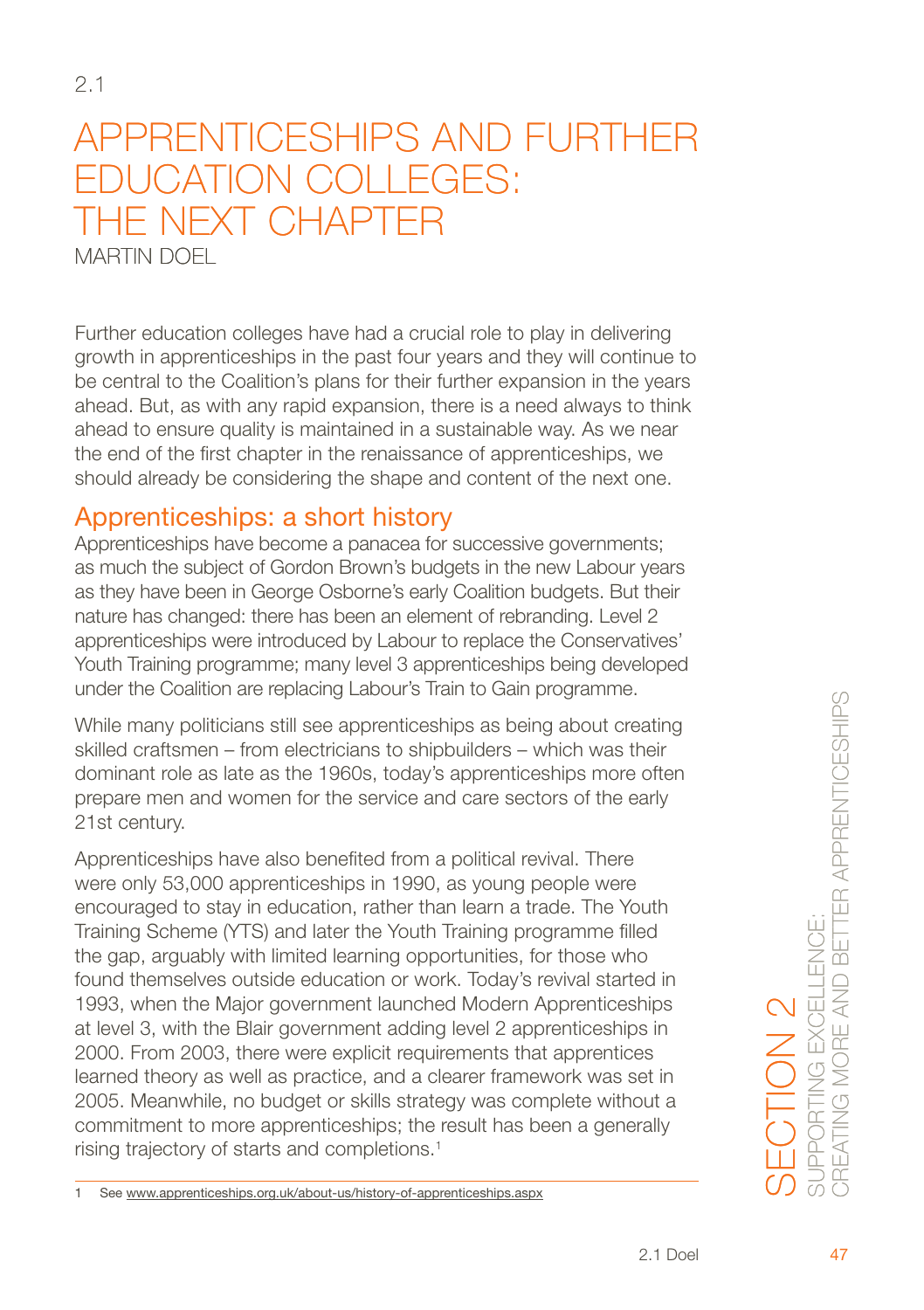There can be no doubting the Coalition government's desire to build on recent history. In the 2011 budget, the Chancellor said that, as a result of announcements made in its *Plan for Growth*, the government would deliver 250,000 more apprenticeships by 2015 than the previous Labour government.<sup>2</sup> Specific announcements made by the Coalition have included a £75 million programme of targeted support to help smaller employers access advanced level and higher apprenticeships, expected to help employers to create around 10,000 additional higher apprenticeships by 2015 (HMT and BIS 2011: 88).

The government also announced support for the development of a new degree-level apprenticeship linked to professional recognition for successful apprentices when they graduate. The government has committed to expanding higher apprenticeships across all sectors from current numbers (around 1,500 starts in 2009/10). This will include looking at proposals to support the advanced manufacturing sector. In particular, a priority is to develop a new level 5 framework, which would provide a route for apprentices to achieve professional accreditation as an engineer (ibid 88).

#### What are today's apprenticeships?

Apprenticeships are now available in almost 200 job roles, with retail or healthcare trainees more common than apprentice engineers or electricians. Nearly half of today's apprentices are women. In 2009/10, there were 46,740 successful 'business, administration and law' apprentices and 32,090 'retail and commercial enterprise' apprentices compared to 26,090 engineering and manufacturing technology apprentices and 20,830 in 'construction, planning and the built environment'. Yet these figures mask some significant differences. The construction and engineering categories are still very popular routes for young people (those aged under 19) whereas older apprentices are more concentrated in the retail and business categories.<sup>3</sup> Both the traditional and newer apprenticeships have a role in making people ready for the jobs of today's economy. So do colleges: in the same year, 62,320 out of 279,680 apprenticeships were in college-led courses compared with 186,510 private sector funded and 30,840 other public sector funded courses.<sup>4</sup>

#### Questions and answers

If apprenticeships are now a panacea for successive governments, there is a danger that we reach a point where we know the answer is an apprenticeship, but we do not know what the question is. The risk of this approach to policymaking is that the market will seek simply to reconfigure pre-existing provision to meet the demands of apprenticeship

Budget statement 2011, House of Commons, Hansard, 23 March 2011 : Column 961

Apprenticeship Supplementary Tables from http://www.thedataservice.org.uk/statistics

See Apprenticeship Provider Type data at http://mireportslibrary.thedataservice.org.uk/learners for other public funded and private sector funded apprenticeships.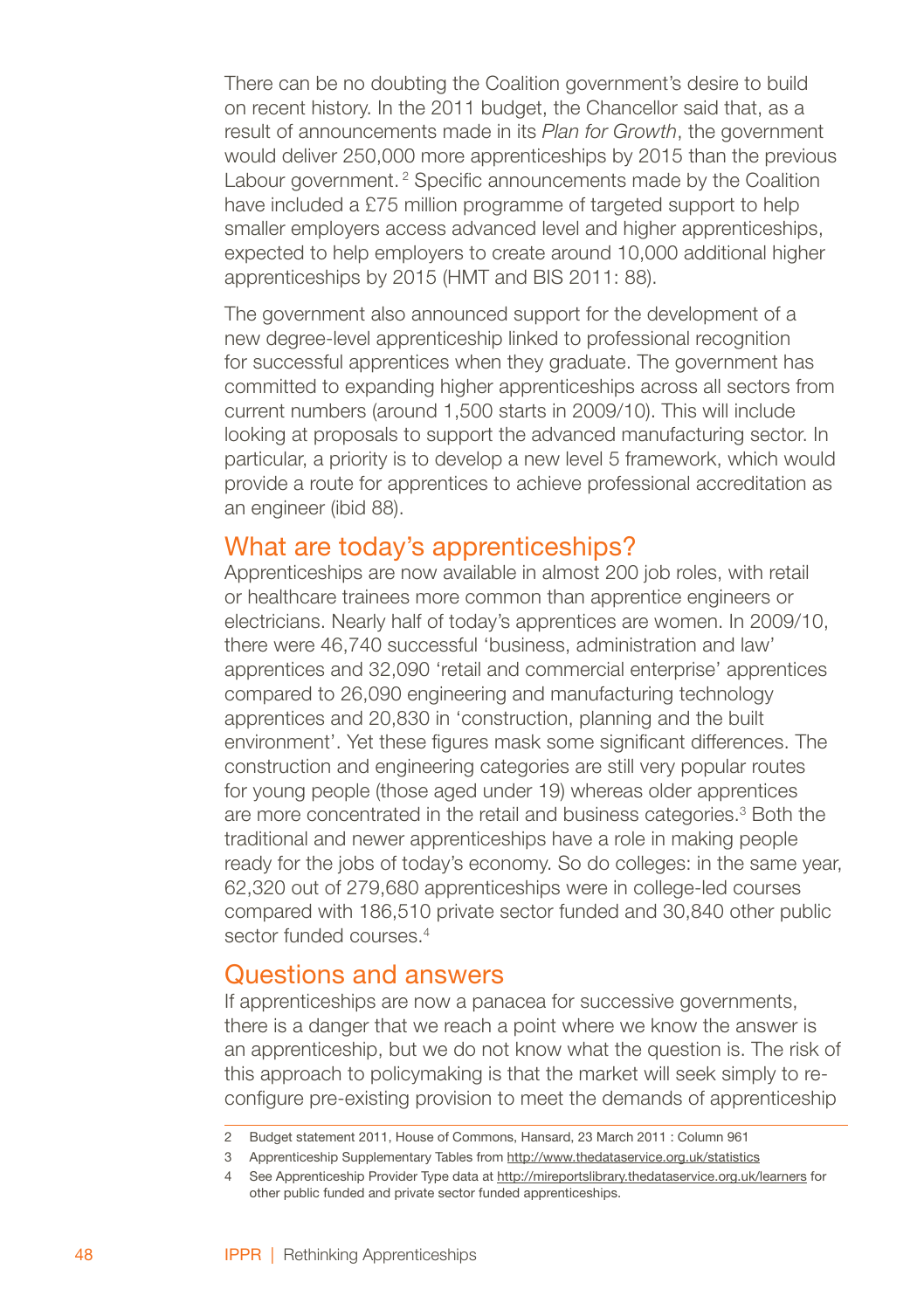targets, in the process enabling politicians to claim that targets are being met. Just as Youth Training courses were absorbed into Labour's apprenticeships, Train to Gain looks set to be absorbed into those of the Coalition. Only 59,600 of the 171,500 apprenticeship completions in 2009/10 were at level 3, the majority were at level 2.<sup>5</sup> The response to this development has been to attempt to safeguard quality by defining an increasingly rigid apprenticeship structure. This in turn makes it harder to cater for the needs of different people and different sectors.

The alternative is to return to the fundamentals of the apprenticeship model that distinguish it from other models of learning. An apprenticeship is, first and foremost, a partnership between a learner, an employer and a trainer. The learner is employed, not simply gaining a period of work experience. The employer provides work-based assessment and monitoring. The trainer fills the gaps with structured off-the-job learning, often linked to certification. The attractions of such a model are obvious: responsiveness to employer needs, the prospect of closing skills gaps, the promise of long-term increases in productivity for employers. For the learner, there is the advantage of being paid while learning, the benefit of sustainable employment with improved prospects for advancement, and a style of learning that emphasises the practical over the theoretical.

With these essentials in place – the apprentice is employed, the learning is a combination of work-based assessment and off-the job learning, all to meet employers requirements – we can begin to think anew about 'bespoke apprenticeships': Apprenticeships that recognise a degree of 'elasticity' in the brand but which conform to its essentials.

## Developing bespoke apprenticeships

There is – or at least should be – a big difference between an apprenticeship for a 17-year-old and one for a 27-year-old, even if it is at the same level. The content should reflect their life experience, and the mode of delivery should reflect their capacity for learning. A criticism of Train to Gain was that it spent too much time certificating existing skills; but an apprenticeship for a 27-year-old should logically do just that at the outset, to ensure that apprentices spend time learning new skills and gaining professional accreditation rather than covering familiar ground.

Colleges have inevitably had to chase targets as much as politicians need to be seen to be delivering on them. Targets clearly have their place as an accountability tool. But, in England, this has led to an increasingly inflexible approach. All apprenticeships are being corralled within a single framework under the *Specification of Apprenticeship Standards in England* (SASE), launched in 2011 and based on the Apprenticeship, Skills, Children and Learning Act 2009.

Apprenticeship Supplementary Tables from http://www.thedataservice.org.uk/statistics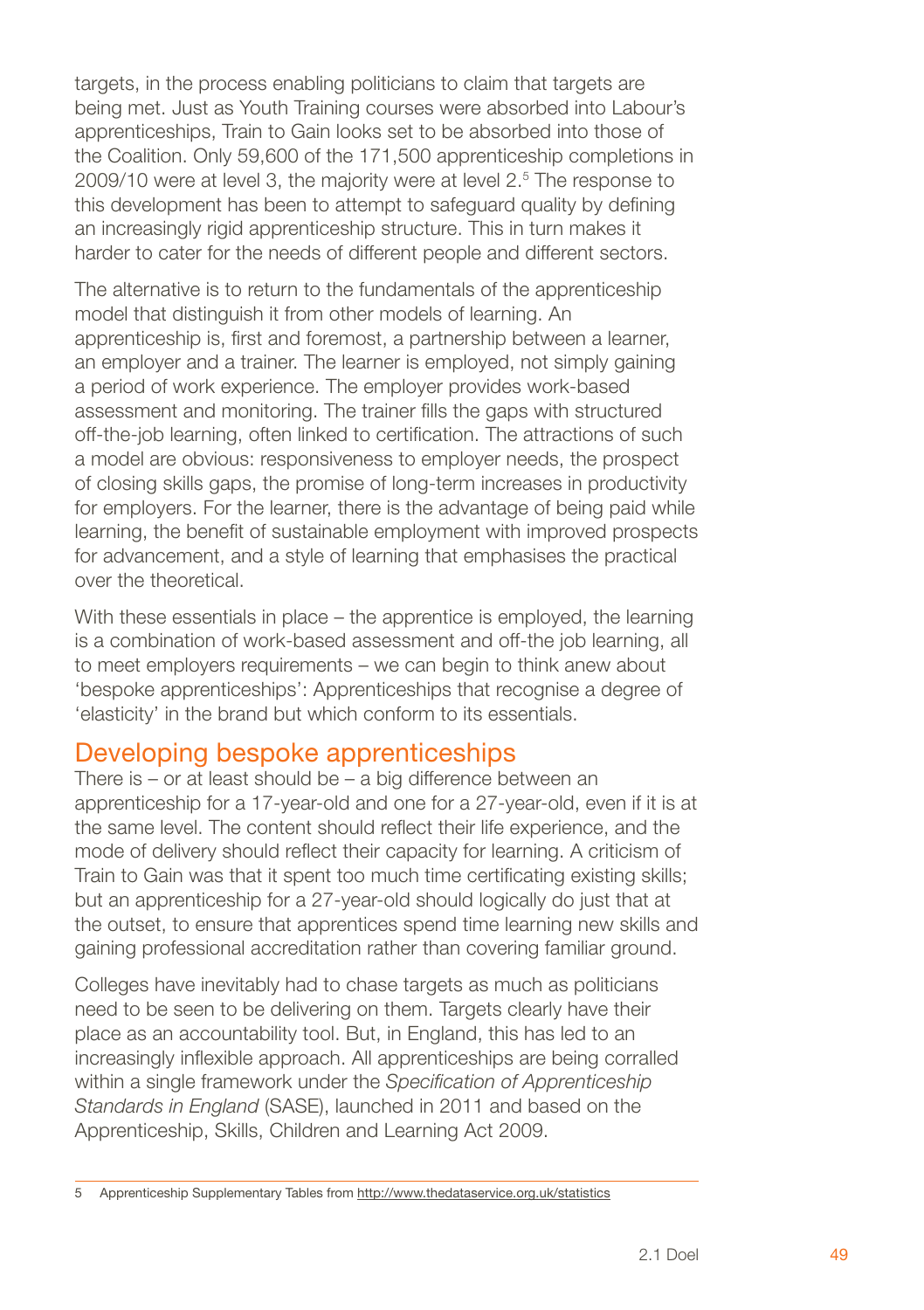Apprenticeships will be developed and policed by the National Apprenticeship Service aided by Sector Skills Councils and standardsetting bodies. The new framework is designed to allow apprentices to accumulate credits and combine units from different qualifications. The competence-based qualification will be the principal one – these are the skills gained through day-to-day work – but many programmes will also have a knowledge-based qualification that allows apprentices to progress easily to advanced programmes of study. Apprenticeships must specify a particular framework level, the number of credits required on the Qualifications and Credits Framework (QCF) (a minimum of 37) annual guided learning hours as well as other requirements, including functional and 'personal learning and thinking' skills. The specification sets out specific requirements for intermediate, advanced and higher level apprenticeships (BIS 2011).

The SASE details a range of generic skills – for example, at level 2, apprentices are expected to 'process and evaluate information in their investigations, planning what to do and how to go about it. They take informed and well-reasoned decisions.' They should also attain standards in team-working, self-management, creative thinking, reflective learning and effective participation. Yet the extent to which a school-leaver may need to acquire these skills, and how they do so, may differ significantly from a 27-year-old who has a degree of real work experience. If the result is to place apprenticeships into too tight a straitjacket, the result can be dissatisfied employers and frustrated apprentices. Further education should have greater freedom to tailor apprenticeships so that they can address the real needs of apprentices, not just the requirements of the programme.

So, our 17-year-old still has to learn some basic and generic skills, often including English and maths. Alison Wolf argued in her recent report that such skills are essential because young people, particularly those on level 2 courses, may not end up working in the same field as that course (Wolf 2011):

'Young people change what they are doing frequently, and the changes are major ones. The young person who follows first a level 2 course in a vocational area, then a level 3 one, and then goes on to a long-term career in that sector is the exception not the rule. Instead, young people who take a vocational qualification in one field very often end up working in quite different ones. Moreover, the lower level the qualification, the less likely it is to be associated with employment in the sector concerned: so for example, someone with a 'level 4' nursing qualification is more likely to be employed in the health sector than someone with a 'level 2' ICT qualification is to work in computing.'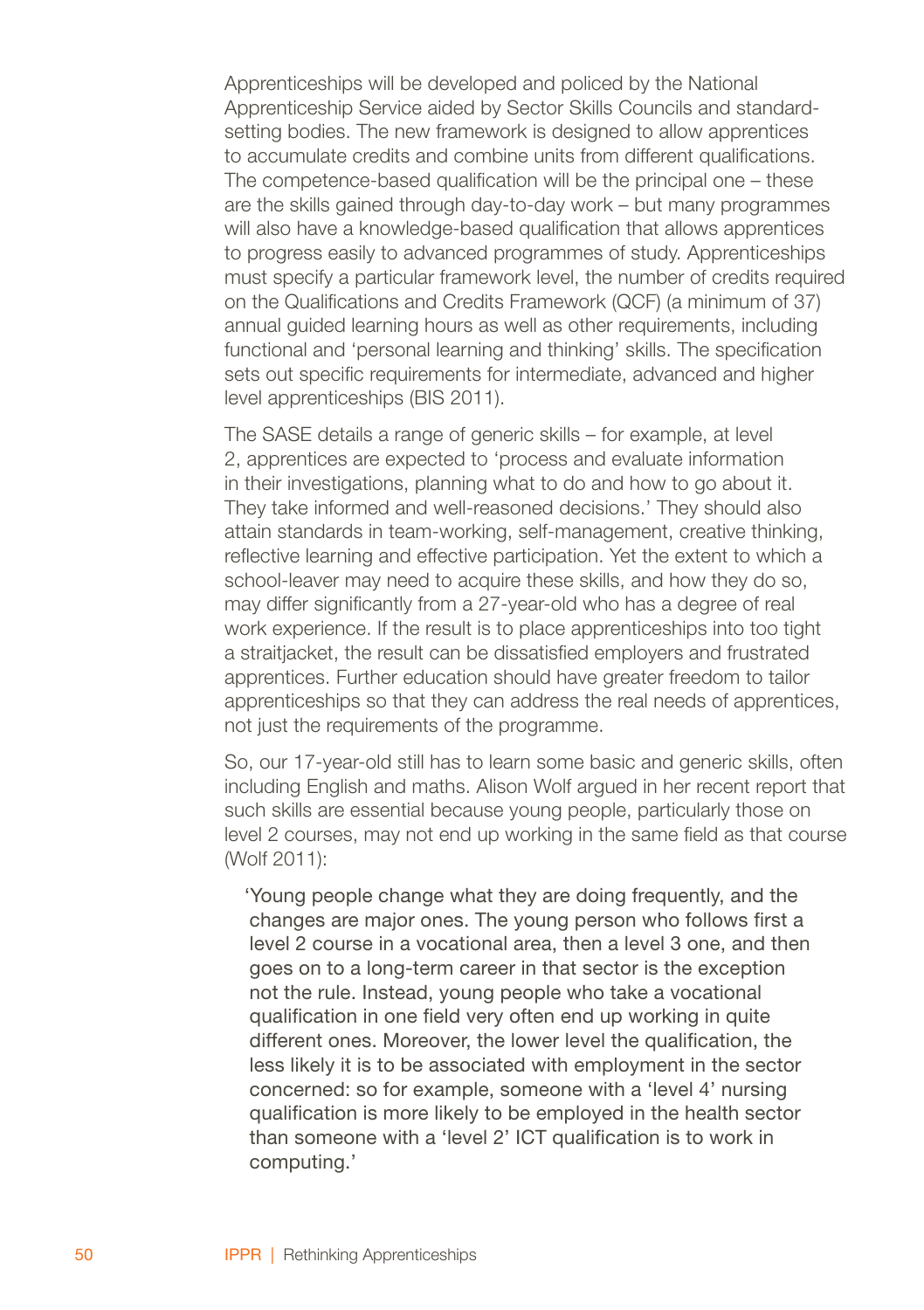Colleges have increasingly recognised the need for stronger pastoral care, generic 'employability skills' and careers guidance for young people, as well as promoting opportunities for progression. Wolf argues that young people in England receive less training on apprenticeships than many of their European counterparts, for structural reasons:

'But our system involves three types of institution instead of the normal two. Standard apprenticeship programmes, including those of the German-speaking countries, Denmark and France, involve *only* employers and off-the-job teaching institutions (with government and/or social partners laying down broad policy only at national level). In England, however, a network of additional specialist 'training providers' has been created; and there are often three organisations involved with a given apprenticeship. This creates a level of administrative charge on apprenticeship which other countries do not incur or find necessary.' Ibid

What the SASE calls 'personal learning and thinking skills' are obviously important to young people, requiring more time to learn both in and outside the workplace. Colleges clearly have an important role in developing English and maths and these crucial life skills. In Germany's much-praised system, young people embarking on an apprenticeship in one of the 340 training occupations spend between a third and half of their time in formal education, typically at a vocational school. There, they will learn German, social studies and economics, religion and sport for four periods a week, with foreign languages taught through eight periods of vocational education, depending on the job, where theoretical content is related to the apprentice's occupation (Eurydice 2010: 38). There is a strong focus on the individual needs of the young person.

In England, Alison Wolf was pessimistic about the potential for pre-19 apprenticeships to grow from the current level of around 73,000 completions a year: 'It is extremely unlikely that, under the current model of provision, apprenticeships for 16–18 year olds will expand much, let alone meet the demand generated by the virtual disappearance of the traditional youth labour market and the raising of the compulsory participation age' (Wolf 2011).

Wolf arqued that the requirement for QCF compliance reduced the value of apprenticeships to young people and made it harder for institutions, as apprentices would only be funded where they passed all components of the SASE framework. She argued that the framework was more suited to employers than colleges, as units were competence-based rather than graded. Her conclusion was that:

'As a general model, the current content and nature of apprenticeship frameworks fails to promote progression within education for young people, and is at odds with the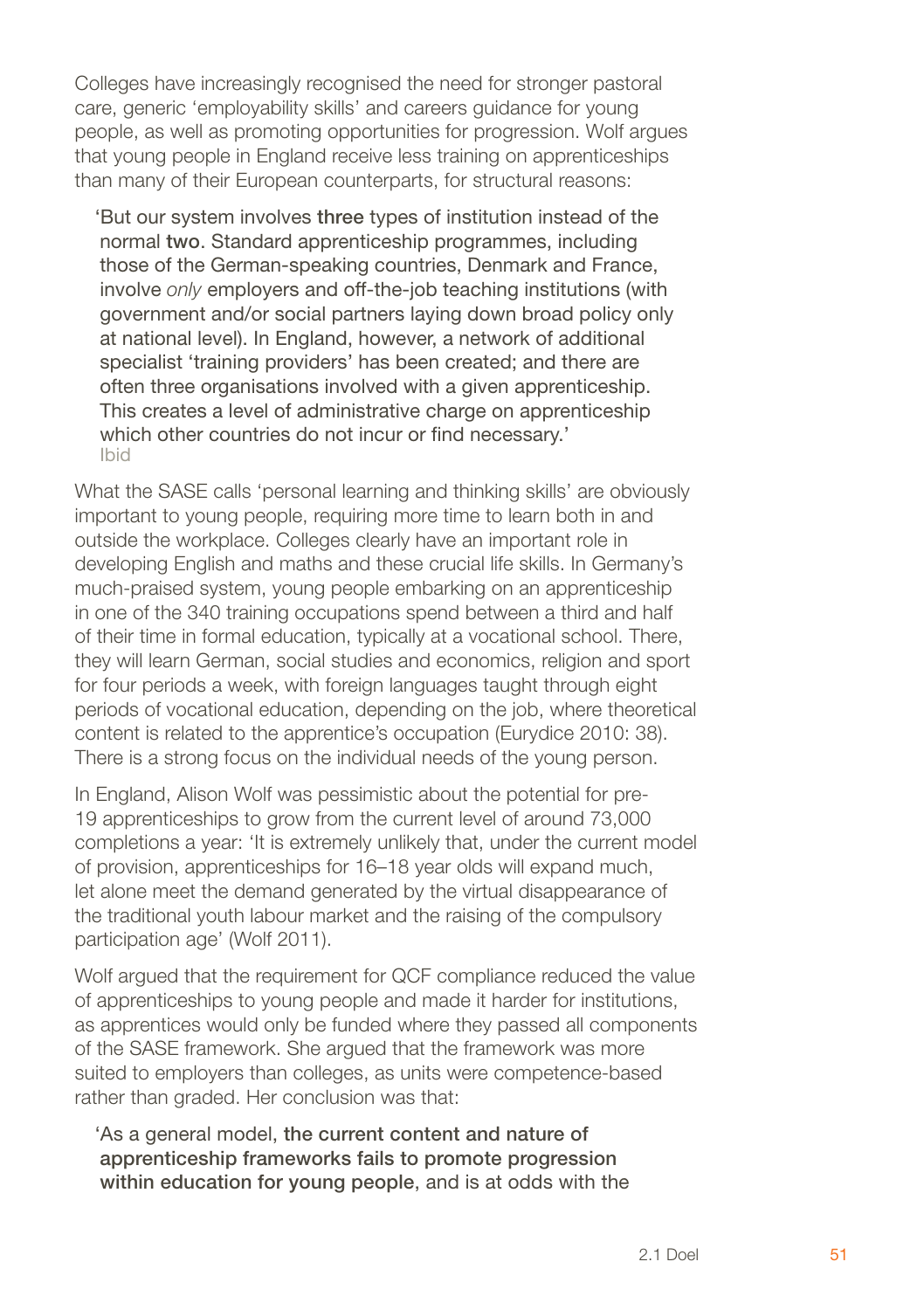desire of ministers to encourage progress from apprenticeship into higher studies (and not merely a higher level award in the same narrow occupational field).' Ibid

Alison Wolf is right to argue that, particularly for young people, an apprenticeship's value in the labour market lies as much in its teaching of general skills as its occupational training. There is a good case for a strong core offer, delivered in partnership with colleges, for young people, not just those under 19 but perhaps up to the age of 25. Those aged under 19 should certainly enjoy time off-the-job for learning equivalent to that in Germany, so they can learn not just English and maths but also the generic skills that will stand them in good stead in an economy where adaptability scores highly.

However, this is not an appropriate model for many older apprentices. Here, a very different range of skills is required, and their reasons for embarking on an apprenticeship may be very different. Apprentices aged 27 may have been working for a decade, and have gained many of the personal, learning and thinking skills that are so essential in the SASE framework. They may want, not just level 3 courses, but highly advanced level 4 and 5 apprenticeships where they either learn the skills needed to become a manager or to become what the Germans would call a *meister*, a highly skilled craftsman or woman.

Foundation degrees have helped develop technician and professional skills for many adults working in the public sector and private industry, as have higher national diplomas and higher national certificates. But, while these qualifications are often useful for progression to honours degree courses and for those seeking management promotions, there is no course available equivalent to the *meister*. This is where a more bespoke apprenticeship could play an important role.

The *meister* combines extensive knowledge of the theory of his or her profession with wide practical skills. Originally linked with craft guilds, which have been replaced by trade associations, the *meister* was two ranks above an apprentice (with the journeyman occupying the intermediate rank). In Germany, both masters and journeymen are members of the *Handwerkskammer* or Chamber of Crafts, which organises vocational education in their craft in a city or region. The model, as it works in Germany, has been criticised for promoting restrictive practices, but it has important statutory duties in the field of vocational training such as keeping the apprentice registry, holding the master craftsman examination, issuing the master craftsman diploma and registering businesses in the Register of Craftsmen.<sup>6</sup> It is something akin to the master craftsman diploma that we should seek to

See, for example, the Hamburg chamber at http://www.hwk-hamburg.de/hamburger-handwerk/ hamburg-chamber-of-crafts.html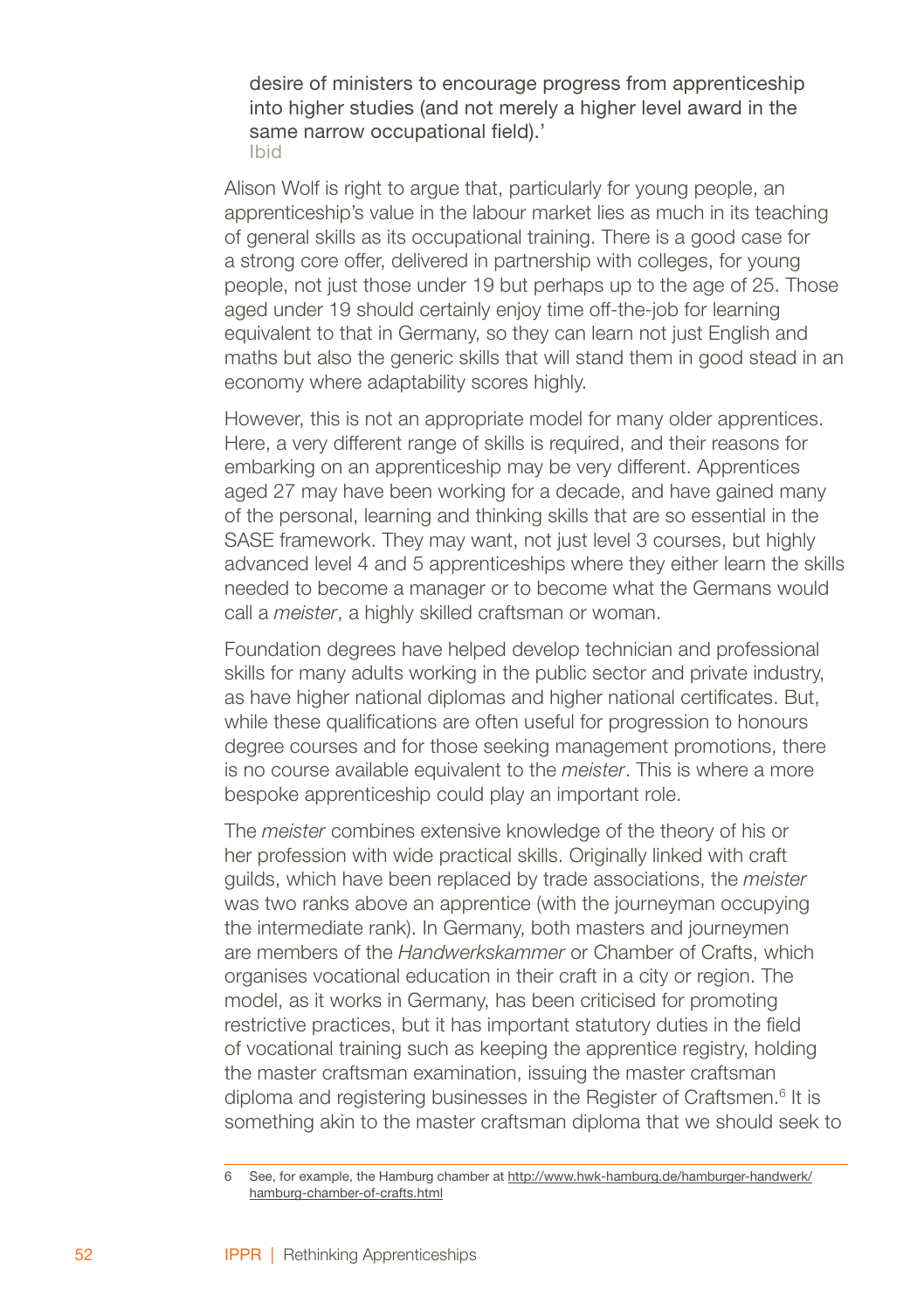incorporate within our apprenticeship programme, recognising it as an alternative to the management route.

In English education, the notion of an advanced skills teacher was introduced to schools in 1998 to recognise that some good teachers wished to contribute more by staying in the classroom and helping other teachers develop rather than becoming a school leader.<sup>7</sup> There is room for a similar route across many trades and professions: the hotel worker who might aspire to be the master chef or hotel manager will require a very different range of skills; as might the construction worker who could be a master builder working with composite materials, as opposed to a foreman or quality assurer. Higher-level and advanced apprenticeships, focused on these skills and moderated by effective Sector Skills Councils, could be the best route to realise this goal.

The single apprenticeship programme covers learners and sectors with different needs. The retail sector may have a greater need for intermediate skilled employees serving customers, while the engineering industry requires more highly skilled technicians. Recognising these apparently disparate needs within a single apprenticeship brand represents a significant challenge in the context of apprenticeship growth, demonstrated by recent media stories criticising the growth in supposedly low-quality short apprenticeships.<sup>8</sup> The immediate temptation may be to stipulate the minimum duration of apprenticeships at the various levels. Such a move may be more appropriate for pre-18 apprenticeships where there are wider educational aims than for older apprentices, for whom an artificial minimum could result in 'over-training' and consequently place an unnecessary burden on employers and state funding. As ever, in the English system, the answer is likely to result in 'principled pragmatism' combining the essential of an apprenticeship with a more nuanced measure of quality – a classic messy compromise. The further radical alternative would simply be to recognise that some programmes, while delivering value to employers, individuals and the state, do not fit with the apprentice brand.

## Conclusion: Colleges can help develop bespoke apprenticeships

Through all these examples, the key is apprenticeships where one size does not fit all. The danger with rigid standards or credit frameworks, as Alison Wolf recognised, is that they militate against individual needs. Young people have different requirements from those with substantial work and life experience. Not everyone wants to be a manager: many would prefer to rise to the top of their profession, craft or trade. In Germany, they may have a more rigid set of practice restrictions, but

http://www.education.gov.uk/schools/careers/traininganddevelopment/ast

See for example Watkins S and Owens V (2011) 'The Great Apprentice Racket: Some Jobs Fall Short of Skills as Firms Collect Millions', *Daily Mail*, 2 October 2011.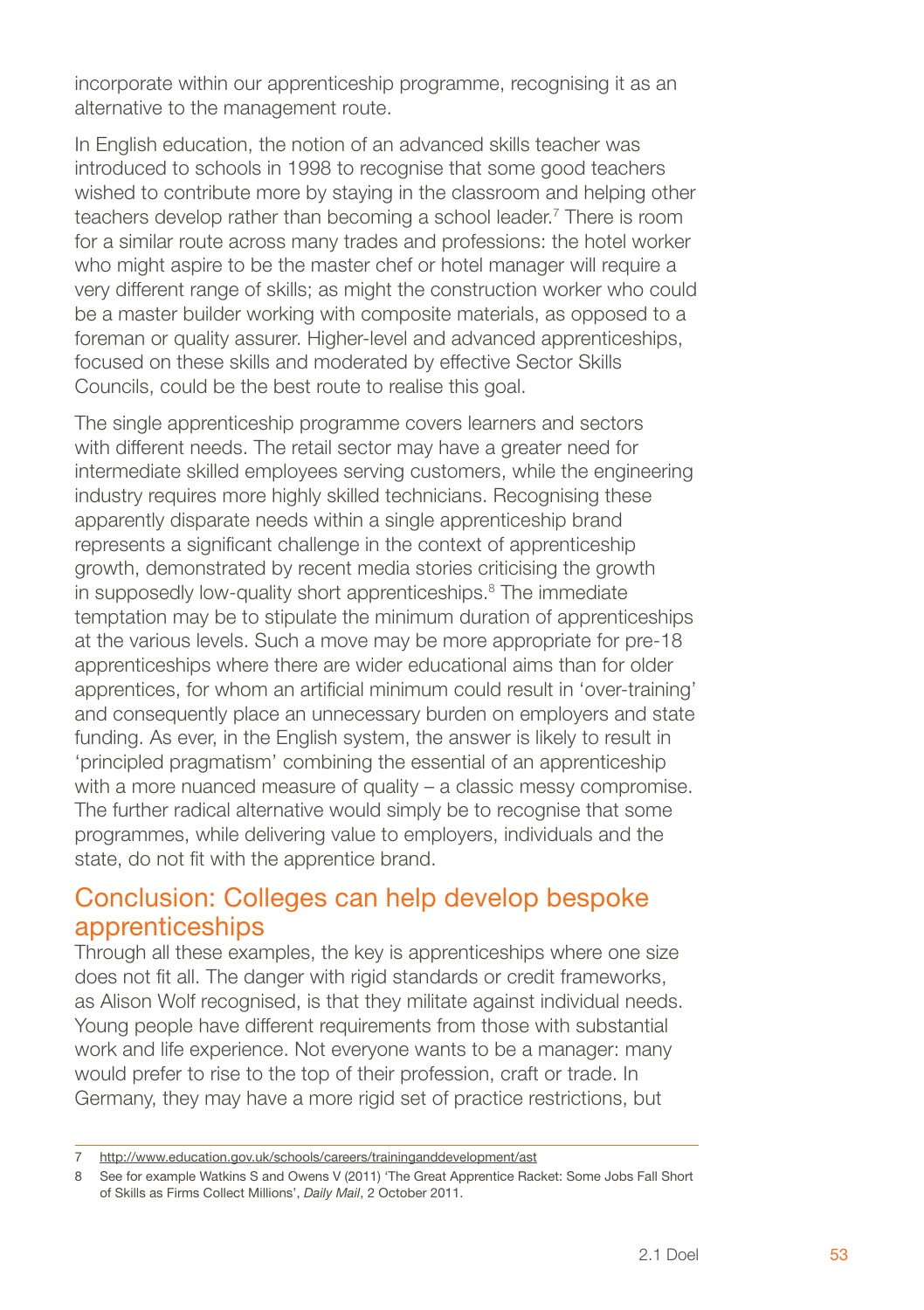they also ensure that young apprentices are better equipped with the generic knowledge and skills that will allow several career changes later on. At the same time, their system of craft chambers allows excellence to triumph in specific sectors to a far greater extent than in the UK.

Colleges have long argued for greater freedoms to tailor qualifications to meet the individual needs of learners and employers. Governments, for understandable reasons, have sought to define such activities through an ever more rigid qualifications framework, with funding following the qualification. This has imposed rigidities in apprenticeships as much as it did in programmes like Train to Gain. We need to go back to basics, asking not so much 'what is an apprenticeship?' – beyond the essential combination of work-based and structured learning and assessment – as 'why apprenticeships?' And if the goal is to improve the skills and productivity of the individual as well as businesses and the wider economy, then the answer must be wider opportunities to deliver bespoke apprenticeships that have very different features depending on age and sector.

Colleges and private training providers need to be freed by government and its funding agencies to develop new apprenticeships, whether for leaders or master craftsmen, young engineers or young apprentices whose lives are not yet so defined. They should be able to respond to demand, not simply add to government statistics through increasing supply.

While the restrictive Train to Gain programme may be going, it has been replaced by very clearly defined funding routes, with a very rigid set of requirements for apprenticeships. Sector Skills Councils have the chance to become the engines of this variegated route, and the guarantors of quality, as German craft chambers are, though their record has so far been patchy. Further education already has a strong track record over recent years in developing good links with employers and meeting industry specifications. Now the sector needs the freedom to turn those links into developing apprenticeships that continue to deliver the goods in a rapidly evolving economy.

#### **References**

- Department for Business, Innovation and Skills [BIS] (2011) *Specification of Apprenticeship Standards for England*, London
- Eurydice (2010) *Structures of Education and Training Systems in Europe: Germany 2009/10 Edition*, European Commission. http://eacea.ec.europa.eu/education/eurydice/documents/ eurybase/structures/041\_DE\_EN.pdf
- HM Treasury and Department for Business, Innovation and Skills (2011) *The Plan for Growth*, London: HM Treasury
- Wolf A (2011) *Review of Vocational Education: The Wolf Report*, London: Department for Education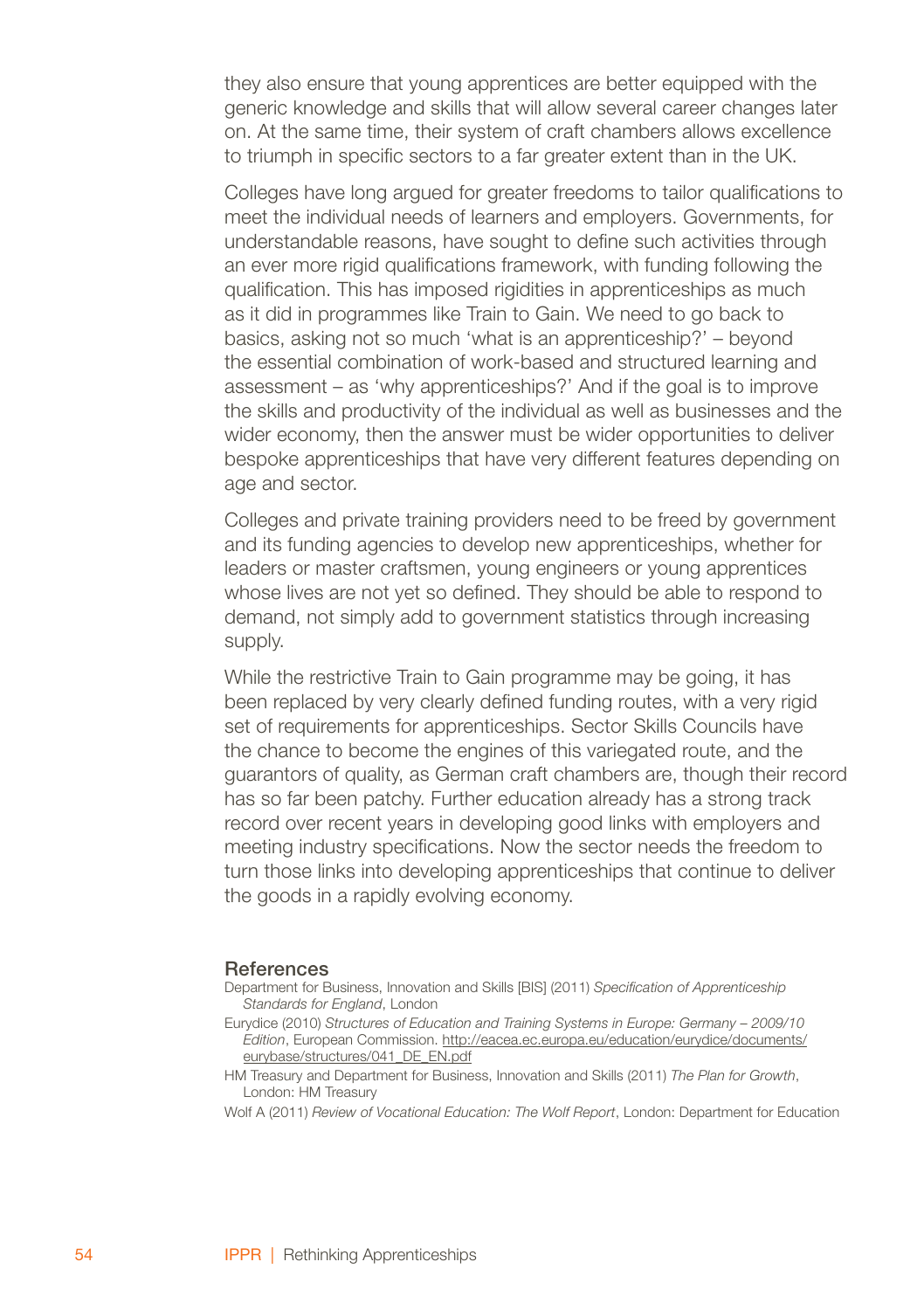## Employer demand for apprenticeships Ewart Keep and Susan James

2.2

A classic dictum of English skills policy has been that there are 'no votes in training'. Action on mainstream education – schools and higher education – attracts attention, comment and approbation from the media and voters that policy on training, on the whole, does not. The sole, major exception to this rule has been apprenticeships.

Politicians of all parties, across the whole of the UK have been attracted to the apprenticeship, largely because it is the one form of vocational training visible to the electorate. Moreover, it has a familiar ring to it, and carries connotations of quality training, leading to meaningful and reasonably well-rewarded work in what were traditionally seen as the 'skilled trades' – engineering, carpentry, building, plumbing, and so on.

Policy has, therefore, endorsed apprenticeships and sought to expand provision, with successive governments proposing ever more ambitious targets for apprenticeship numbers. For example, the previous Labour government's ambition, as established by the Leitch Review of Skills, was to have 130,000 apprenticeship completions in England by 2013 (up from 98,000 in 2007/08) and 500,000 apprentices in learning by 2020 in the UK (LSC 2009). The Coalition government has abolished the Leitch targets but are still keen to 'measure' performance (BIS 2010) and have 'priorities' such as 'at least one out of every five young people to be undertaking an Apprenticeship programme by 2020' (NAS 2011).

Unfortunately, policy in England has hit a roadblock. Ever since the Manpower Services Commission's New Training Initiative (launched in 1981) a consistent goal of English policy has been the creation of a mass, high-quality, work-based route for vocational training that would bridge the transition from education into the world of work (see Bynner, this volume). However, the enthusiasm of politicians, parents and many young people for a high-volume, quality, work-based route for acquiring vocational skills and learning has not yet been shared by employers to anything like the required degree. The simple fact that, 30 years on, employer engagement remains a consistent 'work in progress' ought to alert us to the scale and potential nature of the problems.

The situation at present is that demand from potential apprentices for training significantly outstrips the supply of places made available by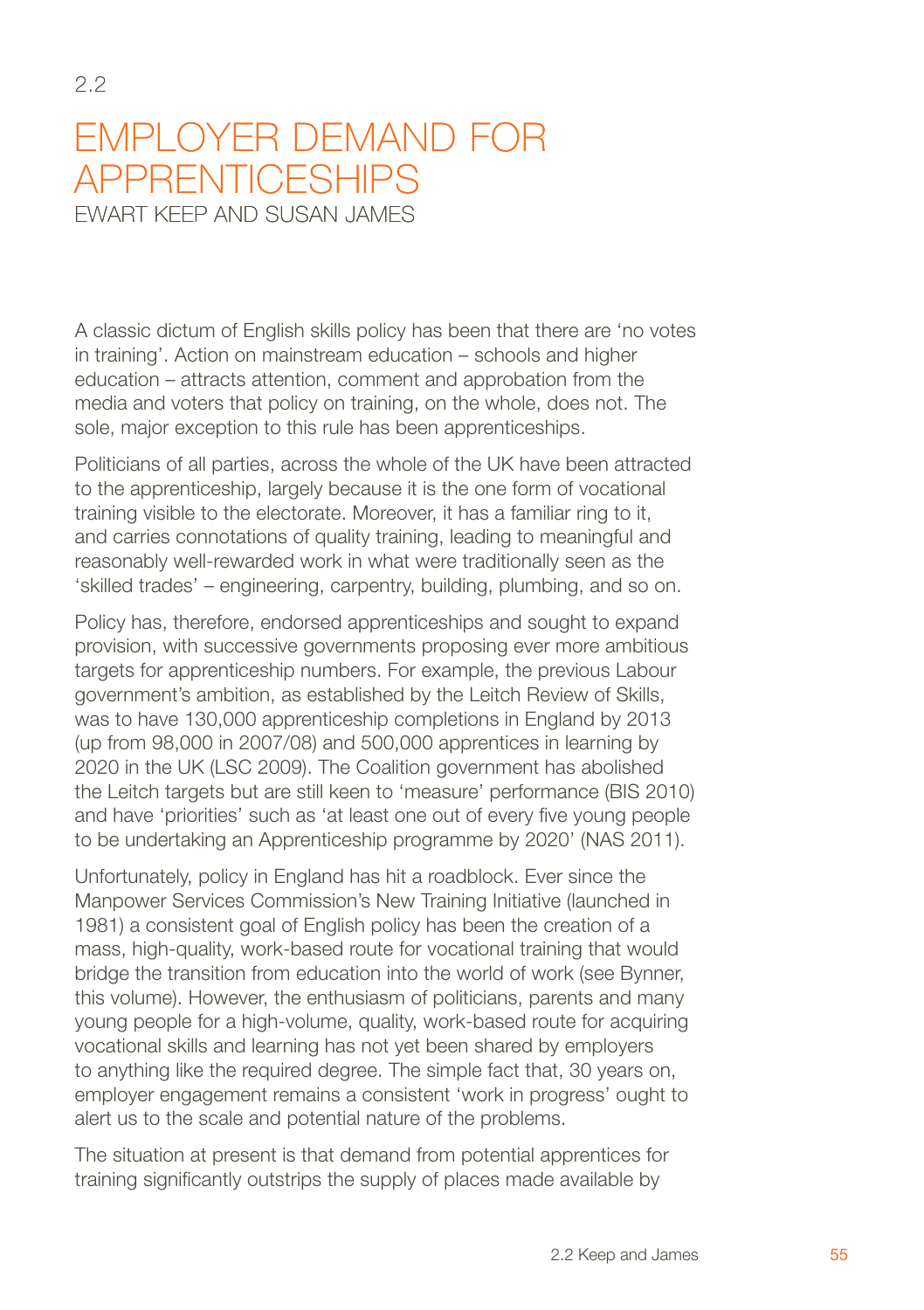employers by a wide margin. The *Wolf Report* (2011) suggested the figure was of the order of 15 applicants for each apprenticeship place, and for some high-profile apprenticeship schemes, such as BT and Rolls Royce, the number of applicants per place is much higher than this. Wolter and Ryan (2011: 522) ask a key question: 'why would any employer provide and finance training for an asset, viz, employee skills, that it does not own and for any investment in which it cannot in competitive markets extract a return?'

Whereas, historically, an apprentice was indentured to a master for a number of years after the training was finished, resulting in a zero balance sheet – and in most cases a profitable investment – the apprentice can now leave an employer immediately after the training (and some even during). Clearly some employers are investing in apprenticeship and young people. However, exhortation through financial incentives by government has not yielded the results envisaged to meet the demand from young people to provide additional training places in sufficient number and of a consistently high quality to satisfy demand. As this chapter will suggest, the prognosis is not all that rosy.

#### Gaming the targets

Under the Coalition government, targets for education and training have been reduced somewhat (Wolf 2011). However, the targets for apprenticeship are still ambitious and current policies are under stress as civil servants and government agency staff struggle to meet these targets in the face of limited employer buy-in.

In this chapter, we want to highlight two outcomes of this approach:

- Re-labelling: The first is the re-labelling of almost any form of government-funded training as 'apprenticeship'. An example has been the re-badging of existing Train to Gain activity as 'apprenticeship'. The result is that apprenticeship starts for those aged over 25 increased by 234 per cent between the middle of 2010 and the end of the first quarter of 2011 (FE Week 2011: 1). Even the New Labour architects of Train to Gain would probably have baulked at describing this training as 'apprenticeship' – and employers elsewhere in Europe would certainly do so. 1.
- Branding: A second outcome is branding. Much of the apprenticeship expansion has been led by private training providers who have offered employers packages of government funding. ostensibly for apprenticeships, but also for adult training and schemes to support those who are not in education, employment or training. These packages of support have been used to 'buy up' and brand existing company training activities (Gove 2010), with the added value coming in a modest expansion in numbers and the provision of nationally-recognised certification (almost invariably an NVQ). 2.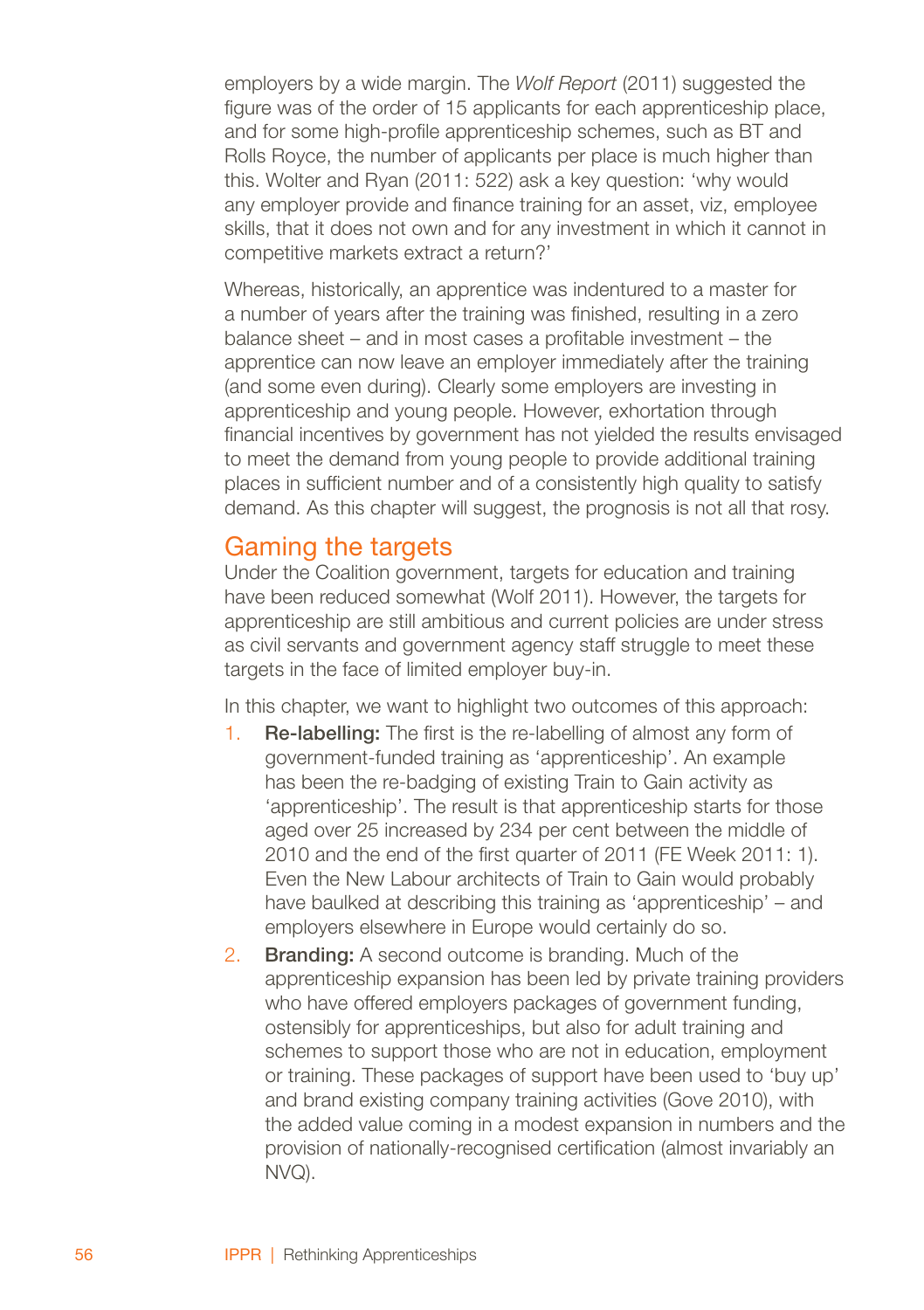Thus the efforts of one training provider (Elmfield Training) have catapulted Morrisons supermarket chain to becoming the largest 'provider' of 'apprenticeships' in the UK, with 20,380 trainees.<sup>1</sup> The bulk of Morrison trainees (around 85 per cent) are members of the existing adult workforce and aged over 25, and 99 per cent of the 'apprenticeship' places at Morrisons are at level 2 (FE Week 2011: 2).

The average duration of these 'apprenticeships' is just 28 weeks (compared to apprenticeships in Europe that last between two and four years). For adult workers, the suspicion has to be that much of the level 2 will in fact be accounted for by the assessment and accreditation of prior learning rather than any training in new skills (as was often the case with Train to Gain at level 2 – Ofsted 2008). These two forms of apprenticeship would not be recognised as constituting an apprenticeship in the sense that our European counterparts use the term. It is also unclear what level of 'deadweight' is involved for the taxpayer – that is, taxpayer-funded activity that would have taken place without government subsidy.

Thus, from the point of view of the government and its agencies, whatever the public rhetoric, in any trade-off between quality and quantity that takes place in a world of high-profile, high-consequence targets, quality tends to lose out as the dash to deliver the minister's goal takes hold. The result is what the head of the National Apprenticeship Service has termed 'low train' and 'hot house' (that is, short duration) apprenticeships (FE Week 2011: 13). This depressing situation simply underlines the profound difficulties of reconciling government ambition with limited real employer commitment and enthusiasm. The problem is particularly acute given the context of a voluntaristic national training system that leaves the volume, content and level of training activity largely up to the preferences and choices of individual employers.

One of the key lessons here for the English government comes in Scotland's approach to developing its apprenticeship route. Until 2009, the Scots reserved apprenticeships for provision at level 3, with level 2 youth training operating under the 'Skillseeker' label. This allowed them to build up the prestige and status of apprenticeship provision and to help associate it with high-quality, intermediate level training.

#### Problems with employer demand

Why does the English government (and its agencies) feel the need to resort to approaches that seek to make up numbers, particularly given earlier criticism by ministers of such practices?<sup>2</sup> The answer is that nowhere near enough employers have yet proved willing, of their own accord, to be involved in apprenticeship provision. The reliance on

See James (2010) for an earlier, similar example of McDonald's approach to apprenticeship.

For example, see Gove 2010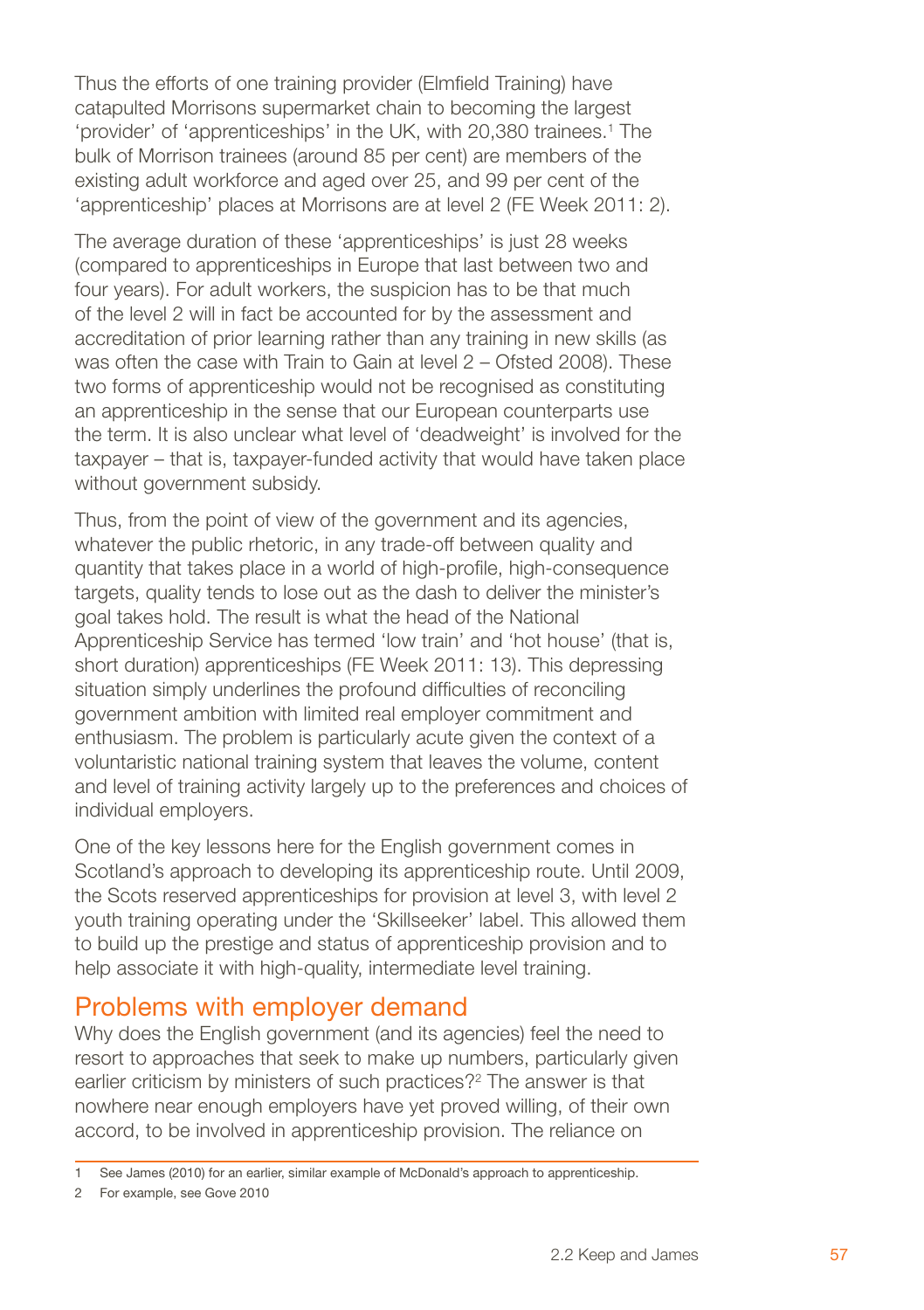re-labelling to meet targets seems to have led employers to develop a learned reliance on government subsidy to pay for training (Keep 2009).

Often an apprenticeship, and more specifically the vocational qualification attached to it, is assessed as rates of return (expressed in terms of higher wages) to holding specific qualifications, and many assessments show negligible returns to acquiring some vocational qualifications. Where rates of return are applied to apprenticeship, it is often in terms of human capital and employer training costs – that is, the cost to the employer to train and the return on that investment. As a consequence, in the last two decades, the various governments have tempted employers to take on apprentices with a variety of training subsidies.

An example of one of the latest of these was the Apprentice Grant for Employers (AGE) programme, which ran from December 2009 with a cut-off date of 31 March 2010. The programme offered small-tomedium-sized employers £2,500 (£1,500 on the apprentice's start date and £1,000 12 weeks later) to employ an apprentice for the first time or an additional apprentice over and above the normal intake for the business. The target was 5,000 apprentice places and was a one-off opportunity. The evaluation reported that training providers found it easier to recruit employers onto this programme than the standard apprenticeship due to the funding incentive (Wiseman et al 2011). When results like these are reported, it seems that the government has also developed a 'learned reliance' on developing and adopting such approaches.

Reports on the proportion of employers actively involved in the apprenticeship system vary, but the best estimates lie between 4 per cent (Shury et al 2010) and 13 per cent (Steedman 2010). Outside of a few sectors, such as engineering, construction, hospitality and hairdressing – the traditional heartlands of apprenticeship – employer commitment is patchy and limited. The reasons are complex, various and, unfortunately, often deeply embedded in the structure of our economy and labour market, and also within the pattern of past choices about the development of education and training policy. Here we address some of these reasons.

#### 1. The importance of skills to employers

The UK government has consistently tended to over-estimate the importance attached to skills issues by employers. It projects onto employers its own beliefs that the skills of the bulk of the workforce are key to economic performance at the level of the national economy, sector, firm and individual (see Keep, Mayhew and Payne 2006). For many organisations, skills may be a third or fourth order issue (Keep and Mayhew 1996) and there are a range of alternative routes to competitive advantage that rely on different approaches to simply upskilling the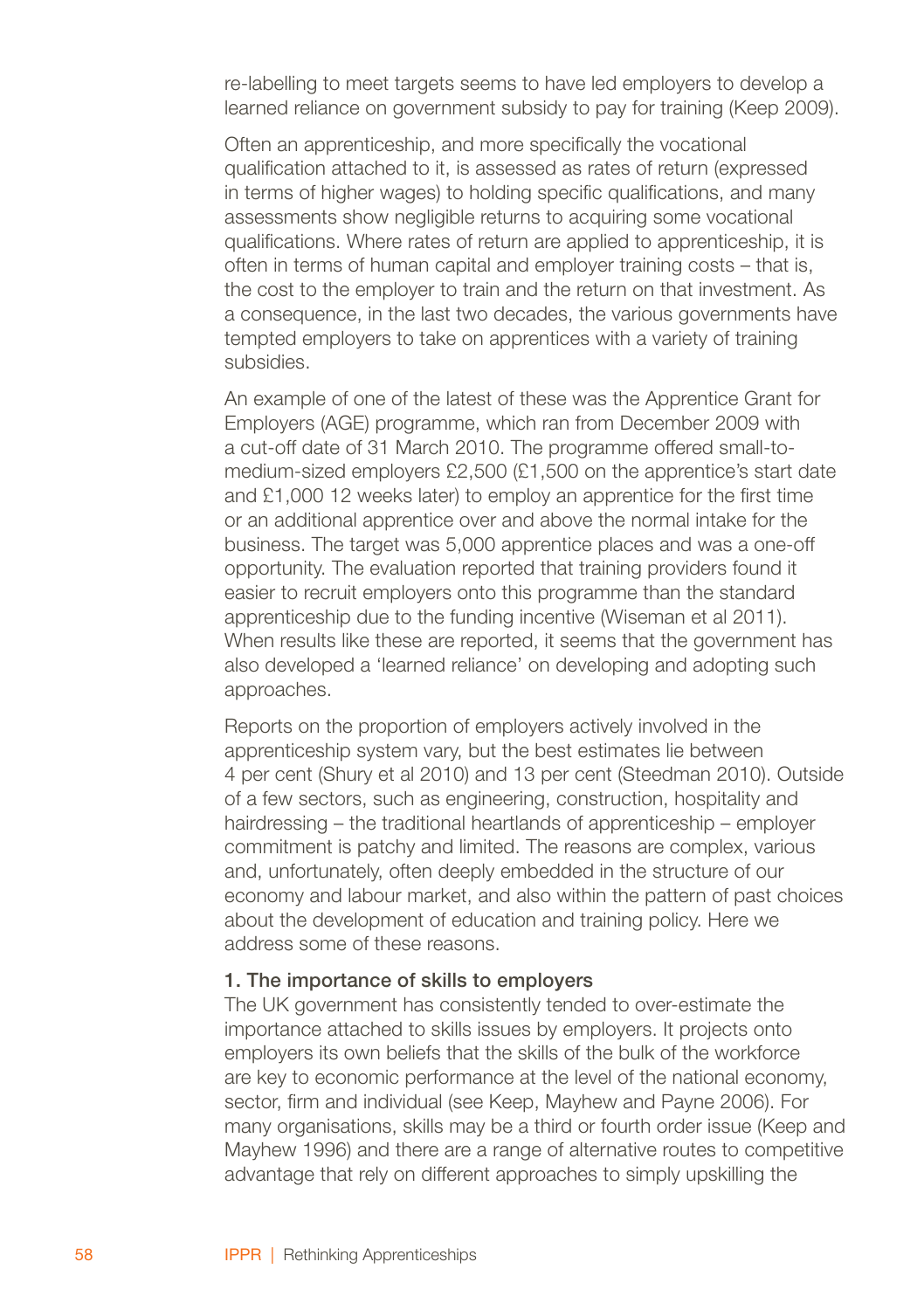mass of the workforce. Examples would include offshoring, outsourcing, and competition founded on a 'value proposition' that revolves around consistent delivery of relatively low-specification goods or services at a low price.

It is also the case that our demand for craft, intermediate and technician level skills (that is, skills at qualification level 3, and between levels 3 and 4) is relatively limited (see Dickerson and Vignoles 2007) not least relative to that found in other countries where the apprenticeship route flourishes. Predominantly this lack of demand is the corollary of a perceived surge in the supply of graduates – who end up filling technician level jobs – and an unfailing belief in the imminent arrival of a knowledge-driven economy (Brown et al 2011). However, a silver lining may be that, in the coming years, the need to replace an aging craft workforce will boost the numbers needing training in these fields. The other related issue is where such a supply of skills can be sourced. The answer is not necessarily via a company-based training route within England (see below).

#### 2. No industrial policy

The UK's inability (and/or disinclination) to design and maintain a national industrial policy, coupled with an unbalanced economy, has led to a decline in many of the heartlands of apprenticeship, not least in manufacturing. In other developed countries, advanced manufacturing, and the supply chains it requires, help to drive apprenticeship provision and quality. Unlike European nations that have strong links between employers, unions and the government, the UK operates within a deregulated labour market and voluntarist training system that does little to foster employer engagement with training (Payne and Keep 2011). The lack of a national industrial policy, combined with the government's strong belief in the free market as its own solution to skills development, means employers are left to their own devices in terms of training for the skills they believe they need.

Moreover, in the last quarter of a century the ownership of our economy has been transformed, with a huge rise in the number of foreign-owned firms and, at the same time, a decline in the overall importance of the UK economy to those British-owned firms that still exist (the bulk of their workforce, turnover and growth prospects are often outside the UK). This raises major problems for the construction of any national project around skills.<sup>3</sup>

#### 3. Why train when education will do it for you?

A third key problem, touched on above, is the existence of many alternative routes leading to the initial education and training or the upskilling of the workforce. Many of these are provided free of charge to employers and without requiring any direct input or effort by firms.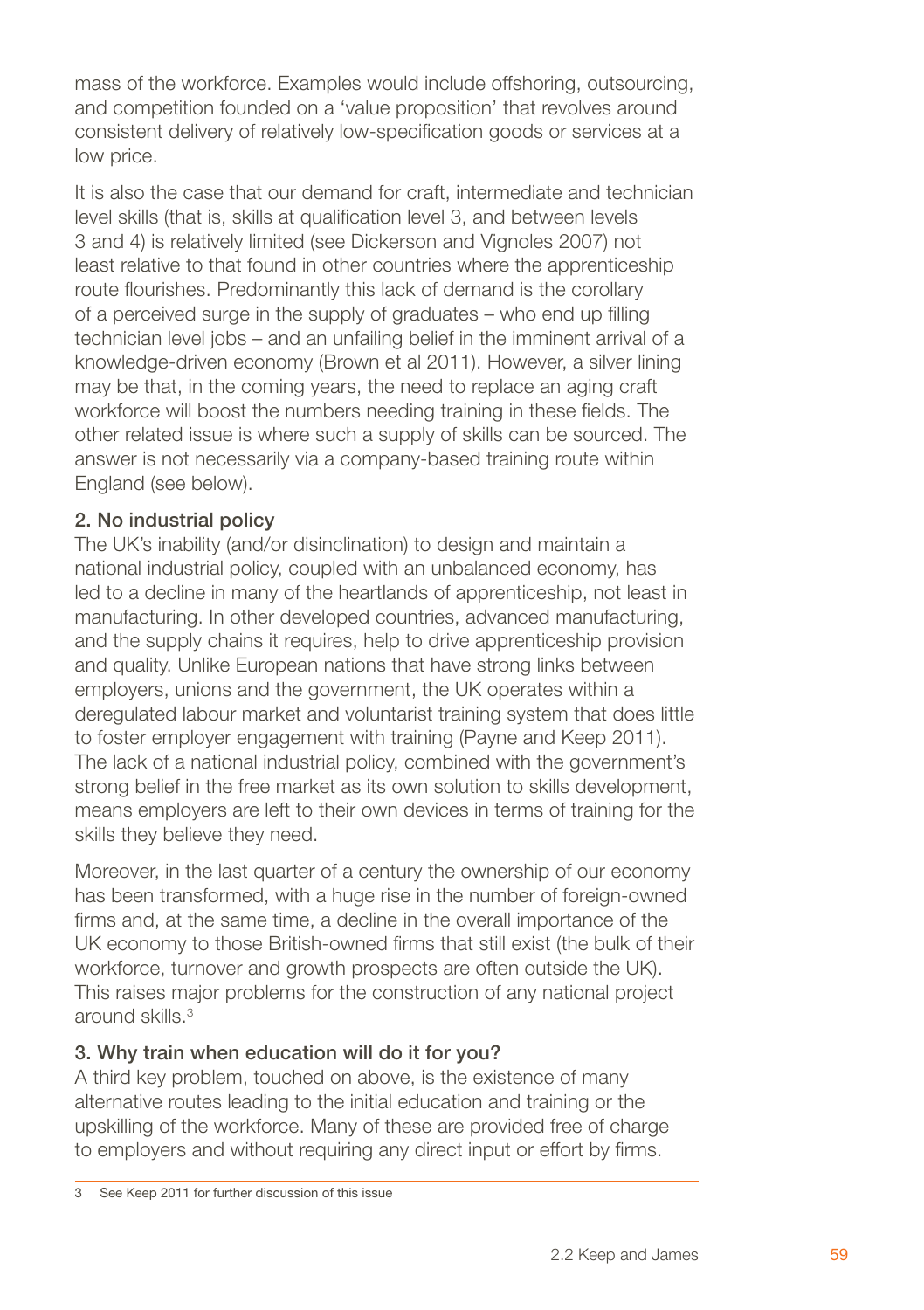The government and/or the student foots the bill. This situation reflects a deep-seated and persistent ambivalence in education and training policy. On the one hand, successive governments have talked up the need for a substantial, high-quality apprenticeship route, while on the other, creating alternative forms of provision that deliver the skills needed for technician and associate professional jobs via further and higher education (Soskice 1993; Keep and Mayhew 2004). Foundation degrees were specifically designed to address technician-level skills via higher education, and the current over-supply of graduates means that level 3 jobs can often be filled by those holding level 4 qualifications. In other countries (such as Germany, Austria, Switzerland), technician skills are largely delivered through apprenticeships. As a consequence, their higher education systems cover a significantly smaller proportion of the relevant age cohort than England's current 45 per cent figure.

Moreover, the mass expansion of further and higher education in the UK over the last 30 years, much of it driven by demands from employer bodies such as the CBI,<sup>4</sup> has greatly weakened the need for companies to organise themselves to deliver apprenticeships (Keep and Mayhew 2004). The exception has been in those sectors such as engineering, where many of the skills needed by employers can only be acquired in the workplace settings in which they will be deployed. In other words, where skill acquisition and usage are tightly linked and are specific to particular workplace contexts which cannot easily be replicated inside education (Evans et al 2006).

#### 4. A single EU labour market and migrant labour

Another disincentive to employers to address their skill needs through high-quality apprenticeship schemes is the reality of a single, Europeanwide labour market. With this has come the realisation that, at least in some occupations and sectors, well-trained, well-educated workers from the accession states are readily available and keen to work in the UK. Their training comes free of cost to UK employers.

#### 5. Lack of licence to practise

In many of the countries where apprenticeships form a more substantial route for the provision of initial vocational education and training (VET) such as Australia, Canada, New Zealand, and large swathes of northern Europe, apprenticeship systems exist, in part, because of occupational regulation that demands vocational certification. The occupational regulation covers a broad package of skills and learning in order for the individual to have a 'licence to practise' in a given occupation.

The prevalence of such regulation, outside of the professions and a few specific occupations (for example, heavy goods vehicle drivers, 'door wardens', bus and coach drivers, gas fitters and airline pilots) is much more limited here. Our official commitment to a highly flexible labour

Confederation of British Industry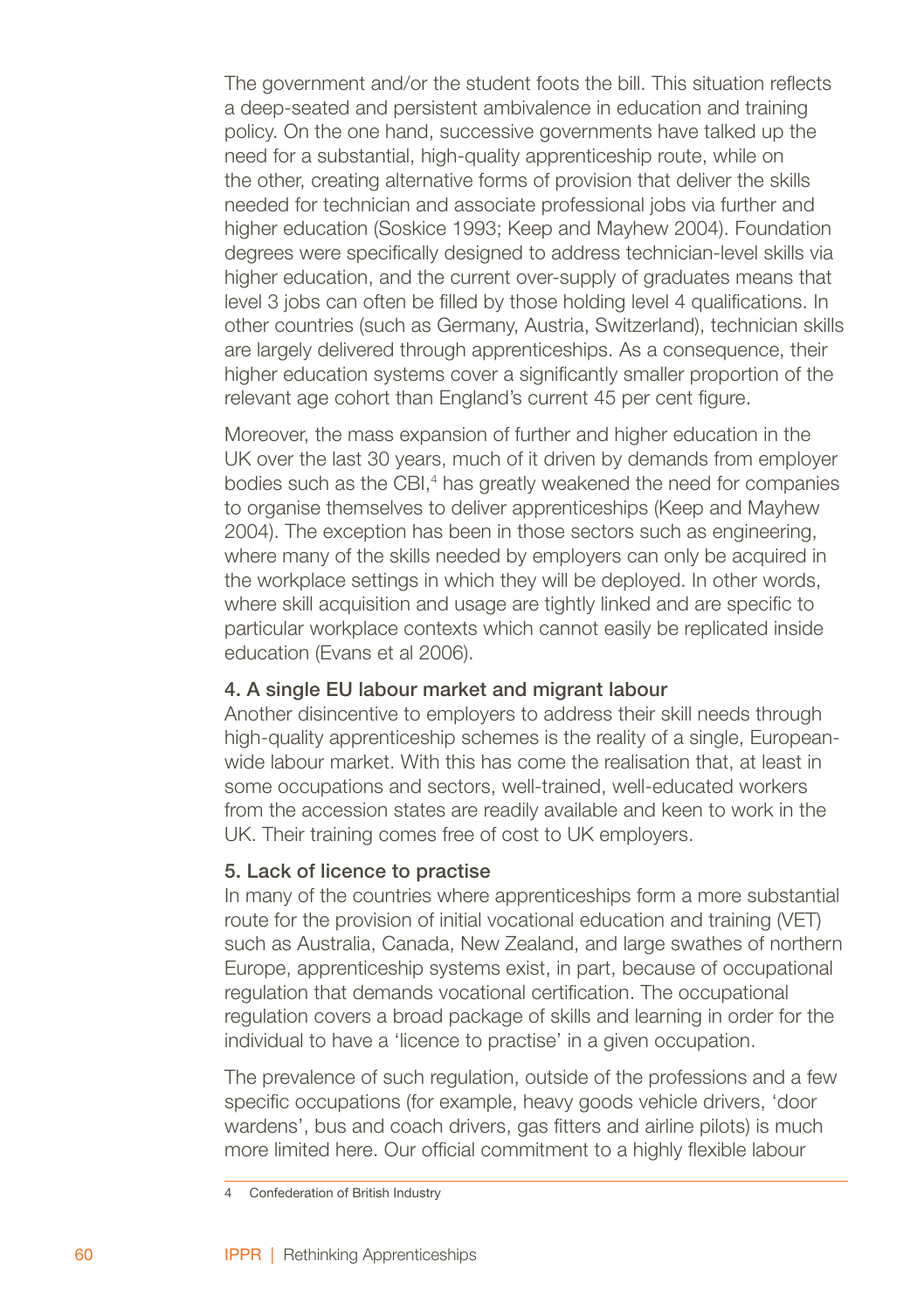market remains unwavering, but at present the government is also talking about seeking to encourage the adoption of a licence to practise, on a voluntary basis, in industries where employers can agree on such a move.

#### 6. Lack of collective employer organisation

In most countries where apprenticeship flourishes, there are forms of collective organisation for employers that help support a pooling of expertise and effort around training. Until now, such an infrastructure has been largely absent in the UK (though there are exceptions).<sup>5</sup> Through its Growth and Innovation Fund, the government is finally trying to support bids from employers to develop their collective capacity to train.

#### 7. Conceptions of skill – the missing middle

Overseas models of apprenticeship as the means of delivering craft and intermediate level training often appears of limited relevance in England, given our somewhat different conceptions of occupation, initial VET and the breadth and depth of skills needed to do many jobs. In many other European countries, rather than simply equipping people to undertake a specific entry-level job, the expectation is that apprenticeship training should be at level 3, encompass a broad foundation of vocational skills and a substantial element of general education, and enable people to enter and progress within a broadly defined occupation. Such notions are largely absent in England.

This is a key reason why we find it so hard to learn from overseas apprenticeship systems: they are built upon conceptions of skill and occupational identity, and forms of work organisation and job design that are more or less wholly absent here. This is particularly so in areas of employment outside the traditional skilled trade and handicraft areas. It also means that British employers often struggle to see the relevance of high-quality apprenticeships to meet their skill needs and also often resist wider forms of learning within an apprenticeship by demanding the 'flexibility' to pare training down to a package that simply meets their existing needs. As a result, many of our 'apprenticeships' have hitherto contained no substantive off-the-job learning, no technical certificate and no wider general education or learning above and beyond some very low-level literacy, numeracy and information and communications technology.

## Employer-led or government scheme

Many of these problems are deep-seated and structurally embedded in our economy, labour market and policy-making processes. Policymakers have tended to be in denial of this situation for at least the last quarter of a century. As Fuller and Unwin have argued (2003a and in this volume) many of these tensions and problems have been magnified

<sup>5</sup> See Gospel and Foreman 2006

See Green 1998, Brockmann, Clarke and Winch 2011 for a much fuller exploration of this point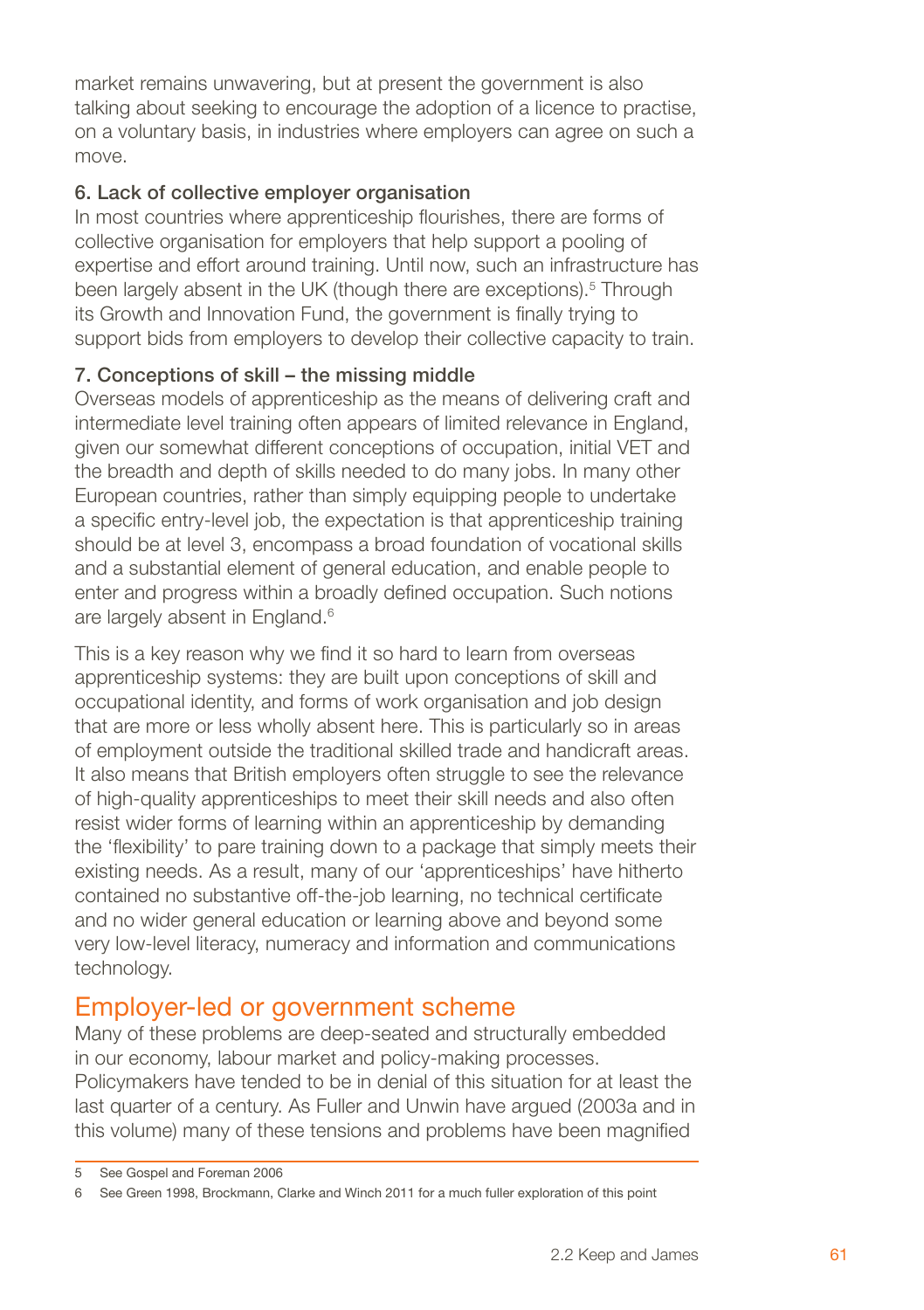by the persistent failure to clarify what the respective rights, roles and responsibilities are for apprenticeships, and indeed for the overall supply of skills, between the state, individuals and employers.

Despite a policy rhetoric that has revolved around employer leadership, the reality is that the funding of provision, who decides what is and what is not an apprenticeship, and the setting of targets and goals for the apprenticeship system, all reside with government rather than employers (or even with any meaningful partnership between government and employers). The result is that, in marked contrast to countries such as Germany, apprenticeship as a 'system' is owned by government, albeit a system within which some (though by no means all) employers may own their in-house training provision.

The Coalition government's targets for apprenticeship numbers are simply the latest in a long line of 'aspirations' or 'ambitions' that have been hatched by politicians for apprenticeship without adequate (or in some sectors any) consultation with employers about what they want and, more importantly, what they are willing to commit to provide. Many employers may very well not share those ambitions, and firms do not see themselves as there to invest in training simply in order to meet government targets.<sup>7</sup> Until government can bring itself to construct a more mature and realistic relationship with employers, the danger is that ministers project ambitions onto employers that the majority of firms actually have little real interest in trying to deliver. For example, in 2010 only 'some 130,000 firms out of a total of more than a million' offered an apprenticeship (Steedman 2010). The lack of employer engagement has been a recipe for endless disappointment over the past quarter of a century or more, and yet signs of policymakers learning this lesson are hard to find (Keep 2011).

#### Lessons to learn: the case of UK Skills

Given the structural nature of many of the problems outlined above, it is apparent that progress will be difficult and may occur at a slower pace than some might like. However, it is surely better to make real progress at a measured pace than to opt for a hollow illusion of progress simply because it can be delivered swiftly. In line with this thinking, the other way to look at Steedman's (2010) estimates is that there is up to 13 per cent of employers who *are* engaging in apprenticeship and evidence from UK Skills shows there is much vocational excellence occurring in the UK (James 2011).

UK Skills is a not-for-profit organisation, housed within the National Apprenticeship Service (at the time of writing) that champions skills and learning for work through competition and awards. As part of its role it identifies, trains, and supports the UK's team in international skills competitions. Many of the young people participating in skills

 $\overline{7}$ See Institute of Directors/CFE 2011 for a useful discussion of this point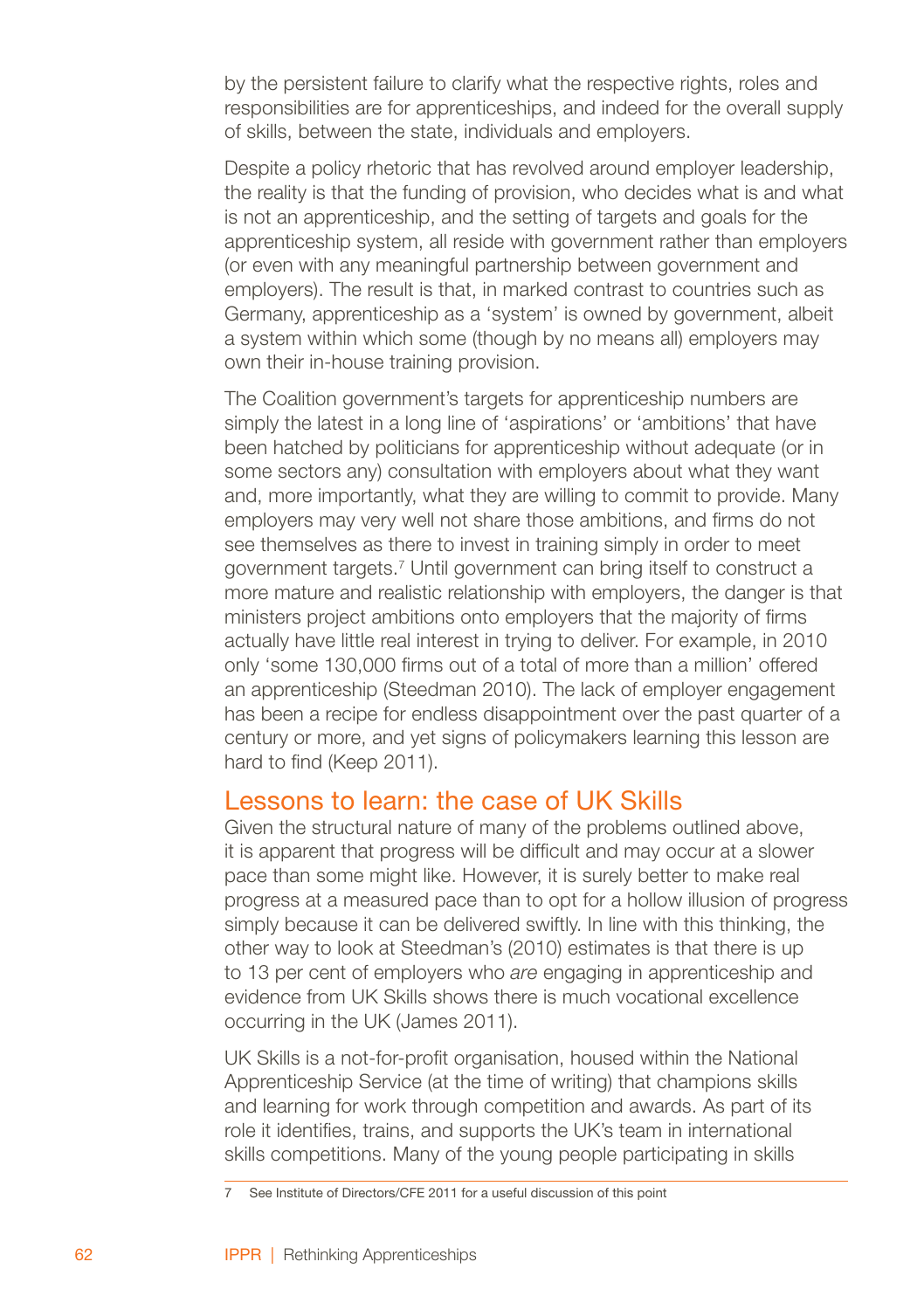competitions are undertaking apprenticeships in their respective places of employment as well as receiving additional training outside of the workplace. Not only do those employers engage in, and have contributing costs for, their apprentice's training to international WorldSkills competition standards. They also agree to allow the apprentice to have extra time away from the workplace for training.

Although the apprentice is receiving extra training, the immediate benefit of this training is not always evident and many times there can be a direct cost to the employer in terms of replacement staff as the subsidy provided does not always cover these costs. UK Skills, in their *Review of the Team UK Training and Support Programme* (2009: 30) readily admit trepidation with regard to employer commitment:

'There had been a strong fear that in most cases, and especially among small firms, squad members' employers would refuse to release them for such an intensive programme. This fear turned out to be ill-founded. Virtually every employer supported and facilitated the training with immense goodwill and at times extreme forbearance … It would be quite wrong, though, to suggest that squad members' employers were content provided they minimised their business losses. The employers released their employees because they were investing in a unique training opportunity that would aid both their employee and their business. This was a hugely enlightened view which may explain why their employees had got into the squad.'

Clearly these employers are not permitting their apprentices to compete and be away from the workplace for the government funding incentives alone. For these firms, not only is the reproduction of vocational knowledge a key business need translated into business strategy but there is also an altruistic dimension, as noted by one of the apprentices:

'There is a dedication to training apprentices and taking them on to qualifying and working full-time. There is a history and passion for the craft (stonemasonry) and a dedication to a high standard of work in this company.' James 2011

A key finding from the research conducted into the workplace learning environments of the Team UK World Skills competitors (Mayhew et al 2009) was that the more 'expansive' the workplace (Fuller and Unwin 2003b and this volume) with recognition of the apprentice as a learner as well as a worker, the more likely the apprentice was going to have the necessary and sufficient skill base to be able to meet the World Skills international standards in that skill. Moreover, one of the key points highlighted by UK Skills (2009) for the success of the training received by Team UK competitors is quality to ensure the apprentice can meet the international standards in his or her skill.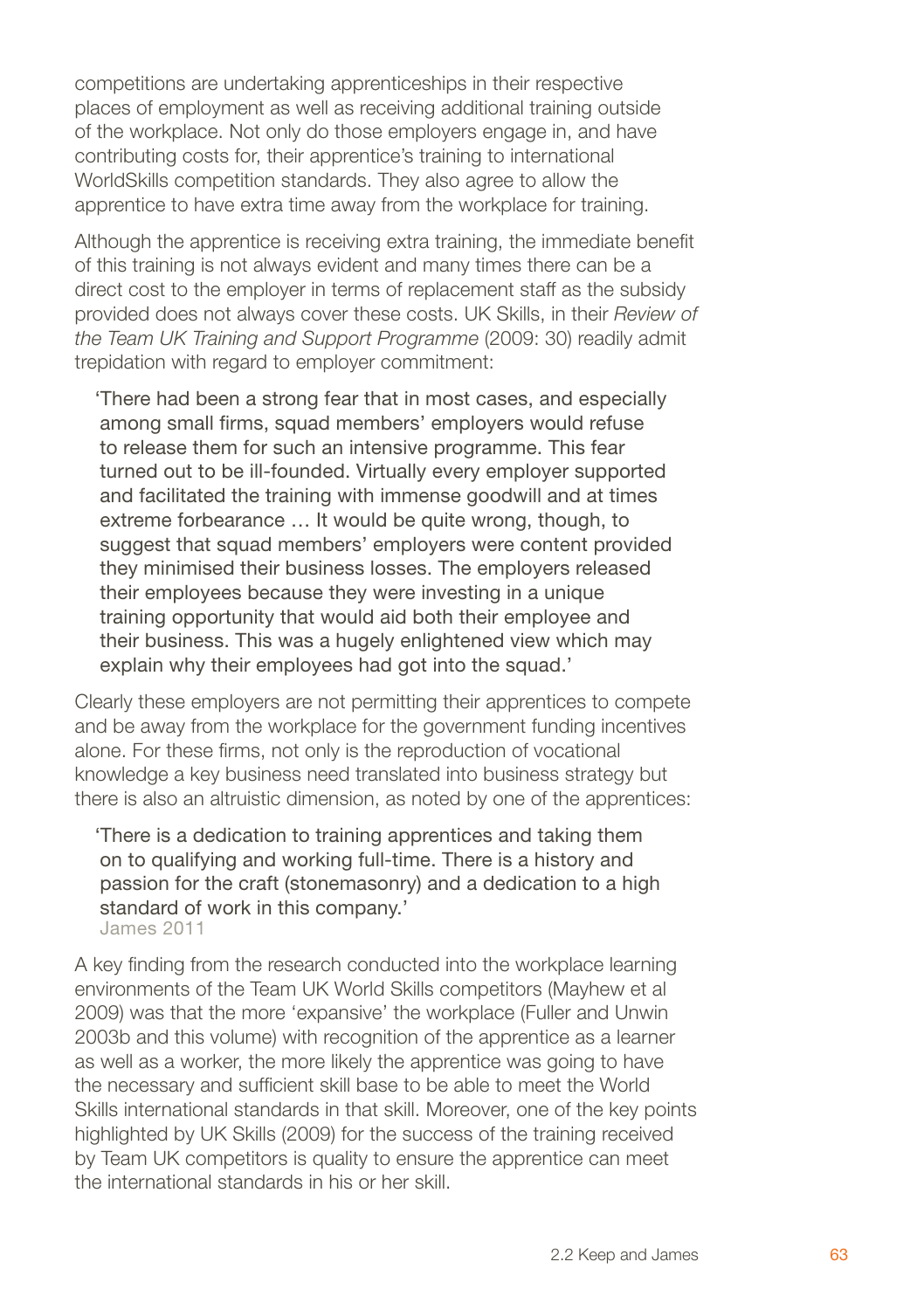### Conclusion

That is not to say that the model of UK Skills is a one-fit solution. Nor are we arguing for a system modelled from examples on the continent. However, the key concepts and findings from the case study research presented above – for example: quality over quantity: acknowledgement of learner status as well as worker status; level 3 qualifications as a benchmark – offer a starting point for the government and employers to think about developing expansive work environments for apprentice skill development, particularly in light of the fact that these strategies do not require financial incentives and do not need to be based around a business financial sheet.

Also, it needs to be borne in mind that Coalition policies around the expansion of the apprenticeship route are taking place against a complex backdrop. On the one hand, the new fees regime for higher education is liable to drive more young people to want to find ways to combine learning with earning (in other words, increase demand for apprenticeship places) whereas economic uncertainties and ongoing closure and redundancy programmes (not least in manufacturing and areas such as retailing) are liable to dampen the willingness of employers to take on new trainees. On the other hand, a new funding regime for post-19 apprenticeships is looming, and as it incorporates a significant reduction in funding levels per apprentice by government and the expectation of greater individual and/or employer contributions, its impact on demand from both parties is also liable to be significant.

In terms of the immediate future, the government is left facing a fairly stark choice. It can either reduce or abandon its targets and concentrate on building up the quality of provision, as in the UK Skills case, and moving more apprenticeships from level 2 to level 3 (the level that would count as apprenticeship in most of the rest of Europe) or it can concentrate on meeting the targets. If the latter is the choice, expect to see yet more public money wasted on relabelling of government-funded training (at all levels and of all types) as 'apprenticeships', and more 'buying up' (via government subsidy) of existing company initial and adult training provision and its branding as 'apprenticeships'. But if the former is the choice, then there is a fertile ground of vocational excellence to be explored in the UK.

Quality and content do not need to be traded for quantity but a creative imagining of level 2 and 3 qualifications and apprenticeship is necessary. As noted above, the Scots have pioneered such an approach and this is an instance of when it might be a good policy decision to be a follower rather than an inventor, or worse – a reinventor.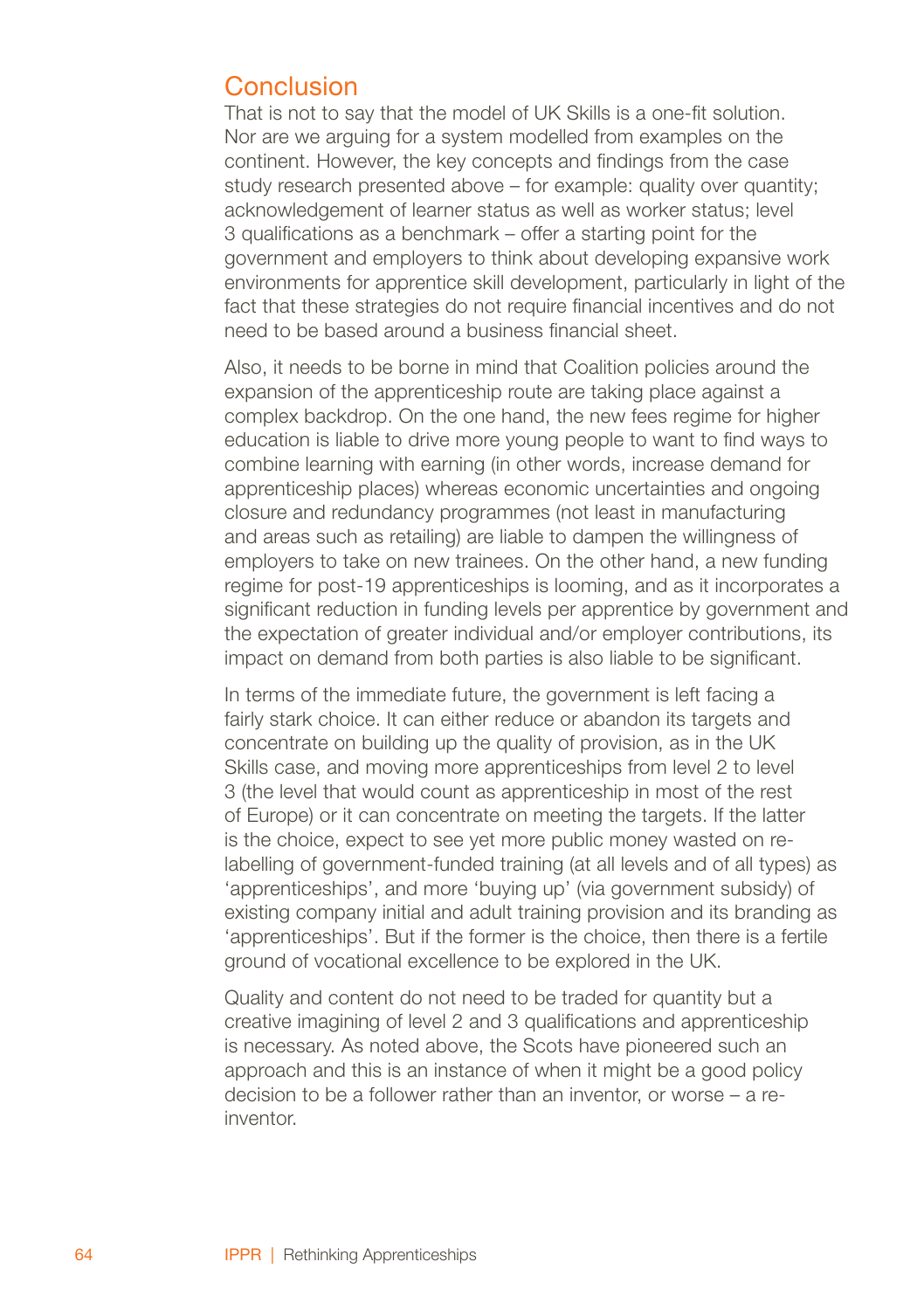#### **References**

Brockmann M, Clarke L and Winch C (eds) (2011) *Knowledge, Skills, Competence in the European Labour Market: What's in a Vocational Qualification?* Oxford: Routledge

Brown P, Lauder H and Aston D (2011) *The Global Auction: The Broken Promises of Education, Jobs and Incomes*, New York: Oxford University Press

Department for Business, Innovation and Skills [BIS] (2010) *Skills for Sustainable Growth*, London Dickerson A and Vignoles A (2007) 'The Distribution and Returns to Qualifications in the Sector Skills

- Councils', SSDA research report no 21, Wath-upon-Dearne: Sector Skills Development Agency
- Evans K, Hodkinson P, Rainbird H and Unwin L (eds) (2006) *Improving Workplace Learning*, London: **Routledge**

FE Week (2011) 30 June 2011. http://feweek.co.uk/30\_06\_2011.pdf

Fuller A and Unwin L (2003a) 'Creating a "Modern Apprenticeship": a Critique of the UK's Multi-Sector, Social Inclusion Approach', *Journal of Education and Work* 16(1): 5–25

Fuller A and Unwin L (2003b) 'Learning as Apprentices in the Contemporary UK Workplace: Creating and Managing Expansive and Restrictive Participation', *Journal of Education and Work* 16(4): 407–426

Gospel H and Foreman J (2006) 'Inter-Firm Training Co-ordination in Britain', *British Journal of Industrial Relations* 44(2): 191–214

- Gove M (2010) speech to the Edge Foundation, London, 9 September 2010. www.education.gov. uk/inthenews/speeches/a0064364/michael-gove-to-the-edge-foundation
- Green A (1998) 'Core Skills, Key Skills and General Culture: In Search of a Common Foundation for Vocational Learning', *Evaluation and Research in Education* 12(1): 23–43
- Institute of Directors [IoD]/CFE (2011) *Reforming the Skills System: Lessons Learned the Hard Way*, London

James S (2010) 'What is Apprenticeship?' SKOPE issues paper no 22, Cardiff: ESRC Centre on Skills, Knowledge and Organisational Performance (SKOPE), Cardiff University

James S (2011 forthcoming) 'Developing Vocational Excellence: The Case of UK Skills', SKOPE research paper, Cardiff: SKOPE, Cardiff University

Keep E (2009) 'Internal and External Incentives to Engage in Education and Training – a Framework for Analysing the Forces Acting on Individuals?' SKOPE monograph no 12, Cardiff: SKOPE Cardiff University

Keep E (2011 forthcoming) 'Education and Industry – Taking Two Steps Back and Reflecting', *Journal of Education and Work*

Keep E and Mayhew K (1996) 'Evaluating the Assumptions that Underlie Training Policy', in Booth A and Snower DJ (eds) *Acquiring Skills*, Cambridge: Cambridge University Press

Keep E and Mayhew K (2004) 'The Economic and Distributional Implications of Current Policies on Higher Education', *Oxford Review of Economic Policy* 20(2): 298–314

Keep E, Mayhew K and Payne J (2006) 'From Skills Revolution to Productivity Miracle – Not as Easy as it Sounds?' *Oxford Review of Economic Policy* 22(4): 539–559

Learning and Skills Council [LSC] (2009) *Identifying Sectors With Prospects for Expanding the Number of Apprenticeships: Final Report*, Coventry

Mayhew K, James S and Stevens J (2009 unpublished) 'UK Skills: Learning Environments: Final Report', London: UK Skills

National Apprenticeship Service [NAS] (2011) *Priorities for 2010-2011*, London: NAS. http://www.apprenticeships.org.uk/About-Us/National-Apprenticeship-Service/Our-priorities-for-2010-2011.aspx

Ofsted (2008) *The Impact of Train to Gain on Skills in Employment*, reference no 070250, London: Ofsted

Payne J and Keep E (2011) 'One Step Forward, Two Steps Back? Skills Policy in England under the Coalition Government', SKOPE research paper no 102, Cardiff: SKOPE, Cardiff University

Shury J, Winterbotham M, Davies B, Oldfield K, Spilsbury M and Constable S (2010) 'National Employers Skills Survey for England 2009: Key Findings Report', UKCES evidence report 13, Wath-upon-Dearne: UK Commission on Employment and Skills

Soskice D (1993) 'Social Skills from Mass Higher Education: Rethinking the Company-Based Initial Training Paradigm', *Oxford Review of Economic Policy* 9(3): 101–113

Steedman H (2010) *The State of Apprenticeship in 2010: International Comparisons*, London: Apprenticeship Ambassadors Network

UK Skills (2009) *Review of the Team UK Training and Support Programme*, London

Wiseman J, Roe P and Parry E (2011) *An evaluation of the Apprentice Grant for Employers (AGE) programme*, Birmingham: BMG Research

Wolf A (2011) *Review of Vocational Education: The Wolf Report*, London: Department for Education

Wolter S and Ryan P (2011) 'Apprenticeship' in Hanushek E, Machin S and Woessmann L (eds) *Handbook of the Economics of Education* 3: 521–576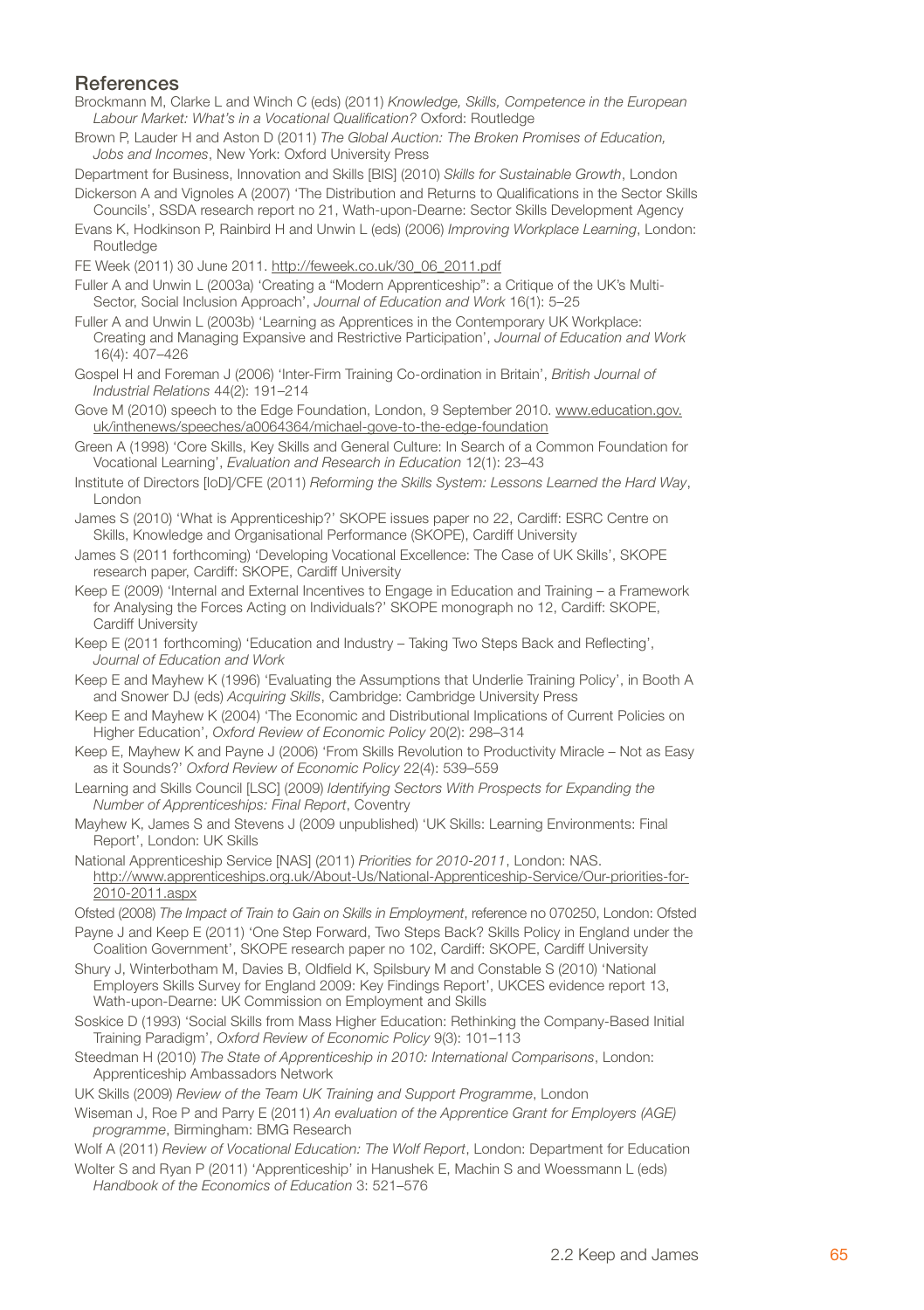## Reinventing the apprenticeship: An employer's perspective OLIVER TANT AND NEIL SHERLOCK

The great explorer, Christopher Columbus, said: 'You can never cross the ocean unless you have the courage to lose sight of the shore.' Faced with the challenge of building a growing business in a world of fierce competition, KPMG has taken this maxim to heart. In doing so, it believes it has reinvented an idea which is well-tried and tested but seemingly forgotten by the professions in Britain: the apprenticeship.

In recent times, the publicity and news stories surrounding young people have been dire: riots and looting in some of our major cities, higher unemployment, reduced opportunities, hundreds chasing every job, public sector cuts, and rising university tuition fees. In May, the Guardian reported that the unemployment rate has doubled from 10 per cent to 20 per cent for graduates in the last three years (Shepher 2011). An estimated 55 per cent of this year's graduates will fail to land a job that requires a degree, becoming either under-employed or unemployed (CEBR 2011). In short, gloom, gloom, and more gloom.

Meanwhile, following the global financial crisis, economists have argued that the UK needs to rebalance its economy away from banking and financial services and in favour of other sectors. This was a big theme at the last general election and subsequently the Business Secretary and the Chancellor have set out a growth strategy (HM Treasury and BIS 2010) based on sectors that have not always had the highest priority from governments in the past.

Priorities are now changing. In the future, Britain will need a stronger creative sector, more green industries, vibrant high-end manufacturing and global professions, if the economy is going to be competitive internationally and provide enhanced life chances for more of our people.

## Economic priority and social imperative

This economic priority is matched by a very strong social imperative: to improve social mobility so as to broaden chances and choices. People with talent must be able to flourish in Britain. KPMG has always put a strong premium on the communities in which it works, recognising its

A senior government official once told a colleague that, if a major bank came in for a conversation, the response always was 'How can I help?' but companies from any other sector were met with scepticism at best.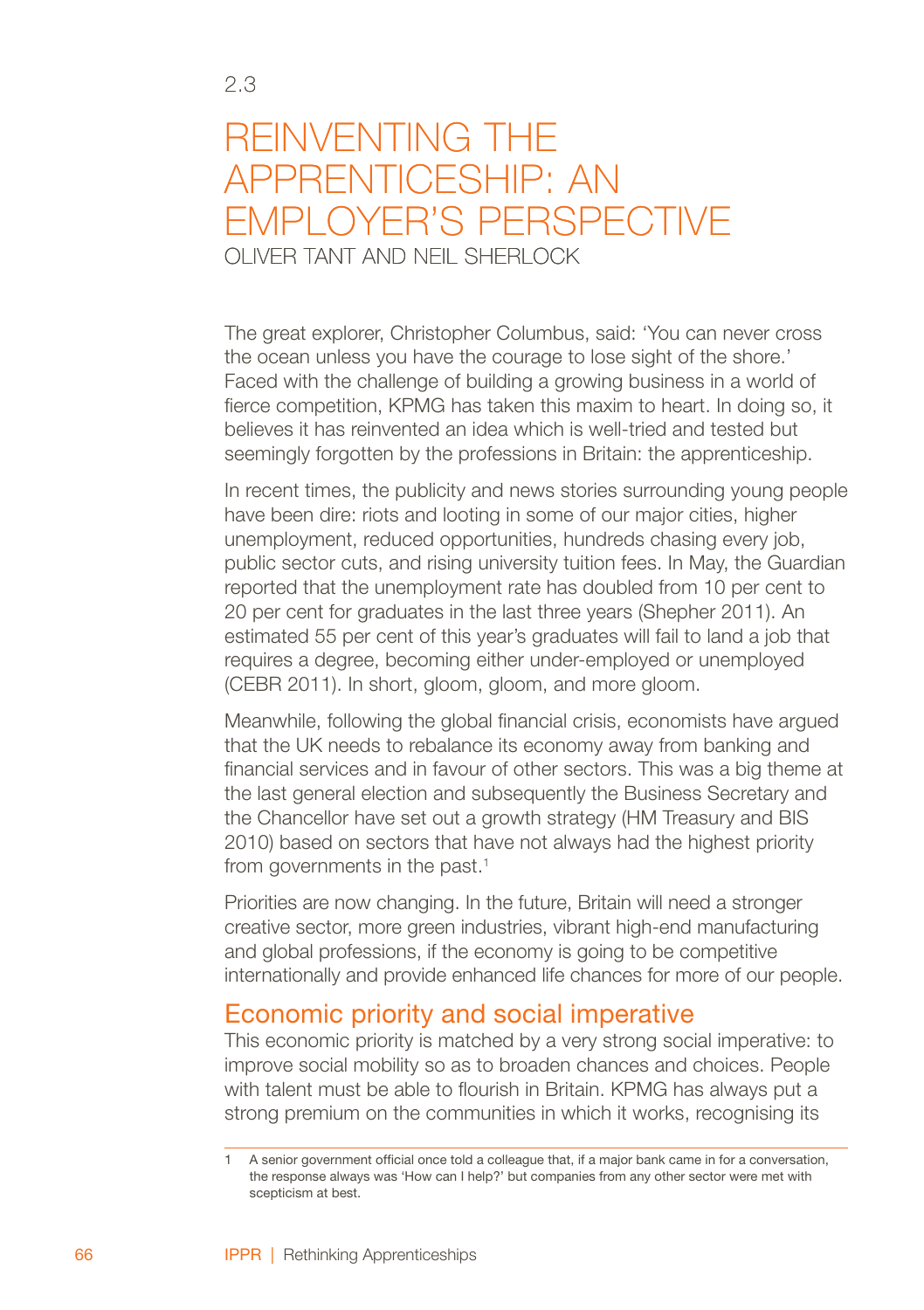wider obligations to those who, through accidents of birth, have fewer opportunities and therefore need to see a vibrant business sector that helps them. The KPMG Foundation helps the most disadvantaged people read and count; the firm organises volunteering programmes into primary schools and sponsorship from KPMG and the City of London helped to establish the City Academy in Hackney.

Alan Milburn, a former Labour cabinet minister and now adviser to the Coalition government, chaired a panel that examined access to the professions and produced some ground-breaking work that is informing the thinking of the current government on social mobility. His central insight is that rapid growth in professional jobs creates the conditions for an increase in social mobility.

Just as the growth in professional employment that took place after 1945 helped to make Britain more socially mobile, so future trends in the labour market – particularly an increase in the proportion of skilled jobs in the professions – represent a real chance for another wave of change. Those born in the 1950s and 1960s were beneficiaries of the expansion of learning opportunities and the growth in services and the 'professionalisation' of jobs. But more recently, the professions have tapped into too limited a pool of talent. If Britain is to fully realise the possibilities of the future, it needs to do more to find talent from a wider variety of sources.

#### The business case for reinventing apprenticeships

This is the business case for reinventing apprenticeships for the professions, a case which has never been stronger and can be summarised in seven points.

- The projected growth in employment in service industries in the UK will require a significant increase in able staff recruited and retained within the sector. This increased demand will not be supplied by increasing graduate numbers alone. Changes in the education sector mean that the supply of graduates is uncertain in the near future and there are benefits to be gained for business from a potential shift away from the view that university, followed by a training place, is the only route into the professions. 1.
- 2. In the past, professional services firms have not struggled to fill their training places and there has been little imperative to move away from traditional recruitment sources.
- The drive in the last 30 years towards graduate entry levels for all major professions, including accountancy, has led to a point where, for the largest firms, graduate entry is the norm. 3.
- Adopting a variety of apprenticeship models enables firms to 'home grow' talent and provides an immediate return on investment as trainees learn by doing and apply classroom teaching daily in the workplace. 4.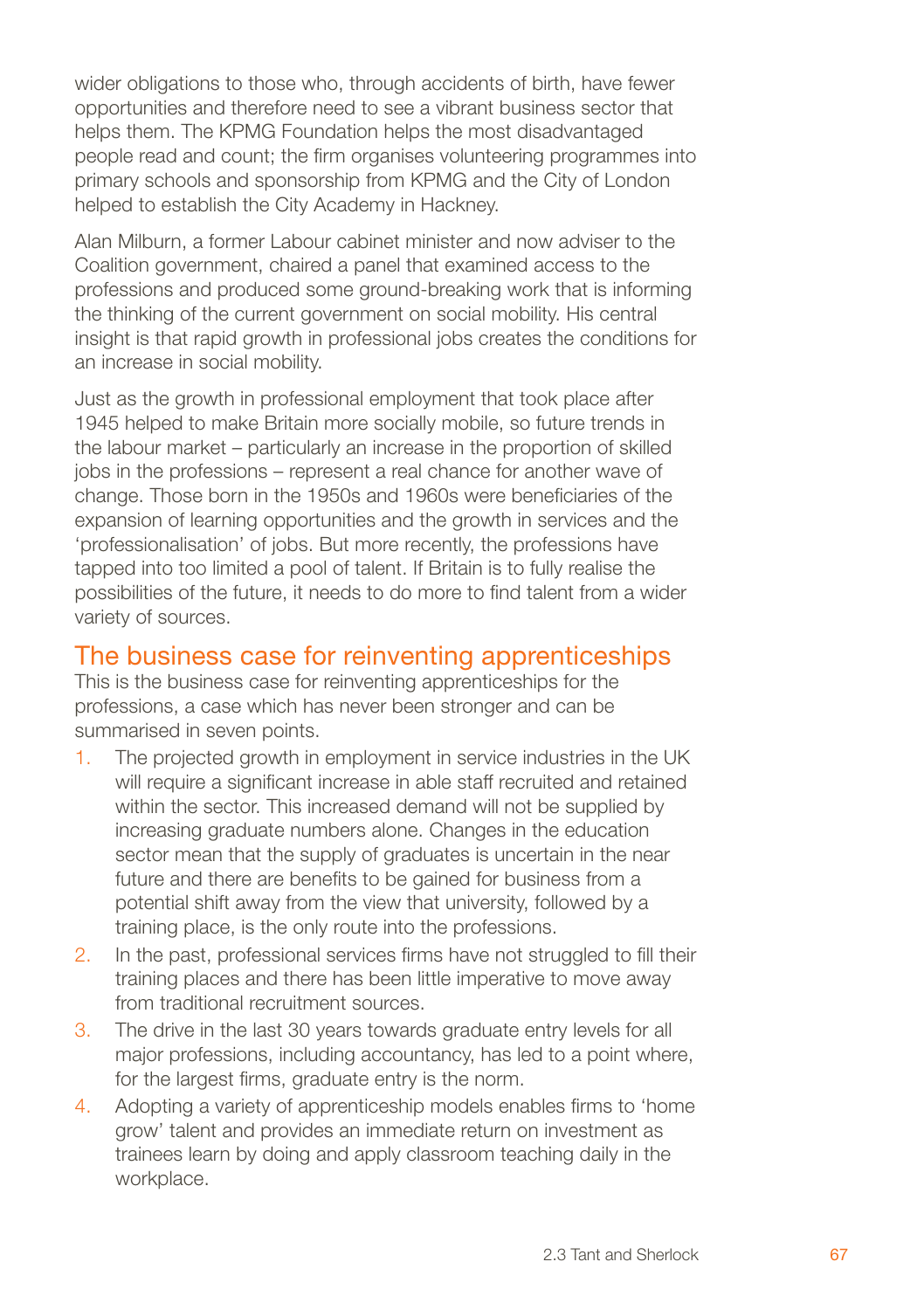- Professional services, including accountancy, have developed a staffing model in which, at the end of three years of training for a post-graduate professional qualification, there is a high likelihood of changing firm. In KPMG's School Leavers' Programme, apprenticeship trainees study towards a degree and professional qualifications over a six-year period – providing value to the business in the form of periods of client work throughout this time. Newly qualified accountants from the programme will have academic and professional qualifications and six years of on-the-job experience. 5.
- Increasing the variety of routes into the professions lowers a key barrier to entry and ensures increased diversity of recruits. 6.
- 7. There has long been a concern, only anecdotally recorded perhaps, that professional services firms do not mirror the diversity profile of their clients, or at least mirror the aspirations clients have for their own diversity profile.

## The KPMG programme for school-leavers

There is potentially an enormous reward for firms that develop the right apprenticeship scheme to encourage a wider variety of young people into the professions, including accountancy.

KPMG have built such a programme, strongly rooted in what young people said they wanted. Over 200 young people – the majority from schools in disadvantaged areas – helped us to think differently about our future and their future. These young students inspired us – together with the Institute of Chartered Accountants in England and Wales, the Institute of Chartered Accountants of Scotland, Durham University, the University of Exeter, and the University of Birmingham – to be bold and to embrace radical change.

So what is the KPMG School Leavers' Programme and why are we so excited about it? The programme is a real alternative to entering accountancy through the traditional university route. It comprises:

- a six-year apprenticeship programme that offers the chance to obtain a university degree •
- a professional accounting qualification •
- real work experience. •

Those in the programme are paid a salary and both tuition and professional fees are covered by KPMG. There is support to help the transition from school to the new world of work, financial support for costs such as commuting, and also real professional and pastoral mentoring from the firm and the university.

The first three years are a mix of work and studying at university; the fourth year is full-time study at Durham University $2$  to get a

<sup>2</sup> In the programme at the University of Exeter, studying is more evenly spread.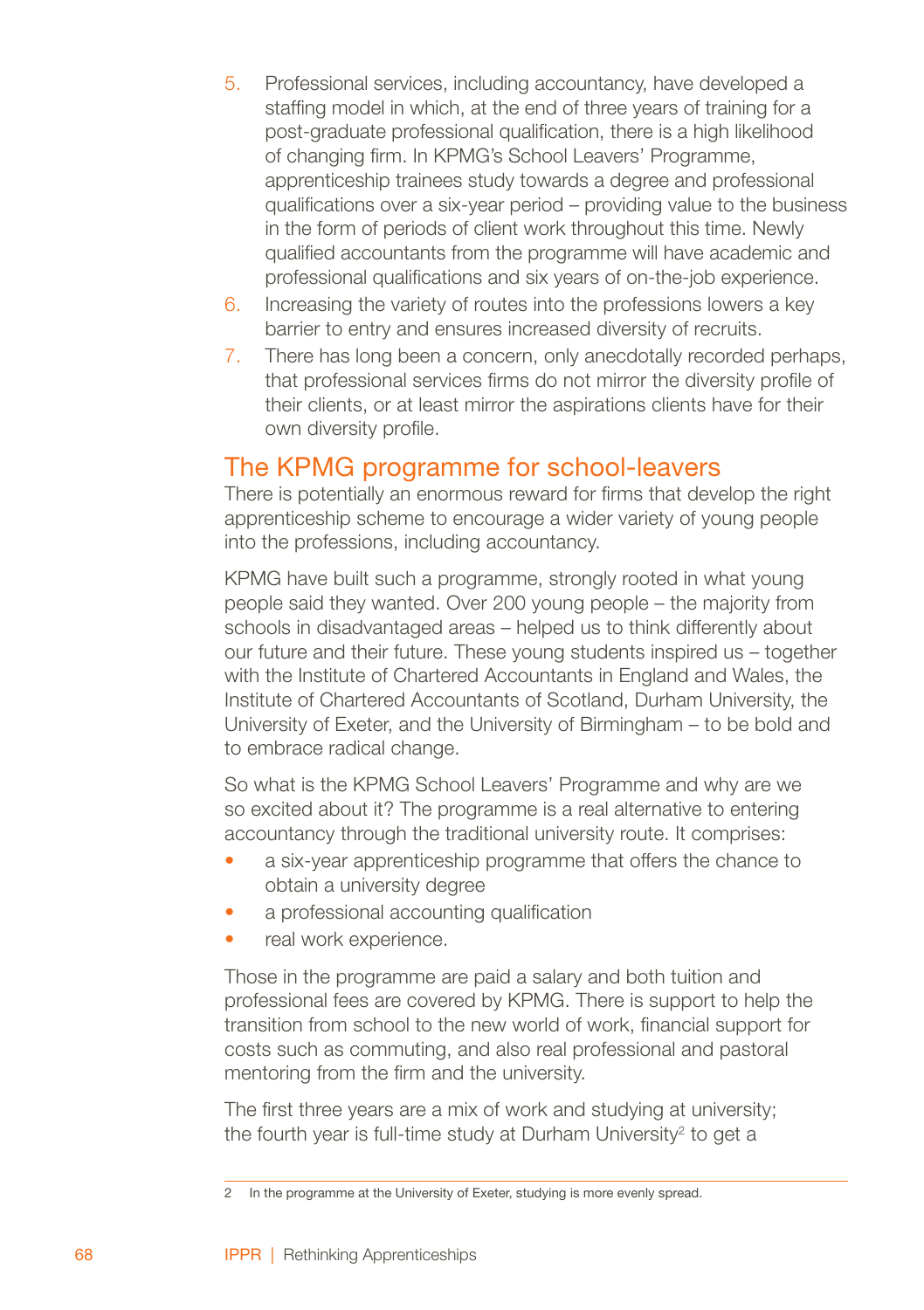BSc in accounting; and the final two years are a mix of working and professional accountancy training, building towards a professional qualification. All of these were elements that developed from focus groups held with students and people from the universities and other institutes involved.

When the concept was launched in 2010, its success was overwhelming. As well as support from Alan Milburn and David Willetts, Minister of State for Universities and Science, there was much interest from other businesses, over 5,000 interested parties registered on the scheme's website and over 250 schools that were targeted in the most disadvantaged parts of London, Manchester and Birmingham responded with enthusiasm.

The early signs are encouraging. The programme has attracted over 1,000 applications for nearly 100 places – with two-thirds of those coming from the state sector, compared to around half of entrants through the traditional graduate route. This suggests the programme will help widen access to the accountancy profession and underpin KPMG's desire to go further and faster.

# Corporate investment in education in the future

It could be a real watershed moment – with a direct corporate investment in the education of young people and helping to meet the costs of higher education, something which the firm (and other employers) has merely been a beneficiary of in the past. As the secretary of state for business, innovation and skills Vince Cable put it, 'It is a great example of industry investing in the talents of bright young Britons' (KPMG 2011).

Investment in apprenticeships by UK companies has been relatively low in recent years, primarily because of the fear that apprentices will leave and the investment will go to waste. However, KPMG is confident the attrition rate on its programme will be low because of:

- the strength of its commitment with its partners to make sure that students stay the course •
- the incentive of the opportunities for trainees within KPMG once they have completed the programme. •

Hopefully, this is the start of a big change for employers in the professional services. In five years, KPMG wants to see more recruits and even greater diversity to build a stronger business, ready for the global challenges it faces. In that time, KPMG may see 30 to 40 per cent of its recruitment coming from the apprenticeship programme, to the great benefit not only of its business, but also its clients.

KPMG is also looking at the possibility of developing a school-leaver, non-degree apprenticeship programme. Linked to the government's growth agenda, we will be leading an initiative across the accountancy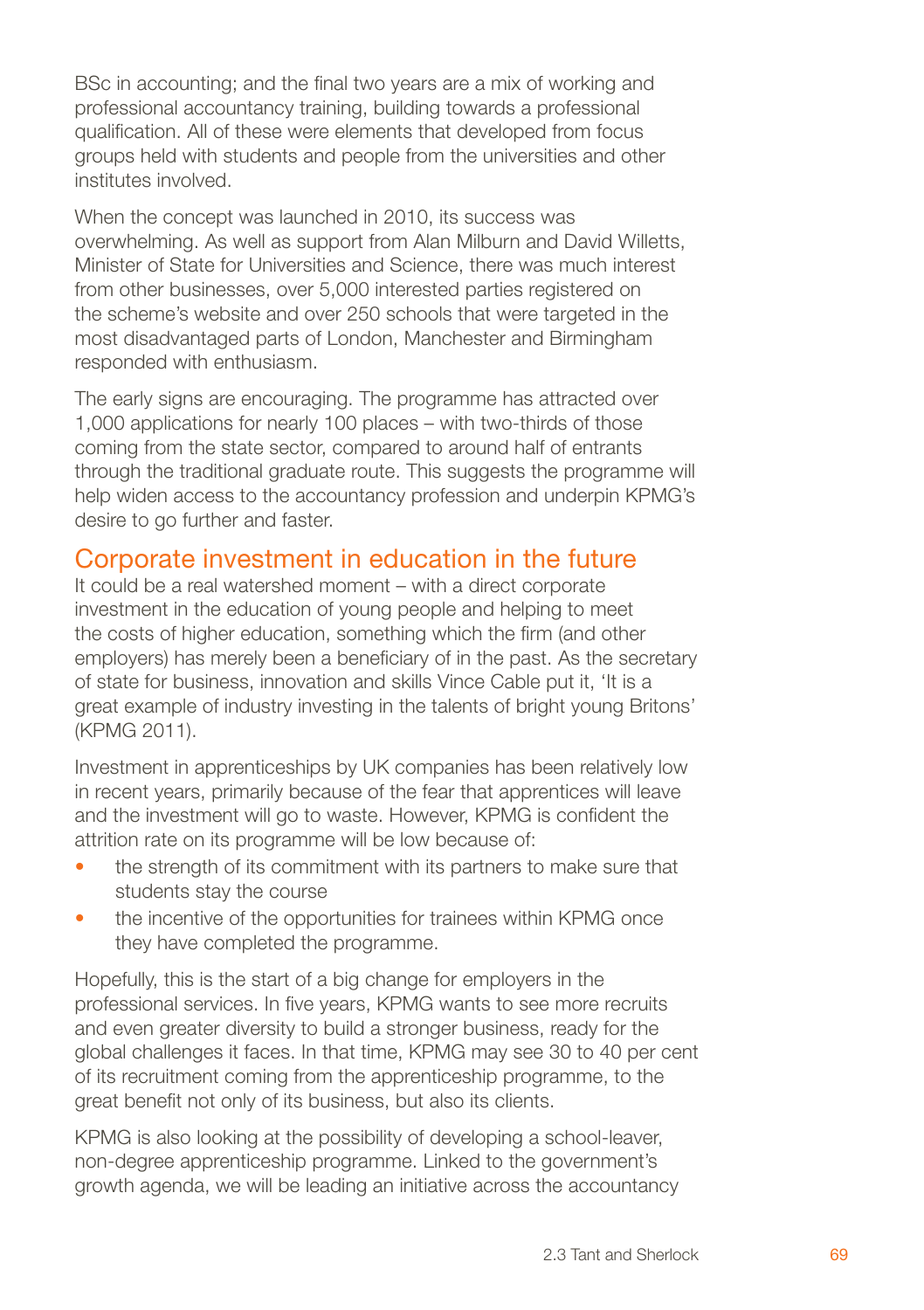profession, looking at how higher-level apprenticeships and additional degree-level programmes, can play an even greater part in expanding routes into the profession. This will challenge other firms to respond with their own apprenticeship schemes and programmes, not just in the professions but beyond.

We hope that this will contribute to an exciting new phase in higher education: a new chapter that will help to re-invent the old idea of an apprenticeship in a way that nurtures the generation of young people who are Britain's future.

#### **References**

- Centre for Economics and Business Research [CEBR] (2011) *Degrees of Doubt: Is University Worth the Investment? A report for the Association of Accounting Technicians*, London: Association of Accounting Technicians
- HM Treasury and Department for Business, Innovation and Skills (2010) *The Path to Strong, Sustainable and Balanced Growth*, London. http://www.bis.gov.uk/assets/biscore/corporate/ docs/p/10-1296-path-to-strong-sustainable-and-balanced-growth.pdf
- KPMG (2011) 'KPMG to Double School Leaver Intake in 2012', press release, 19 September 2011. http://www.kpmg.com/uk/en/issuesandinsights/articlespublications/newsreleases/pages/kpmgto-double-school-leaver-intake-in-2012.aspx
- Shepher J (2011) '20% of Graduates Out of Work', *Guardian*, 26 January 2011. http://www.guardian.co.uk/education/2011/jan/26/fifth-graduates-unemployed-ons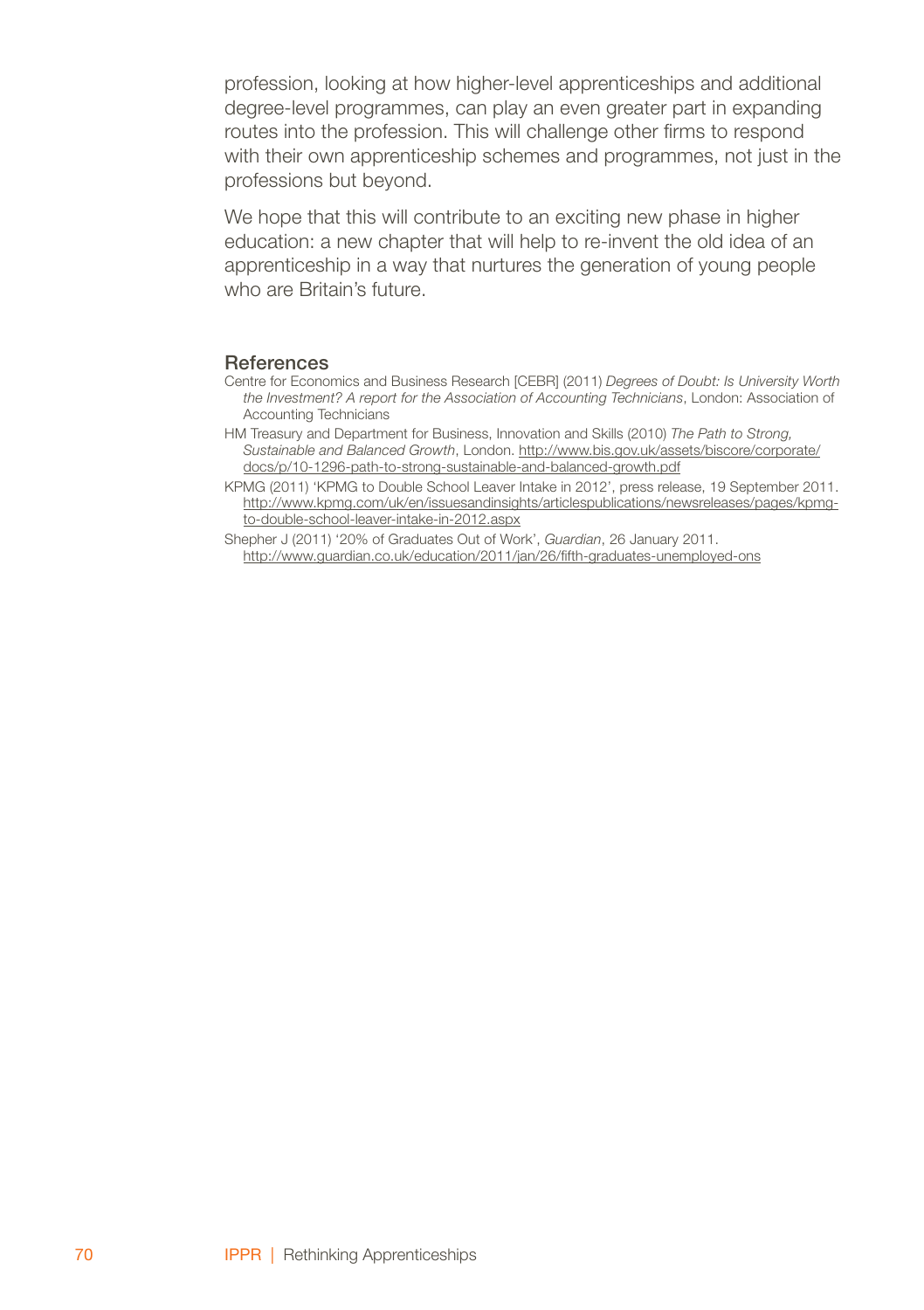# MAKING QUALITY COUNT: THE union view

Fred Grindrod and Iain Murray

 $24$ 

Trade unions have a long tradition of supporting learning and skills at work. One of the key debates at the Trades Union Congress (TUC) founding meeting almost 150 years ago was the need to improve the technical skills of workers. Union support for high-quality apprenticeships has been a constant ever since. This chapter focuses on the TUC's current strategy to drive forward this agenda on two fronts:

- helping unions to build on their acknowledged strengths in supporting and protecting apprentices at work and in negotiating a greater take-up of trainees among a wider pool of employers •
- pressing government to introduce measures to tackle some key policy challenges, in particular, to improve quality of training, equality of access and employer demand. •

We believe we can learn much from European neighbours with the most successful apprenticeship systems, where judicious regulation and social partnership arrangements combine to make high-quality apprenticeships much more widely available, especially to young people (Steedman, this volume).

Emulating this model would be difficult in the UK. It would require a 'leap of faith' by policymakers, involving a direct challenge to entrenched opposition among some employers to more regulated training. It would also require employers and unions to commit to high-level partnerships governing apprenticeship provision. Unless these two central issues are tackled, it is difficult to see how more and higher-quality apprenticeships can be guaranteed for a much greater number of individuals and especially so for the growing ranks of the young unemployed.

# Quality – the policy context

While supporting the rapid expansion of apprenticeships since the late 1990s, the TUC has pressed governments to ensure that all apprenticeships are of a high standard and that pressure to achieve numerical targets does not lead to lower standards of quality. Apprenticeships must be high-quality, holistic career development opportunities and should not be viewed simply as a means of subsidising employers to deliver occupation-specific training, although that form of training is one element of the apprenticeship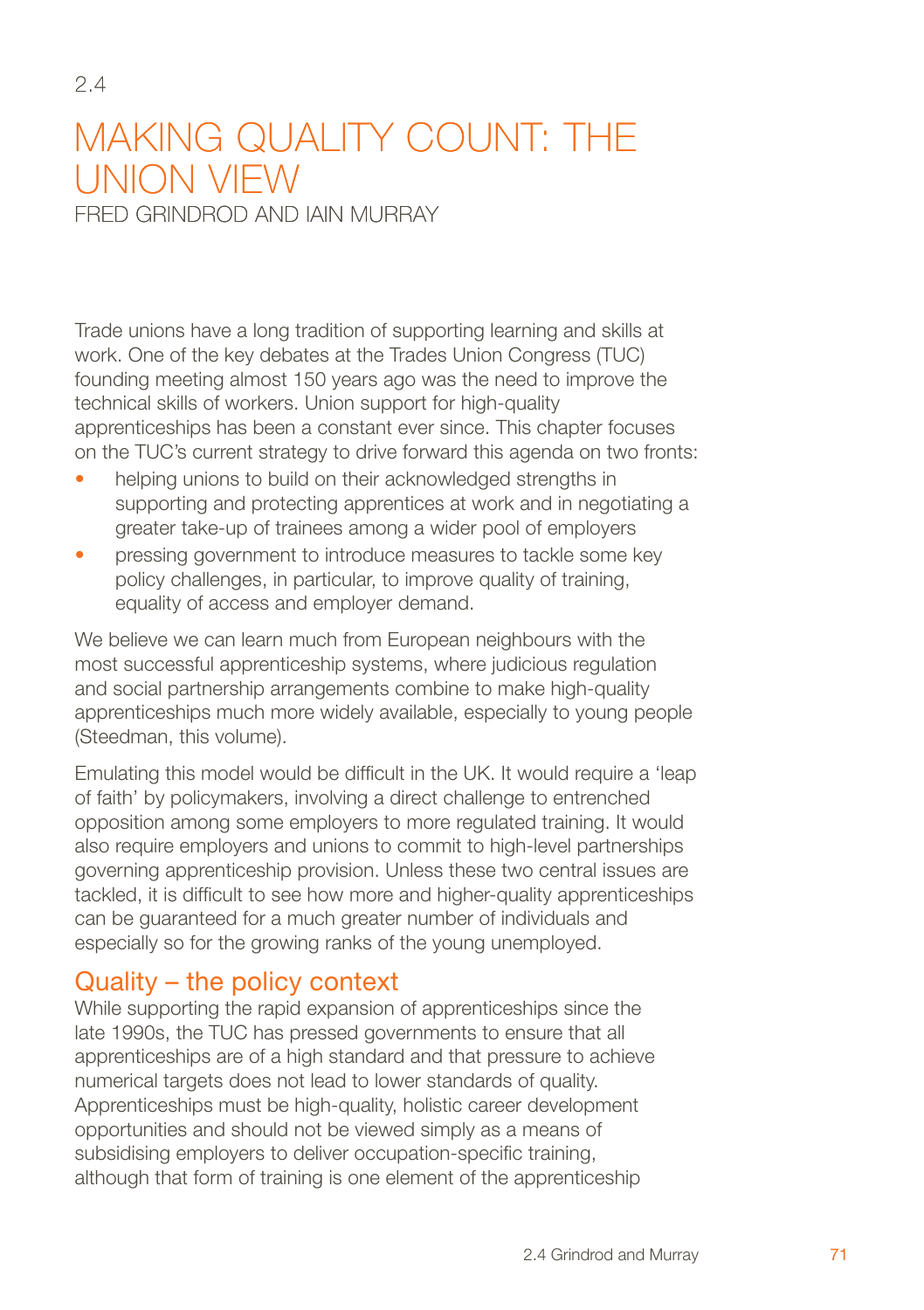framework. Equality and diversity issues have also continued to plague apprenticeships and unions have consistently pressed government and employers to make equality of access to high-quality provision the number one priority.

There continues to be a tension between the aim of recent governments to expand the number of apprenticeship opportunities and evidence showing that expansion in some areas of the economy is being accompanied by practices that undermine quality and equality. Restricting expansion is not an option; demand among young people (and adult employees) for apprenticeship places is outstripping supply (Steedman 2010) and employer engagement in the UK lags behind the rest of Europe. For example, only 30 per cent of companies with more than 500 staff have apprenticeship schemes, compared to virtually all companies of that size in Germany (ibid).

The policy challenge is to sustain plans for expansion while also driving up quality and improving access routes. This is a point well made by Professor Alison Wolf (2011) in her recent report for the government on pre-19 vocational education. While strongly supporting the centrality of the apprenticeship route, Professor Wolf calls into question the quality of the programmes offered by some employers, arguing that it is 'difficult to see why some employees should have their company-specific training paid for [by government], simply because they are designated as apprentices.' She highlights that we have much to learn from the experience of high-quality apprenticeships in other European countries.

Many of the recommendations in the *Wolf Report* pertaining to quality and equality may also resonate for older apprentices and reforms flowing from her recommendations are also likely to have significant implications for changes to working practices relating to apprentices aged 19 and over. Recent criticism by employers<sup>1</sup> of minimum standards relating to time off for training in the existing apprenticeship specification standard suggests the government will have to take a very robust approach if it is going to require all employers with young apprentices to adopt the approach recommended by Professor Wolf.

# A greater role for regulation?

The challenge facing policymakers is that it is difficult to impose an apprenticeship quality standard across all sectors due to the wholly voluntaristic nature of the UK skills system and the absence of a social partnership approach. There has been some progress in standardisation with regard to qualifications, skills and time off for training as a result of the introduction of the *Specification of Apprenticeship Standards for England* (SASE) in early 2011. However, many employers and training providers have complained about the so-called inflexibilities of this

For, example Murray J (2011) http://www.guardian.co.uk/education/2011/mar/29/investmentapprenticeships-employers-concerns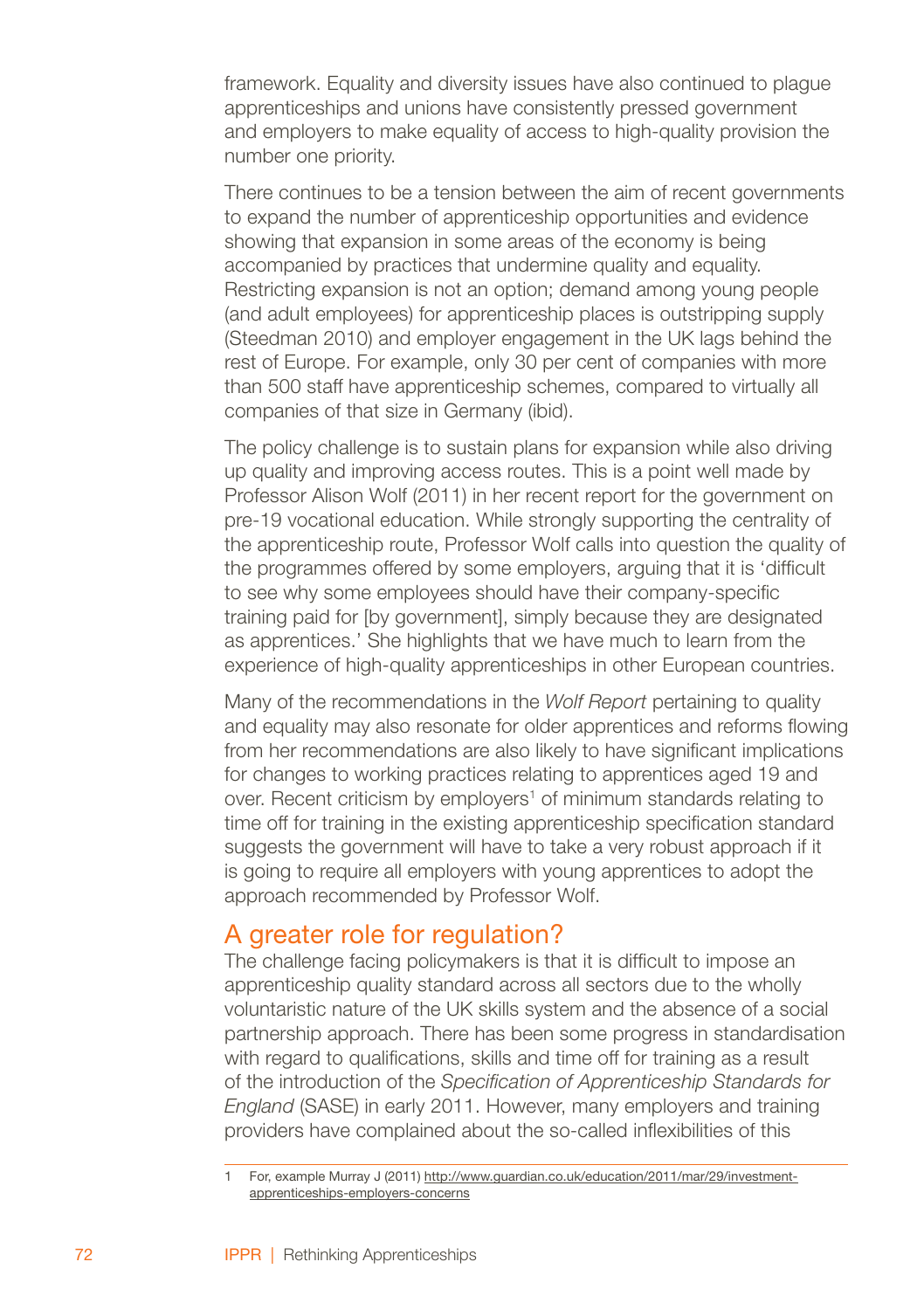approach, especially on the grounds that it is not appropriate for some of the private services sectors. There is also little evidence that the SASE has the teeth to deal with some major quality issues, such as employers continuing to be subsidised for delivering apprenticeships lasting a matter of months rather than years.

An effective, if flawed, argument used by some employer bodies over the years against regulation of apprenticeships, is that this will dissuade employers from participating in the programme and thereby exacerbate weaknesses in supply. However, this argument is wearing thin as international comparisons show that other countries support higher-quality and greater volume within an apprenticeship framework, underpinned by statutory regulations, including those specifying a minimum duration. The UK also has limited regulatory levers that can positively influence employer demand compared to other countries and there are a number of options for policy reform in this area (TUC 2011).

First, the government should investigate further the potential of public procurement to drive up the number, and quality, of apprenticeships. The Coalition government supports this in principle , saying that it will 'work with public sector bodies to encourage and support them to use public procurement as a lever to raise employers' engagement with Apprenticeships' (BIS 2010: 20). The previous government had begun to do this by requiring employers winning major government construction projects to recruit a certain number of apprentices.

Even during a time of government spending cuts, the public sector spends a colossal amount of money procuring goods and services.<sup>2</sup> The government should establish 'a task force, comprising of Ministers and Officials from the Department for Business, Innovation and Skills, the Department for Work and Pensions, the Department of Energy and Climate Change, the Cabinet Office and the Treasury, to consider a procurement policy that increases the UK's levels of skills, sustainability and employability', including specific requirements on apprenticeship recruitment (TUC 2011). For example, in parts of the construction sector where procurement is being used in this way, there is a rule of thumb that one apprentice should be employed for every £1 million of contract value. This approach should be embedded and extended to other sectors.

There is also a need for new regulatory measures at the sector level. The government needs to build on its welcome announcement to promote a social partnership approach through the combined actions of the UK Commission for Employment and Skills (UKCES) and the Sector Skills Councils (SSCs). In order to give this traction, employers and union representatives on SSCs could be required, as a condition

According to the Financial Times, the annual procurement budget is £191 billion: http://www.ft.com/ cms/s/0/aef14e20-3552-11e0-aa6c-00144feabdc0.html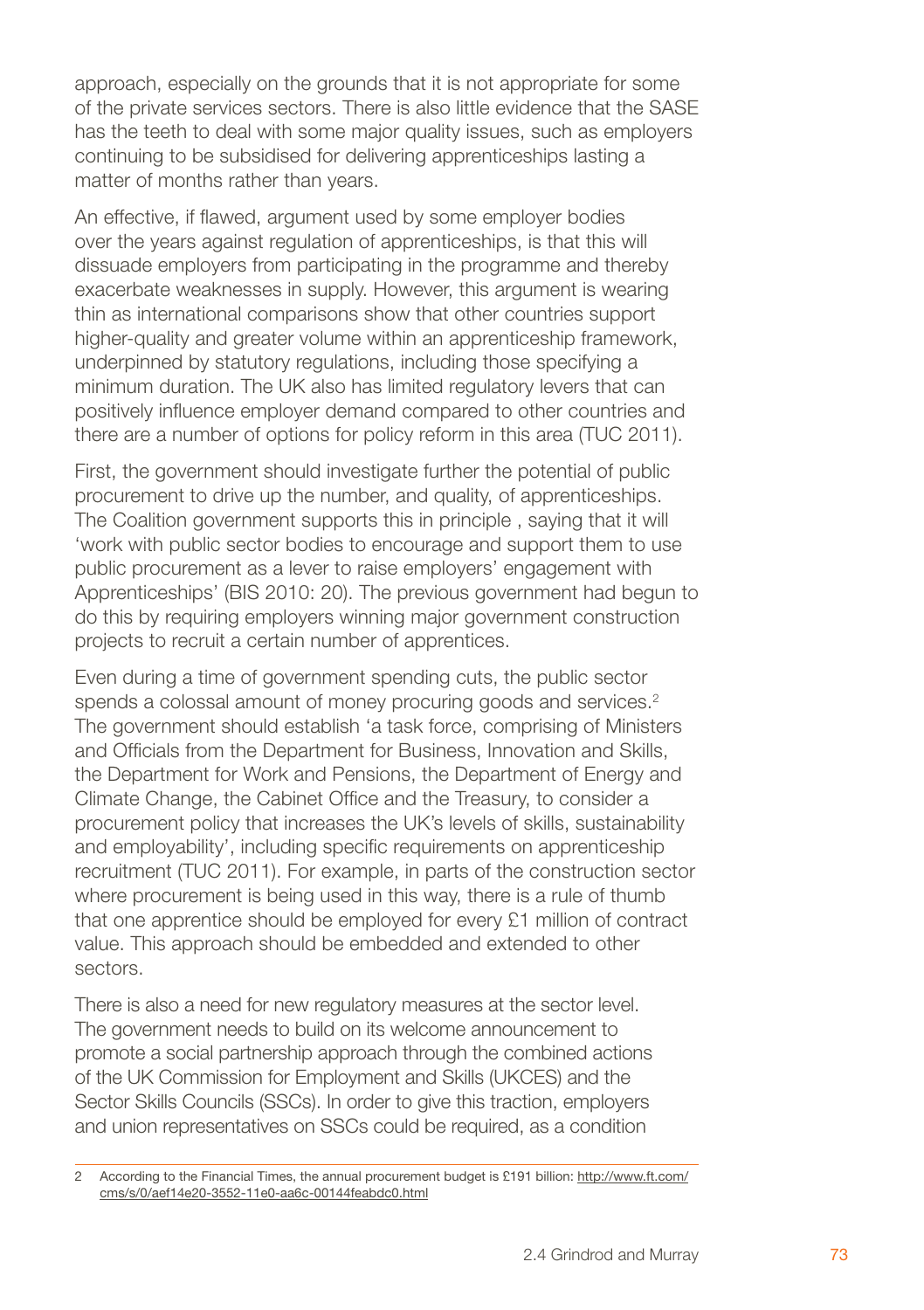of UKCES licensing, to draw up a clear picture of their joint ambition on apprenticeships in particular sub-sectors over a specific time period. These 'apprenticeship agreements' should be governed by a regulatory 'carrot and stick' framework, developed by UKCES in partnership with employers and unions at national level and drawing on best practice from Europe.

Other incentives could also be considered to encourage employers to invest more – more intelligently and more fairly – in apprenticeships and other training. For example, employers could be required to include a short summary of their training provision in annual reports to better inform customers, employees and shareholders. The government could also review the current arrangements for tax relief for work-related training. A recent policy paper by unionlearn (2011a) estimates that the total cost of this relief to the Exchequer is in the region of £5 billion per annum, with little available data on how it is being used by those employers that qualify for it. This relief could be much more effectively targeted, for example, to give much greater priority to accredited training such as apprenticeships.

### What do unions add?

While it is difficult to detail every aspect of a high-quality apprenticeship, the 'expansive—restrictive apprenticeship' model developed by Fuller and Unwin (see their chapter in this volume) is helpful in this respect. The authors have previously highlighted the central role for social partnership in this model, saying that 'the State has a duty to involve the social partners in a genuine alliance to produce a statement of purpose, as exists in some other countries, for apprenticeships [which]... would provide the statutory underpinning needed to formalise apprenticeships in the education and training system' (Fuller and Unwin 2008). The Organisation for Economic Co-operation and Development (OECD) has also highlighted the need for unions in the UK to operate in a way that replicates the role played by their counterparts in countries where a social partnership involving high-level agreements between employers and unions underpins the way that apprenticeships are administered. For example, the 2008 *Jobs for Youth* study noted that:

'In countries with a long tradition of apprenticeship training, un ions are a key player alongside employers and the institutional actors. In Germany, unions have been instrumental in securing action from employers when apprenticeship places have proved to be insufficient to meet demand. In England, unions should be involved in the design of apprenticeships and other work-based learning initiatives alongside Sector Skills Councils.'

Union involvement in apprenticeships at the institutional level in the UK is largely restricted to the 'union voice' on SSCs. While this is important, it is a far cry from the social partnership arrangements and binding sectoral/sub-sectoral collective agreements in other countries.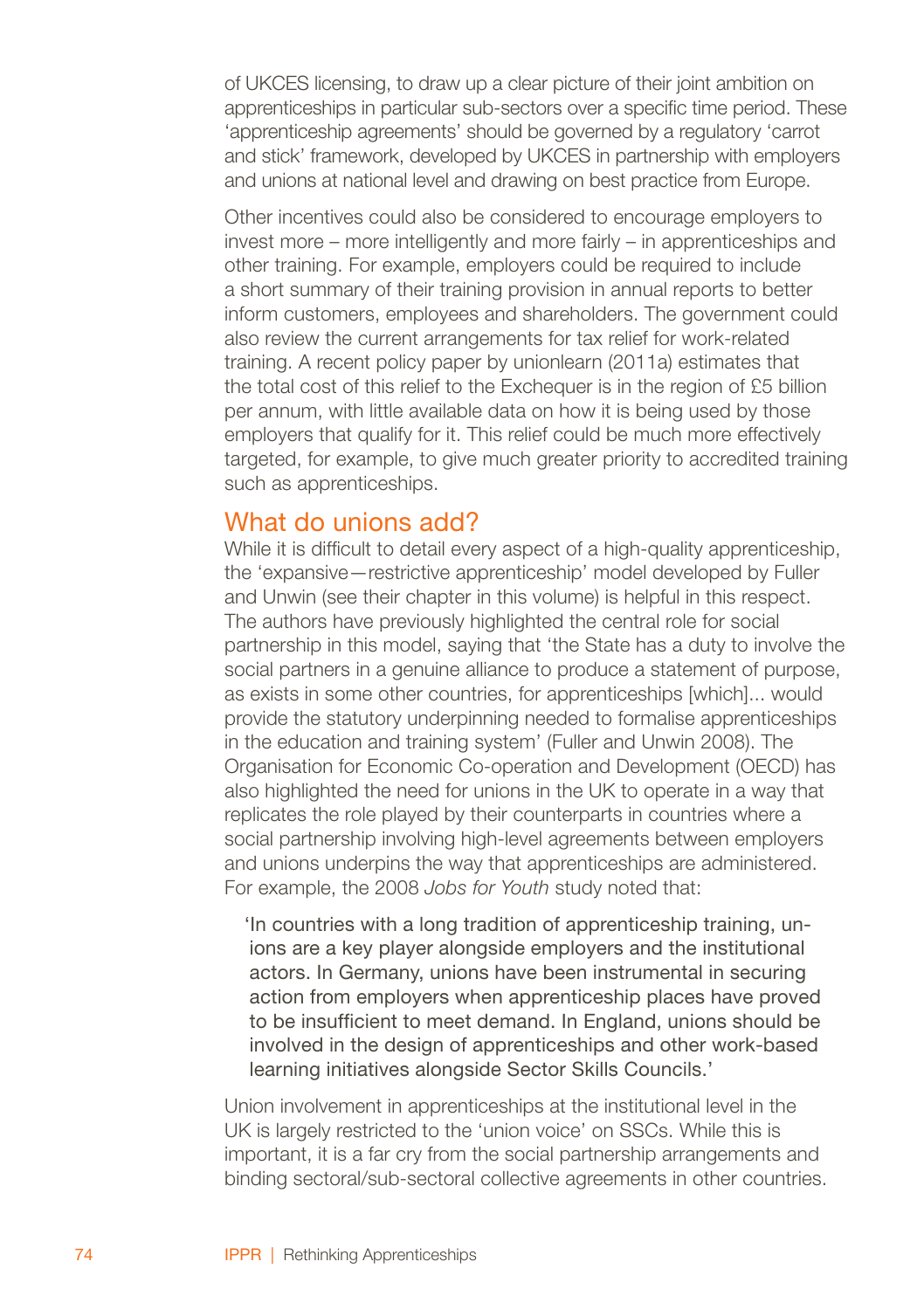Nevertheless, governments, past and present, have acknowledged the important role that trade unions can play at the workplace level in promoting take-up, quality and equality through the activities of union representatives. However, less heed has been paid to the influential impact of enterprise-based collective agreements between employers and unions in some sectors, such as in parts of manufacturing, and the degree to which such agreements continue to play a crucial role in maintaining quality apprenticeship provision.

Building the capacity of union representatives is a central feature of a joint project between unionlearn – the TUC's learning and skills organisation – and the National Apprenticeship Service (NAS). The project aims to equip representatives with the necessary skills to encourage employers to offer more apprenticeship opportunities, to enable all participants to enjoy a high-quality apprenticeship, and to help unions to negotiate collective agreements where possible.<sup>3</sup>

The Coalition government has also recognised the new dimension to union engagement on apprenticeships resulting from the pioneering role of union learning representatives (ULRs). With the support of the government's Union Learning Fund and unionlearn, over 28,000 ULRs have been trained since 1999. The government's skills strategy relies on unionlearn to help 'enable trade unions and Union Learning Representatives to work more effectively with employers to increase the number of high quality Apprenticeship places available; in particular by promoting the benefits of Apprenticeships to disadvantaged groups in the workforce and to employers who have not previously trained apprentices' (BIS 2010: 20). Every year unionlearn helps unions to encourage employers to deliver several thousand more, and better quality, apprenticeships.

#### Case Study – South Tyneside Homes

South Tyneside Homes (STH) is the arms-length management organisation set up by South Tyneside Council to manage, maintain and improve its stock of over 18,000 council homes. STH currently has 24 apprentices across all construction trades including: joiners, electricians, plumbers, plasterers, painter and decorators and gas fitters. All apprentices are given three- or four-year contracts (depending on the discipline) and are paid in line with union negotiated terms and conditions, which rise incrementally as their apprenticeship progresses. Retention after they have qualified is taken on a case-by-case basis, and is primarily dictated by company workload and economic

For more details about the Apprenticeships are Union Business project, go to: http://www.unionlearn. org.uk/apprenticeships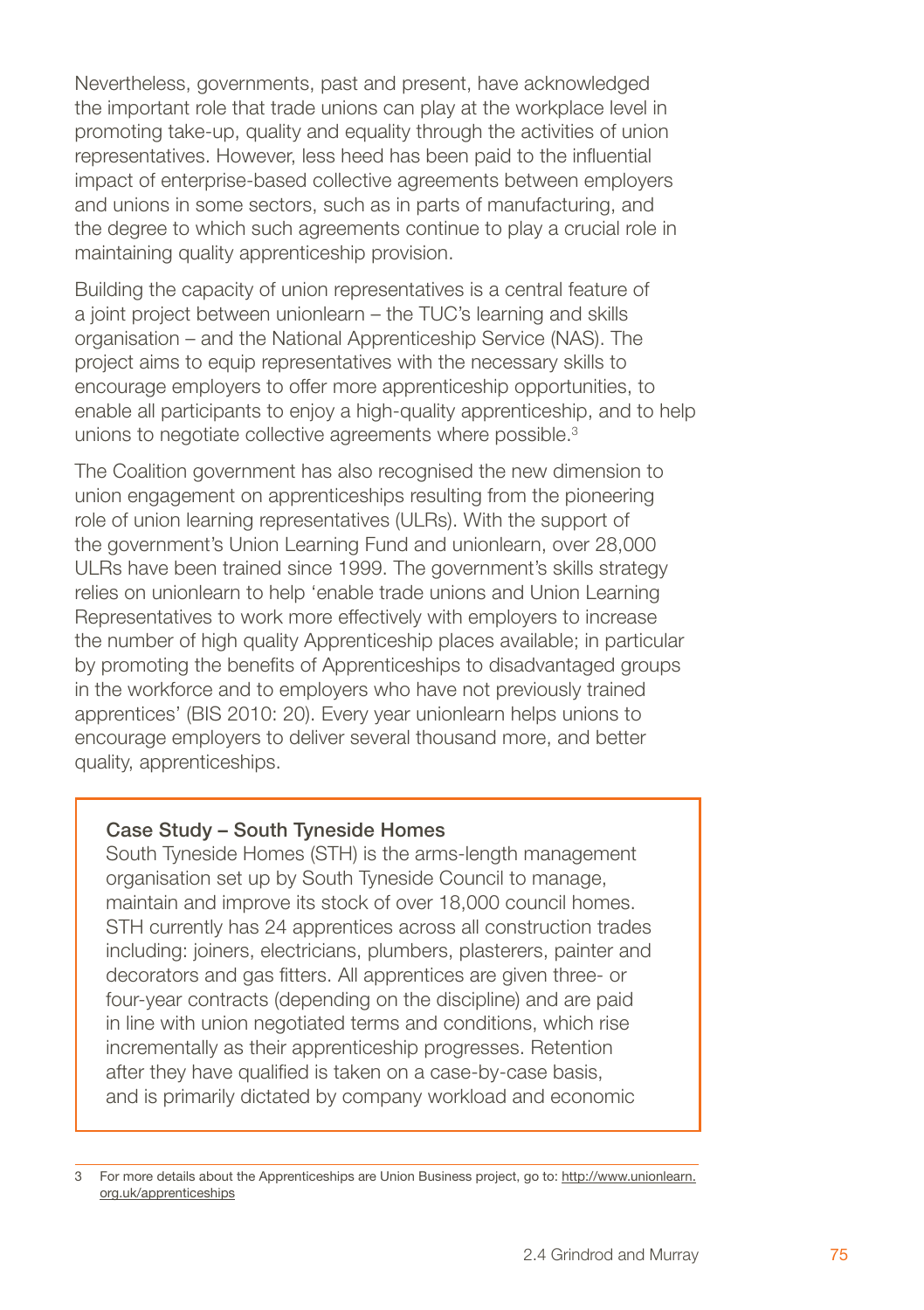factors. High-quality training is paramount at STH and all new apprentices are given a full year's programme of work, as well as a comprehensive induction.

Due to the increasing popularity of apprenticeships, STH received over 600 applications for only eight positions in their last intake. Although competition is fierce, accessibility and getting the right person for the job is still a key priority for STH, so as well as literacy and numeracy, the organisation has recently introduced spatial awareness testing during the recruitment process to allow people to demonstrate different skills. Anyone needing help with skills for life or other issues is supported, usually through the union-led learning project and union learning representatives.

The unions at South Tyneside Homes – GMB, Unite, UCATT and Unison – are supportive of the scheme, as highlighted in the following joint statement:

'The vast number of Apprentice success stories demonstrate that the ultimate goal of apprenticeships should never be seen as cheap labour for organisations, but rather as being integral to their long-term business plans; providing a dedicated and skilled workforce for the future. We feel that in South Tyneside Homes, the continued strong industrial relations between the unions and employer on the apprenticeship framework - and beyond - has been crucial to its continued success and should be seen as a fantastic model for other employers to adapt in their organisations.'

In addition to the direct support of union representatives, apprentices in workplaces such as South Tyneside Homes benefit from the wider advantages associated with a unionised workforce (see above). Research by the TUC (2009) shows that, on average, union members receive better pay and conditions and, tellingly, substantially more training, than non-members and there is little doubt that the 'union advantage' translates into a 'quality boost' for apprentices in such workplaces. According to research by IPPR, many apprentices choose to leave due to the poor quality of training provision and a lack of employer investment in the apprenticeship programme (Lawton and Norris 2010).

#### Decent pay and conditions

In the history of the union movement's support for apprenticeships, a founding principle has been that an apprentice should be paid a wage for doing a job, albeit one involving extensive periods of education and training. Due to significant campaigning and lobbying by trade unions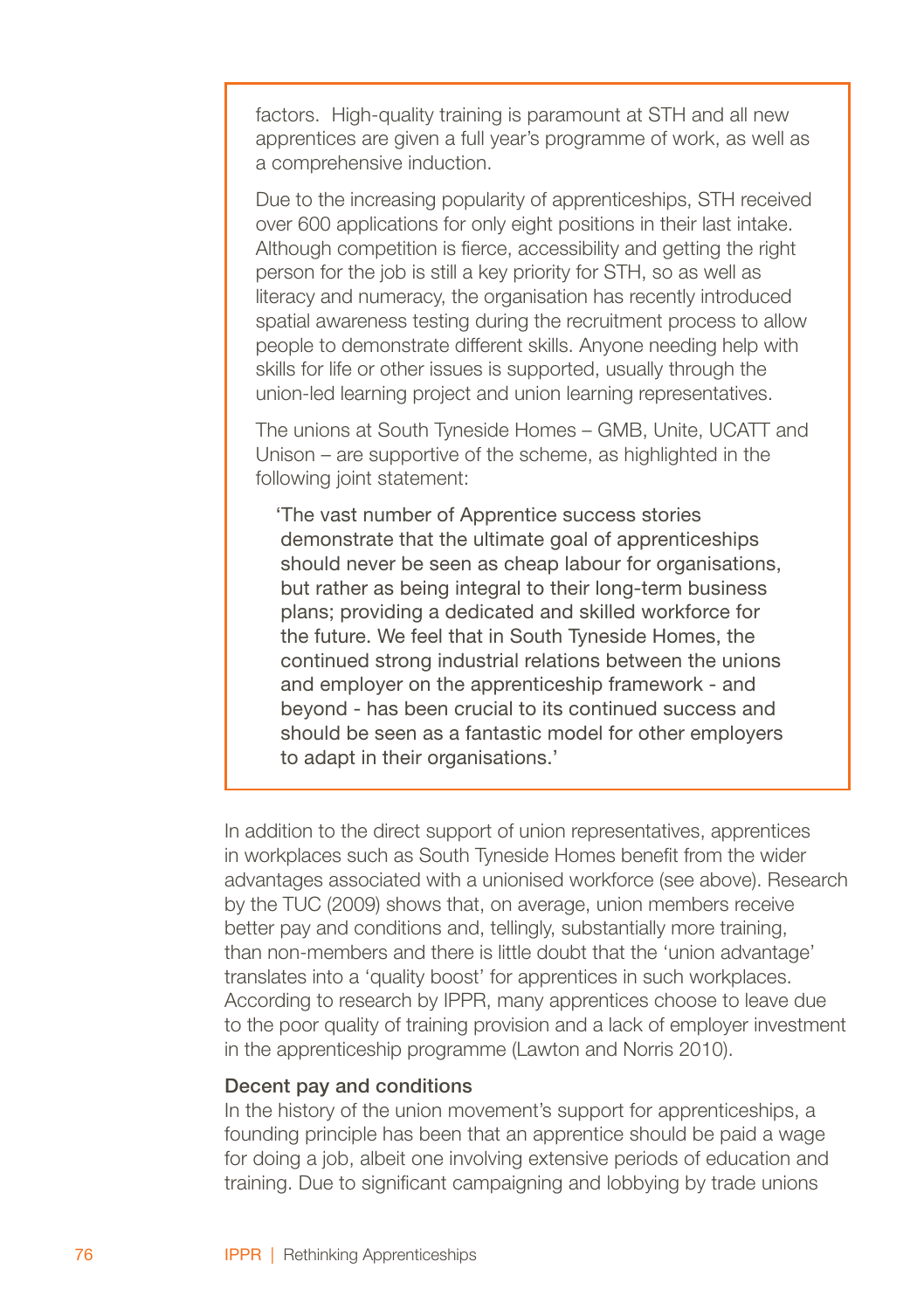and others, in October 2010 the Low Pay Commission recommended a new national minimum wage rate for apprentices. Establishing a national minimum wage rate was also welcomed by employer bodies, such as the Federation of Small Businesses, which has since called for the rate to be increased significantly (FSB 2011).<sup>4</sup>

Tracking trends in apprenticeship pay is difficult because of limited availability of data. The last detailed government survey, undertaken in 2007, recorded that 12 per cent of apprentices reported not being paid at all, with this being particularly prevalent in retail, health and social care, and customer services. The same survey showed that an additional 5 per cent of apprentices were receiving below the thenminimum rate of £80 per week.

Recent research published by unionlearn (2011b) has tried to fill the void on pay data. This revealed that the average salary for apprentices is now over £12,000 a year with private sector employers paying, on average, 17 per cent more than public sector employers. According to the survey, those apprenticeship frameworks which attracted the highest pay also had the highest rates of retention and were more likely to be longer and at a higher level. However, the pay-off for employers from apprenticeships that last longer and tend to cost more is still relatively quick. For example, Hasluck et al (2008) found that, even in the case of relatively expensive engineering apprenticeships, 'the employer's investment was, on average, paid back in less than three years'.

Unions also negotiate with employers on a day-to-day basis to ensure that apprentices are covered by all the terms and conditions applicable to the rest of the workforce. As employees, apprentices are entitled to join a trade union, and to benefit from the impact of the union in safeguarding their terms and conditions on both an individual and collective basis. Finally, a major challenge facing many apprentices is whether they will be kept on in a permanent job when they complete their training. While some employers do guarantee a job in such circumstances, for many this is not the case. Many unions prioritise negotiating on this point by ensuring that internal recruitment schemes provide apprentices with additional support in applying for jobs, guaranteeing interviews, helping place apprentices in sister organisations and so forth.

#### High-quality training

All too often, apprenticeship completion rates are used as a proxy for quality. While completion is an important indicator, this overlooks other crucial aspects of the training experience, including: the duration of the apprenticeship; the amount of time spent training; and the opportunity to progress to further training or employment. Apprenticeship

<sup>82</sup> per cent of FSB members say that they are in favour of an increase in the minimum wage for apprentices from £95 to £123 for a 35-hour week.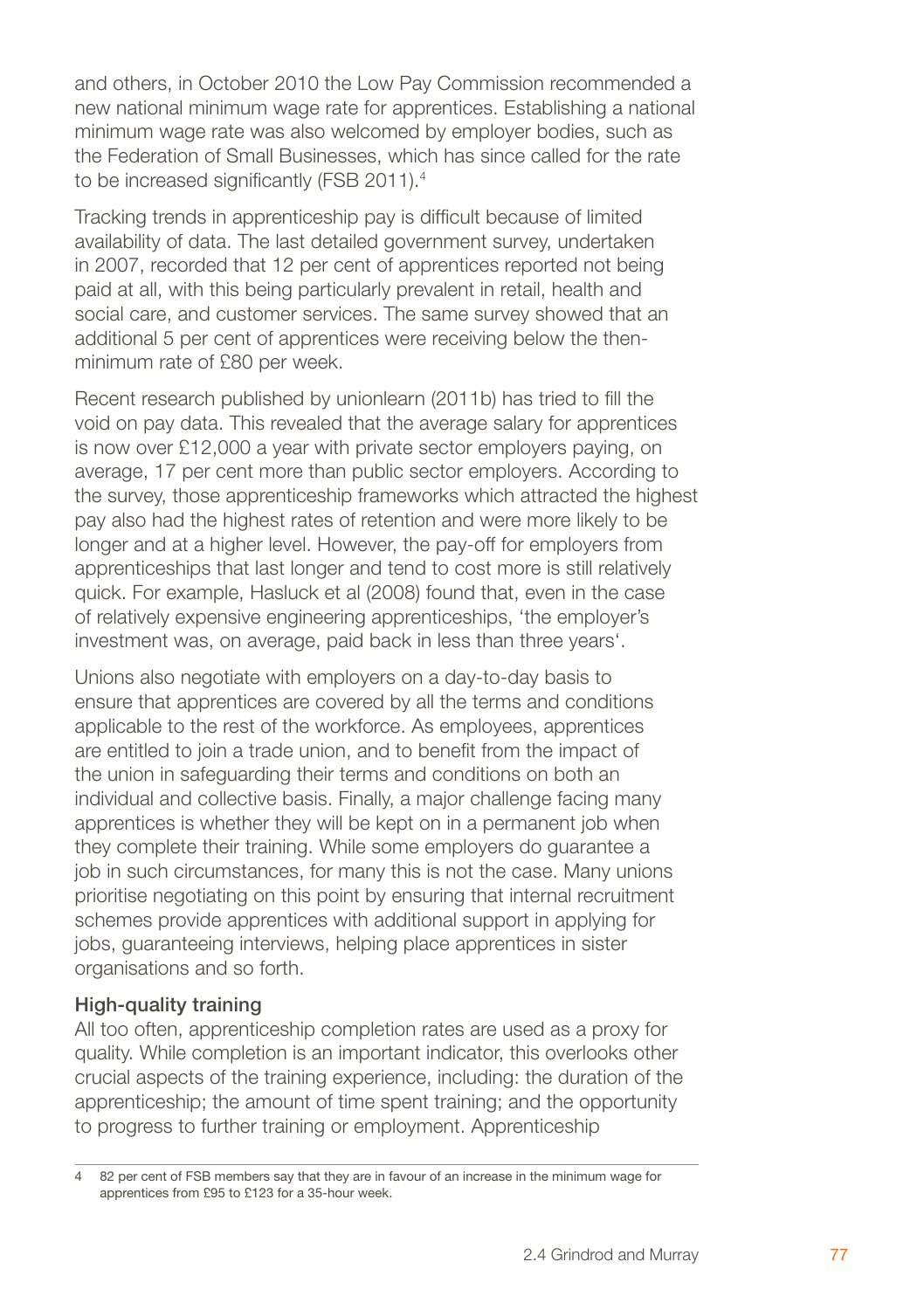programmes should always identify a clear programme of training with sufficient time off-the-job to attend college or workplace training centres and to engage in private study.

The introduction of the SASE is a welcome development, given that there was previously no national minimum standard for apprenticeship frameworks. However, the standards set by the SASE for minimum Qualification and Credit Framework credits and the minimum time to be spent 'off work station' are very low. The minimum requirement is 30 per cent of 280 guided learning hours per year, which equates to less than two hours per week. There is also currently no minimum duration.

According to Steedman's (2010) international comparison of apprenticeships, time off for training in England is at the bottom end of the scale. She notes that, while most countries require off-thejob training of at least one day per week, 'in Australia and England the minimum is rather less'. In her inquiry, Professor Alison Wolf (2011) highlights similar concerns about young (16–18) apprentices. While acknowledging the benefits of the work-base learning route, she recommends that these young people 'should, nonetheless, be primarily engaged in learning – including, primarily, generalisable and transferable skills [which] is standard practice in other countries with large apprenticeship programmes'.

Steedman's analysis (2010) finds that 'in all apprenticeship countries except Australia and England most apprenticeship programmes take three years to complete or, in the case of Ireland, four years. In Australia, "traditional apprenticeships" last for three years with traineeships lasting on average for one year. In England the average for all apprenticeships is between one and two years.' Even more worrying, a significant number of apprenticeship programmes lasting less than a year in duration continue to receive government subsidy. It is hard to justify any framework of less than at least one year, or in many sectors, two years.

Another major difference between apprenticeships in England and other countries, highlighted by Steedman, is that we have a large proportion of individuals engaged in level 2 training (roughly around two-thirds) and it appears that a large proportion of them (around two-thirds) do not progress to a level 3 apprenticeship. It is, therefore, of little surprise that Wolf (2011) noted in her review that 'the young person who follows first a level 2 course in a vocational area, then a level 3 one, and then goes on to a long-term career in that sector is the exception not the rule.'

Progression goes to the heart of the union view on learning at work and the need for individuals to have the opportunity to continue to develop their skills, knowledge and understanding to support career progression and improve their quality of life. The Coalition government has made a welcome commitment to tackling barriers to progression and to increase opportunities for people to achieve a level 3 apprenticeship and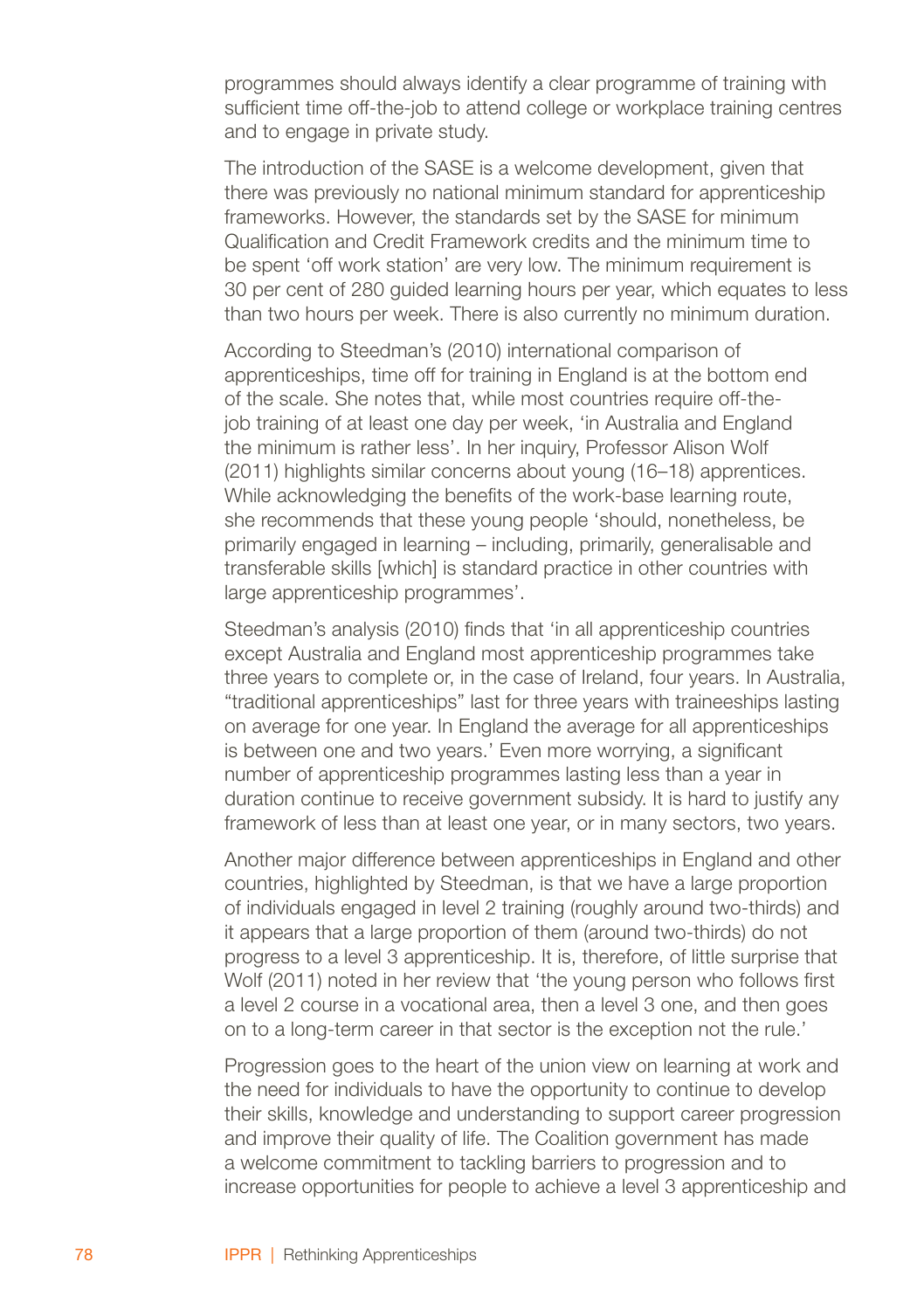to progress to higher education. However, the question remains as to what degree this policy objective can be achieved through exhortation and funding incentives, or whether some form of regulation needs to be invoked to empower apprentices to have some form of 'right to progress'. The TUC believes that all apprentices who have the aptitude and desire to progress should be given opportunities to do so.

One problem is that many small and medium-enterprises (SMEs) feel they lack the capacity to take on apprentices. Collaboration is the answer to this and there are two distinct models for supporting the SME sector to employ apprentices:

- Apprenticeship Training Agencies (ATAs) employ the apprentice and hire them out to member companies •
- Group Training Agencies (GTAs) involve direct employment of the apprentice by the SME but within a 'pooled training' resource. •

The TUC has frequently raised concerns about ATAs, particularly those agencies that run low-paid, poor-quality schemes with little progression or career development. Additional concerns about ATAs include limitations on collective bargaining, union organising and recruitment, and the employment status of apprentices who are often employed as agency workers. The GTA model offers a much better vehicle for supporting groups of employers to come together, often with union support, to develop high-quality apprenticeships.

#### Equality and diversity

Quality and equality are two aspects of the apprenticeship experience that go hand-in-hand and should be given the highest priority. The Coalition government has stressed that it aims to 'make Apprenticeships the primary means for people to gain skills in the workplace' (Hayes 2010). It is imperative that there is an equivalent emphasis on equality and diversity within apprenticeships as for all other major educational and vocational pathways, such as schools, colleges and universities.

The focus on widening access to apprenticeships in the skills strategy is a welcome development and unionlearn is working with a number of the 'diversity pilots' set up to tackle this issue. Unionlearn is also working closely with the union movement to ensure that the widely acknowledged role of ULRs in supporting disadvantaged groups to access training at work is equally applicable to apprenticeship provision. However, the latest picture – especially relating to gender, ethnicity and disability – shows that there is still a mountain to climb.

Gender segregation remains a huge problem with only 3 per cent of engineering apprentices accounted for by female participants compared to 92 per cent of hairdressing apprentices. This is one of the reasons for an overall gender pay gap of 21 per cent, but even within the same sector women are being paid less: for example 61 per cent of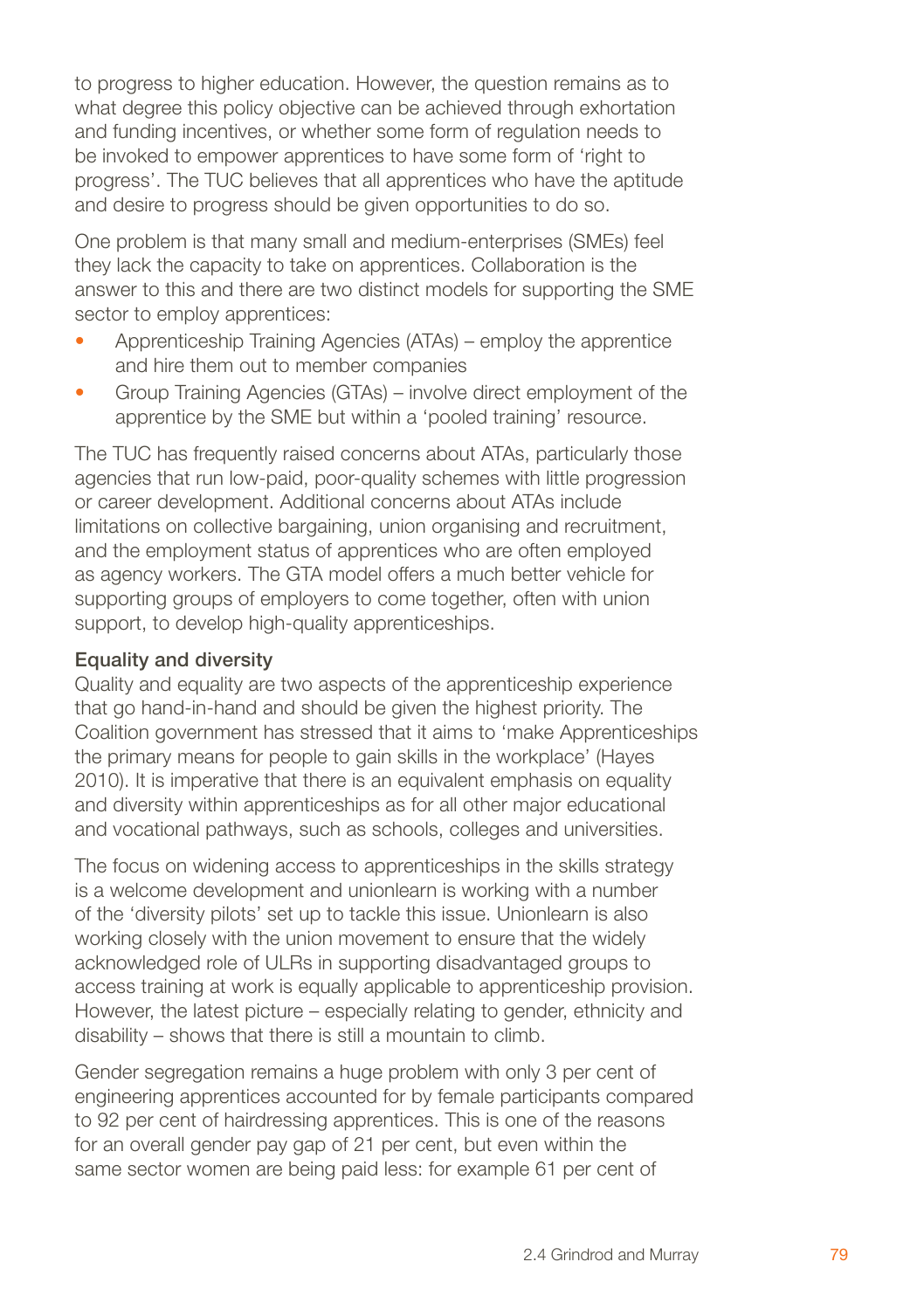apprentices in the retail sector are female but they are paid 16 per cent less than male retail apprentices (TUC 2008). Recent research by unionlearn (2011) reinforces these earlier findings, showing that occupations with the highest-paid apprenticeships tend to have a much lower ratio of female apprentices.

Black and minority ethnic (BME) communities also face huge barriers. For example, while 18- to 24-year-olds from BME communities account for 14 per cent of this age group in the overall population, they account for less than 8 per cent of apprenticeship places.<sup>5</sup> Although different levels of awareness of the apprenticeship programme may play a part in this, the race discrimination affecting black workers more generally in the labour market is also likely to be a key factor.

Disabled people face similar barriers, with trends suggesting a worsening of the situation. Access to apprenticeships for people declaring a learning difficulty and/or disability has fallen from 11.5 per cent in 2005/06 to 8.2 per cent in 2010/11.<sup>6</sup> A number of organisations have challenged the collection of data on disability and apprenticeships, suggesting that a significant proportion of declarations are people with basic skills needs that would not normally be classified as having a learning difficulty or disability.<sup> $7$ </sup> As a result, it is very difficult to establish where barriers exist to the progression and retention of apprentices with disabilities and more effective data should be collected on this issue.

While the new diversity pilots are welcome, there is a pressing need for a wider policy approach to tackle equality of access at the general level but also with respect to gender segregation within apprenticeships. There are similar issues for BME and disabled participants, in particular their under-representation in apprenticeships that attract the highest number of applications. The TUC and unionlearn have recommended a number of specific actions to help tackle the challenge of widening access to apprenticeships, including: improving careers advice, promoting best practice in recruitment procedures, publicising positive images of women/BME/disabled apprentices in industry, and improving equality and diversity training in all sectors. There are other targeted policy levers available to government, including the use of procurement policy to require suppliers to recruit a balanced intake of apprentices as a contractual requirement. Publicising apprentice pay rates and prioritising collection of data are also important strategies alongside strengthening monitoring systems to enable NAS and the government to assess how their strategy on increasing diversity in apprenticeships is working.

FOI request from TUC to DWP, March 2011

The Data Service (2011) Apprenticeship Programme Starts Breakdown by Equality and Diversity (2005/06 to 2010/11 – in-year estimates)

<sup>7</sup> See for example, Skill's response to the consultation on the SASE, May 2009, http://www.skill.org. uk/uploads/Skill%20response%20to%20SASE%2029.05.09.doc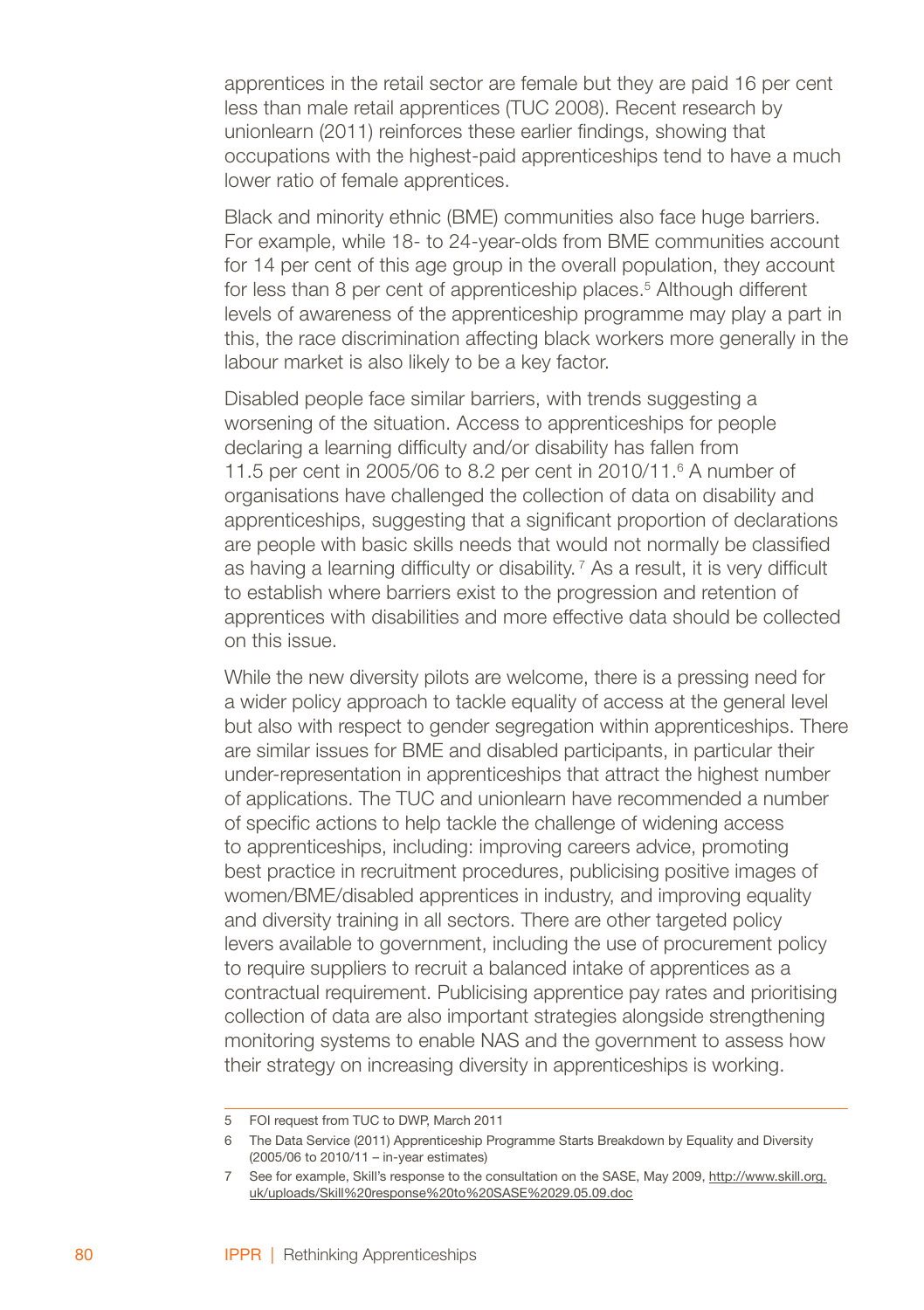Unions also play a crucial role is supporting diversity through their negotiations with employers on the recruitment and career progression of apprentices, including the promotion of flexible working and training. The mentoring and support that union representatives provide to individual apprentices in the workplace can also ensure that apprentices facing particular barriers complete their training and, wherever possible, find a permanent post with the employer in question.

Some disabled apprentices will require reasonable adjustments which both employers and education providers have a duty to provide under the Equality Act 2010. Examples of adjustments might be: information available in alternative formats, physical alterations to premises, more time to complete certain tasks or flexible hours in order to make travel arrangements or attend appointments.

#### Mentoring

The role that mentoring plays in supporting apprentices successfully to complete their training, and to progress further, has been a crucial aspect of a quality apprenticeship experience for centuries. The Institute for Employment Studies (Marangozov et al 2009) found 'persuasive evidence to show that mentoring increases participation and success rates of diverse apprentices ... Mentoring is one factor found, in some cases anecdotally, to improve retention among apprentices, including those from groups not traditionally employed in the sector.'

In addition to providing wise counsel on the problems encountered in everyday working life, mentoring should support a framework of one-to-one advice relating to training and career progression. The independence of the mentor from the apprentice's line manager is fundamental. A common mistake by employers is to combine these roles, thereby creating a conflict of interest and undermining the mentor– apprentice relationship.

Union engagement in apprenticeships at the workplace level has usually involved some form of mentoring of apprentices by union representatives, albeit without it being referred to as such in the past. However, unionlearn is currently engaged in a programme of work to help unions build the mentoring role of union representatives by enabling them to build their skills set in this area. Our experience is that ULRs make excellent mentors and many of them see it as a natural extension of their role.

#### Health and safety

Safeguarding employees from physical or mental harm is a major priority for unions and the Health and Safety Executive has stated that 'there is strong evidence that unionised workplaces and those with health and safety representatives are safer and healthier as a result' (Health and Safety Executive 2009). Research has shown that apprentices have a significantly greater probability of having an accident at work compared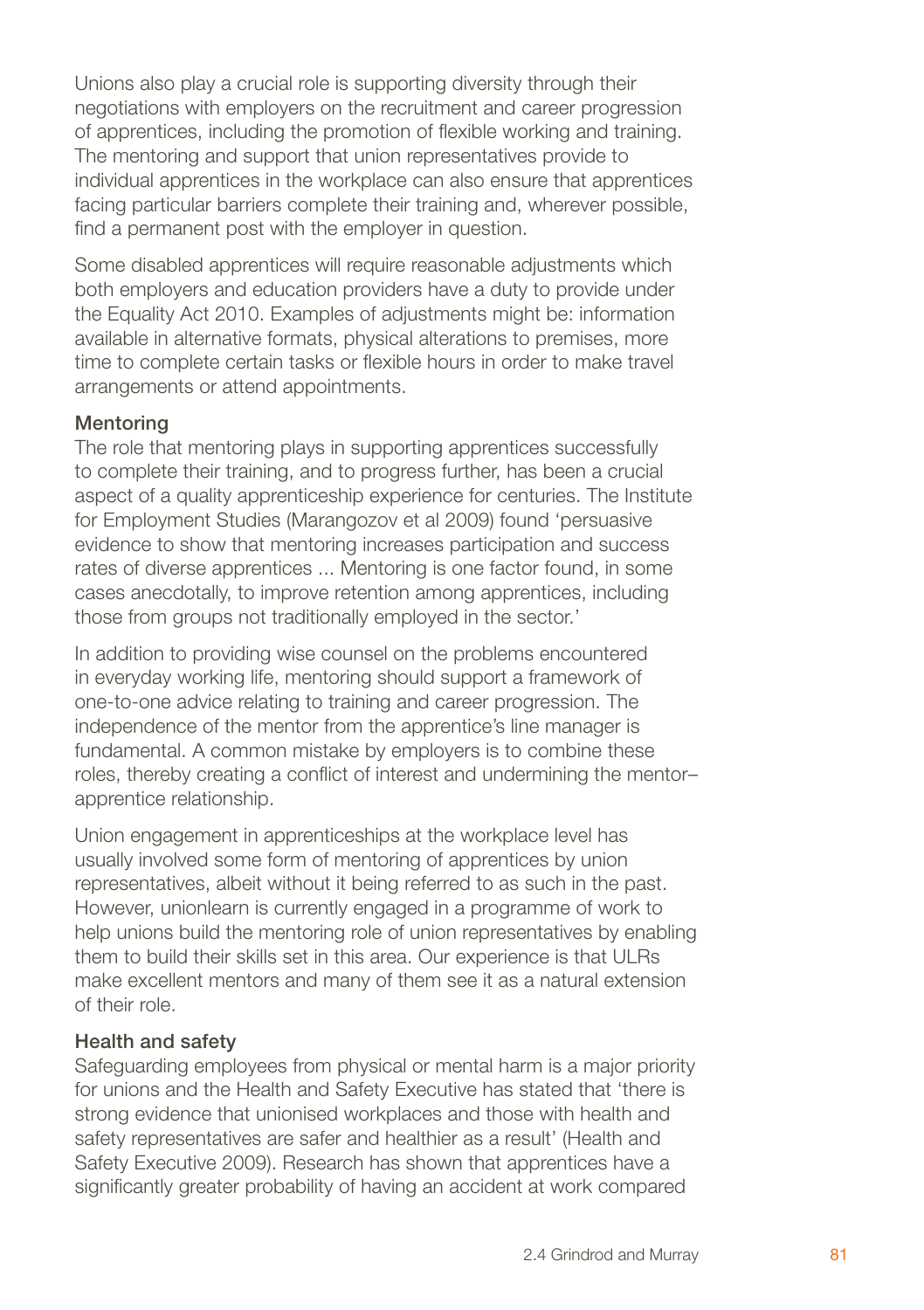to the sector average (Miller et al 2005), with youth and inexperience a major factor. Strict adherence to health and safety regulations and close collaboration between learning reps and health and safety reps means that a unionised environment lends itself to protecting apprentices from hazards at work. But there is a wider need for government to ensure that apprentices in non-unionised workplaces are covered by the full force of the law when it comes to health and safety. Where unions are not present there is less opportunity to check that such apprentices are being properly protected and looked after, particularly when the employer is remote, as in the ATA model.

#### A bar on job substitution

The introduction of apprentices to supposedly displace existing employees is a common concern of the workforce, especially in the current economic climate when redundancy programmes and apprenticeship recruitment can be occurring simultaneously. The TUC and all its affiliated unions are opposed to any circumstances involving apprentices being recruited as a cover for job substitution. Unions have sought to mitigate this threat by developing apprenticeship agreements with employers which prohibit this practice.<sup>8</sup>

#### Conclusion

Making quality count is not simply a slogan when it comes to apprenticeships. This ambition should be at the heart of what government, employers, unions and other stakeholders aspire to for *all* apprentices, regardless of their individual circumstances or their place of work. There continues to be a wide consensus that revitalising apprenticeships is the 'right thing to do' if society is to develop suitable vocational pathways that best meet the needs of individuals and employers alike, especially in the current context of rapidly increasing youth unemployment. But to achieve this, we need to learn from those European countries (and our own domestic sectors) where the apprenticeship brand is synonymous with quality, otherwise we risk going down the road of discredited and poor-quality youth training schemes from previous decades. Strengthening the regulation of apprenticeships and adopting the European social partnership model are two challenges that need to be tackled in order to achieve a universal quality mark for apprenticeships.

The UKCES is committed to social partnership. Sector bodies such as SSCs, which are licensed by the UKCES, provide an appropriate vehicle to build a new social partnership approach with the aim of boosting the number of high-quality apprenticeships and guaranteeing equality of access. Drawing on best practice from other European countries, the

For example, in 2010 the Council of Civil Service Unions negotiated a framework agreement with civil service employers regulating the recruitment of apprentices. In addition to agreeing pay and conditions, it also provided safeguards against apprentices being recruited to posts where there were surplus staff within reasonable travelling distance.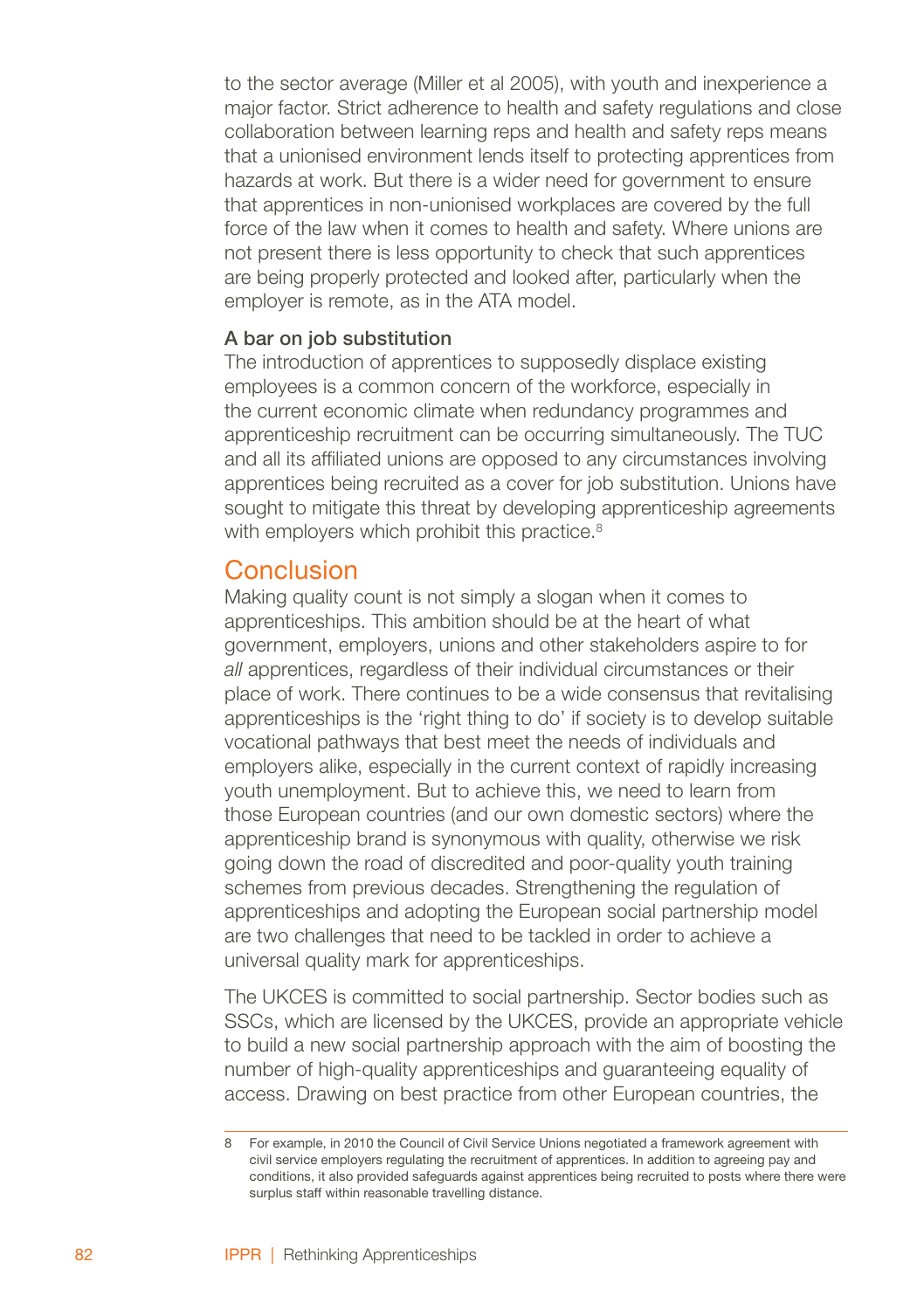government would need to give these partnerships real teeth in order to ensure that they could genuinely impact on the volume and quality of apprenticeship opportunities offered by employers. However, there would also be a challenge for trade unions to respond in kind and work together with employers, especially at the sector level, to make a reality of these new arrangements.

Regulating the training market is something all governments have shied away from in recent decades, but this is a necessary step if employers and unions are to be given greater ownership of, and responsibility for, the apprenticeship agenda as in most other European countries. Regulation needs to play a role in building a quality apprenticeship brand by setting some minimum national standards that would apply to all provision, including:

- a minimum duration •
- a right for participants to progress to a full level 3 apprenticeship if they wish •
- greater enforcement of equality of access. •

Compared to most other European countries, employer involvement in apprenticeships in the UK remains poor and it is increasingly evident that encouragement and exhortation are not enough to persuade more employers to get engaged in this form of training.

A range of measures needs to be adopted to achieve a breakthrough on this front, including:

- binding sectoral and sub-sectoral agreements by social partners •
- more extensive use of procurement •
- more effective use of tax relief on training •
- human capital reporting requirements in annual reports. •

#### References

Department for Business, Innovation and Skills [BIS] (2010) *Skills for Sustainable Growth*, London Federation of Small Businesses [FSB] (2011) *Apprenticeships Vital for Small Business Growth*, London

Fuller A and Unwin L (2008) *Towards Expansive Apprenticeships: a Commentary by the Teaching and Learning Research Programme*, Swindon: ESRC

Hasluck C, Hogarth T, Baldauf B and Briscoe G (2008) *The Net Benefit to Employer Investment in Apprenticeship Training*, Coventry: University of Warwick, Institute for Employment Research

Hayes J (2010) speech to the Institute of Directors, 29 September 2010.

Health and Safety Executive (2009) *The Health and Safety of Great Britain, Be Part of the Solution*, Merseyside

Lawton K and Norris E (2010) *A Qualitative Study of Apprenticeship Pay*, London: IPPR

Marangozov R, Bates P, Martin R, Oakley J, Sigala M and Cox A (2009) *Research to Shape Critical Mass Pilots to Address Under-Representation in Apprenticeships*, Brighton: Institute for Employment Studies

Miller L, Ballard J, Suff P, Bates P, Hurstfield J and Akroyd K (2005) *Review of the Reporting of Accidents and Incidents Involving Learners*, Brighton: Institute for Employment Studies

Murray J (2011) 'Apprentices … You Are Needed at Your Workstation', *Guardian*, 29 March 2011

OECD (2008) *Jobs for Youth: United Kingdom Summary*, Paris: OECD. www.oecd.org/ dataoecd/33/57/40912683.pdf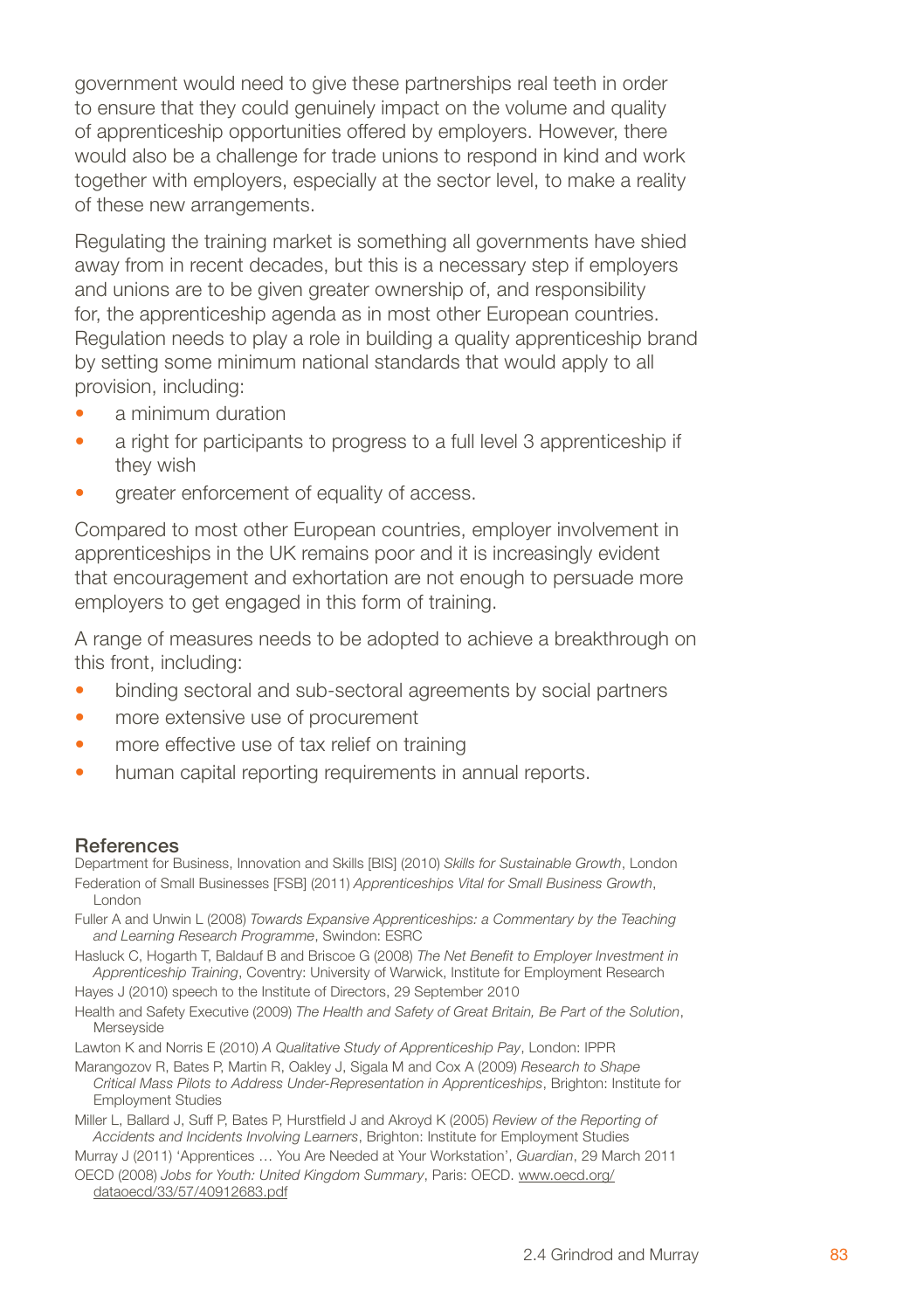- Steedman H (2010) *The State of Apprenticeship 2010: International Comparisons Australia, Austria, England, France, Germany, Ireland, Sweden, Switzerland. A Report for the*
- *Apprenticeship Ambassadors Network*, London: Centre for Economic Performance, LSE Trades Union Congress [TUC] (2011) *A Budget for Economic Growth and Social Cohesion*, London
- TUC (2008) *Still More (Better Paid) Jobs for the Boys: Apprenticeships and Gender Segregation*, London
- TUC (2009) *The Union Advantage: the Positive Impact of Trade Unions on the Economy and British Society*, London

unionlearn (2011a) *Tax Relief on Training: Investigating the Options for Reform*, London unionlearn (2011b) *Apprentice Pay and Conditions*, London

Wolf A (2011) *Review of Vocational Education: The Wolf Report*, London: Department for Education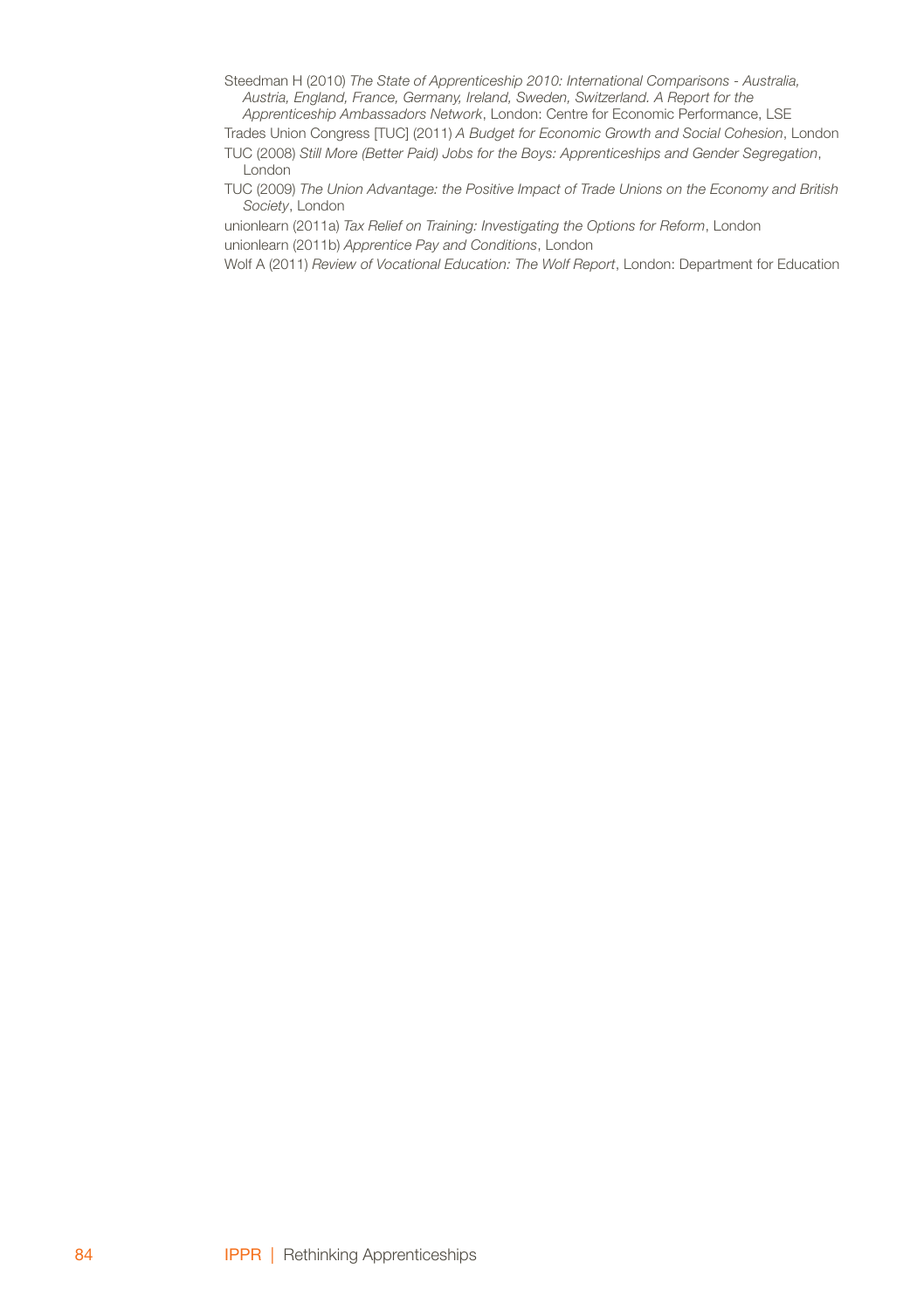# Advanced apprenticeships: Progression routes in vocational education Tim Boswell

British educational debate is often characterised by false polarisation. There may be some real differences of philosophy and interest but these cultural wars resemble the Western Front: unprincipled hostilities with little regard paid to the human cost to individuals or, indirectly, to national competiveness. We may all find some reassurance in the familiar battle lines: vocational against academic; workplace or sixth form against college; the Russell Group against Million Plus; and, always, 'commercially valuable' against 'of intrinsic worth' – a distinction relished by generations of academic snobs beginning with the ancient Greeks. It is almost as though we cannot bring ourselves to think of an individual being able to engage in aspects of both academic and vocational traditions and to plot a forward path through a varied landscape of evolving possibilities.

For all its familiarity, this British debate masks underlying attitudes and unacknowledged social developments. We may settle for 'master and man', 'us and them' and 'my profession and your craft skills' as an alternative to balanced, if agonising, reappraisal. We may also miss the turning of the social tide. I detect – currently on the political wind rather than in demonstrable evidence – a welcome change of emphasis. Over the last two decades, we have begun to realise the limitations of the peculiar kind of elitism that awards all the prizes to a narrow range of academic disciplines, which translate into careers in financial services and the learned professions, while discounting manufacturing and conventional, well-delivered services, from transport to laundry.

For much of the 20th century, attainment of craft skills could bring its own material and social benefits. I remember with some awe from my youth the reputation of Coventry's tool rooms where time-served apprentices moved up the ladder of esteem and remuneration to become significant powers in the land, not just in their workplace but in the wider community. This route to empowerment and its lesser variant the lower road to intergenerational employment security have been threatened by massive industrial changes, particularly the shrinkage of manufacturing jobs. It is clear that, if ever we are to rebuild a ladder to advancement other than the escape hatch of conventional higher

Even this debate is itself wearily familiar, as the same point was made in a famous Royal Society of Arts lecture of 1884 which worried about our declining competitiveness against Germany.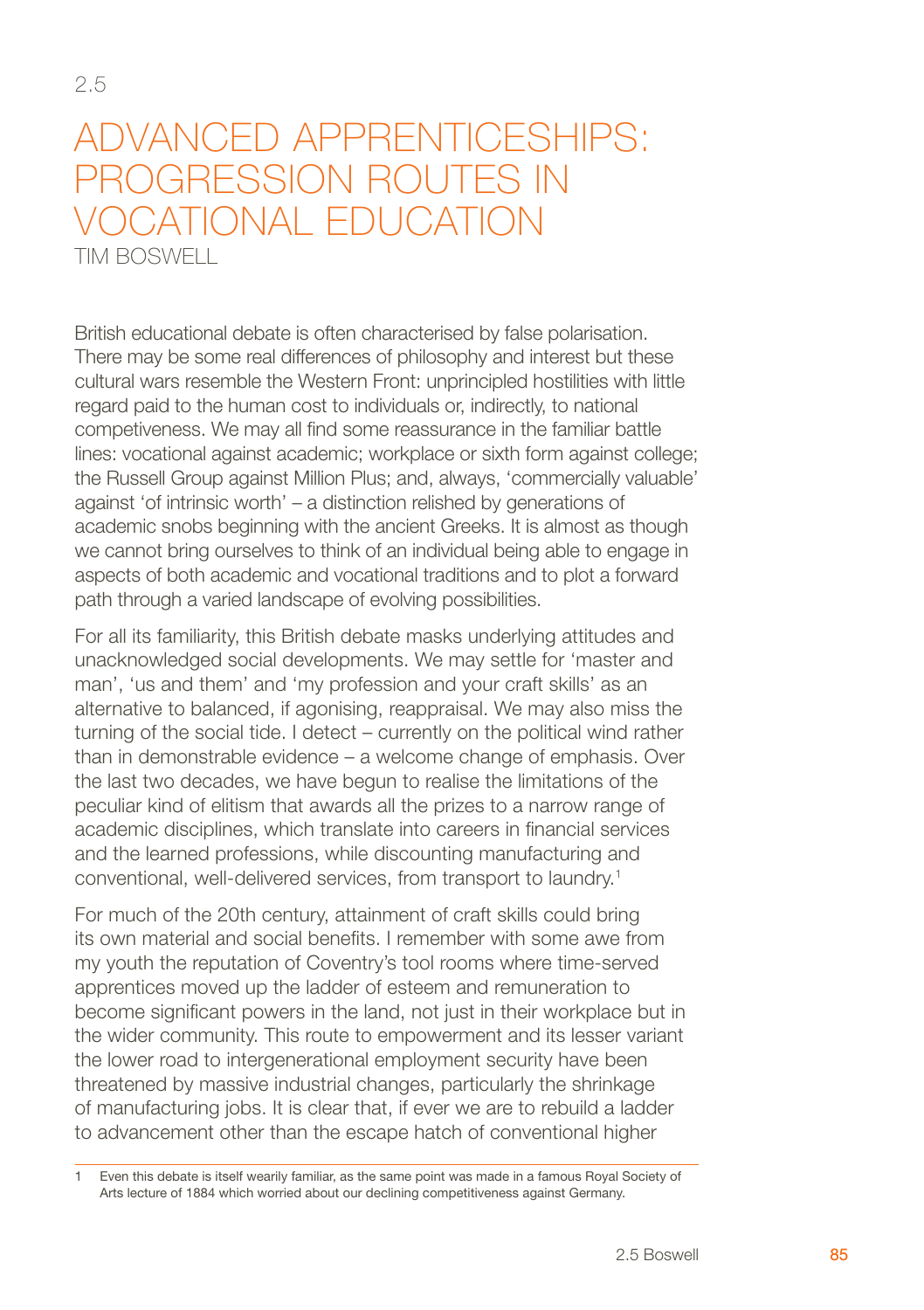education, we will need a vocational approach that extends across sectors and interests, and both includes and challenges its participants.

The prime motivation for change must be the desire to create a more dynamic society. I do not define this crudely in terms of maintaining and enhancing national competitiveness. Of course skills – including those involved in manufacturing – are essential for national economic progress, and the UK Commission for Employment and Skills and others have often drawn attention to serious weaknesses in our level of qualifications compared with other advanced nations. But we must also instil in all our citizens, not just young people, the self-belief and readiness needed to seize opportunities and enjoy them as the platform for still greater opportunity. This is already the implicit calculus of middle-class aspiration, but it is a different story for those who feel trapped on benefits or with low skills in a world of rising demand for higher skills. We in Britain carry a long tail of silent and resented underachievement, together with regional economic failure, often marked by its low salience as a political issue. It has sometimes been easier to write off the least skilled as functionally unemployable and to seize on imported skills to plug any gaps.

#### The importance of vocational training

What then should a modern vocationally-based route look like if it is to establish a credible alternative path to opportunity? It certainly requires a coherent educational component. In the context of Professor Alison Wolf's recent report, I am pleased that Michael Gove, the Secretary of State for Education, has spoken of English and maths as essential vocational skills (Gove 2011). Without reigniting the argument about whether these skills should be obtained in the classroom or the workplace, they are clearly necessary.

I chair a separate inquiry for the National Institute of Adult Continuing Education into why still over 5 million adults are seriously lacking in adult literacy, so I know there is a huge amount to do by way of remediation, both in school and, if necessary, later on. As a small-business employer, I can also directly attest to the practical problems that are often traceable to weakness in basic skills. However, the educational issues run much wider than those simply of basic competence.

'Skills' should encompass more than simply the ability at any one time to perform a narrow technical task to an acceptable standard. In a mediaeval craft or guild system that might have been acceptable, but today's labour market and society demand an ability to adapt to technical and social change and a degree of confidence to shape or influence the process oneself.

As workplaces become smaller and more diversified, there is a reduced need or opportunity for command and control and a greater premium for those who can assess the work context, reflect on their performance,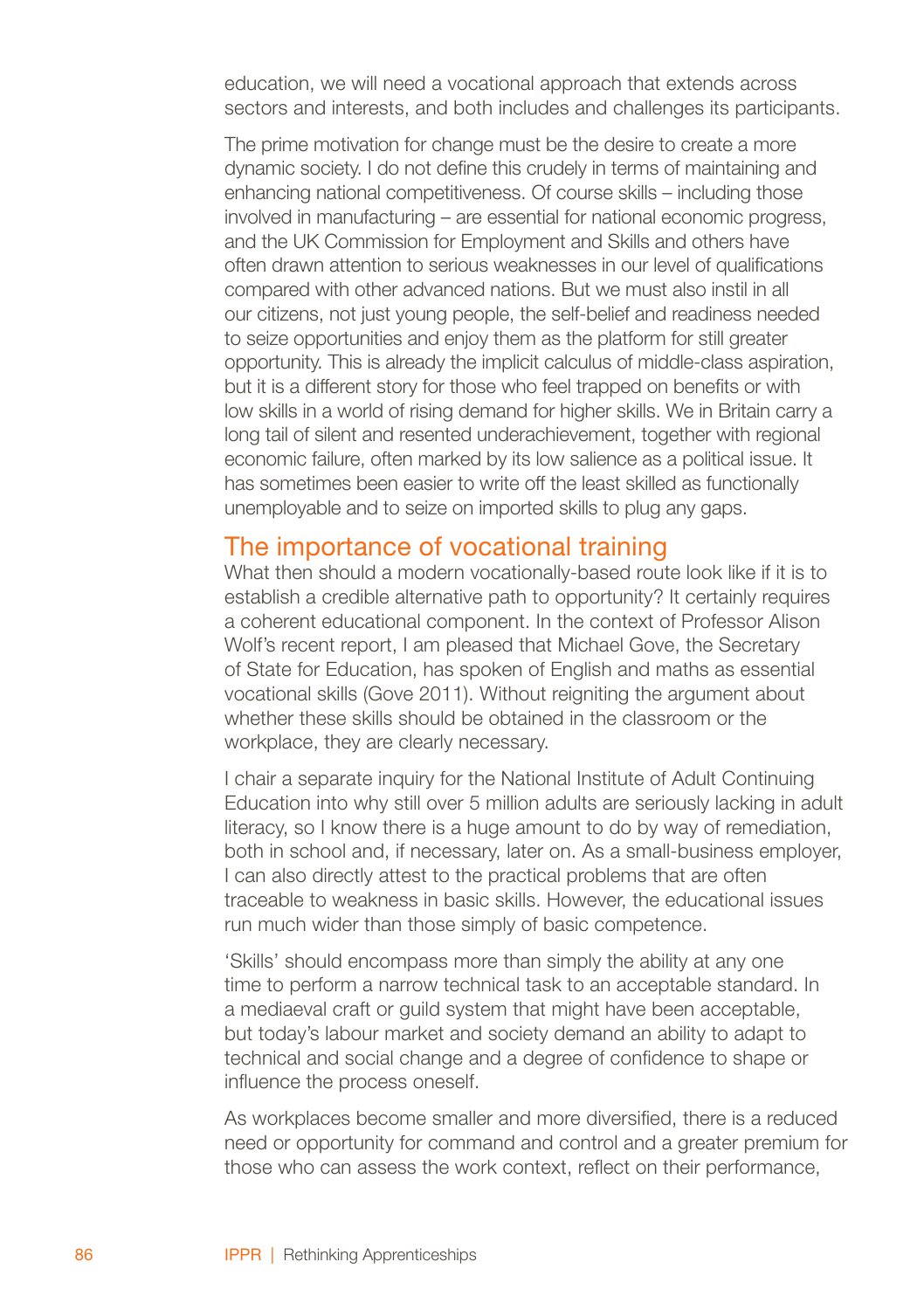and generally think for themselves. These are higher-order skills that are not dissimilar to those allegedly achieved through higher education. I have, in particular, been impressed by Team UK WorldSkills competitors I have met. Clearly, they are spectacularly good at their jobs, but the confidence they have attained reflects well on the quality of their education, and their implied ability to be good at any job, just as in a rather unconsidered way we might have this expectation of a good 2:1 graduate from a Russell Group university.

# Modern apprenticeships

A successful apprenticeship system, at all levels, will have a number of attributes. First, buy-in from apprentices (and often their parents) to a real opportunity for skills acquisition, employment and eventual promotion with continuing professional development. This cannot be a mechanistic or purely industrially-related process but will include an important element of mentoring and wider development opportunities.

I have been impressed by the work done by Centrica and others to take on offenders, train, mentor and eventually employ them. The same 'pullthrough' from employment and the possibility of further educational and professional advance can apply at all starting levels. It will require either direct vocational reference (employability) or skills that are relatively easily transferable. It is noteworthy that apprentices in health and beauty, a less traditional area than, say, engineering, can command good job prospects in or out of their training because of the transferability of their skills, such as customer care.

Equally, employers offering apprenticeships must feel able to buy in to the system, in the sense that it meets their requirements, both in conventional skills terms, and in creating an educated and flexible workforce. It is, of course, good if labour unions – often neglected by governments of all colours – also feel comfortable with, and are committed to, the process.

It follows that these should be 'real' job-based apprenticeships. While those taken largely through the 'programme' route, without direct employment involvement, may have some value in orientation and educational recovery, particularly in a recession, they can be only preparatory to the employment experience itself. One, often neglected, aspect of the vocational route is that while the nation, parents and taxpayers struggle to finance higher education participation at some 40 per cent of the cohort of young people, apprenticeships offer an important injection of employers' financing, with money actually going to the trainee's pocket as wages, rather than running up student debt.

There is growing evidence, too, that employers are prepared to finance this because the returns to their business from apprenticeship programmes are significant. So the traditional charges of market failure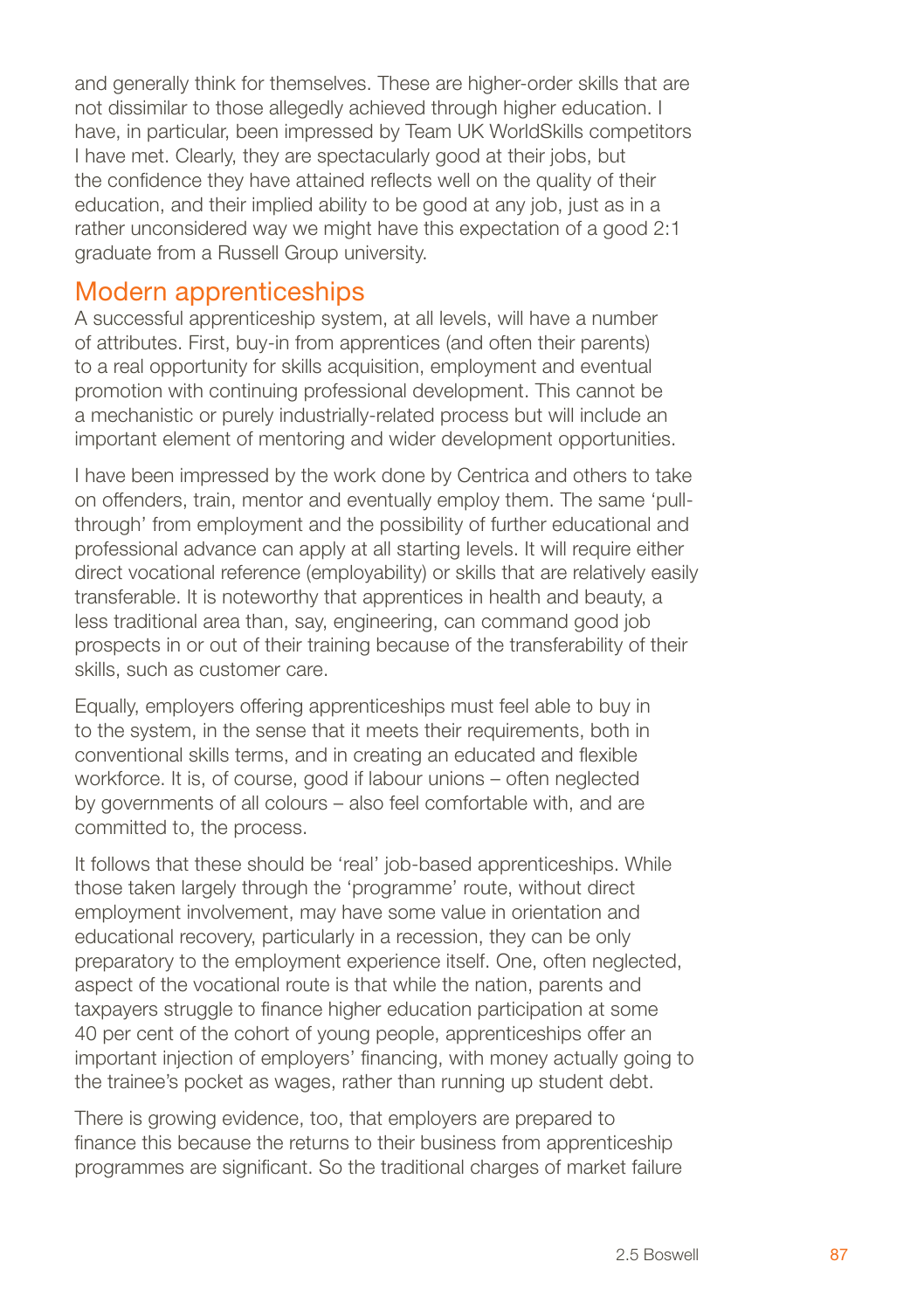(employee indifference to participation, lack of business involvement in programmes, lack of fitness for purpose, plus the difficulties of capturing benefit if employees move on) may be dissipating.

It is certainly the case that the government is putting renewed emphasis on the apprenticeship system. There is broadly a crossparty consensus in this area. Modern apprenticeships began under the Conservative government of the 1990s; Train to Gain was the Labour government's flagship policy and they also introduced ambitious extended apprenticeship targets; while the new Coalition government's initiative, led by John Hayes MP, Minister of State for Further Education, Skills and Lifelong Learning, now envisages up to 500,000 people on apprenticeships, with additional funding of £180 million in the 2011 budget. This includes resources for the creation of 10,000 higherlevel apprenticeships, which break new ground, but are consistent with Hayes's emphasis on the need to develop clearer progression routes. I might add that this is not entirely a new idea as, in my time as an education minister nearly two decades ago, I was firmly committed to employability, flexibility and progression. As ever, the debate resurfaces in different contexts.

# Advanced apprenticeships

Given that we are only now reaching a critical mass of numbers of apprentices of any kind, it is worthwhile rehearsing what will be the function of these higher apprenticeships, other than merely creating qualifications matching across to levels 4 to 7 of the academic route. Have not employers, Sector Skills Councils and others got their work cut out to create apprenticeship frameworks up to level 3? What is the case for creating and financing a new suite of attainments? Certainly, even for those interested in progression and personal development, there are remarkable cultural barriers in the current system. While admission to a prestigious engineering apprenticeship may be more selective than Oxbridge in terms of applications turned down, it is equally striking that the number of advanced apprentices progressing to higher education is only some 4 per cent. This either implies, implausibly, that the apprenticeship system optimises its coverage, or, realistically, that the necessary flexibility and progression are lacking.

In reviewing the policy framework, we need to ask bluntly: what is the appetite for activities leading to an advanced apprenticeship? The honest answer is that there is comparatively little pressure for their introduction. Any enthusiasm is concentrated in certain sectors (such as engineering) and among larger employers. There is no sign of significant demand among small and medium-sized firms, or in major sectors like construction or retailing. One aspect of this may be that, at whatever its level, the concept of apprenticeship implies work still in progress rather

<sup>2</sup> See http://cdn.hm-treasury.gov.uk/2011budget\_complete.pdf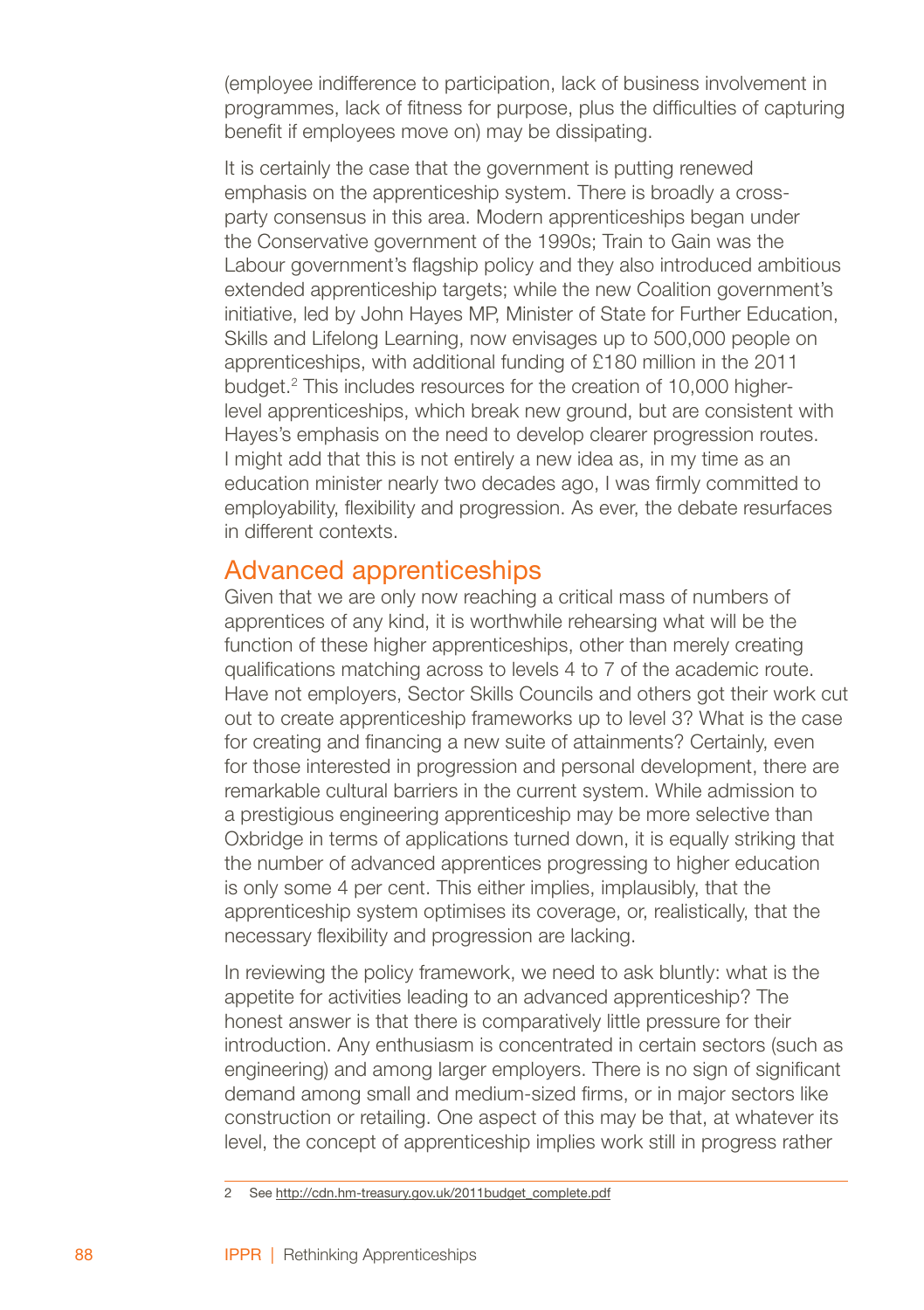than the mature attainment of a given required level of competence. The demand for this would perhaps be recognised by the title 'master craftsman' (compare the German *meister*), and the mix of attributes leading to such status would vary with the industrial and commercial needs of the sector involved.

It may well be that the pursuit of advanced apprenticeships as a universal pattern is misaligned with requirements of firms and that, here again, we are suffering from the pursuit of 'parity of esteem' to be delivered through equivalence of qualifications. The history of vocational skills is characterised by abortive, serial initiatives designed to engineer employer demand by decree, rather than objective need.

As the level of apprenticeships increases, so it becomes more difficult to align the framework, both with business requirements, and the aspirations of the learners themselves. In fact, the shakiness of parity of esteem between general education and vocational subjects can be intensified by parity issues within the vocational sector, where not everyone needs the same content. Just as for doctors, for example, some will need development in their speciality, and others may need more general skills like statistical knowledge, and these may be delivered in a variety of shapes and sizes as required.

Therefore, while advanced apprenticeships may be appropriate in some contexts, we may need a much more flexible overall approach. The vision of a dynamic society offering better social mobility through personal development in the workplace is not so much about a rigid apprenticeship label, but rather about a coherent programme of continuing professional development that offers learners and their employers' flexibility without incoherence. This requires full recognition of learning and transparency (and transferability) of attainment. Whether or not formally expressed as professional competence or status or as a licence to practise, the lead in specifying requirements in each sector should be taken by relevant professional or expert bodies.

While it is essential that professions take an unfettered lead in their own development, government can offer support and the buy-in of the wider community, including, for example, parents, educationalists and both employers and labour unions. The government could, for example, usefully open a public dialogue between various professional bodies and interested parties to develop a better understanding of what it is to develop a whole workforce. They can affirm the qualifications framework and offer an element of public funding, possibly on a partnership or challenge basis for innovative developments. Most of all, ministers could express their determination not to run a system which others properly should, any more than they would risk doing with autonomous universities. Instead they should harness expertise and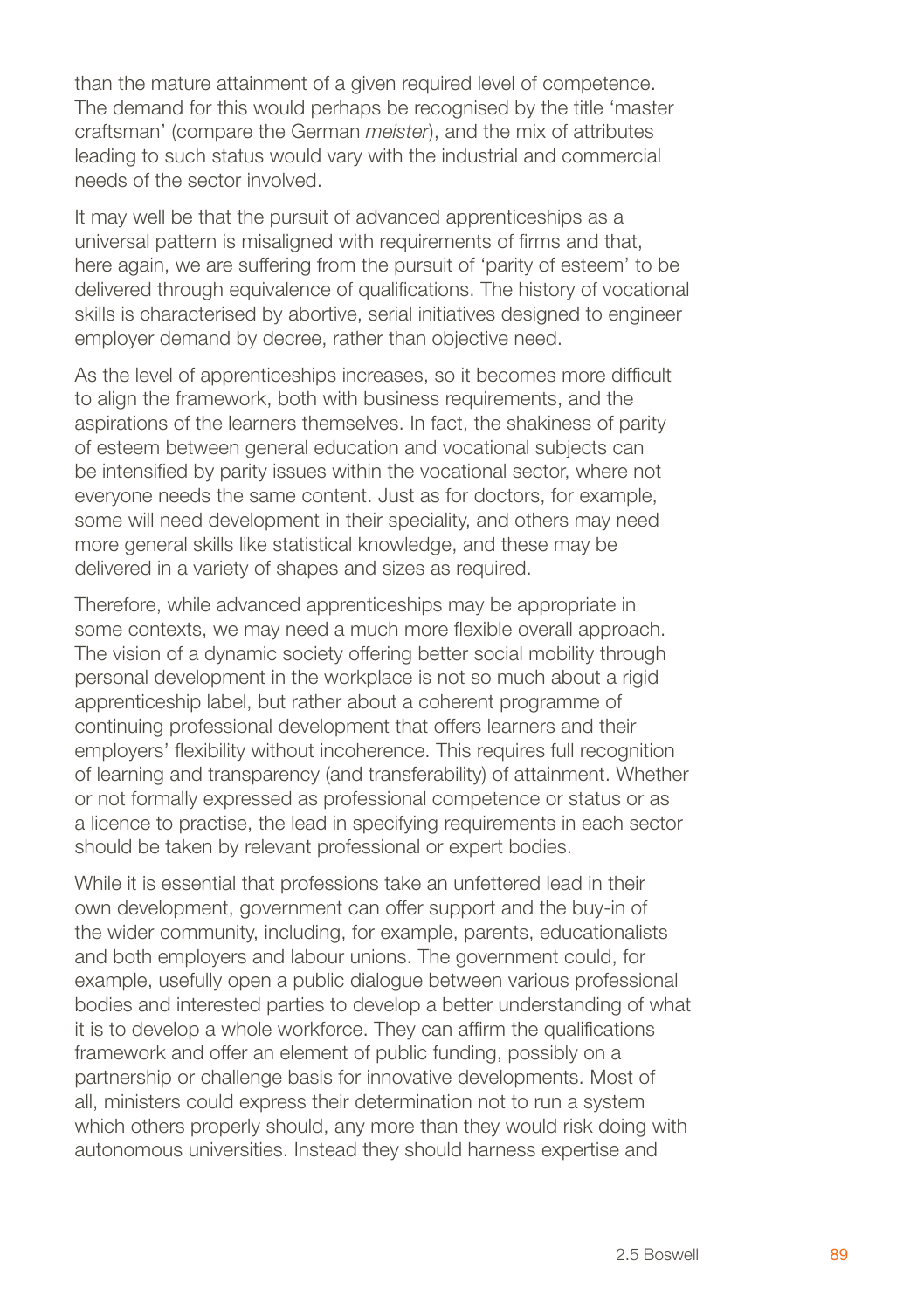learner enthusiasm to meet both the national need for improvement in competitiveness and individuals' aspirations.

Higher apprenticeship frameworks and progression routes are still innovatory. At the time of writing, there are only five higher apprenticeship frameworks in place. Yet it is possible to identify some themes for potential development. First, provision must meet the aspirations of the individual learner and must certainly not be seen to shackle opportunity. This may imply level 4 apprenticeship qualifications or transfer to higher education or blended programmes or subsequent continuing professional development (CPD) opportunities, with even some 'bite-sized chunks' to establish a portfolio. Second, and certainly while they are part funding apprenticeships and probably also increasingly higher education, employers will need to specify appropriate activities – ideally as part of a sector wide programme or framework. Government can assist in either route by providing some funding and in formalising a qualification framework or occupational conditions.

This leads to further consideration of licences to practise. While I am an advocate for these, the concept requires careful exploration. The first question is motivation. It would be easy to create an exclusive guild system as a restraint on trade, on mediaeval lines. Significantly, the areas where we feel most comfortable with licence to practise are those where safety is concerned: like doctors at the professional level and gas-fitters in the trades. This can be extended because of rising consumer expectations, so that, for example, the television engineer has a minimum level of competence, although the case for mandating this is lower. It can also spill across into a firm's commercial need for market segmentation or improved internal quality standards. The issue also arises as to where the emphasis of advanced study should lie. Is it to learn generic skills at a higher level or to specialise in some areas (as a doctor would be obliged to) or is it to include additional types of skills (such as managerial skills to supplement manual and technical ability)? It also implies, as for lawyers, permanent commitment to regular updating, with a minimum number of annual hours attained online.

The answer may well lie in experimentation with different approaches before firm conclusions are reached and will probably entail a range of options depending on the community and sectoral need, flexing fullscale level participation, whether in advanced apprenticeships or higher education qualifications, with a modular CPD based approach. This could embody parts of both traditions and could lead to professional accreditation and a form of licence to practise. We need to get away from concepts of full-scale qualifications intended to demonstrate one-shot sufficiency or competence whether in higher education or specifically vocational routes. Instead we should move towards a new philosophy where individuals regularly update their skills with whatever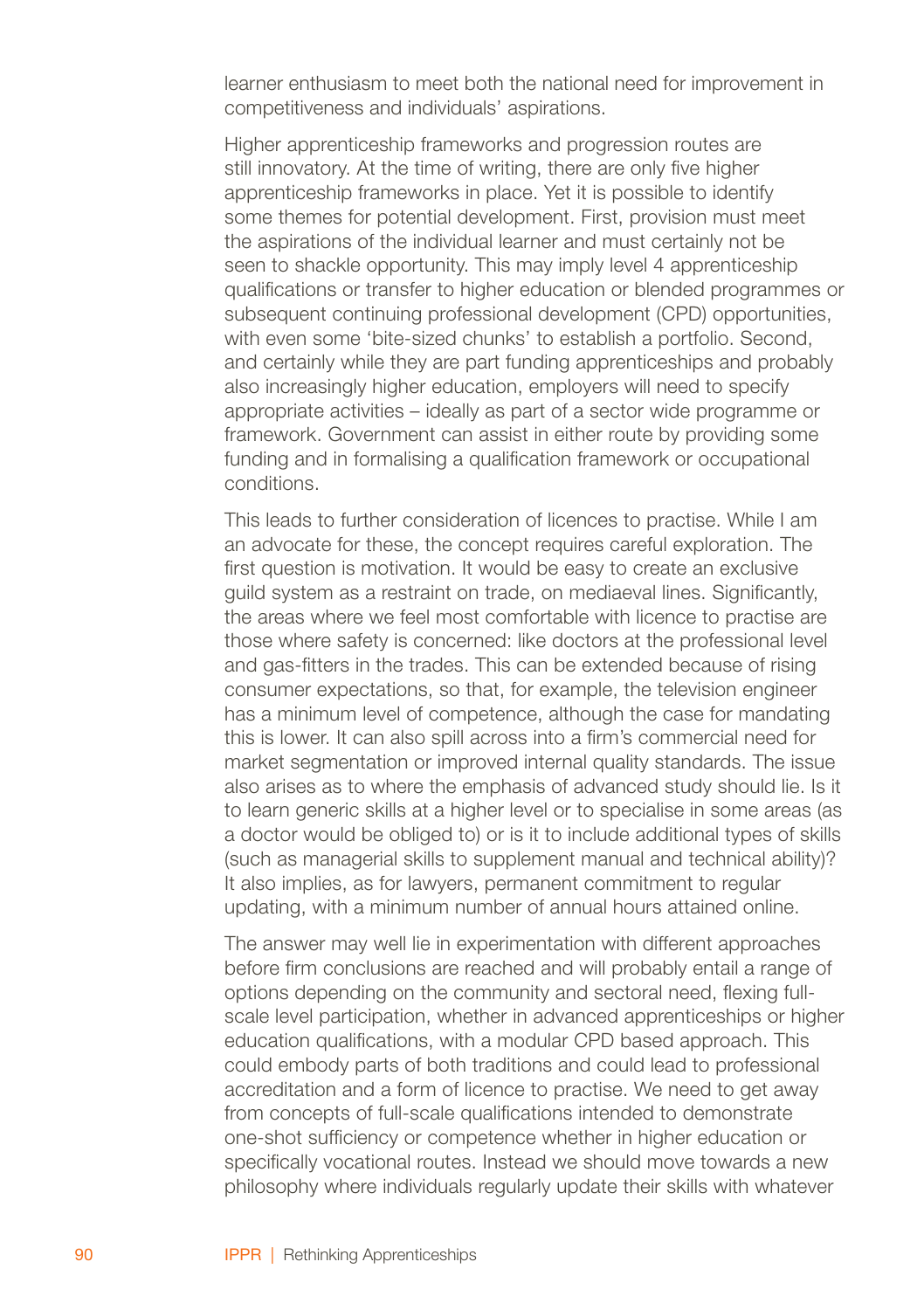course is appropriate and meets both employer needs and personal aspirations, with the appropriate validation and recording of attainment as and when it happens.

There are a number of prerequisites for this. First, employers need to become active in the design of apprenticeship progression and CPD frameworks, and, if possible, ensure that standards align with those required to demonstrate fitness to practise, moderated by the level of attainment or specific subject expertise appropriate for the specific employment involved. This should achieve the essential prerequisite of any apprenticeship system – that those who largely finance it should be seen to obtain benefits from it. The issue of poaching trained staff still has to be faced, but in general I suspect that it has been overstated as good employers reap benefits from staff stability – including the more general reputational issues which resonate with labour unions and the general public as much as formal licences may do.

Second, the apprentice–employee has a central part to play. At the outset, there is a need for careful choices, well-guided by an independent careers service. Progressively, as he or she becomes familiar with workplace socialisation, the trainee will need to take control of the learning process, exploring and pursuing a range of suitable options and, if possible, avoiding doors which later slam shut in his or her face. This may result in development in that employment (or with a new employer) a move into self-employment, or even a mix. And of course, it may include continuing education previously deemed inappropriate or out of reach. But the emphasis should be firmly on the worth and status of the individual who has reached apprenticeship, particularly at a higher level.

The viewpoint from public policy will be a little less directed than we have recently been led to expect. The state will still be a major provider of resources for vocational skills, particularly to level 3 and, for young people, with employers co-funding apprenticeships as required. It is also responsible for the National Apprenticeship Service and ultimately for the qualification framework and for any declared equivalence with higher education.

Further education colleges will remain an essential part of the training and apprenticeship mix, particularly for small and medium enterprises and specialist applications. They may be working sometimes in conjunction or in competition with private training providers and with employers to fulfil apprenticeship frameworks. For authenticity these need to remain firmly within the responsibilities of industry bodies and employers. Apprenticeships need to carry credibility in employment and the skills they inculcate need to be demonstrably useful to business and ultimately to customers. In doing so, they fulfil a public interest and may properly attract some public funding.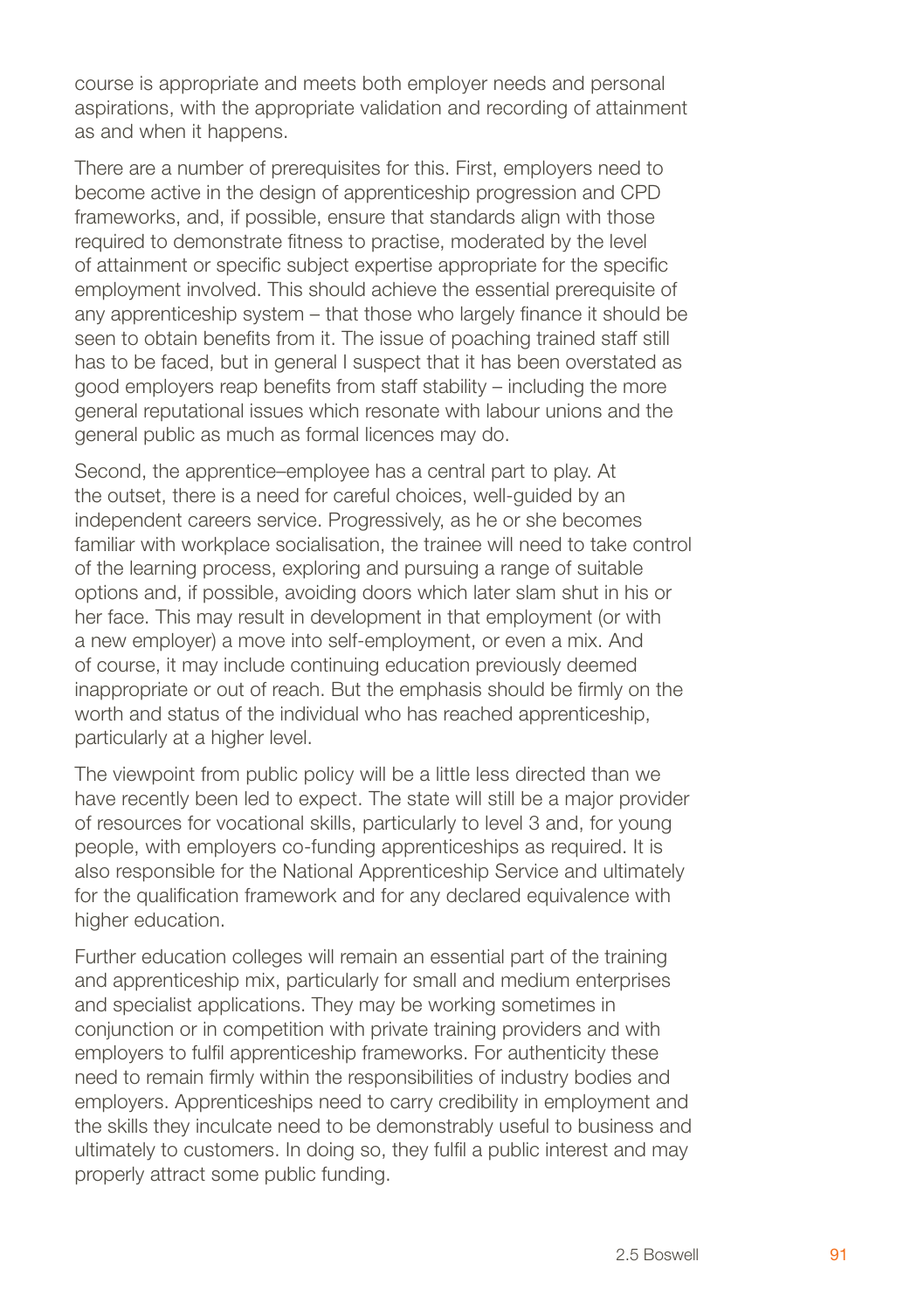# Concluding thoughts

Over two generations, Britain has built a society with an unhealthy single focus on progression from compulsory education through the higher education route. The invaluable role of further education in diversifying this by infilling skills for eventual graduates, or by offering skills to others not intending to go to university, including apprentices, has been widely overlooked. The apprenticeship route itself has been misperceived as second best.

Now, as a result of one of those virtually unspoken informal British collective decisions, we have decided to rectify this. For economic competitiveness, we need to express skills at the highest levels, and we need to assure customers at home and abroad that this is the expectation. For personal development, we need to offer a genuinely alternative route, not in some vain pursuit of parity of esteem, but earned and demonstrated on its own merits. This needs to cover not just the initial apprenticeship experience but progression and personal development of all kinds, offering the status that it used to, or as a foreign educational qualification often does. Government needs to support this process, as it intends to, but not supplant as its driver the central and ultimately healthy relationship between employer and apprentice or developing employee. We need to work not just literally with market demand or the urgent need for national competitiveness but to align them with the world of aspiration and personal development.

It is worth pausing to consider whether a system under explicit employer leadership would necessarily act in the wider national interest. There have certainly been problems in the past in getting employers to define what they actually want from apprenticeships, or more widely, training as a whole. This might reflect poor business planning, or a cynical attempt to limit the process in order to turn out future staff with just enough skills to fulfil the employer's immediate requirements, or simply a lack of imagination in defining the dynamic blend of skills required to operate in and develop personally through a constructive business environment.

This issue is not unlike the common argument on the danger of poaching trained staff. No doubt some employers function at this level, but the evidence from the poaching argument is that it is not conclusive, certainly at the level of major undertakings. Perhaps we should recognise that employer leadership is a necessary, but not sufficient, condition for a successful framework, and that it needs bolstering with adequate approval mechanisms and peer pressure from leading employers and unions to secure the national and the apprentice's best interests.

#### **References**

Gove M (2011) 'Outline of the government's response to the recommendations made by Professor Alison Wolf in her report', 12 May 2011. http://www.michaelgove.com/content/vocational\_ education\_0

Wolf A (2011) *Review of Vocational Education: The Wolf Report*, London: Department for Education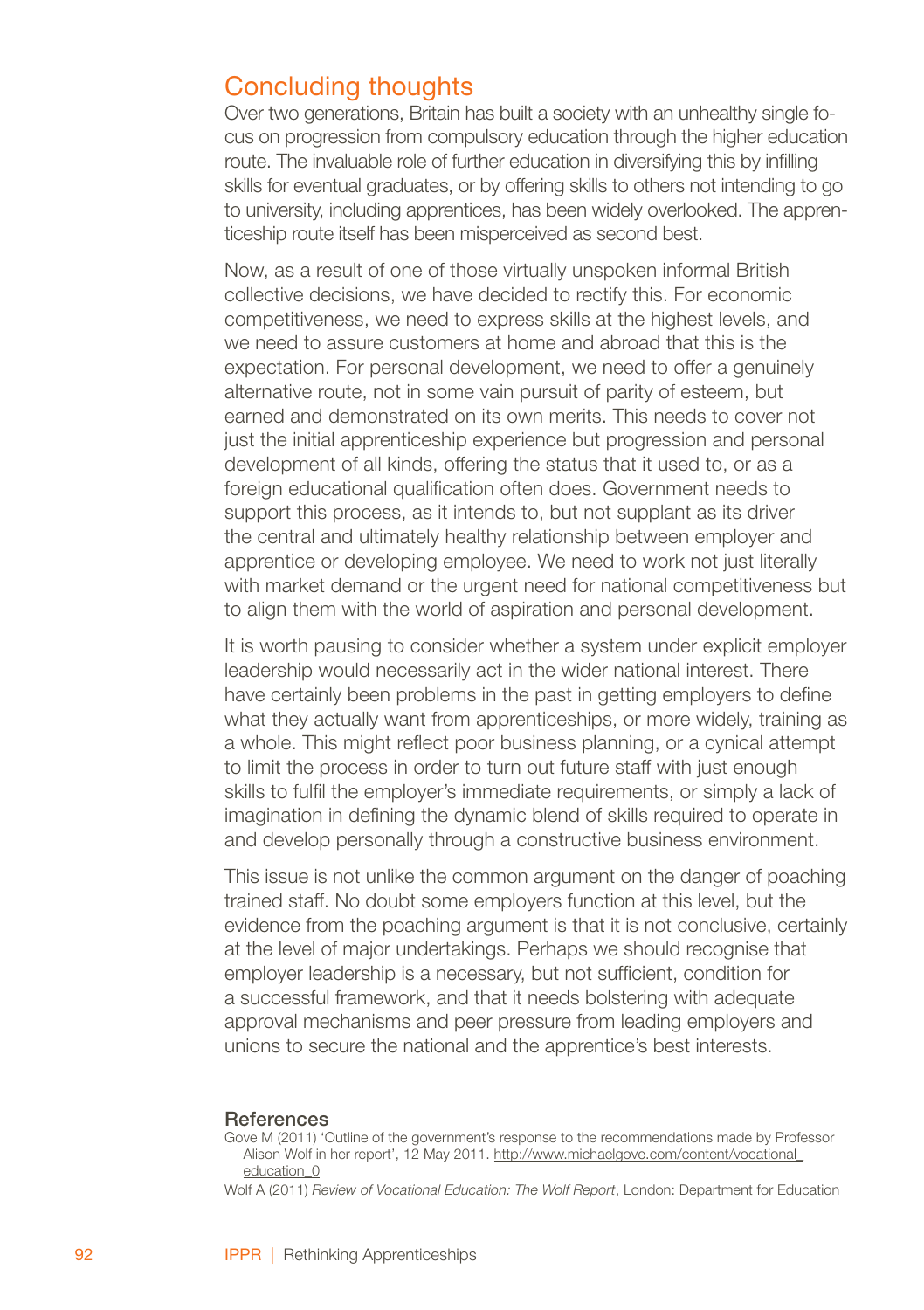# CHALL ENGES AND CHANGE: Apprenticeships in Germanspeaking Europe

HII ARY STEEDMAN

Difficult labour markets in European countries are a challenge for young people seeking employment. However, apprenticeships continue to facilitate the transition from school to work and to lead to higher employment probabilities than equivalent full-time schooling (OECD 2010a). In the dual-system German-speaking countries – Austria, Germany and Switzerland – at least 40 per cent of school-leavers are taken on by employers in three-year apprenticeship leading to a recognised qualification. In England, only 6 per cent of 16- to 18-year-olds were in apprenticeships in 2010 and apprenticeships last on average just over one year (SFR 15 2011). The dual-system countries show corresponding benefits for youth unemployment which stands at only half the level of the 19 per cent reported for the UK in 2010 (OECD 2011).

In German-speaking European countries, fast-changing labour markets have led to reform and change of the regulation of apprenticeships, which aims to increase the incentive to employers to provide apprenticeship places. The role of government in the three-way partnership on which dual-system apprenticeships are based is crucial to the continuing resilience of the dual-system model in these countries. This chapter explores this role and draws lessons for changes needed for the governance of apprenticeships in England.

This chapter examines:

- the respective responsibilities of federal government and employers in the dual-system, as exemplified by Germany •
- a summary of cost-sharing in the dual-system, exemplified by Germany •
- the main policy responses to challenges facing the dual-system in Austria, Germany and Switzerland •
- the role of the state in recent developments in England •
- conclusions and proposals for the sustainable future growth of apprenticeships in England. •

# The governance of dual-system apprenticeships – the example of Germany

The current renewed enthusiasm and support for apprenticeships in Europe and beyond follows a period of divergence in European government skills policies for young people. In the second half of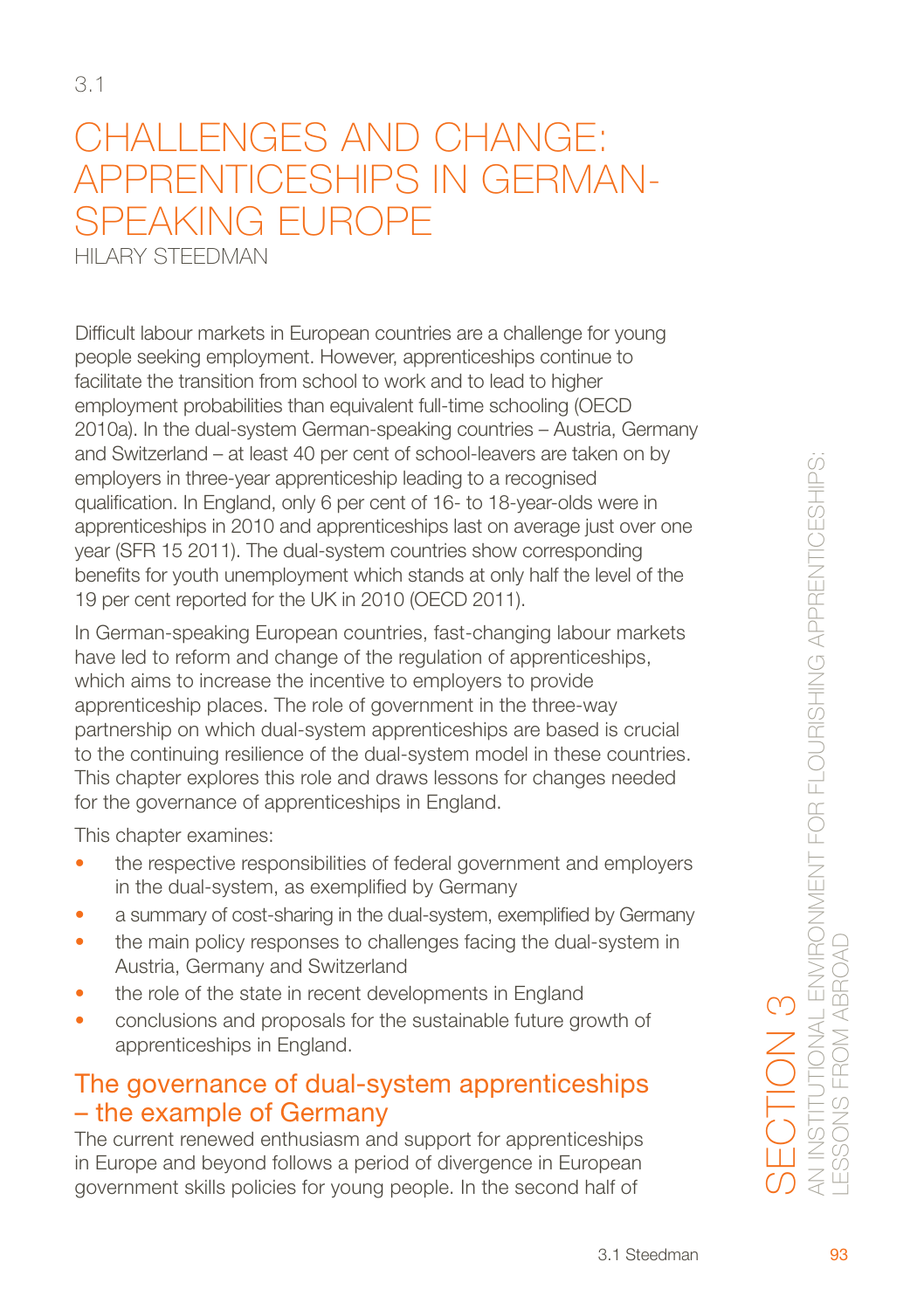the 20th century only Denmark and the German-speaking countries maintained apprenticeships as the principal entry route to work and skills acquisition. Others, for example France and Sweden, provided a full-time, school-based vocational route which marginalised apprenticeship provision and have only recently renewed their support for apprenticeships (Steedman 2010).

Germany avoided the discontinuity in apprenticeship provision experienced in England and elsewhere. From the end of the 19th century onwards, the public authorities progressively intervened in the employer-apprentice agreement through insistence on the provision of general education and occupation-related knowledge in apprentice programmes (Deissinger 1996).

This general education component of apprenticeship programmes was institutionalised in the post-war period as a day (or more) a week spent in a publicly-provided school or college. Apprentices follow a programme of learning established after consultation with employer representatives but designed to transmit general transferable knowledge. Costs of providing this off-the-job education are met out of public funds and the apprentice has the dual status of student (in school) and contracted trainee (in the workplace).

The familiar 'dual-system' label used to describe apprenticeships in Germany and in Austria, Denmark and Switzerland reflects the two distinct learning locations – the school (general education and occupational knowledge) and the workplace (occupational skills and personal development). A 1969 Act of the German Parliament – Vocational Training Act (VTA) – recognises this duality. In this Act, the federal government defines the parameters within which firms and chambers of commerce may legitimately operate apprenticeship contracts.

The VTA specifies the length of apprentice training and the examinations to be carried out by chambers of commerce to test workplace learning, and obliges employers to release apprentices to undergo these tests. It requires employer and sector representatives to draw up a specification of workplace learning for every recognised apprentice occupation, with the proviso that the framework promotes transferable skills and knowledge within an occupational context.

'... the Act places vocational training in the hands of firms and chambers and thus emphasises the principle of selfgovernment while at the same time defining the framework where it has to take place.'

ibid

The federal authorities are not, therefore, absent from the institutional architecture of apprenticeships in Germany. Laws approved by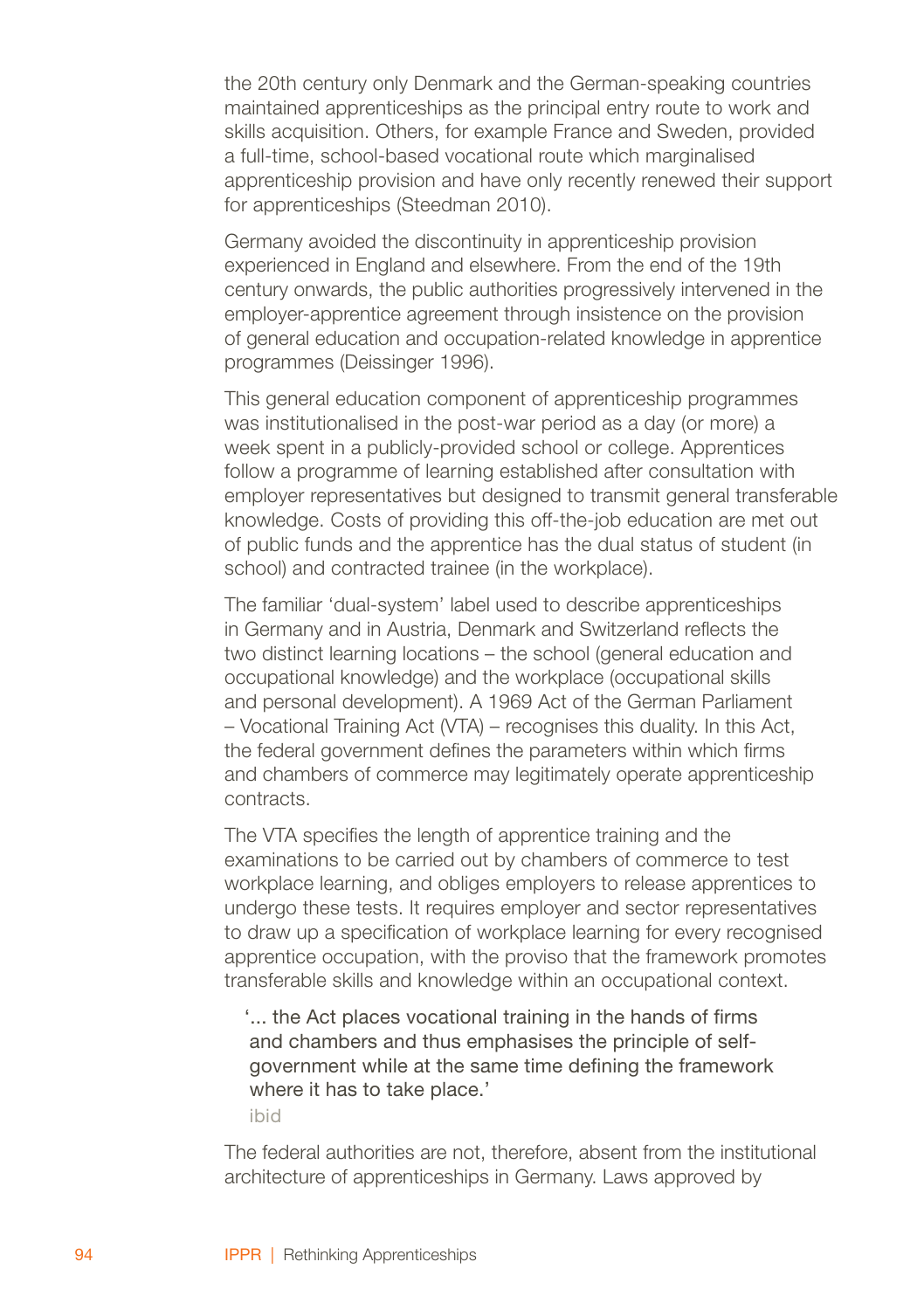parliament determine the length and conditions of the apprenticeship contract and set out the objective of apprenticeship training in both arenas of the dual system. In partnership with employer and employee organisations, the federal government, represented in the Federal Institute for Vocational Training, oversees and co-approves apprenticeship frameworks.

It is at this point, however – after establishing in law the basic parameters and standards of apprenticeship training – that the federal government steps out of the picture and employers' responsibilities for apprenticeships begin. The decision to recruit apprentices rests with the individual firm; the firm recruits apprentices from individual applications submitted by young people.

# Managing the costs of dual-system apprenticeship

In Germany, the vocational school excepted, the cost of providing dual-system apprenticeships falls on employers. All employers, whether apprentice employers or not, contribute to the cost of local chambers of commerce through a compulsory levy. They also benefit from a host of other business services provided by chambers in addition to the management of apprenticeship. Apprentice employers pay a trainee wage and meet the costs of workplace training. At the end of apprenticeships, chambers of commerce meet the cost of assessment of apprentices.

Apprenticeship direct costs to German firms consist of:

- apprentice allowance and social insurance contributions •
- apprentice mentor (employee with recognised trainer qualification) •
- releasing the apprentice for attendance at vocational college and for examinations. •

The net cost of apprenticeships to the firm and ultimately the viability of apprenticeships are determined by factors external and internal to the apprentice firm.

Statutory requirements are, principally:

- length of the apprenticeships •
- apprentice allowance •
- outline framework of apprentice occupation. •

The German firm relies on the trade association for its sector and ultimately on the German equivalent of the Confederation of British Industry to negotiate fixed external conditions (including the level of the apprentice allowance) which make it worthwhile to undertake apprenticeship training (see box 1).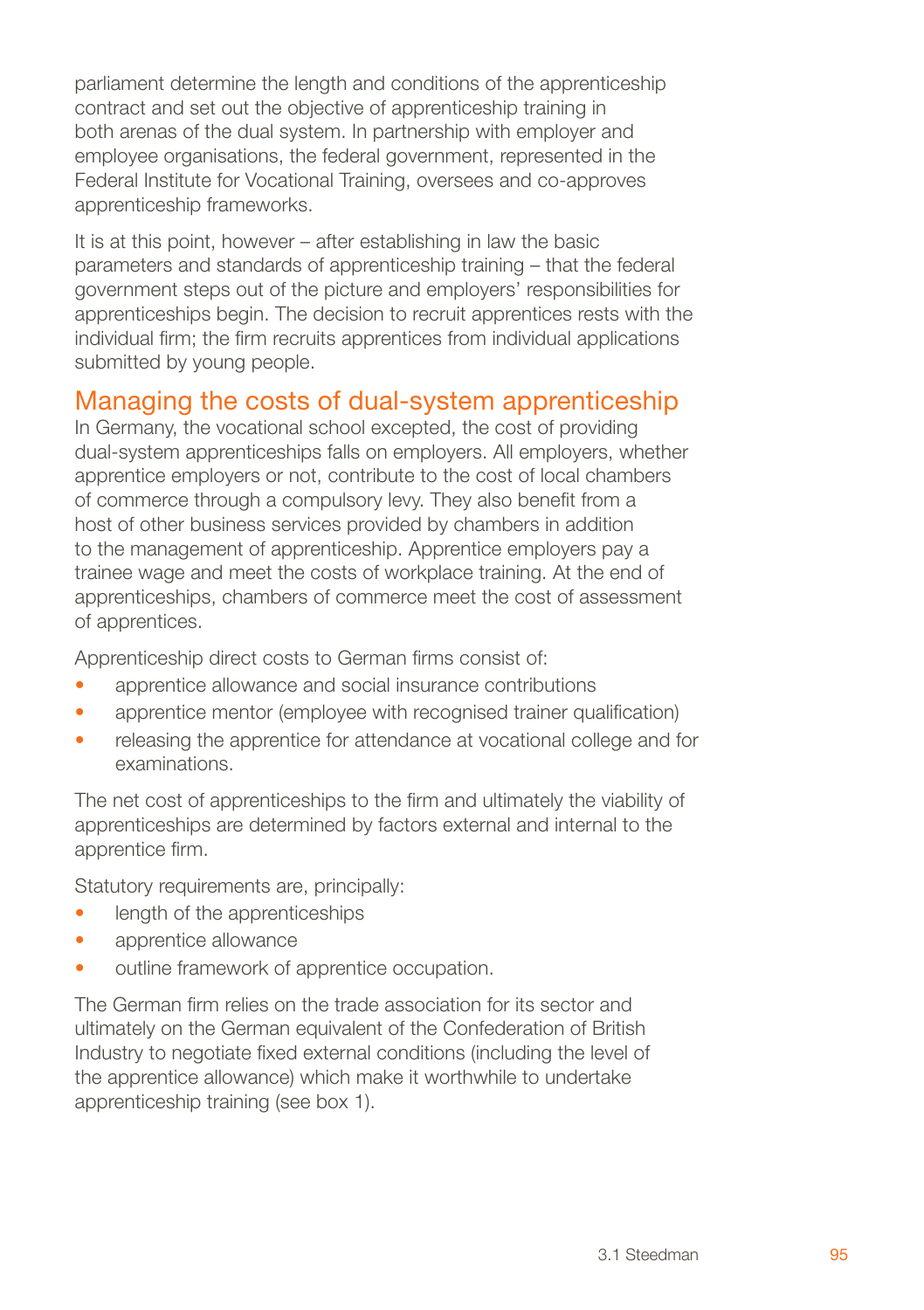#### Box 1: The apprentice allowance

German apprentices are not employees but have a special trainee status defined by the VTA 1969. The subsequent 2005 VTA specifies that the employer must pay an apprentice allowance which increases in each year of training. The level of apprentice allowances is negotiated by employer and employee representatives and varies both by sector and region. Beicht (2011) notes that that the level of apprentice allowance rises when the supply of apprentices is low and vice versa. German trade unions' willingness to accept apprentice allowances at, on average, one-third of skilled employee wages in the relevant occupation is conditional more or less explicitly on employers keeping numbers of apprenticeships in line with demand from young people, on recognised differentials for skilled employees with completed apprenticeships and on the quality of in-firm training.

German apprenticeship occupations, as outlined in the agreed frameworks, cover a substantial range of skills and competences to be acquired in the workplace and demonstrated at the end of the apprenticeships in practical, written and oral examinations. The final qualification confers skilled status in a recognised occupation (*Beruf*) (see box 2).

Box 2: The significance of occupation in Germany 'The German labour market is structured around occupations ... they are central categories for the recruitment of skilled workers and ... the collective bargaining structure. The *Berufsabschluss*, the certificate of the dual system comes with the entitlement to a particular [skilled] wage if employed according to the qualification.'

Hanf 2011

The training framework needs to be flexible enough for the firm to progressively integrate the apprentice into their work processes over the three-year apprenticeship. As a result, the costs of training are, to a greater or lesser extent, off-set by the apprentices practising the skills that they are learning and thereby contributing to the firm's output.

The progressive integration of apprentice training into work processes within the firm is facilitated by the use of the *Beruf* as an organising principle of production or business.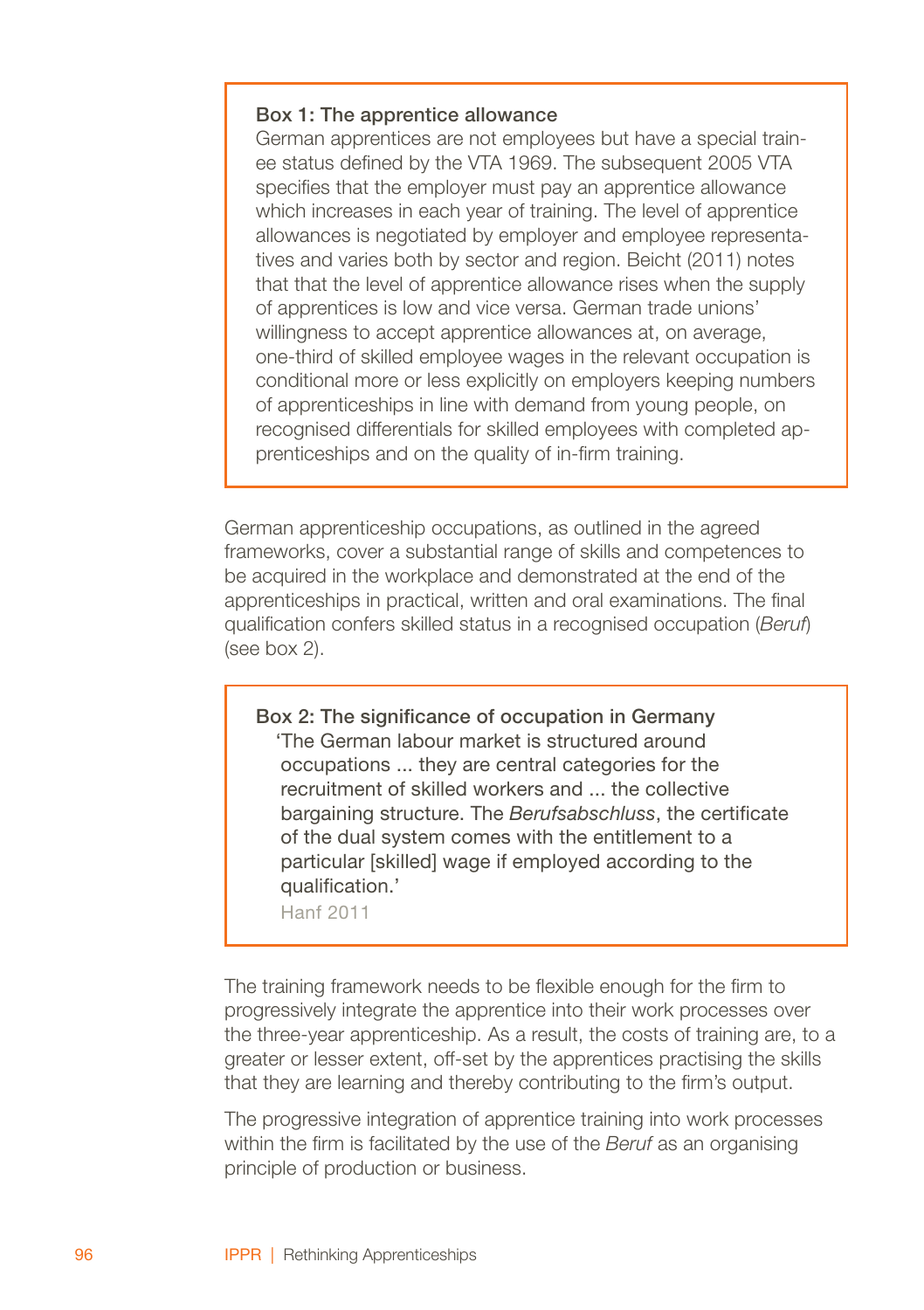The skills and competences acquired by apprentices are those already in use in the firm by employees who have been trained in the same occupation. The close match between the firm's activities and the skills specified in the occupational framework helps to reduce the cost of training to the firm while still delivering a set of highly transferable skills.

Young people apply directly to a firm that offers an apprenticeship in their chosen occupation. Apprentice places are offered in occupations that the firm has identified as required for future operations and growth. As a result, apprentice training ensures a good match with future skills needs. The firm itself will try to select applicants whose school results and personal qualities suggest their ability to cope with the demands of the training programme. Apprentices who struggle to acquire the required skills and competences will be costly for the firm.

The level of the apprentice allowance, the learning capacity of the apprentice, the duration of the apprenticeship period and the management of training costs by the firm determine whether the costs incurred at the beginning of the apprenticeship period, when the candidate is inexperienced, can be offset by their productive contribution later in the apprenticeship.

The key features of the German dual-system outlined above are also found in the two other German-speaking dual system countries – Austria and Switzerland. However, the extent to which the three countries currently succeed in satisfying the demand for apprenticeships and maintain the cost-benefit equilibrium of apprenticeship financing is different in each. The following section outlines the current challenges facing the dual-system countries and the measures taken to return to a functioning equilibrium.

# Dual-system apprenticeships – challenges and adaptation

#### Austria

In Austria, apprenticeships remain confined to artisan trades and lower level business activities, while preparation for technician and associate professional occupations takes place in upper secondary technical schools which confer a dual qualification – entrance to tertiary study and a recognised occupational qualification. These schools, which enrol a quarter of the age group, attract well-qualified students. Apprenticeships, with 40 per cent of school-leavers, take on (almost exclusively) the less-qualified who have left at the end of compulsory schooling.

As demand for skills increases, taking on more of the less-qualified as apprentices is one element which, together with more competitive markets, has increased employers' costs and resulted in a shortage of apprentice places. Since 1996, with the exception of 2000 and 2001,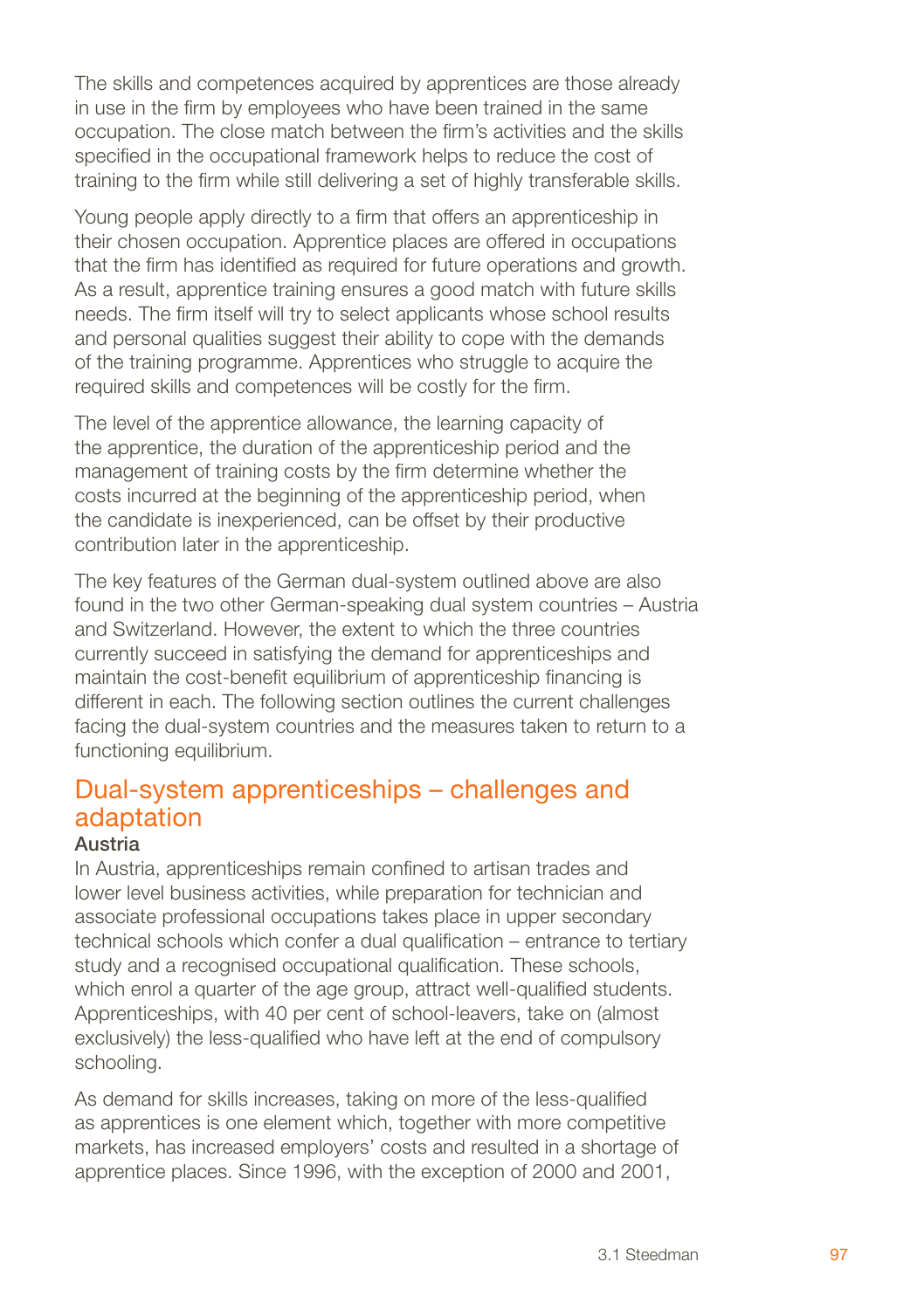numbers seeking apprenticeships have outstripped places offered (Dornmayr and Wieser 2010). However, Austria has never experienced the long queues of young people seeking apprenticeships, as experienced in Germany (see below).

The Austrian government has used public funds to pay subsidies directly to employers who offer additional apprentice places, with the result that, apart from 2009 (when the economic crisis caused large numbers of firm closures), the gap between supply and demand has been closing.

Improved quality of apprenticeship training has also been supported by government funding. This takes the form of a payment of premiums for firms where all apprentices are partially or wholly successful in a practical skills test taken half-way through the apprenticeship.

Rauner (2008) is, however, critical of the Austrian government's attempts to redress the apprenticeship supply—demand balance, claiming that fundamental problems of governance have not been addressed. Apprenticeship administration is divided among too many bodies, government departments and local authorities, and is subject to too many jurisdictions. As a consequence, tradition rather than innovation determines provision.

This is reflected in the range and scope of apprenticeship occupations which are overwhelmingly found in the craft and artisan sectors of the economy rather than in the growing high technology service sector areas. The status of traditional work-based apprenticeships has been eroded by the growth of upper secondary technical schools which attract the brighter students and prepare for higher technical and commercial employment.

Lack of leadership and strategic vision at government level mean there has been no significant innovation in apprenticeships. Little attempt has been made to expand apprenticeships in new strategic sectors of the economy and to provide bridges from apprenticeships to further study and thus attract brighter students.

#### Germany

In Germany, during the prosperous 1980s, apprenticeship places regularly exceeded the number of candidates (Wagner 1998). Since the reunification of Germany in 1990 and the accompanying structural and cyclical economic difficulties, it has proved more problematic to maintain sufficient demand from industry and business. German firms proved increasingly reluctant to provide apprenticeships for less-qualified candidates and a substantial backlog or queue of young people built up waiting for an apprenticeship place.

The German government has engaged employers in a succession of high-profile Pacts for Apprenticeship Training. In these Pacts, employers commit to increasing the number of apprentice places offered while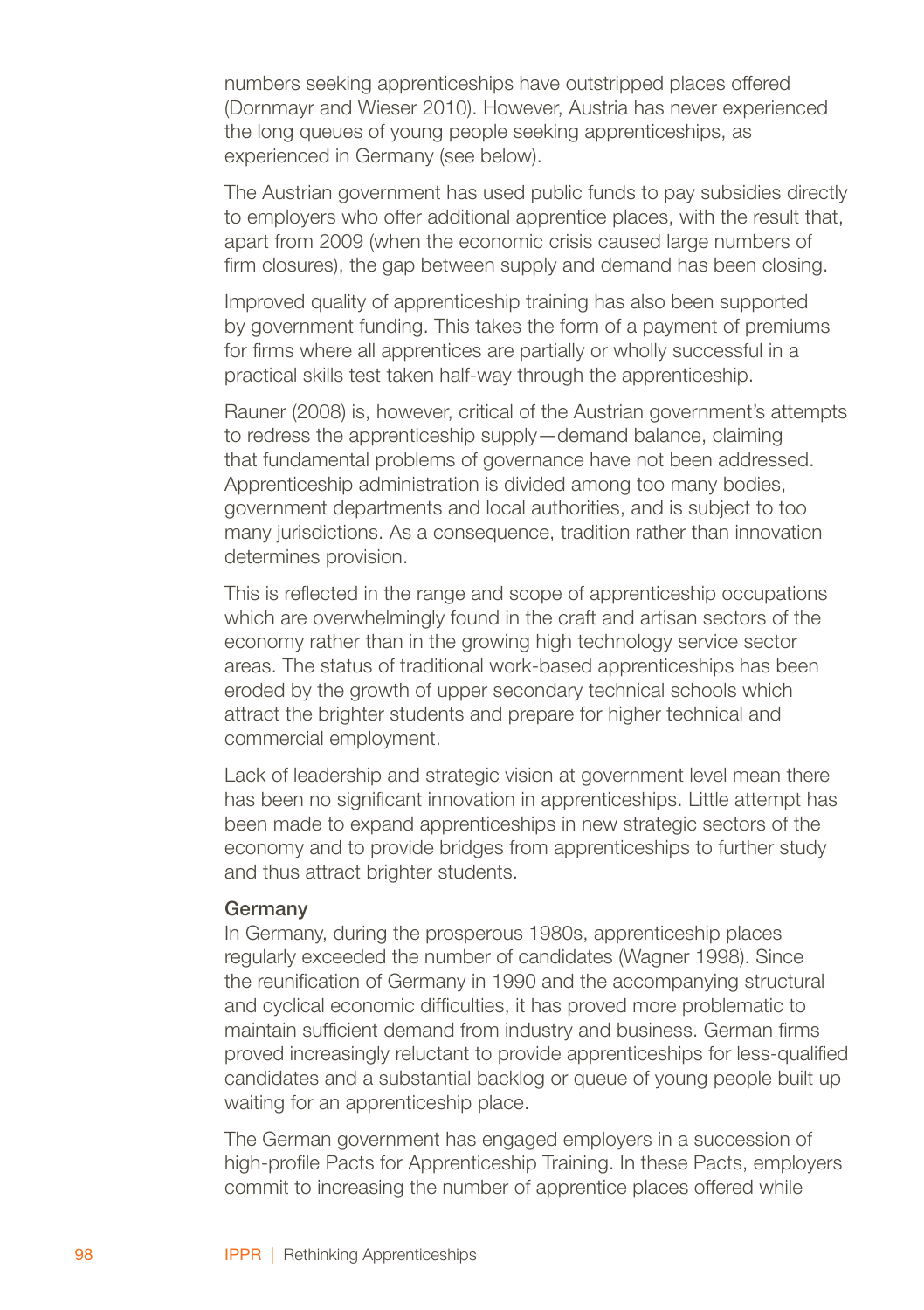government undertakes to lighten the cost burden on employers. The unspoken threat of a training levy is the sanction available to the government in the event of a failure by employers to increase the number of places.

To redress the cost-benefit balance of apprenticeships in favour of employers, the German government has:

- introduced more flexibility into the training regulations to reduce the costs to firms of in-firm training •
- coordinated initiatives in the regions to improve apprentices' education standards by improving schools •
- subsidised apprentice places for disabled or difficult-to-place young people •
- funded group training facilities for small firms. •

Agreements between employer and employee organisations have kept apprentice allowances more or less flat in real terms since 2000 (Beicht 2011). These measures helped to keep the number of apprenticeship places offered each year fairly constant at around 600,000. However, this was still not sufficient to prevent a long queue of unsuccessful applicants building up. Only in 2007, as the German economy started to grow more strongly, did the number of places start to increase.

By 2010, helped by strong economic growth and falling cohort size. only 12,000 out of a total of 580,000 apprenticeship applicants were without a place, the lowest figure of unsuccessful applicants since 1992. In former West Germany, demand from employers exceeded supply in 2010 for the fourth year in a row; in the former East a sharp fall in numbers of young people has brought supply and demand into balance.

In 2011, the federal and regional governments' priorities are concentrated on measures to assist school-leavers with low school attainments to prepare for apprenticeships and to continue to offer additional finance to employers and others who provide apprenticeship and other work-based learning places (Bundesministerium für Bildung und Forschung 2011).

#### Switzerland

While apprenticeships in Switzerland are based on the dual-system, there are important differences from Germany and Austria which make the Swiss model arguably more successful.

Swiss school-leavers seeking apprenticeships have, on average, significantly higher school attainments than those in Austria or Germany (OECD 2010b). Good prior school attainments in key subjects help to keep apprenticeship costs down. Figure 3.1.1 shows that Switzerland has far fewer school-leavers with poor school outcomes in mathematics (below Level 3) than Germany and Austria, and that Austria scores particularly badly in this respect.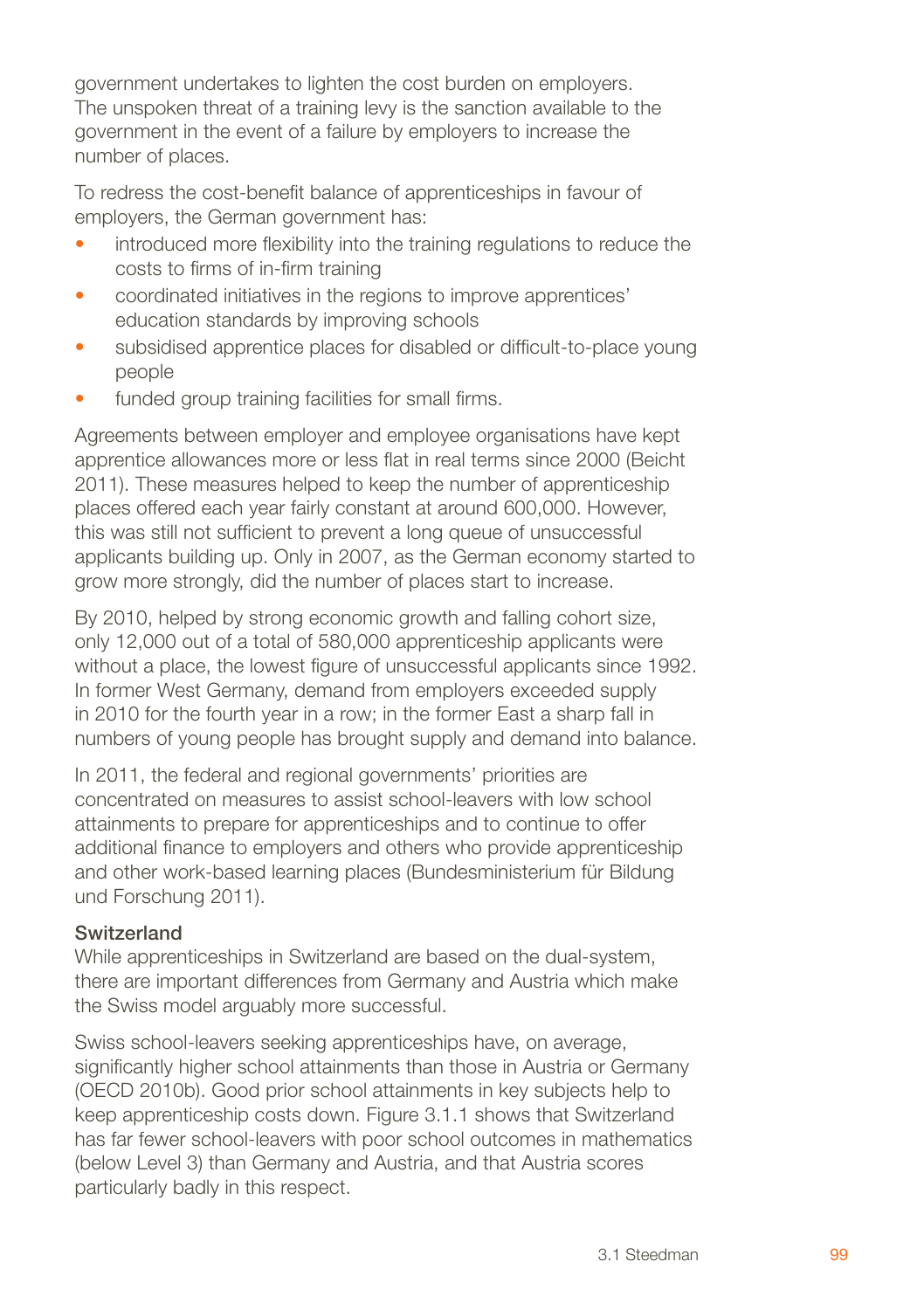Figure 3.1.1 Percentage of students at each proficiency level on the mathematics scale



Source: OECD, PISA 2009, vol 1, annex B1, table l.3.1

Swiss apprenticeships recruit from a broad ability range. Well-qualified school-leavers have been encouraged to enter apprenticeships by the prospect of subsequently gaining the Professional Baccalaureate (*Berufsmaturität*). This qualification is open only to those following the apprenticeship route and requires additional study and a written examination. The additional study can be undertaken either concurrently or subsequent to apprenticeship.

In 2010 just under two-thirds of an age cohort (59,389) gained a Federal Apprenticeship Certificate – 33,202 men and 26,187 women. In the same year, 12,249 former apprentices were awarded a Professional Baccalaureate in one of six specialist areas. A pass confers the right to study for a related degree at a technical university.

As in Austria and Germany, Swiss employers directly recruit and train apprentices. Apprentices attend vocational schools financed by public funds. More recently, some employers have started to provide additional off-the-job, knowledge-intensive, technical or commercial training. In comparison with other dual-system countries (and also with England), apprentice allowances in Switzerland are low relative to skilled worker wages (Ryan et al 2010).

Switzerland is the only European apprenticeship country where there is reliable evidence showing that most firms incur no net costs as a result of taking on apprentices. In these firms, the cost of apprentice training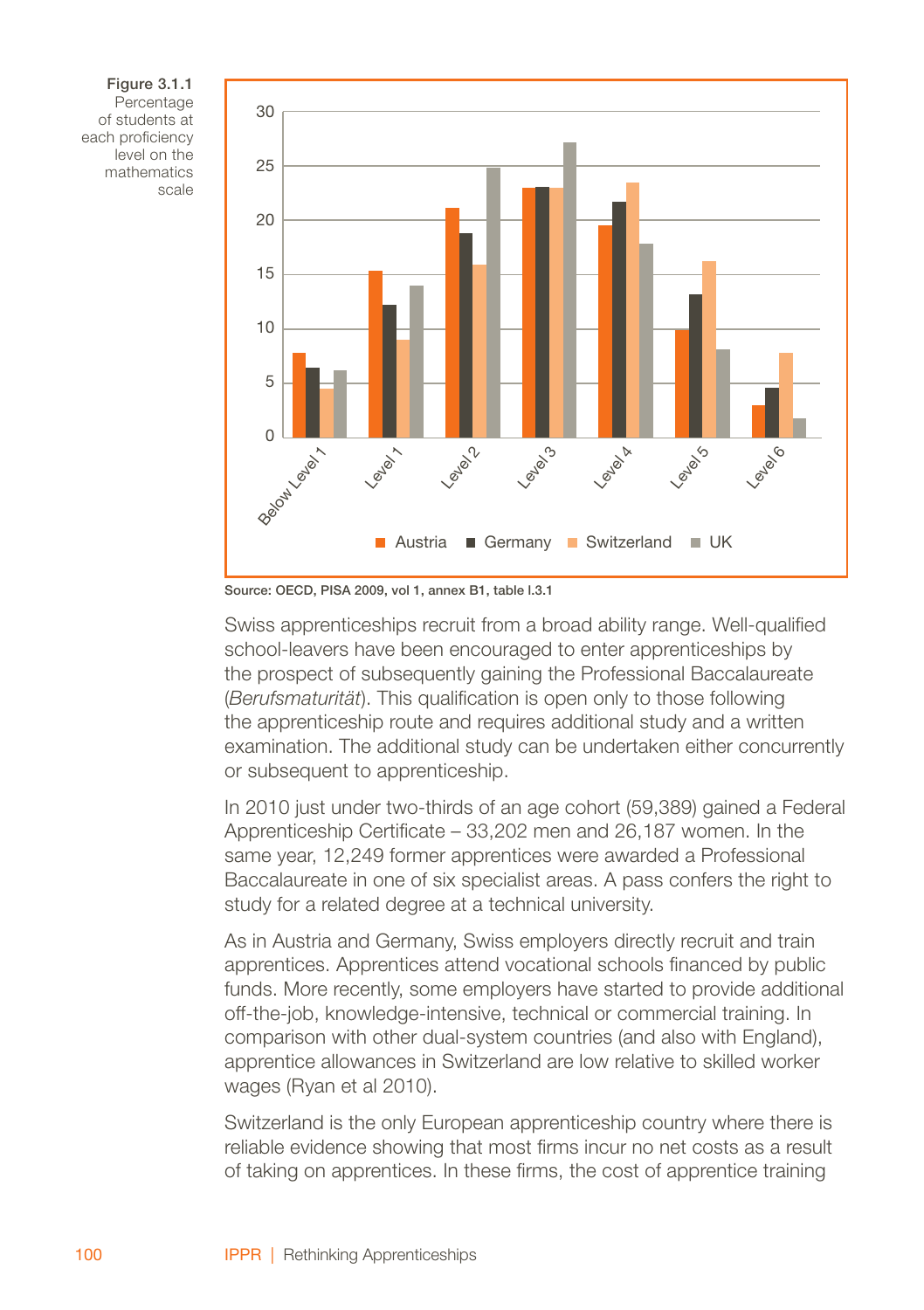is recouped from the productive work during the apprenticeship period (Wolter et al 2006).

The leading players in the Swiss dual system – federal government together with the cantons, employer and employee representatives have shown themselves to be aware of the need to modernise apprenticeships in response to new sectors of economic activity, the demands of the knowledge economy and school-leavers' aspirations.

With the 2004 Apprenticeship Act and after extensive consultation, the Swiss government responded to these challenges by setting a new direction and new strategic objectives for apprenticeship provision. The aims are:

- transparency and flexibility of apprenticeship programmes •
- apprenticeships better differentiated to meet the diverse needs of school-leavers •
- unified system of apprenticeships and other vocational preparation with progression to tertiary level. •

To achieve these aims, the Act proposes increased financial support for apprenticeships in the form of:

- increased government funding for off-the-job apprentice learning (vocational schools) •
- each sector to organise a firm levy to reduce 'free riding' and support apprenticeship •
- increased public funding for research and innovation. •

Rauner (2008) argues that the 2004 Act provides a legal framework for apprenticeships that is superior to Germany. He emphasises that the Act brings all forms of initial, further and higher vocational education and training under one jurisdiction. Under the Act central government is responsible for strategic decisions on direction and purpose while, in a spirit of subsidiarity, the design and management of apprenticeships are delegated to the partners at local level.

# The role of the state in the recent development of apprenticeships in England

Until the middle of the last century, apprenticeships in England remained a partnership between employer and apprentice, governed (if at all) by custom and practice and mostly informal agreements between employers and trade unions. Major state intervention first arrived in the form of the Industrial Training Act of 1964 which established Industrial Training Boards with powers to levy employers and determine apprenticeship content.

By the late 1980s, however, apprenticeships were offered only by a limited number of manufacturing companies and apprentices in the UK had reached a low of only 58,000 (Antal 1990). The abolition of the Industrial Training Boards and the introduction of the Youth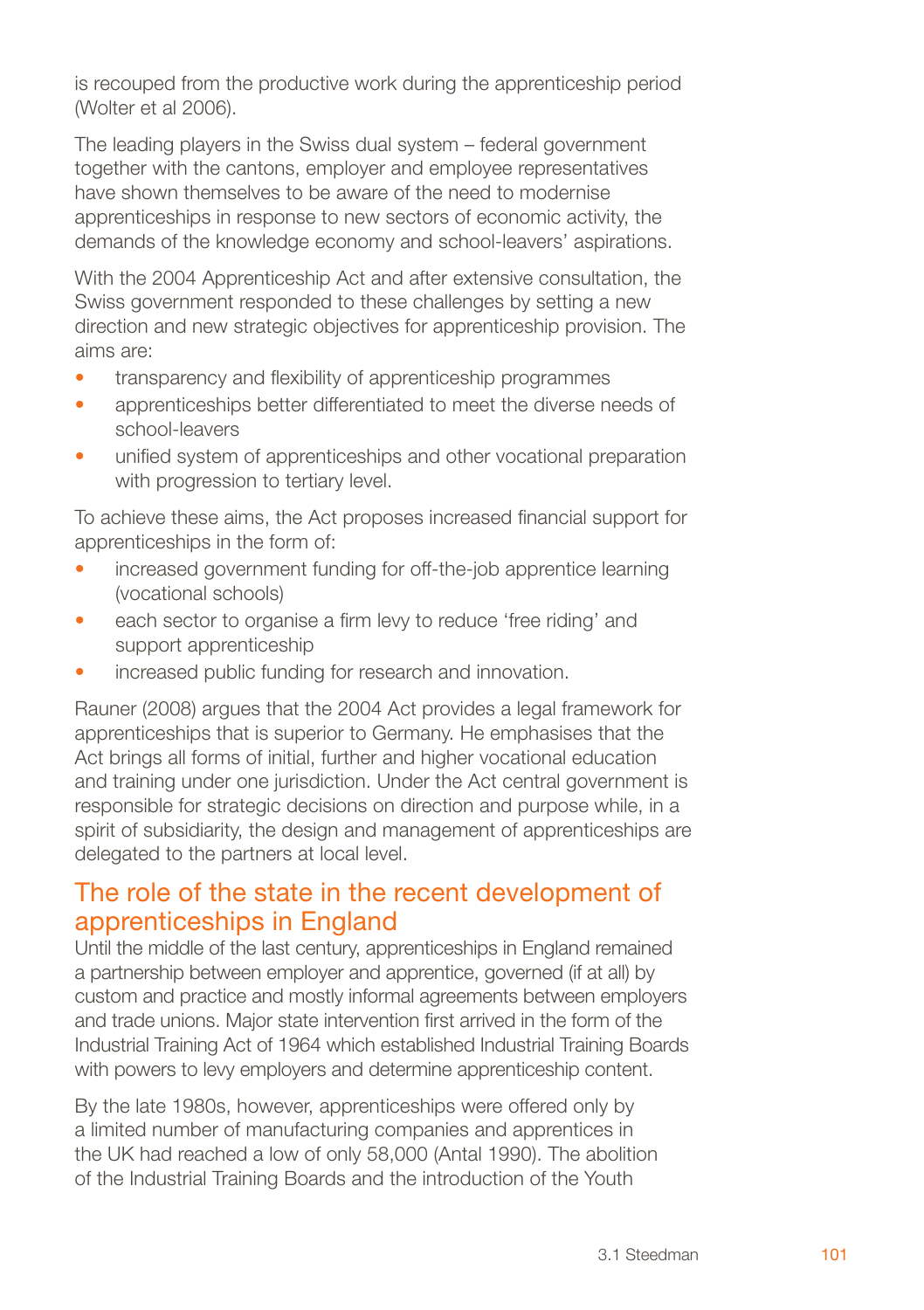Training Scheme (YTS) had replaced employer/employee governance of apprenticeships with short government-run, subsidised training programmes of variable quality. However, YTS provided apprenticeship with 'life-support'. For the first time, as part of the YTS programme, employers received public funding to support the training element of apprenticeships. Private training providers stepped up to administer YTS on behalf of the Manpower Services Commission.

When the Conservative government moved to reinvent apprenticeships as Modern Apprenticeships in the early 1990s, the model used to develop YTS in the early 1980s was reinstated. To achieve rapid growth targets, training providers acted as brokers – pulling in employers – and as trainers, paid from public funds. Growth in apprentice numbers and revised training content was driven by government initiatives and funding. Apart from some very large firms, many of them long-time apprentice trainers, the employer role in apprenticeships was (and still is) confined to employing and paying the apprentice. The drive for apprentice numbers has resulted in apprentice places going to employees already in employment. At least half of all English apprentices are already employed, so that the employment benefits usually associated with apprenticeship are lost. Young people seeking entry to the labour market – the very constituency that apprenticeships are designed to serve – are losing out as more and more older employees are recruited on to apprenticeship programmes.

Fuller and Unwin (2003) maintain that apprenticeships in the UK today are still heavily scarred by the legacy of YTS – too many short low-quality training programmes with little employer input: 'In most sectors, the initial catalyst for apprenticeship recruitment will come from training providers who serve the LSCs [Learning and Skills Councils] by persuading employers to take on apprentices in much the same way as they did for YTS and YT Mouth Training!' (Fuller and Unwin 2003).

This model marginalised the employer contribution to apprenticeships and stripped employers of their traditional role as transmitter of skills and knowledge. The funding model incentivised providers and employers to minimise the apprenticeship duration – in 2006 for apprentices at all levels the average stay was just over one year. Costs to employers of taking on young (16–18) inexperienced apprentices were correspondingly high since the first year of an apprenticeship is inevitably a time of low productivity and high training costs. The average wage paid to apprentices was among the highest in Europe.

### **Conclusions**

In England, lack of employer and trade union commitment led to the government becoming the dominant partner in the funding, management and promotion of apprenticeships. In the dual system countries – Austria, Germany and Switzerland – the federal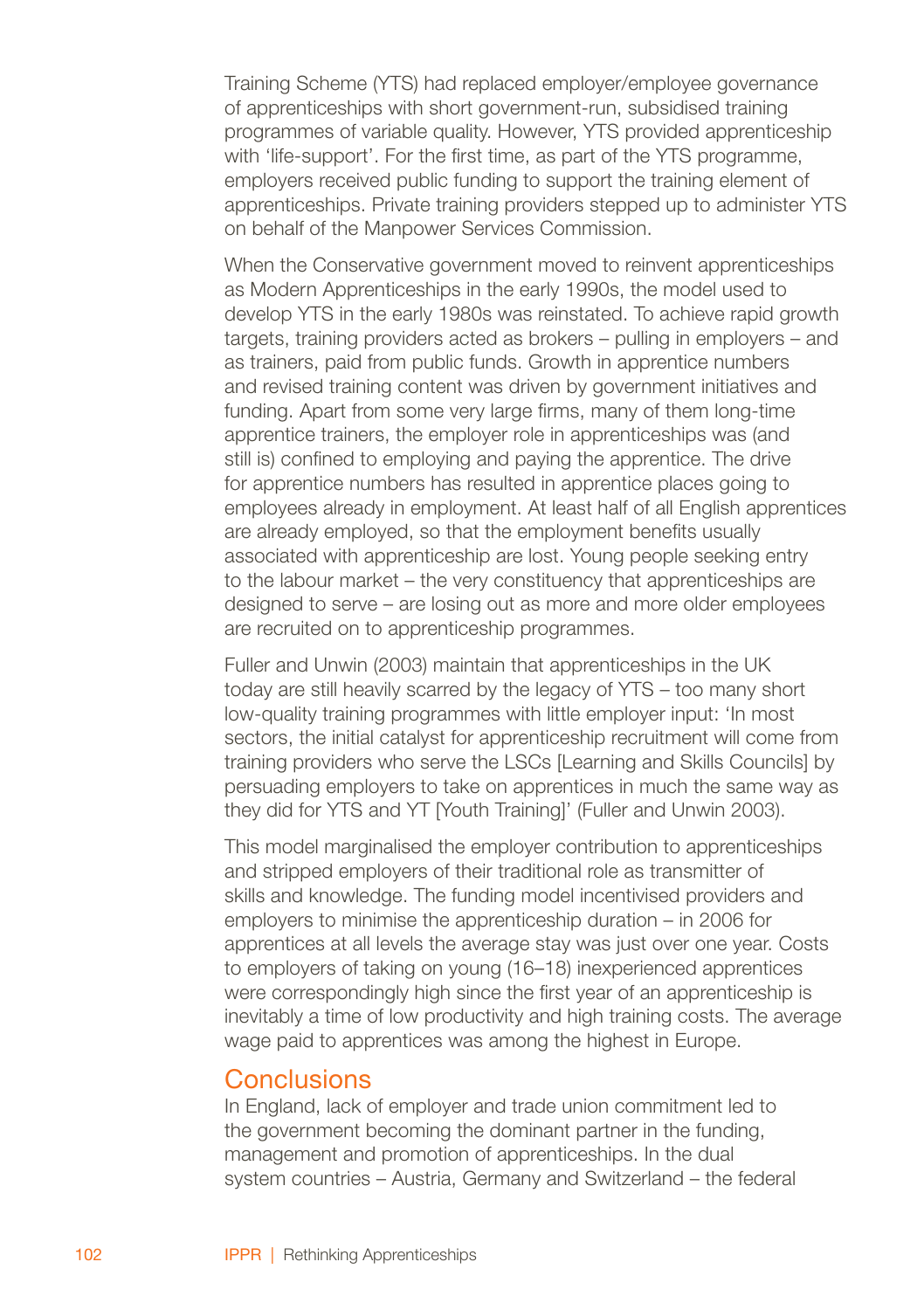government stands aside from the administration and management of apprenticeships. Employer and trade union organisations largely determine the content of apprenticeship certificates. Occupational skills are acquired on employers' premises in the workplace. The federal government determines the strategic direction and objectives of apprenticeships and legislates to provide a framework which sets out and safeguards the rights of apprentices and employers.

The dual system in its purest form shares the costs of apprenticeship training between government (which funds general education) apprentices (who accept reduced earnings) and employers (who bear the costs of occupational training). Currently, Switzerland appears to be the only dual system in which costs are shared in such a way that most firms train apprentices at no net cost.

Recent developments in the three dual-system countries clearly show that the internal economics of the dual system are easily disrupted by cyclical and structural change in the economy and by changes in the aspirations of school-leavers. Knowledge-intensive economic growth means low-qualified school-leavers are more costly to train than in the past and in all three dual-system countries special measures – such as pre-apprenticeship courses and financial support – have been introduced to help offset these costs. Failure to innovate by promoting apprenticeships in newly-developing economic sectors (green energy, media) or by bridging apprenticeships and tertiary education makes apprenticeships less worthwhile for government, firms and employees and inhibits their growth – as in Austria.

In a fast-changing economic environment, dual-system apprenticeships need frequent adjustment to function well and ensure a skilled workforce for the future. Government's role is to monitor and listen to employers, trade unions, young people and their parents and promote the necessary adjustments in legislation and regulation.

Both German and Swiss governments have recently acted to redress imbalances between the different partners in apprenticeships. Employer organisations in Germany have entered into direct agreements with the government to raise demand for apprentices. At the same time, employer proposals for reducing the costs of apprenticeship to employers by increasing flexibility have been accepted.

Employers in the dual system countries are directly involved in training apprentices in their own workplaces. They experience first-hand the results of policy decisions on apprenticeships. They understand why it is important to commit time and energy to making an impact on apprenticeship policy. As providers they have a strong interest in ensuring that:

- training requirements for an occupation are relevant •
- training can be delivered in the workplace in a cost-effective manner •
- apprenticeship is promoted positively to young people of all abilities. •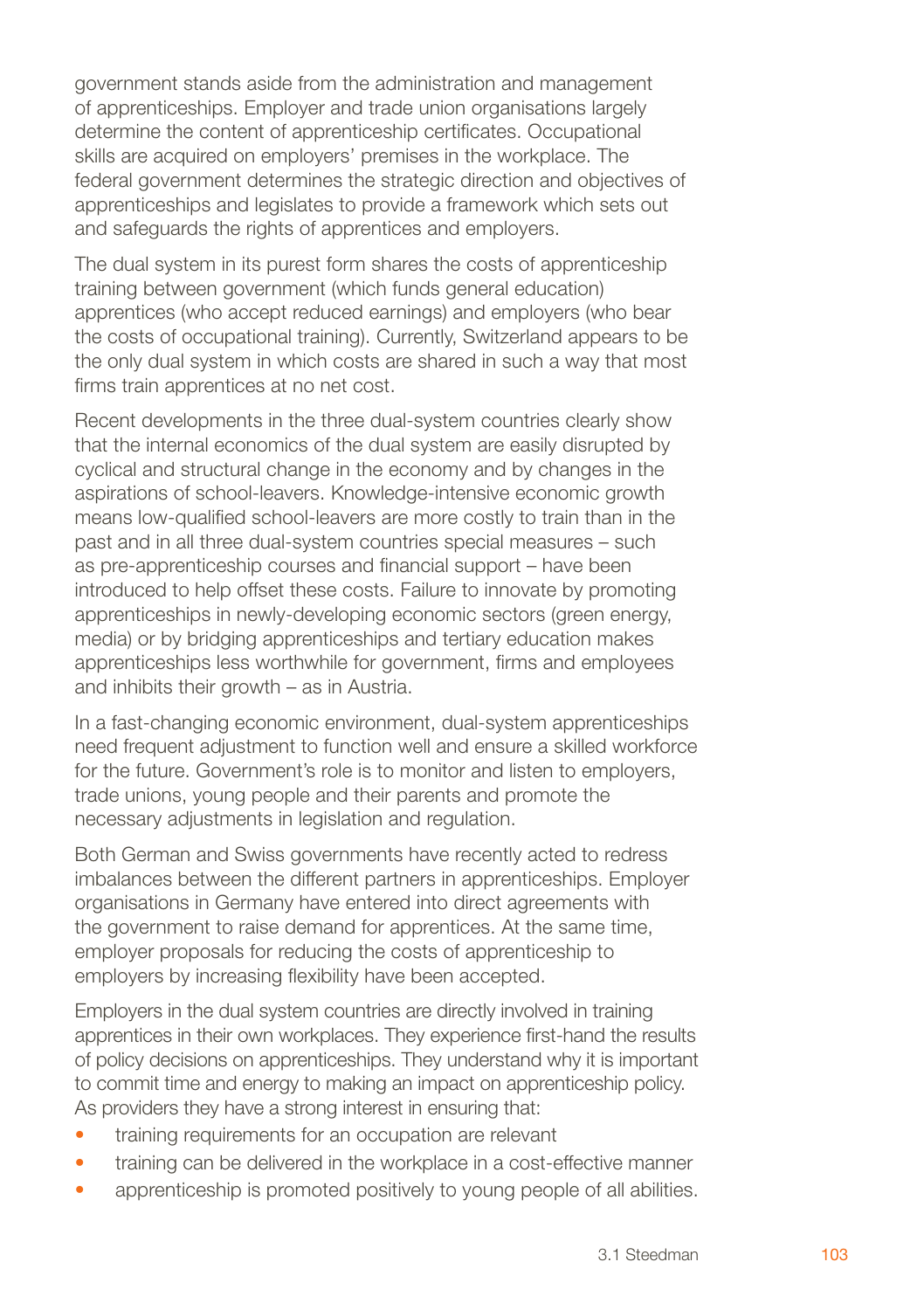England does not yet have a grown-up partnership between government, employers, trade unions and apprentices. The split in responsibility for apprenticeship between two ministries – the Department for Education and the Department for Business, Innovation and Skills – makes change more difficult to achieve. In the dual-system countries, the government defines apprentice and employer rights and responsibilities and regulates these by statute. The resulting regime is designed to ensure high-quality training with a strong transferable element and to protect both apprentice and employer from excessive cost.

Successive British governments, by contrast, have left issues of standards and length of apprenticeships in the hands of employers while insisting on employed status for apprentices. Much anecdotal evidence suggests that this distribution of responsibility has led to high costs and poor returns for apprentices, in particular in the newer service sector apprentice programmes. Employers appear to be unwilling to pay apprentices, who, after all, have full employee status, a wage which allows the employer to recoup the production lost when apprentices are training. As a result, far too many employers are unwilling to allow apprentices time for off-the-job training, which compromises training quality.

The quantity and quality of apprenticeships in England can only be improved if government establishes a framework of apprentice/employer rights and responsibilities which ensures high-quality training for apprentices and manageable costs for employers. Government can then leave management of apprenticeships to employer organisations and on-the-job training to employers – preferably with strong support and input from trade unions.

The dual system demonstrates that high-quality, cost-effective training can be provided by employers in the workplace. Providing training gives employers a direct stake in decisions about training content and increases incentives to become directly involved in decisionmaking. England is still a long way from having the highly-evolved set of incentives and institutions that are needed to make dual system apprenticeships work. However, the current organising regime for British apprenticeships marginalises employers and prevents the growth of a genuine workplace training culture.

A progressive transfer of training and assessment responsibilities and accompanying funding to employers is necessary to realise the real potential of apprenticeships. More employers directly funding and taking responsibility for providing apprentice training on their own premises could be an important first step towards a more mature partnership with government. Government should set out a statutory framework of apprentice/employer rights and responsibilities that:

recognises the unique status of the apprentice as learner and secures the right to high-quality training with strong transferable elements •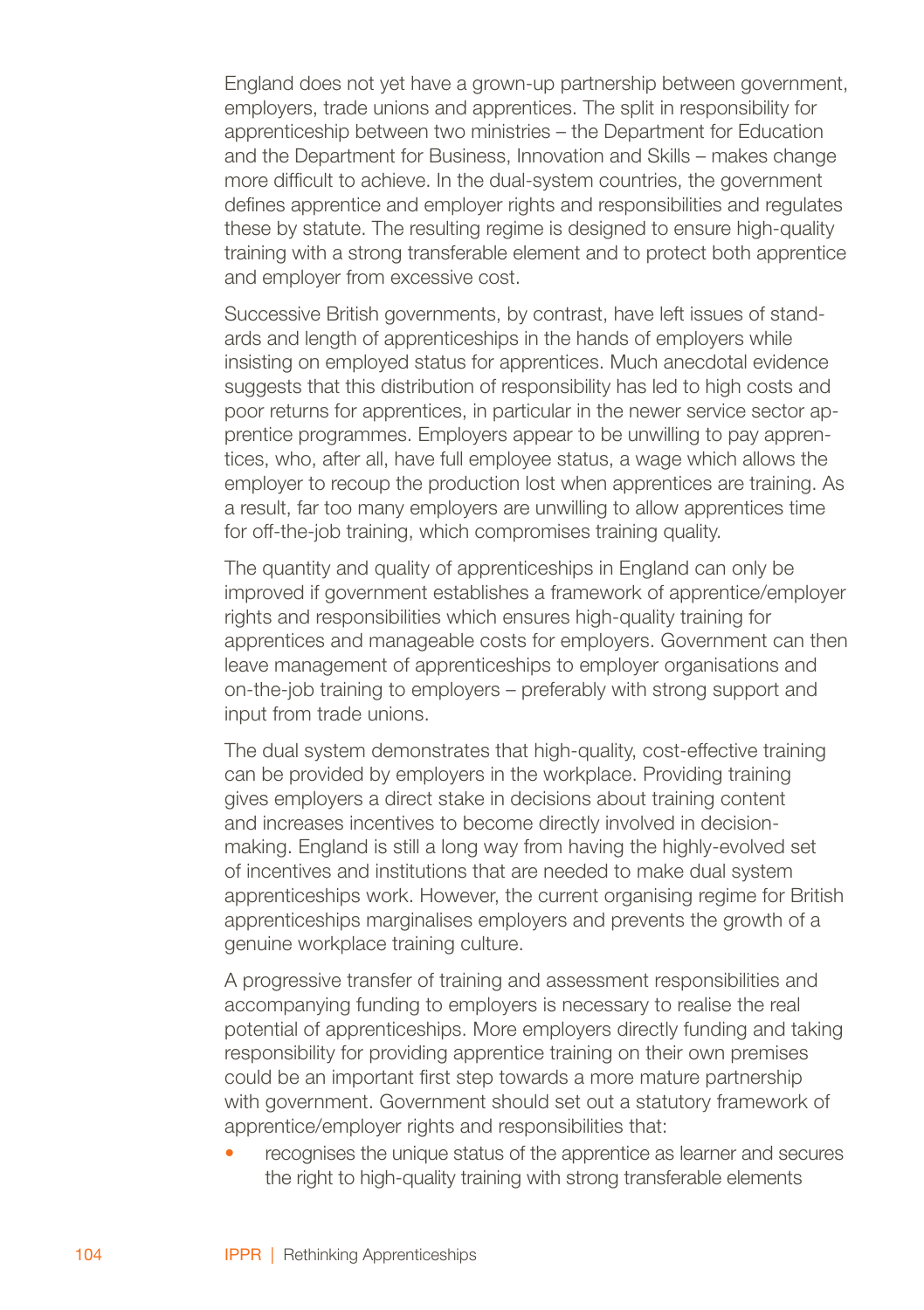- sets out the right of apprentices to a training allowance commensurate with their productive contribution net of training costs •
- sets a minimum duration for the apprenticeship and secures provision for career progression. •

All dual-system governments provide public funds to support apprenticeship training. Funding is provided directly to employers who employ apprentices suffering from physical disability or social exclusion or who train over and above their own skill needs. Public funds also cover the cost of off-the-job training that provides general education and underpinning knowledge together with the cost of assessment. Currently, in Britain, many apprenticeship programmes blend these elements together in a single training framework. Employers who progressively take responsibility for developing and assessing apprentices in elements of the training framework should, as the *Wolf Report* recommends, receive payment for the educative function performed (Wolf 2011).

School- and college-leavers in Britain desperately need the skills and smooth transition to working life that apprenticeships provide. The economy desperately needs a more highly-skilled workforce. More apprenticeships providing skills comparable to those in competitor countries can help achieve this.

## **References**

- Antal A (1990) *Making Ends Meet: Corporate Responses to Youth Unemployment in Britain and Germany*, London: Anglo-German Foundation
- Beicht U (2011) *Langzeitentwicklung der tariflichen Ausbildungsvergütung in Deutschland*, Heft 23, Bonn: BIBB
- Bundesministerium für Bildung und Forschung (2011) *Berufsbildungsbericht 2011*, Bonn
- Deissinger T (1996) 'Germany's Vocational Training Act: Its Function as an Instrument of Quality Control within a Tradition-Based Vocational Training System', *Oxford Review of Education* 22(3)
- Dornmayr H and Wieser R (2010) *Bericht zur Situation der Jugendbeschäftigung und Lehrlingsausbildung in Österreich 2008–2009*, ÖIBF/IBW Vienna, May 2010
- Fuller A and Unwin L (2003) 'Creating a Modern Apprenticeship: a critique of the UK's multi-sector, social inclusion approach', *Journal of Education and Work* 16(1): 5–25
- Hanf G (2011) 'The Changing Relevance of the Beruf' in Brockmann M, Clarke L and Winch C, *Knowledge, Skills and Competence in the European Labour Market,* London: Routledge
- OECD (2010a) *Off to a good start? Jobs for Youth*, Paris: OECD
- OECD (2010b) *PISA 2009 Results: What Students Know and Can Do: Student Performance in Reading, Mathematics and Science (Volume I)*, Paris: OECD
- OECD (2011) *Employment Outlook* Paris: OECD
- Rauner F (2008) *Steuerung der beruflichen Bildung im internationalen Vergleich* Gütersloh: Bertelsmann Stiftung
- Ryan P, Wagner K, Teuber S and Backes-Gellner U (2010) 'Trainee Pay in Britain, Germany and Switzerland: Markets and Institutions', SKOPE research paper no 96, Cardiff: SKOPE, Cardiff University
- SRF 15 (2011) *Participation in Education, Training and Employment by 16–18 Year Olds in England* London: Department for Education
- Steedman H (2010) *The State of Apprenticeship in 2010: International Comparisons* London: LSE/ Apprenticeship Ambassadors Network
- Wagner K (1998) 'The German Apprenticeship System after Reunification', WZB discussion paper FS1 98-301. Berlin: Wissenschaftszentrum
- Wolf A (2011) *Review of Vocational Education: The Wolf Report* London: Department for Education
- Wolter SC, Mühlemann S and Schweri J (2006) 'Why Some Firms Train Apprentices and Many Others Do Not' *German Economic Review* 7: 249–264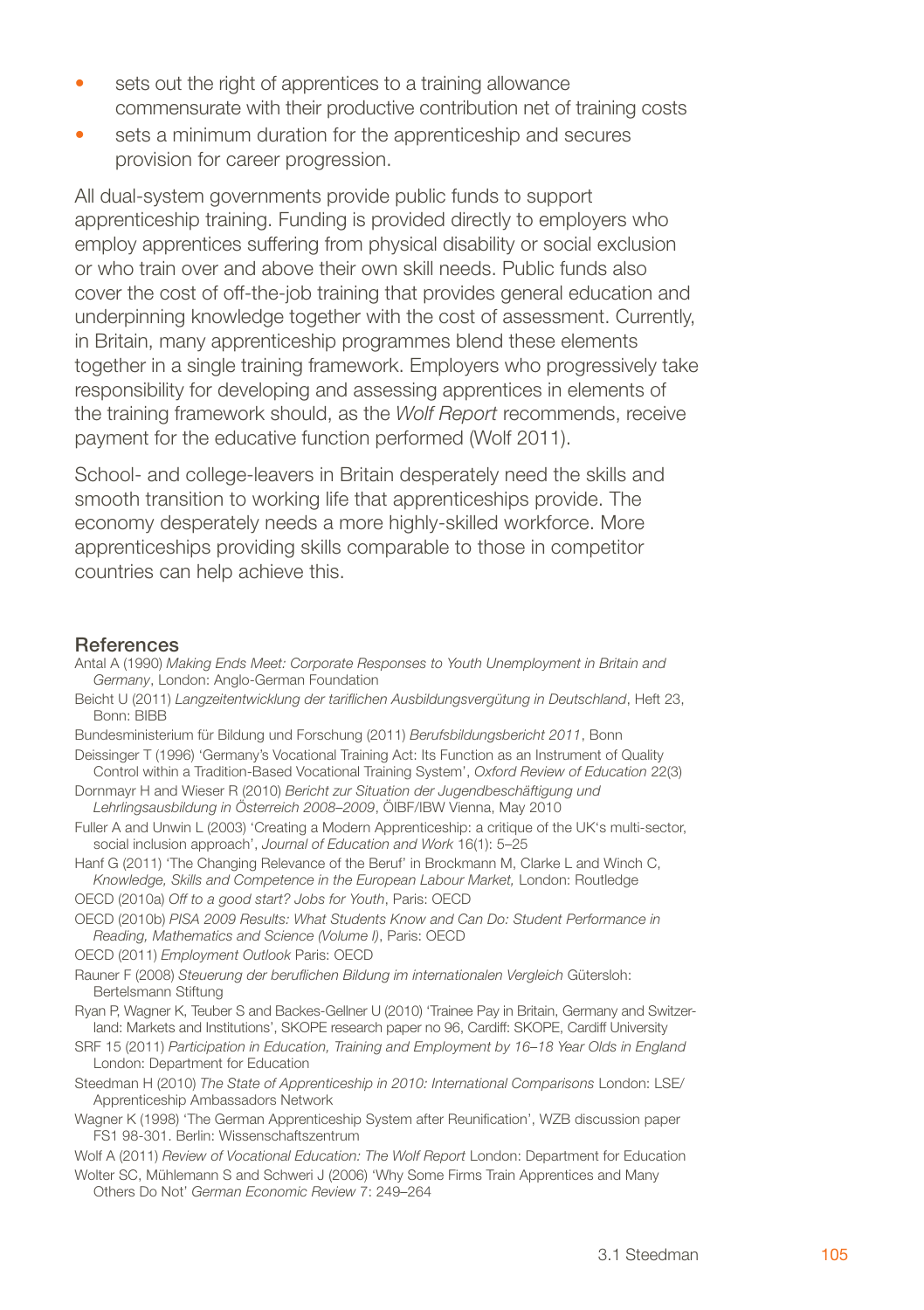3.2

Apprenticeships in Australia began with British settlement, when they were concentrated in the trades and restricted to teenage boys. By the 21st century the model has been broadened to cover a wide range of occupations, industries, employment arrangements, person characteristics, and durations of training. The nomenclature has also been widened to become apprenticeships and traineeships, with 'apprenticeship' being used for trade and 'traineeship' for non-trade occupations, even though both use the same training model.

Apprenticeships are three or four years in duration and at certificate III or IV level in the Australian Qualifications Framework (AQF). Traineeships are usually in non-trade occupations, at AQF certificate II or III level, and usually one or two years in duration. More recently, traineeships have been made available in technician and paraprofessional occupations, at AQF diploma and advanced diploma level, but the take-up has been relatively limited (5.1 per cent of commencements in 2010, in contrast to 64.9 per cent for AQF certificate III; NCVER 2011a).

All apprenticeships and traineeships are defined by a regulated. employment-based training arrangement, governed by a registered legal agreement ('contract of training') which specifies the rights and responsibilities of the major parties. The employer employs the apprentice or trainee, at the prescribed training wage, and provides on-the-job training in a specified occupation. A registered training organisation provides concurrent formal training – usually off-the-job – that leads to a recognised qualification related to the occupation. Both the apprentice or trainee and the employer are subject to the provisions of the relevant industrial award or agreement, and to employmentrelated laws and regulations.

Although the apprenticeship or traineeship is constructed through a legal contract, there are no penalties if the employer or apprentice/ trainee breaks the contract – unlike the mediaeval indentures that were their forerunner. This is no trivial difference, with contract completion rates around 45 per cent for trade and 52 per cent for non-trade occupations (NCVER 2011b, 2011c).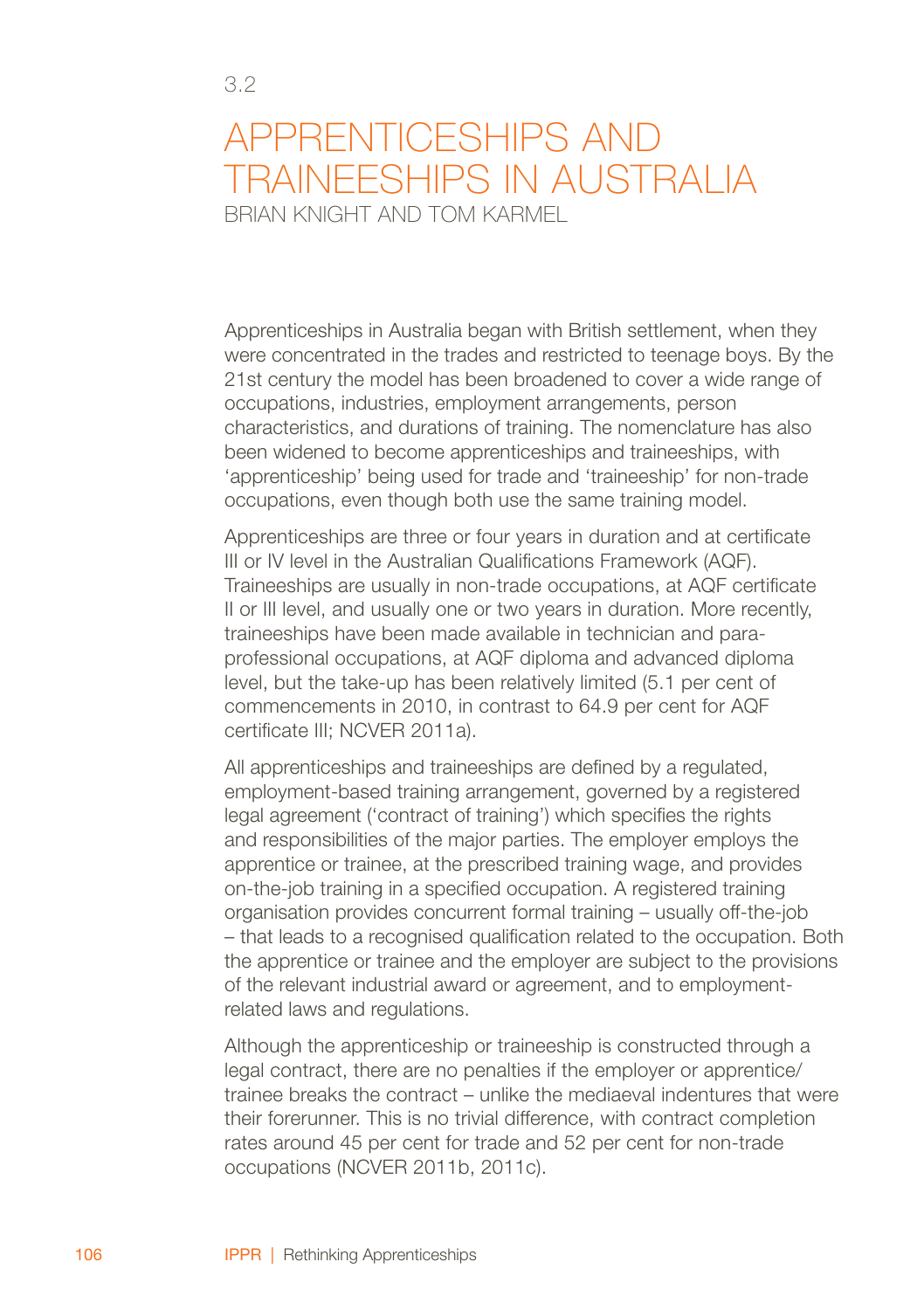| Characteristic                                                                     | <b>Apprenticeships</b>                                                                                                                                 | <b>Traineeships</b>                                                                                                                                |  |
|------------------------------------------------------------------------------------|--------------------------------------------------------------------------------------------------------------------------------------------------------|----------------------------------------------------------------------------------------------------------------------------------------------------|--|
| Year introduced in Australia                                                       | 1788                                                                                                                                                   | 1985                                                                                                                                               |  |
| Occupations covered                                                                | Trades and crafts                                                                                                                                      | Non-trade occupations                                                                                                                              |  |
| Most common occupational<br>areas, in descending order <sup>a</sup>                | Construction trades, automotive<br>and engineering trades, food<br>trades, electro-technology and<br>telecommunications trades                         | Clerical and administrative<br>workers, sales workers,<br>community and personal service<br>workers, labourers, machinery<br>operators and drivers |  |
| Most common AQF levels                                                             | Certificate III or IV, mostly III                                                                                                                      | Certificate II or III, mostly III                                                                                                                  |  |
| Other AQF levels                                                                   | None                                                                                                                                                   | Certificate I and IV, diploma                                                                                                                      |  |
| School-based contract of training                                                  | Yes, from 1996                                                                                                                                         | Yes. from 1996                                                                                                                                     |  |
| Other part-time contract of<br>training                                            | Yes. from 1998                                                                                                                                         | Yes, from 1998                                                                                                                                     |  |
| <b>Existing workers</b>                                                            | Yes, from 1998                                                                                                                                         | Yes, from 1998                                                                                                                                     |  |
| Age range                                                                          | Mid-teens upwards, no upper<br>limit                                                                                                                   | Mid-teens upwards, no upper<br>limit                                                                                                               |  |
| Average age at commencement                                                        | Mean 23 years, median 19 years                                                                                                                         | Mean 28 years, median 23 years                                                                                                                     |  |
| Standard Australian Government<br>incentives payable to<br>employers <sup>b*</sup> | Yes, AUS\$1,500 on<br>commencement, AUS\$2,500 on<br>successful completion, and extra<br>payments for occupations on the<br>National Skills Needs List | As for apprenticeships if<br>certificate III upwards; if<br>certificate II and in a nominated<br>equity group, AUS\$1,250 on<br>commencement       |  |
| Government personal benefits<br>and support payable to<br>employees <sup>b</sup>   | Yes, restricted to occupations on<br>the National Skills Needs List                                                                                    | Usually not, unless<br>disadvantaged (Indigenous, have<br>a disability etc)                                                                        |  |

### $*$  AUSS1 –  $50.65$

Sources: <sup>a</sup> NCVER 2011a, tables 4 and 5; <sup>b</sup> Australian Government 2011 and NCVER 2010a

Occupational licensing plays only an incidental role in the apprenticeship model. Among the traditional trades, occupations that require a formally recognised qualification and a licence to practise include: electricians, plumbers, builders, pressure-vessel welders and specialist trades in the aviation industry. Among non-trade occupations, childcare and aged care increasingly require a formal qualification. This leaves many of the occupations that are covered by an apprenticeship or traineeship able to be practised without a formal qualification. Examples in the trades are chefs and motor mechanics, while virtually all non-trade occupations fall into this category.

Over time there have been major structural changes in Australia's economy resulting in the growth of the services sector, the relative decline of manufacturing, the boom in extractive industries (mining, natural gas), expansion of the health and personal care sectors, and the

#### Table 3.2.1

Major options and characteristics of apprenticeships and traineeships, 2010<sup>1</sup>

Australia is fortunate in having detailed and accurate statistics on its apprenticeship and traineeship system and on provision in the public vocational education and training system, particularly for the last two decades (Cully and Knight 2007).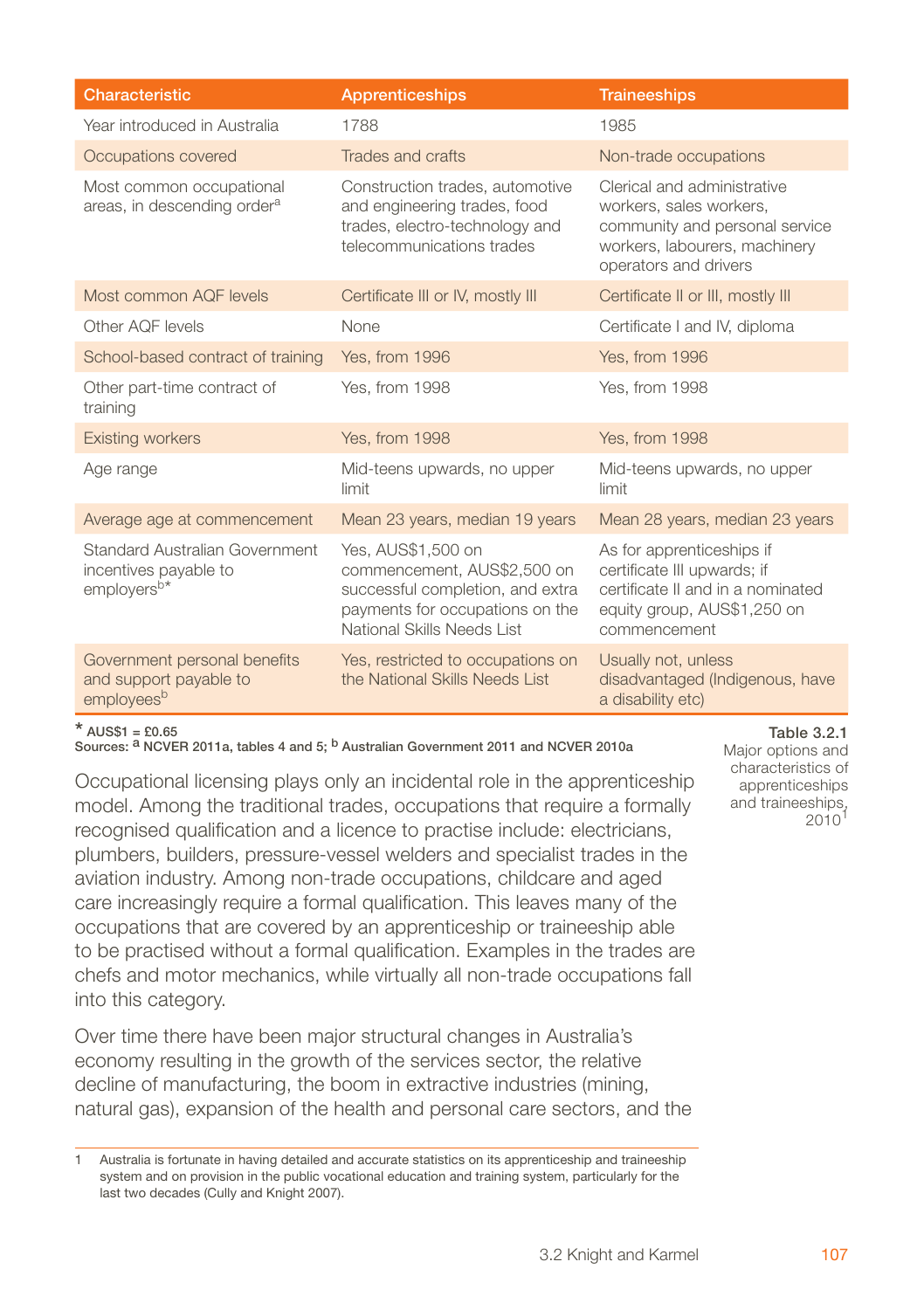use of more productive technologies in practically all economic sectors. Many apprenticeship occupations have become almost redundant as a result of technological change or no longer exist in Australia (for example, printing compositors and trades specific to heavy shipbuilding and repair) while others have declined because the products they are associated with have declined in importance.

Even so, apprenticeship occupations have a clear identity and status which is not shared by traineeship occupations. Apprenticeships have more recognition and status because of the occupations they lead to, with trade occupations enjoying higher status than many of the occupations covered by traineeships. A major theme throughout the history of apprenticeships in Australia is that the community, employers, employees, and their representatives have been reluctant to change their structure (Knight 2011, forthcoming). Apprenticeships have been defended as *the* model of occupational training for the trades.

Notwithstanding their popularity with the industrial partners, apprenticeships and traineeships are not the dominant mode of vocational education and training (VET) in Australia: they constitute about 20 per cent of the students in the public VET system (NCVER 2010b, 2010d).

Acquiring skills in a work context, supplemented by formal learning represents a joint investment by the employer and employee, and in Australia, a substantial investment by government. The return on this investment is realised through skills acquisition leading to higher wages. However, the arrangement may not be optimal. The apprentice or trainee is not bound to the employer as was once the case and, therefore, employers may not get a return on their investment. Institutional arrangements such as industrial awards may set wages too high for an individual's productivity, in which case employers will be unwilling to take on an apprentice or trainee. Finally, government incentive payments may promote wage subsidisation rather than skills acquisition in some situations (Cully 2008, NCVER 2010d). The original Australian conception of a traineeship emphasised the transition to employment of disadvantaged youth rather than skills acquisition (Committee of Inquiry into Labour Market Programs 1985).

## Development of apprenticeships and traineeships

In the first half of the 20th century a strong and enduring tradition of government regulation and protection of all aspects of trades' employment and training was established. This was reinforced by provisions incorporated into industrial awards and strongly supported by organised labour. As a result, government regulation of the apprenticeship system in Australia has increased, the content and standards for the formal part of the training program has become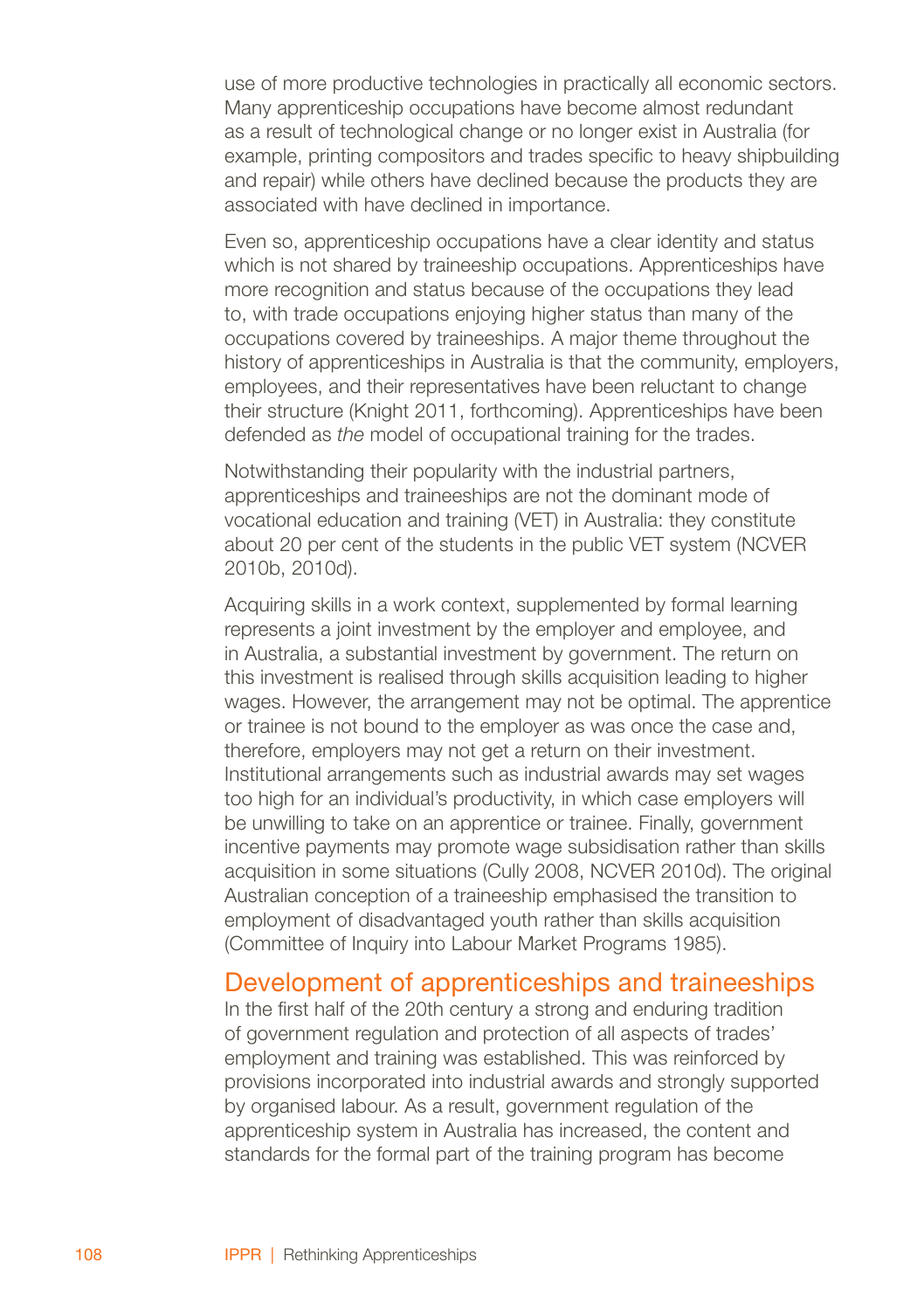prescribed, and delivery has been institutionalised in the hands of government institutes of technical and further education (TAFE).

Change also occurred as a result of economic developments, technological change and shifts in labour force requirements. In some occupations where entry had originally been through apprenticeships, the levels of knowledge and skill required steadily increased and training moved to the higher education sector. Nursing is the major, recent example (Committee of Inquiry into Nurse Education and Training 1978), and until the 1950s, apprenticeships in surveying and pharmacy existed in Australia.

In other occupations, the standard duration for most apprenticeships was reduced from seven years to three or four years. At the same time, schooling became compulsory until the age of 15 or 16 years (NOOSR 2000). More recently, most Australian states have introduced an 'earning or learning' requirement until the age of 17 years, and an apprenticeship or traineeship is one of the allowable options.

The 1950s and 1960s were a period of growth and prosperity for Australia's economy, and it generated a need for increasing numbers of tradespeople. This need was met by training apprentices, supplemented by immigration of skilled workers from abroad, whose qualifications and skills were formally assessed. Throughout this period, the apprenticeship system remained under the control of the state governments and the list of licensed trades, including those where an apprenticeship was an entry requirement, could vary by state, along with the content and standards for each training programme. In the last decade this has become a considerable source of frustration for employers that operate in more than one state and the Council of Australian Governments has moved to eliminate unnecessary differences (COAG 2008).

The period from 1945 until the introduction of the National Apprenticeship Assistance Scheme in 1973 was also characterised by much questioning of the efficacy of Australia's apprenticeship system but relatively minor changes. Numerous official inquiries confirmed the benefits of apprenticeships but criticised their inflexibility and capacity to meet changing labour market needs; new approaches were suggested, yet few reforms resulted (Ray 2001). This demonstrates how fundamental changes in apprenticeships in Australia are difficult to achieve because of strong support for the status quo among employers, unions, governments, and the community.

Some of the changes that did occur in this period followed broader social trends and brought apprenticeships within the ambit of antidiscrimination and equal-opportunity legislation. Preferment on the grounds of sex was abolished. Minimum and maximum ages were increased and a maximum age was eventually abolished, making it easier to complete year 11 or even year 12 schooling before starting an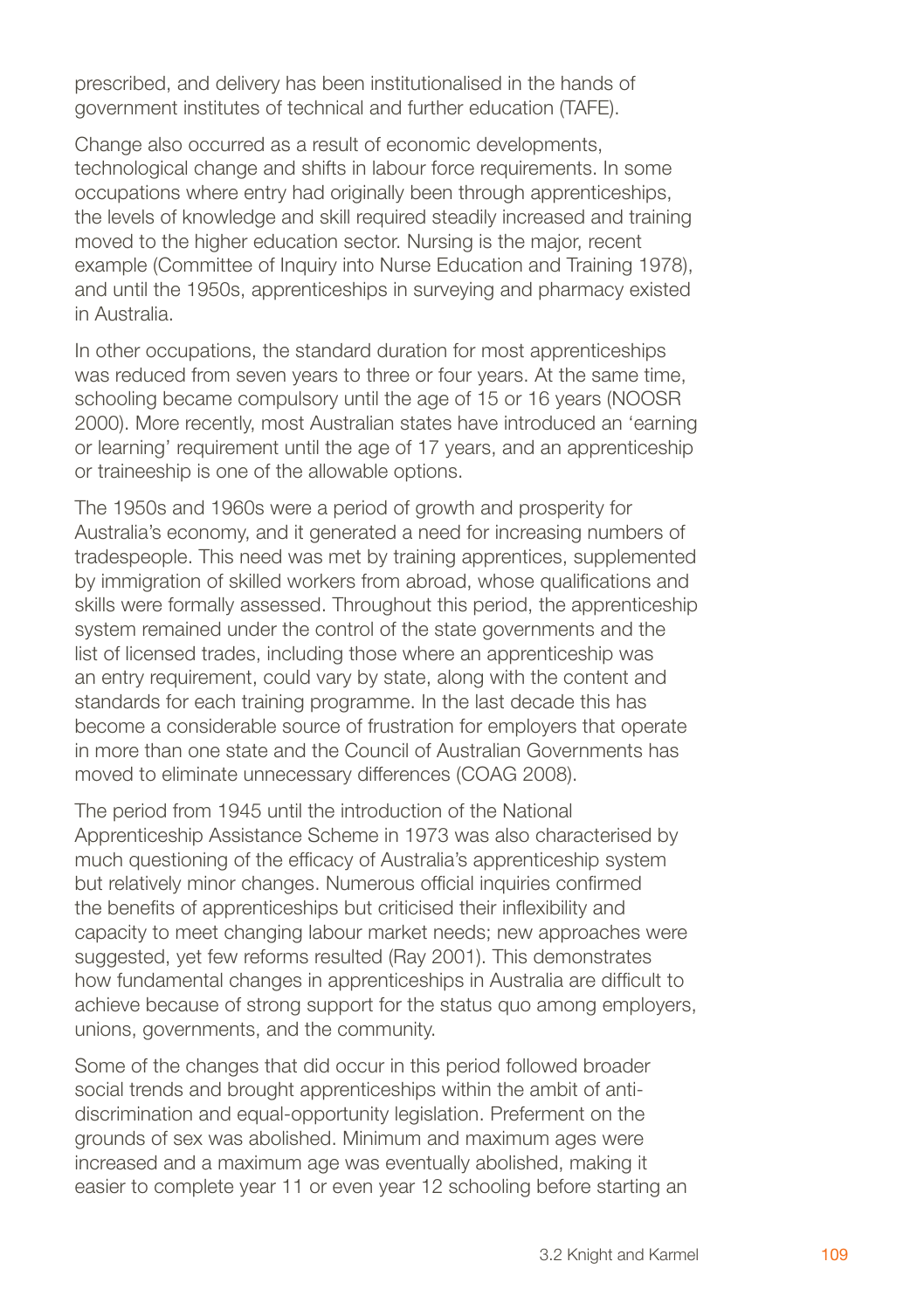apprenticeship. The time-based approach to apprenticeships continued, despite the move toward competence-based training and assessment in the whole vocational education and training system (Harris et al 1995, Guthrie 2009), although over the last 10 years or so, early completion has become more prevalent.

The period from 1973 onward saw some of the most significant changes in Australia's apprenticeship system. In 1985, as a result of the Committee of Inquiry into Labour Market Programmes (1985), the apprenticeship model was extended to shorter traineeships, essentially as a labour market programme aimed at disadvantaged early schoolleavers. However, the take-up of traineeships was slow until government incentive payments to employers were introduced in the mid-1990s. Competence-based training was formally adopted in the late 1980s and later incorporated into the qualification and unit-of-competency standards specified in national training packages. Apprenticeship options for older workers, part-time workers, existing workers, and school-based apprenticeships and traineeships were introduced as part of the New Apprenticeship arrangements in 1998 (later called Australian Apprenticeships) and numbers have grown.

Table 3.2.2 Apprenticeship and traineeship statistics. selected years 1963–2009

| Category<br>(annual commencements) | 1963                     | 1978   | 1988      | 1998    | 2009    |
|------------------------------------|--------------------------|--------|-----------|---------|---------|
| Apprentices                        | 22,600                   | 45,300 | 55,000    | 45,000  | 73.100  |
| Trainees                           | $\overline{\phantom{a}}$ |        | 9.200     | 81.200  | 198.100 |
| Total                              | 22,600                   | 45,300 | $*64.200$ | 126,100 | 271,200 |

Source: NCVER 2010, tables 1, 4 and 5. Note breaks in series in 1971, 1975, 1987 and 1994. \* Estimated figure, derived on the assumption that all in-training in non-trade occupations at 30 June 1988 commenced in the previous 12 months. Apprenticeships equate to trade and traineeships to non-trade occupations.

Government incentives have no doubt played an important role, particularly in the growth in traineeships. Ostensibly, the name change in 1998 eliminated the distinction between apprenticeships and traineeships by placing them under a single banner. In reality, the community, most employers, and the state governments continue to distinguish between apprenticeships in the trades and shorter traineeships in non-trade occupations.

The 1990s are often viewed as an era of training reform. This period includes the establishment of the Australian National Training Authority (ANTA, abolished in 2005), the Mayer review proposals for key competencies (1992), the Australian Quality Training Framework (AQTF), and increasing numbers of non-government registered training organisations, which now number over 5,000. The varied responses to skills formation and high levels of unemployment, and the associated government funding, helped establish traineeships as an alternative,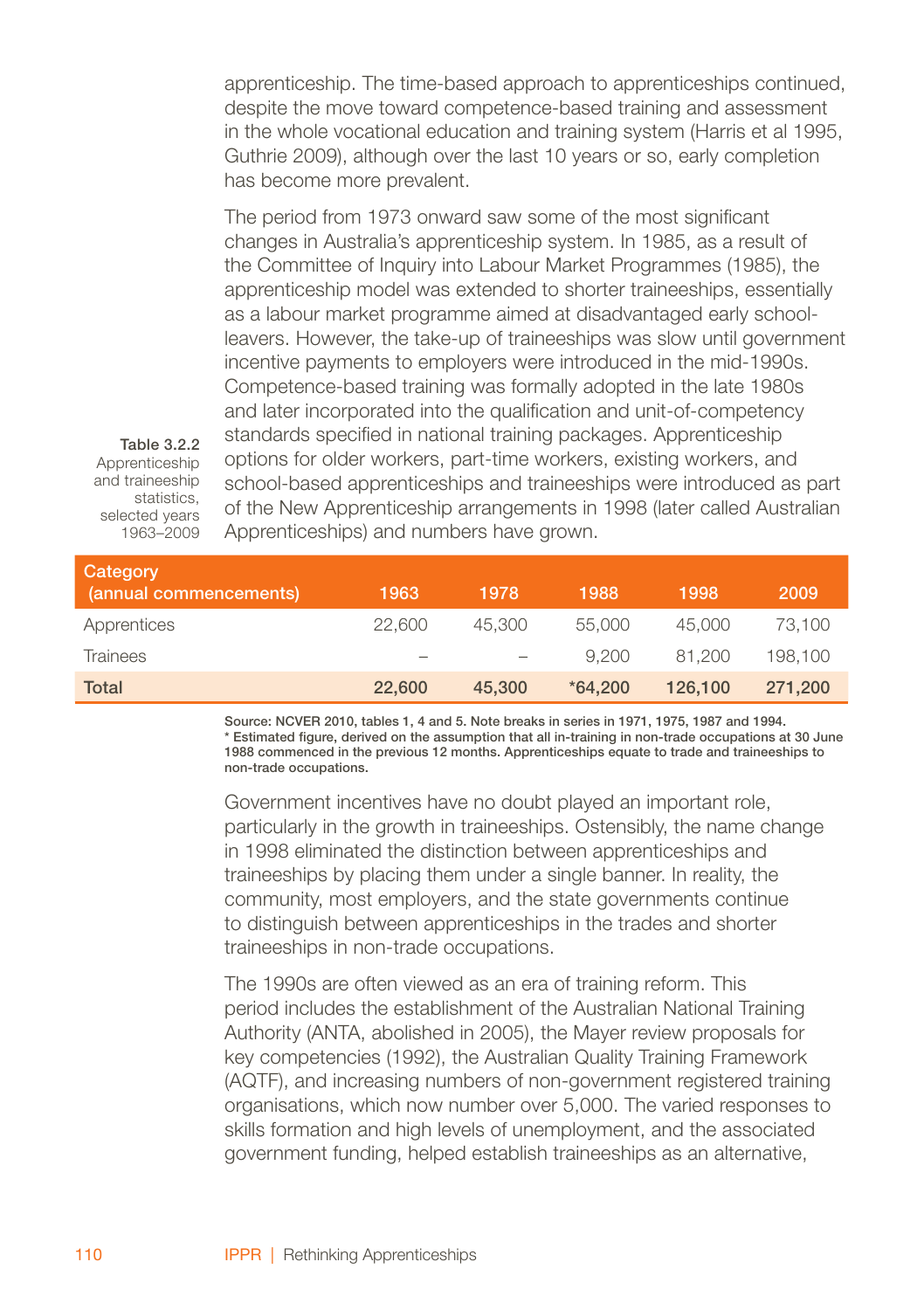though lower-status, pathway to traditional apprenticeships and employment in the trades.

Beginning in the 1980s, governments also allowed group training organisations to be the primary employer of apprentices and trainees. Under this arrangement, apprentices and trainees can be placed with one or more employers to undertake their on-the-job training. This is designed to assist with the management of the risks associated with recruiting and employing apprentices and trainees, and to facilitate smallbusiness involvement. Government funding was also provided to group training organisations but has since been reduced or withdrawn, and their operations are now largely funded from fees paid by the employers.

The developments since the 2008 global financial crisis, which had much less impact on Australia than other developed countries, have been prompted by concerns that the growth of mining will be constrained by the responsiveness of the trade training system.<sup>2</sup> The Council of Australian Governments has taken action to eliminate state variation in licensing, and in interstate recognition of trade qualifications in the same occupation (COAG 2008). In 2009 the Australian Apprentices Taskforce was established and in 2010 undertook a detailed review of apprenticeships and traineeships (Australian Government 2011a and 2011b). The government response comprises funding for support programmes to improve apprenticeship completion rates, and a National Trade Cadetship to facilitate transition from secondary school to a post-school trade apprenticeship (from 2012).

Employers and their representatives have generally supported the changes in the apprenticeship system that began in 1973. They have embraced competence-based training and have input significantly into the development of national training packages, which are the responsibility of national industry skills councils and include the formal qualifications completed by apprentices and trainees. They have mostly supported uniform licensing arrangements, a single national quality framework (the AQTF), and a national VET regulator. In keeping with the pluralism which underpins much policy development in Australia, the governance arrangements for the apprenticeship and traineeship system include extensive employer representation at both national and state levels (Knight and Mlotkowski 2009, Cully et al 2009, Ryan 2011).

# Government funding

Australia is the only country to pay incentives on a large scale to employers of apprentices and trainees. The economic rationale for the incentives is that they will offset wages and other costs and encourage employers to make more training places available. They are also structured to encourage successful completion of apprenticeships and traineeships at certificate III level and above. Nechvoglod et al (2009)

Although, for an alternative perspective see Richardson 2007 on skills shortages.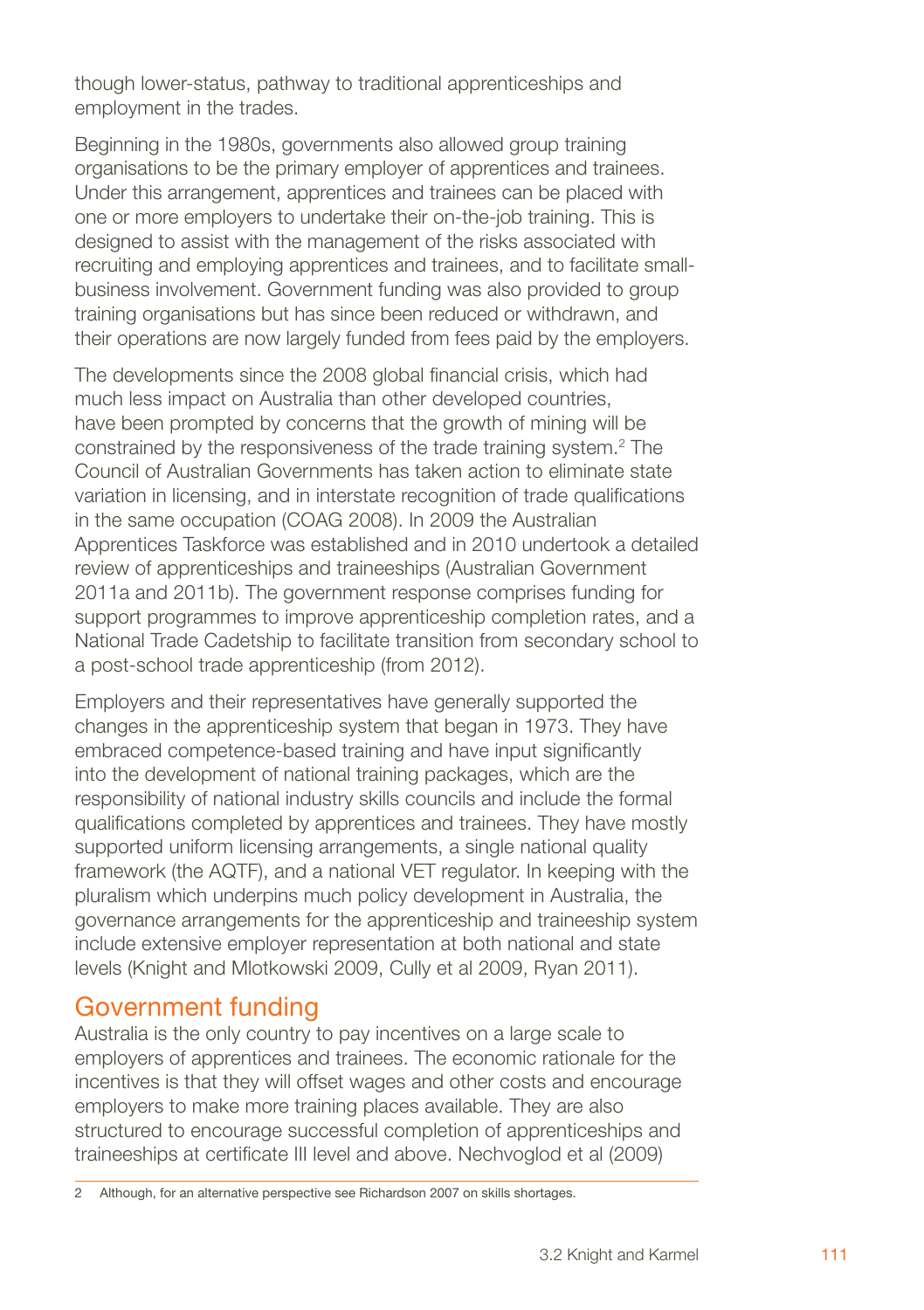showed that the incentives offset only a very small proportion of the cost of an apprenticeship in a trade and therefore it is only in lowwage traineeships that the incentives are likely to have any impact. It is significant that traineeships were slow to take off until the injection of significant government incentive payments to employers in the mid-1990s, particularly in the retailing and service sectors.

Australia's governments also pay a range of incentives to those employers who provide an apprenticeship or traineeship to a person who has a disability, is an indigenous Australian, or is disadvantaged in some other way. Apprentices and trainees on very low wages may also be eligible for supplementary income support (NCVER 2010a).

Other government financing or concessions are provided. Australia's state governments cover practically all the cost of the formal, off-the-job training delivered to apprentices and trainees, even when this training is delivered by a non-TAFE training provider (including enterprises which have registered as training providers). Many employers are eligible for payroll tax exemptions. Some incentives, such as those paid to employers for training women in traditional trades, had limited success and have been discontinued. Personal benefit support is also provided to help offset the effects of low wages during training, including public transport and car registration concessions, the Living Away from Home Allowance, the Tools for Your Trade Allowance, travel and accommodation allowances when the training provider is located some distance from home, and capping of apprentice/trainee student tuition fees.

The government contribution to Australia's apprenticeship and traineeship system is substantial: the total in 2008/09, taking account of all expenditures, is estimated at AUS\$28,324 for a four-year apprenticeship in a trade and AUS\$7,081 for a typical one-year traineeship (NCVER 2010a). On occasions the incentive payments to employers have been restructured, and the amounts paid are not indexed for inflation, but these factors reduce the total cost to government only at the margins. Recent suggestions by the Australian Apprentices Taskforce (Australian Government 2011a) that employers should meet more of these costs or contribute via a levy have been resisted strongly by employer representatives, and the government has accepted this view (Evans 2011).

Does Australia get good value for money from large-scale public funding of its apprenticeship and traineeship system? The statistics are certainly impressive, approaching 300,000 commencements a year in a workforce of about 12 million, a training commencement rate of around 2.5 per cent; in many occupations the training rates are even higher (NCVER 2011a). The major component of the government spending is off-the-job training, which is made available for practically all apprenticeships and traineeships with little regard to the likely returns.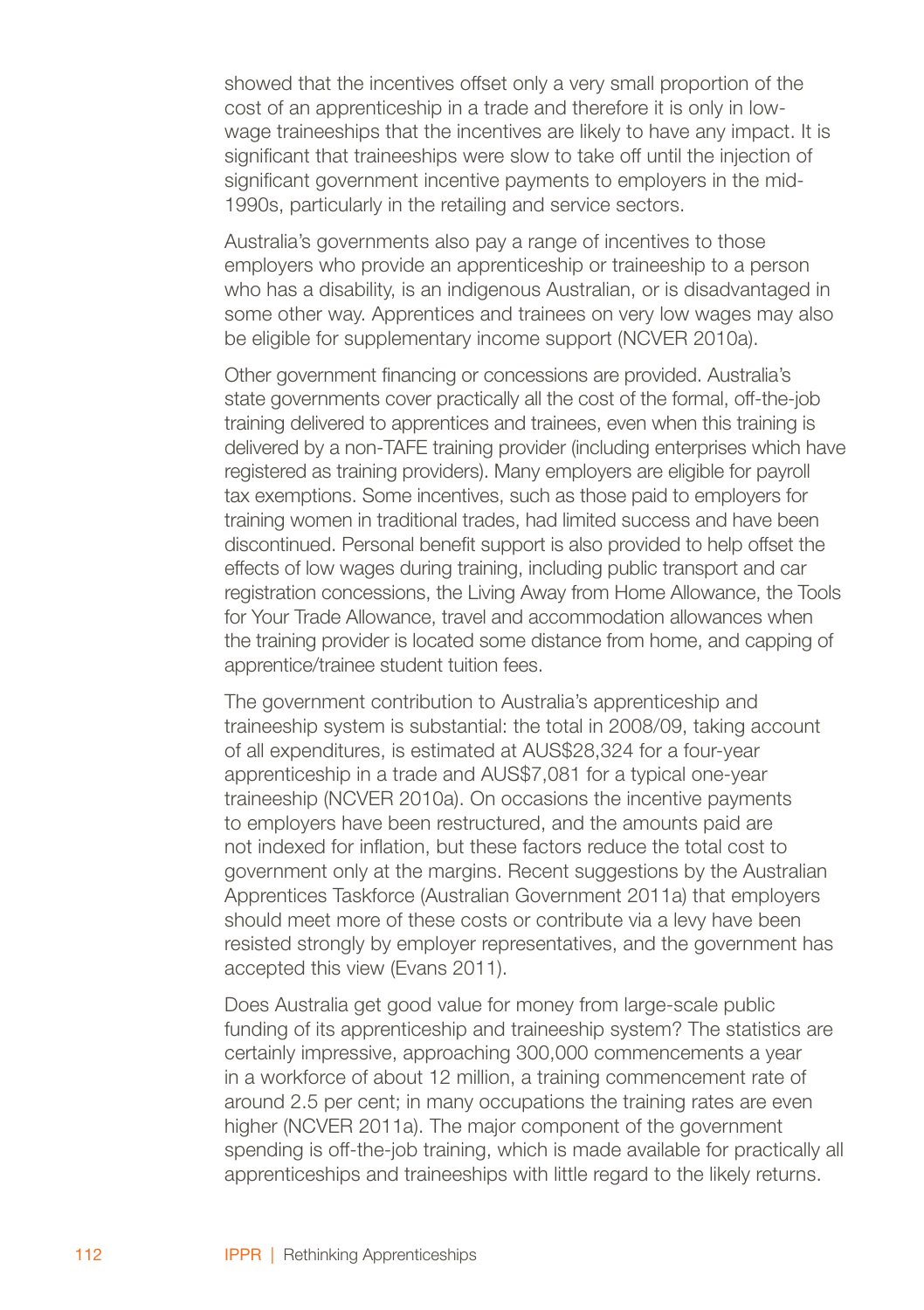While apprenticeships in electro-technology offer handsome returns on completion, others such as traineeships in retail sales and the fast-food industry do not (Karmel and Mlotkowski 2010, 2011).

# Completion rates

Low completion rates reduce the value that Australia gets from its expenditures on apprenticeships and traineeships, and the return on the investment that employers make. There is also a view that it reduces skills formation in key occupations, sufficient to prompt the government in 2011 to announce funding for support programmes to raise completion rates. From the employer's perspective, less than 50 per cent of trade and a little over 50 per cent of non-trade apprentices and trainees successfully complete. Most attrition occurs in the early stages of the apprenticeship or traineeship programme, and is caused by personal factors or a breakdown in the relationship between the apprentice/trainee and the employer. In non-trade occupations there is generally much less variation by occupation than in the trades, except for food preparation assistants, where only about a third of trainees complete.

In the trades there is considerable variation in the completion rate by occupation, employer size and employer type (NCVER 2010b, 2011a). The rate is lowest for food trades workers (about 28 per cent) and hairdressers (about 37 per cent), and highest for engineering, ICT and science technicians (about 60 per cent) and electro-technology and telecommunications trades workers (about 55 per cent). Contract completion rates also vary by the number of apprentices the employer has: 45 per cent for those with 1–10 apprentices, and 55-58 per cent for those with more than 10, though experience varies by industry. For example, completion rates among electro-technology apprentices are 20 percentage points higher for employers with 100 or more apprentices compared with those who have one. On the other hand, employer size has little effect on completion rates for apprentices in the construction trades. A third factor in completion rates in the trades is employer type: 49 per cent for the private sector, 52 per cent for group training organisations, and 80 per cent for government employers.

For individuals, the overall completion rates are around 25 per cent higher for trade apprentices because some non-completers with one employer are able to continue with another. This 'employer churn' is of little consequence for trainees but may affect employers' willingness to participate (Karmel 2011a). One issue that has been raised is the importance of wages to the low completion rates of trainees. In the trades it is the earnings premium associated with becoming a tradesperson that matters rather than the training wage. For males in non-trade occupations both the earnings premium associated with completion and the training wage matter, whereas, for females in non-trade occupations, the training wage does have some impact on completion rates (NCVER 2010b; Karmel and Mlotkowski 2010, 2011).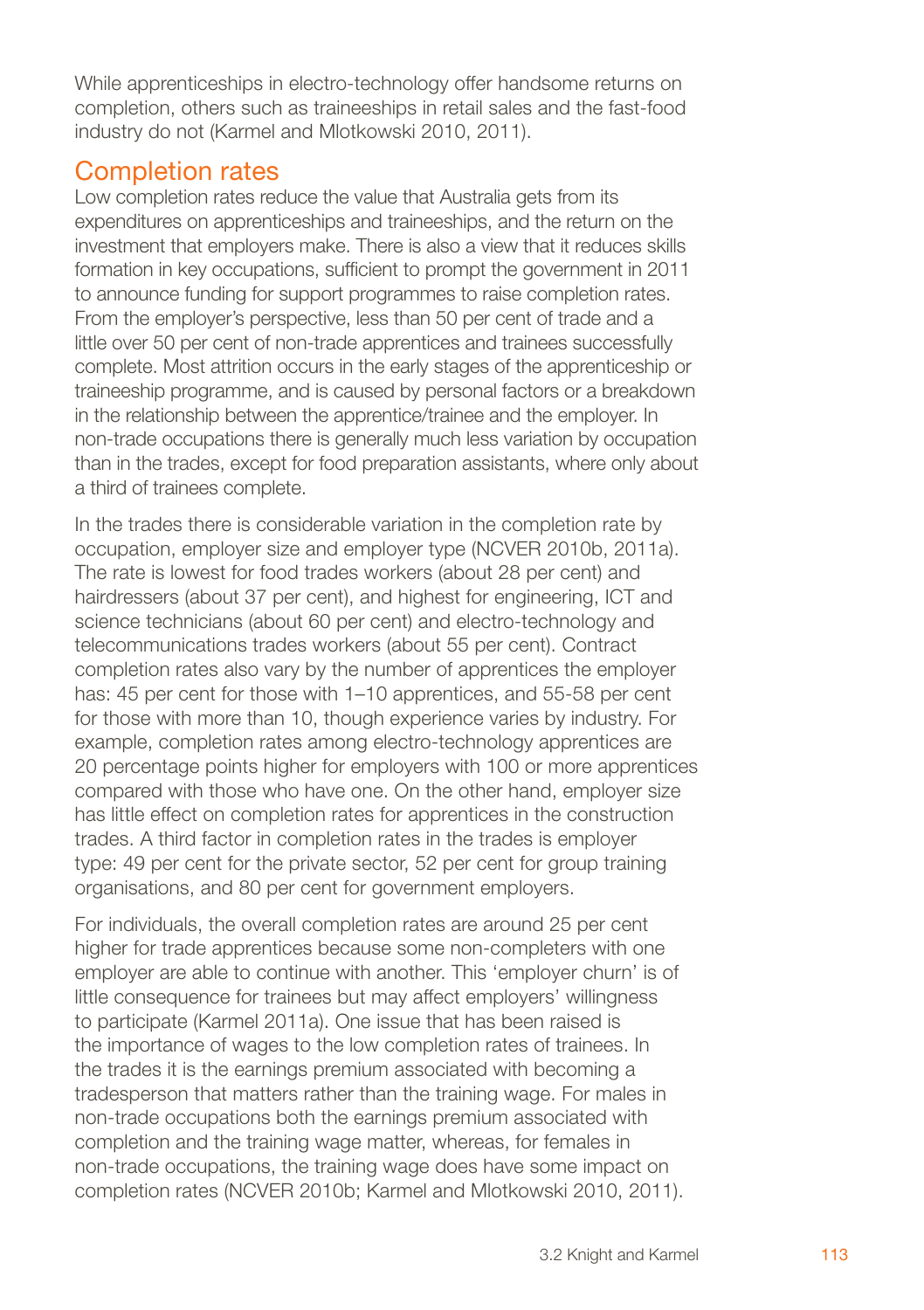## Apprentice and trainee learning programmes

Where an apprentice or trainee is a young person undertaking entrylevel training, there are important connections with their general education and major implications for meeting the goals of schooling. Although the proportion has fallen, it is still the case that a majority of the commencements in trade occupations (62 per cent in 2009) are young people aged 19 years or under (NCVER 2010: p.17). About 35 per cent of young apprentices now complete 12 years of schooling before commencement, and around 50 per cent of trainees. Also, the levels of underpinning knowledge that are needed for apprentices and higher-level trainees in many occupations have been rising in curriculum areas such as numeracy, scientific and technical knowledge, information technology, communication skills, and literacy.

As the apprenticeship and traineeship system has evolved over the long term the underpinning philosophy and rationale have shifted in significant ways. Apprentice and trainee training have been separated from the general education and personal development of the individual, which are seen as responsibilities of the school system and of parents. There has been a shift from a system that was almost exclusively about providing entry-level training and employment to young males in the trades to one that provides both entry-level and continuing training, and paid employment, to people of all ages and both sexes (NCVER 2011a). Half a century ago practically all commencing apprentices were age 19 years or less and all but a few were male. By contrast, in 2009, 38 per cent of the commencements in trade occupations, and 72 per cent in non-trade occupations, were adults aged 20 years or older, and females comprised 17 per cent of the commencements in trade occupations, and 53 per cent in non-trade occupations.

It has been argued that the current system does not adequately address the general education needs of young people if they leave school early to start an apprenticeship or traineeship (Sweet 2009). This occurs because the national training packages that now specify the standards and outcomes required for the formal component of the training programme include very little general education content, and providers are not usually funded to provide general education if it is not part of the qualification. Sweet (2010) concluded that unlike many other OECD countries, 'broad general education requirements are almost entirely absent from post-compulsory vocational education programmes [in Australia]'. Countries such as Germany, Singapore, China and many others design their entry-level apprenticeship programmes to ensure that general education continues. The extent to which this difference matters is not clear from the evidence currently available.

Pre-apprenticeship programmes have become a feature of the Australian system, with the primary motivation being better matching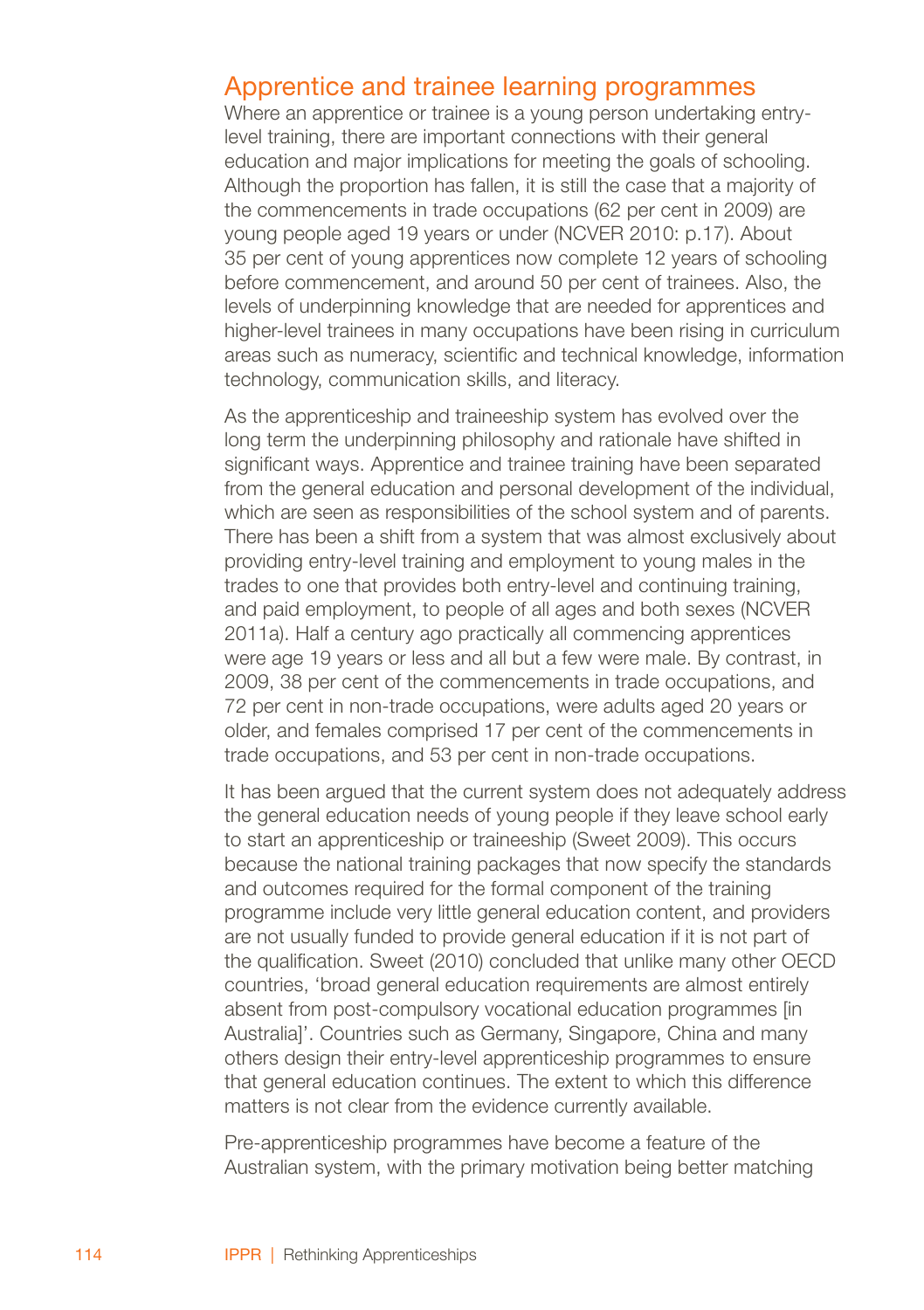of potential apprentices so that trainees have a clearer idea of what the apprenticeship or traineeship involves. A secondary motivation is perhaps to fill gaps in language and literacy. While such programmes have been popular with policymakers, the evidence that they have improved completion rates in general is scant (Karmel and Oliver 2011).

School-based apprenticeships and traineeships were introduced in 1996 and were part of the 1998 package of reforms. This allowed a young person to start a part-time apprenticeship or traineeship while still attending secondary school. After a slow start numbers increased, from 6,100 in 2002 to 20,900 in 2008, but declined to 16,700 in 2009. For mainstream schools the logistics of school-based apprenticeships and traineeships are difficult, and the phasing-out of Australian Technical Colleges may have contributed to the decline in commencements in 2009. Most take-up is at AQF certificate II level and by students in Year 11 (Knight 2008).

Australia's vocational education and training (VET) system has adopted competence-based training and assessment. In the early stages, the introduction of the competency approach was by no means smooth, even though employers and unions were generally supportive. Educationists were often critical because, it was argued, the importance of generic skills, underpinning knowledge, and time-on-task was being downplayed. Some also argue that competence-based training can promote the vocationalisation of learning at the expense of general education (see for example, Meyer 2009, on Switzerland). In Australia, some states were reluctant to implement competence-based training in their public systems without first developing a supporting curriculum. Widespread criticism of the quality of delivery and learning outcomes with the 'pure' competence-based model also emerged as a major issue. The *Report of the High Level Review of Training Packages* (Schofield and McDonald 2004) addressed these concerns, and those that have been developed since have been more readily accepted.

From 1999 onwards, national training packages progressively replaced the course and module curricula developed by the states as the specifications for the content and outcomes needed for recognised VET programmes, including apprenticeships and traineeships. The changes since Schofield and McDonald's 2004 review have increased the role of industry skills councils and employers in the development process while ensuring that the views of training providers are taken into account. More recently, a tendency towards excessive proliferation of units of competency and qualifications has been controlled, and the underpinning knowledge and generic skills that are needed have been embedded more fully in unit-of-competency standards.

# Concluding comments

In the 223 years of European settlement of Australia there has been a slow evolution from the apprenticeship system originally imported from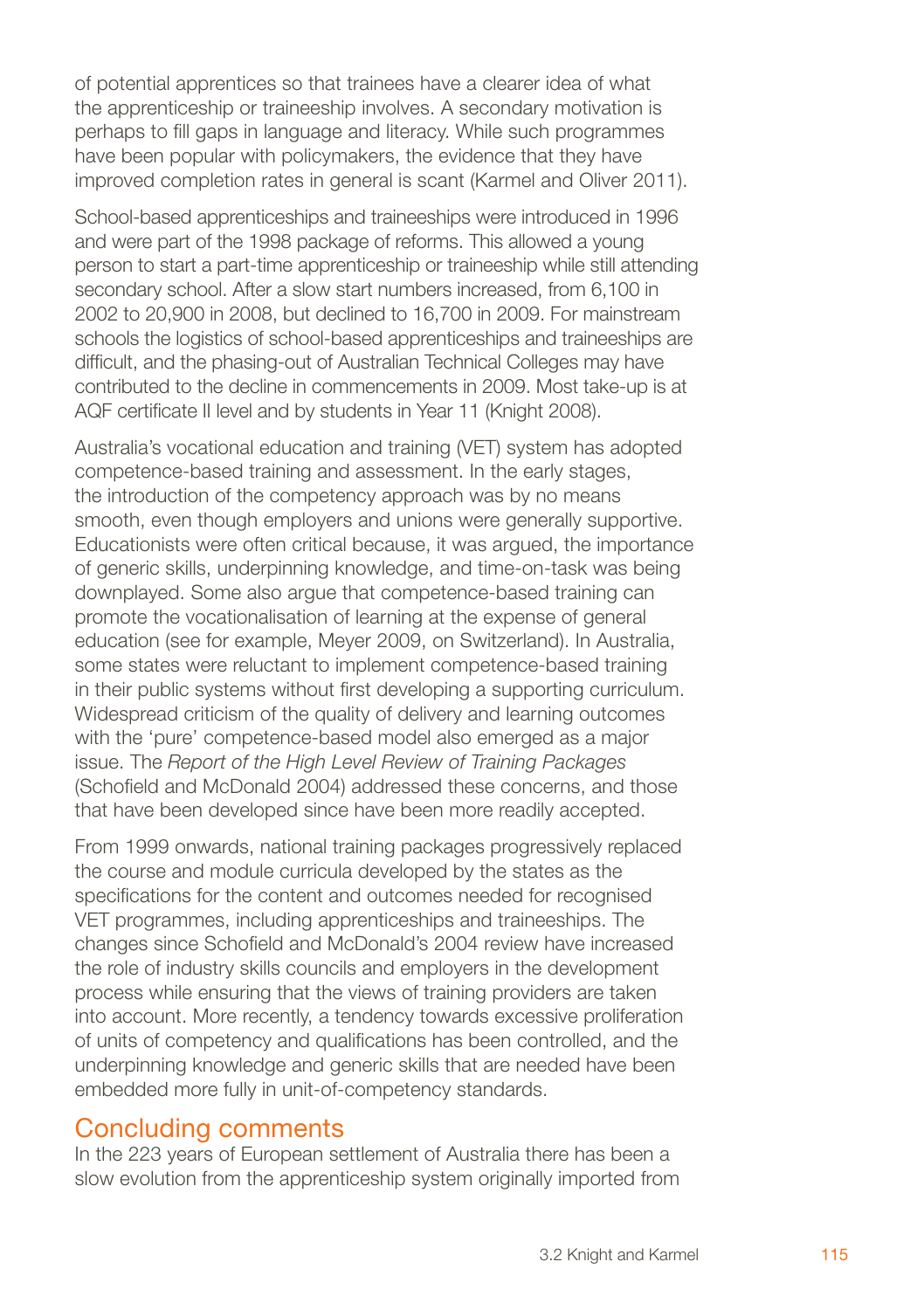Britain. The period of greatest change has been the last 25 years, with the expansion of the model to school students (MCEETYA 2001, 2003), part-time workers, existing workers and older workers, and to nontrade occupations at low and middle skill levels. Some of the changes have followed more general shifts in the labour market and society, but many have been driven by government policies and funding. As a result, Australia's apprenticeship and traineeship system has a number of distinctive features not found in other countries.

The attraction of the apprenticeship model is understandable. The linking together of formal training with employment is an appealing package: for the apprentices and trainees there is an immediate income – unlike the standard institutional training model – and they get the benefit of practising their training on the job. For the employer, there is the prospect of moulding the individual to the requirements of the firm, as well as immediate access to labour at lower starting wages. For governments, there is the opportunity to subsidise particular groups of workers who need assistance in gaining a foothold in the labour market.

It is not surprising that Australia's apprenticeship and traineeship system is highly regarded in many quarters (for example, Hoeckel et al 2008), not least because of the unusually high training rates that it entails, particularly among 15-to-24-year-old technicians and trades workers (Knight 2011, forthcoming). Training rates increased over the first decade of the 21st century, especially in the trades (from 9.5 per cent to 12.1 per cent) and among 15-to-19-year-olds (from 13.4 per cent to 16.6 per cent; NCVER 2011a Table 10). These figures are undoubtedly impressive, but, for a variety of reasons, it can be argued that the system is at a crossroads and important issues need to be addressed.

The first issue is the long-term trend to higher level qualifications (Karmel 2011b). Australia's state governments believe that the number of people undertaking training programmes – particularly apprenticeships in traditional trades and courses at higher AQF levels – needs to increase to meet future skills needs and to raise productivity. However, the most recent figures suggest that growth in commencements in the trades is running out of steam, and the uptake at diploma and advanced diploma levels has been relatively limited (5.1 per cent of commencements in 2010, in contrast to 64.9 per cent for AQF certificate III; NCVER 2011a).

The economics of the system that has evolved is another issue. By any standards it is costly for government (AUS\$2.9 billion in 2008–09; NCVER 2010a) and perhaps this expenditure could be targeted more effectively or used in better ways. Completion rates are generally quite poor, particularly from an employer's perspective. In some occupations the premium from completion is non-existent, suggesting that skills acquisition in these is very limited (NCVER 2010e, 2011b). The fine balance between the investment of individuals through low training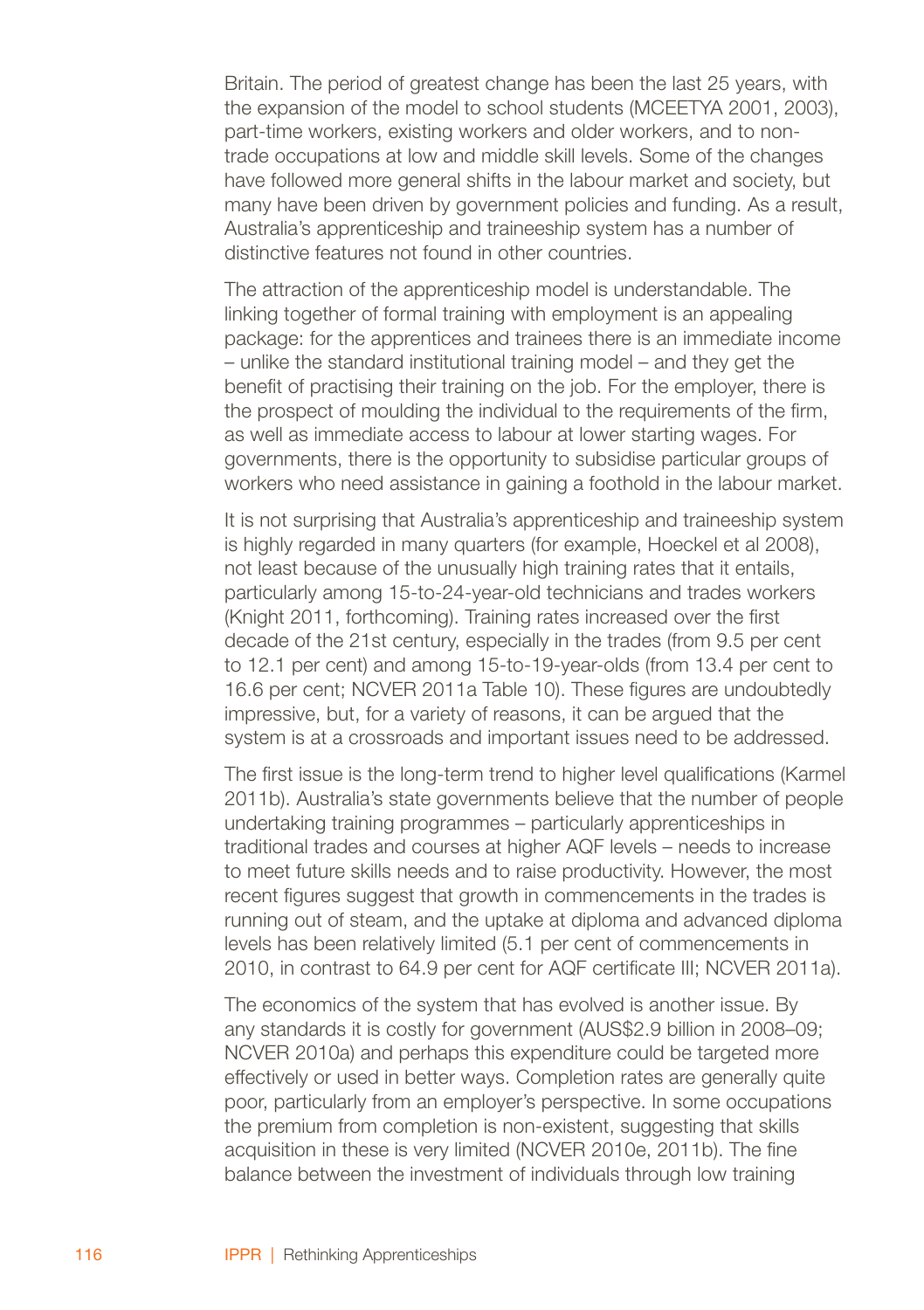wages and the desire to be paid a 'living wage' could be hard to maintain, particularly as fewer apprentices and trainees live in the parental home. Yet higher wage rates would undoubtedly make the model less attractive to employers.

Structural change is a major feature of modern advanced economies and the apprenticeship model might not be sufficiently flexible to meet the challenges this creates. Its success is also contingent on employers offering jobs for apprenticeships or traineeships, which might not happen in a severe economic downturn (Karmel and Misko 2009). Similarly, in boom times employers may not offer sufficient new apprenticeships and traineeships and an institutionally-based model could be easier to ramp up quickly. The more recent developments in the Australian system have confounded skills acquisition with labour market equity subsidies.

Education is at least as important as training because of the fundamental role of generic skills. Australia's current apprenticeship and traineeship system may not embody sufficient general education, including basic language, literacy and numeracy skills, given that the one thing that is certain in Australia and other advanced economies is that tomorrow's labour market will differ from today's.

While the long-standing resistance to promoting alternative training models within the trades persists in Australia, there is a long-term trend toward institutionally-based training. It is not so long ago that nurses were trained within hospitals in a type of apprenticeship and lawyers as legal clerks within law firms. We suggest that, in the longer term, the role of apprenticeships and traineeships in skills acquisition is likely to diminish, despite their outward appeal and strong support. In the meantime, the challenge is for governments to get the best return from their investment, making sure that they purchase real skills on one the hand and meet equity objectives on the other.

### References

Australian Government (2011a) *Building Australia's Future Workforce*, Canberra: Department of Education, Employment and Workplace Relations. http://www.deewr.gov.au/Department/Budget/ Documents/20112012/Apprenticeship\_Reform.pdf

Australian Government (2011b) *Summary of the Australian Government Australian Apprenticeships Incentives Program From 11 May 2011*, Canberra. http://www.australianapprenticeships.gov. au/FAQ/Documents/SummIncentive.pdf

Australian Labor Party [ALP] (2011) N*ational Trade Cadetships*, Canberra: ALP. http://www.scribd. com/doc/34564003/National-Trade-Cadetships-Fact-Sheet

Committee of Inquiry into Labour Market Programs (1985) *Report of the Inquiry*, Canberra: Australian Government Publishing Service

Committee of Inquiry into Nurse Education and Training (1978) *Nurse education and training: report of the Committee of Inquiry into Nurse Education and Training to the Tertiary Education Committee, Australia*

Council of Australian Governments [COAG] (2008) *National Agreement for Skills and Workforce Development*. http://www.coag.gov.au/intergov\_agreements/federal\_financial\_relations/docs/ IGA\_FFR\_ScheduleF\_National\_Skills\_and\_Workforce\_Development\_National\_Agreement.pdf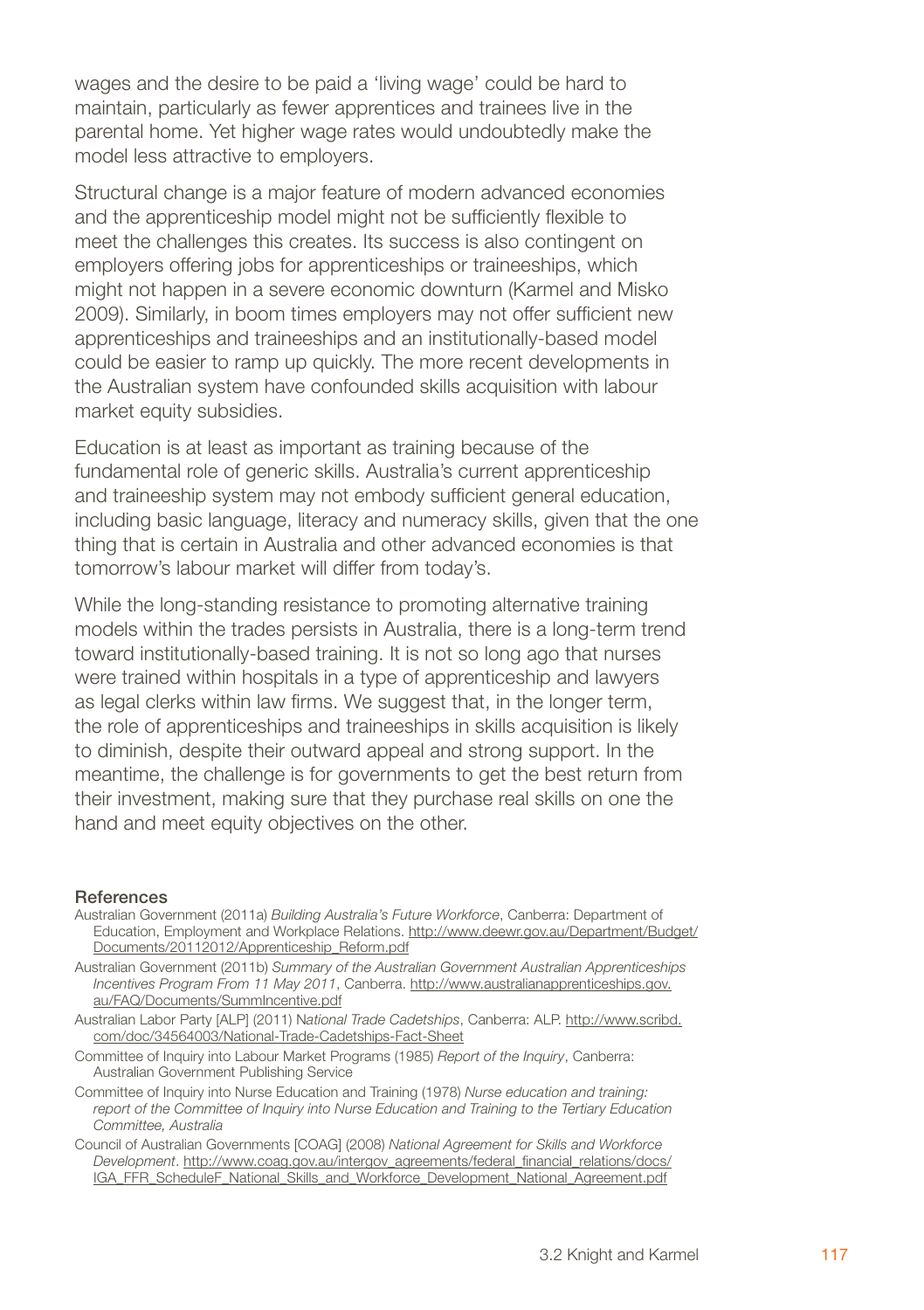- Cully M, Knight B, Loveder P, Mazzachi R, Priest S and Halliday-Wynes S (2009) *Governance and architecture of Australia's VET sector: Country comparisons report prepared for Skills Australia*, Adelaide: NCVER. http://www.skillsaustralia.gov.au/documents/
- Cully M (2008) *Youth wages, training wages and productivity: the economic anatomy of traineeships*, Melbourne: Australian Fair Pay Commission
- Evans C (2011) *Reforming the Australian Apprenticeships System* Canberra: Department of Education, Employment and Workplace Relations
- Guthrie H (2009) *Competence and competency-based training: What the literature says*, Adelaide: NCVER. http://www.ncver.edu.au/publications/2153.html
- Harris R, Guthrie H, Hobart B and Lundberg D (1995) *Competency-based education and Training: Between a Rock and a Whirlpool*, Melbourne: Macmillan Education
- Hoeckel K, Field S, Justesen TR and Moonhee K (2008) *Learning for Jobs OECD Reviews of Vocational Education and Training: Australia*, Paris: OECD. http://www.oecd.org/ dataoecd/27/11/41631383.pdf
- Karmel T (2011a) *Individual-based completion rates for apprentices*, Adelaide: NCVER. http://www.ncver.edu.au/publications/2357.html
- Karmel T (2011b) 'The implications of skill deepening for vocational education and training in Australia', *International Journal of Training Research* 9(1-2): 72–94
- Karmel T and Misko J (2009) *Apprenticeships and traineeships in the downturn*, Adelaide: NCVER. http://www.ncver.edu.au/publications/2197.html
- Karmel T and Mlotkowski P (2010) *The impact of wages on the probability of completing an apprenticeship or traineeship*, Adelaide: NCVER. http://www.ncver.edu.au/publications/2277.html
- Karmel T and Mlotkowski P (2011) *The impact of wages and the likelihood of employment on the probability of completing an apprenticeship or traineeship*, Adelaide: NCVER. http://www.ncver. edu.au/publications/2364.html
- Karmel T and Oliver D (2011) *Pre-apprenticeships and their impact on apprenticeship completion and satisfaction*, Adelaide: NCVER. http://www.ncver.edu.au/publications/2353.html
- Knight B (2008) 'Vocational Education and Training in Schools and school-based apprenticeships and traineeships 10 years on' in *VOCAL* 7: 130–142
- Knight B (2011) (forthcoming) *Evolution of apprenticeships and traineeships in Australia: An unfinished history*, Adelaide: NCVER
- Knight B and Cully M (2007) 'A patchwork quilt: The development of national training statistics' in Curtin P and Loveder P (eds) *Informing policy and practice in Australia's vocational education and training sector: Reflections and futures*, Adelaide: NCVER
- Knight B and Mlotkowski P (2009) *An overview of vocational education and training (VET) in Australia*, Adelaide: NCVER
- Mayer Committee (1992) *Key competencies: Report of the committee to advise the Australian Education Council and Ministers of Vocational Education, Employment and Training on employment-related key competencies for post-compulsory education and training*, Canberra: Australian Education Council and Ministers of Vocational Education, Employment and Training
- Meyer T (2009) 'Can "vocationalisation" of education go too far? The case of Switzerland', *European Journal of Vocational Training* 46, 2009/1: 28–40
- Ministerial Council on Education, Employment, Training and Youth Affairs [MCEETYA] (2001) *New framework for vocational education in schools*. http://www.mceetya.edu.au/mceetya/ publications,11582.html
- Ministerial Council on Education, Employment, Training and Youth Affairs [MCEETYA] (2003) Fifteenth MCEETYA meeting, 10–11 July 2003, Perth, Melbourne: MCEETYA Secretariat
- National Centre for Vocational Education Research [NCVER] (2010a) *Report 1: Overview of the Australian apprenticeship and traineeship system*, Canberra: Expert Panel, Australian Government. http://www.australianapprenticeships.gov.au/ExpertPanel.asp#FinalReport
- National Centre for Vocational Education Research [NCVER] (2010b) *Report 2: Overview of apprenticeship and traineeship institutional structures*, Canberra: Expert Panel, Australian Government. http://www.australianapprenticeships.gov.au/ExpertPanel.asp#FinalReport
- National Centre for Vocational Education Research [NCVER] (2010c) *Report 3: The apprenticeship and traineeship system's relationships with the regulatory environment*, Canberra: Expert Panel, Australian Government. http://www.australianapprenticeships.gov.au/ExpertPanel. asp#FinalReport
- National Centre for Vocational Education Research [NCVER] (2010d) *Report 4: The economics of apprenticeships and traineeships*, Canberra: Expert Panel, Australian Government. http://www.australianapprenticeships.gov.au/ExpertPanel.asp#FinalReport
- National Centre for Vocational Education Research [NCVER] (2011a) *Australian vocational education and training statistics: Apprentices and trainees, 2010 Annual*, Adelaide: NCVER. http://www. ncver.edu.au/statistic/publications/2387.html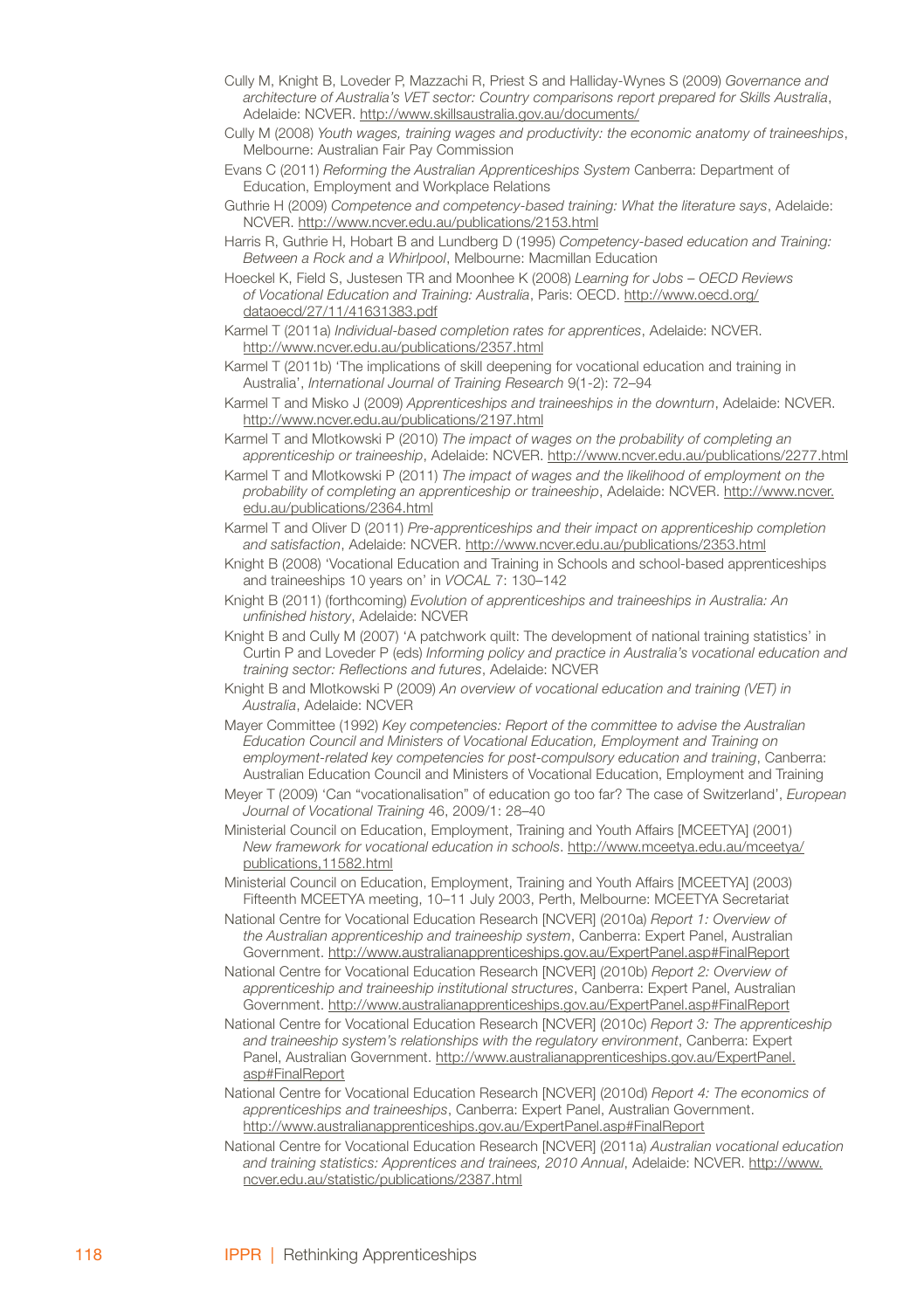- National Centre for Vocational Education Research [NCVER] (2011b) *Completion and attrition rates for apprentices and trainees*, Adelaide: NCVER. http://www.ncver.edu.au/statistic/ publications/2403.html
- National Centre for Vocational Education Research [NCVER] (2011c) *Experimental completion and attrition rates for latest commencing apprentices and trainees*, Adelaide: NCVER. http://www. ncver.edu.au/statistic/publications/2263.html
- National Centre for Vocational Education Research [NCVER] (2011d) *Australian vocational education and training statistics: Students and courses 2010*, Adelaide: NCVER. http://www.ncver.edu. au/publications/2383.html
- National Office of Overseas Skills Recognition [NOOSR] (2000) 'The Australian education system: historical development' in *Country education profile: Australia*, Canberra: Australian Government
- Nechvoglod L, Karmel T and Saunders J (2009) *The cost of training apprentices* Adelaide: NCVER
- Ray J (2001) *Apprenticeship in Australia: An historical snapshot*, Adelaide: NCVER. http://www.ncver.edu.au/vetsystem/publications/548.html
- Richardson S (2007) *What is a skills shortage?* Adelaide: NCVER. www.ncver.edu.au/research/proj/ nr4022.pdf
- Ryan R (2011) *How VET responds: a historical policy approach*, Adelaide: NCVER. http://ncver-release/publications/2338.html
- Schofield K and McDonald R (2004) *Moving on: Report of the High Level review of Training Packages*, Melbourne: Australian National Training Authority
- Sweet R (2009) 'Apprenticeship, Pathways and Career Guidance: A Cautionary Tale', paper prepared for the meeting of the International Network on Innovative Apprenticeship, Turin, 17–18 September 2009
- Sweet R (2010) 'Upper Secondary Curriculum Structures in OECD Countries, Victorian Departments of Education and Early Childhood Development and Innovation, Industry and Regional Development', Melbourne, unpublished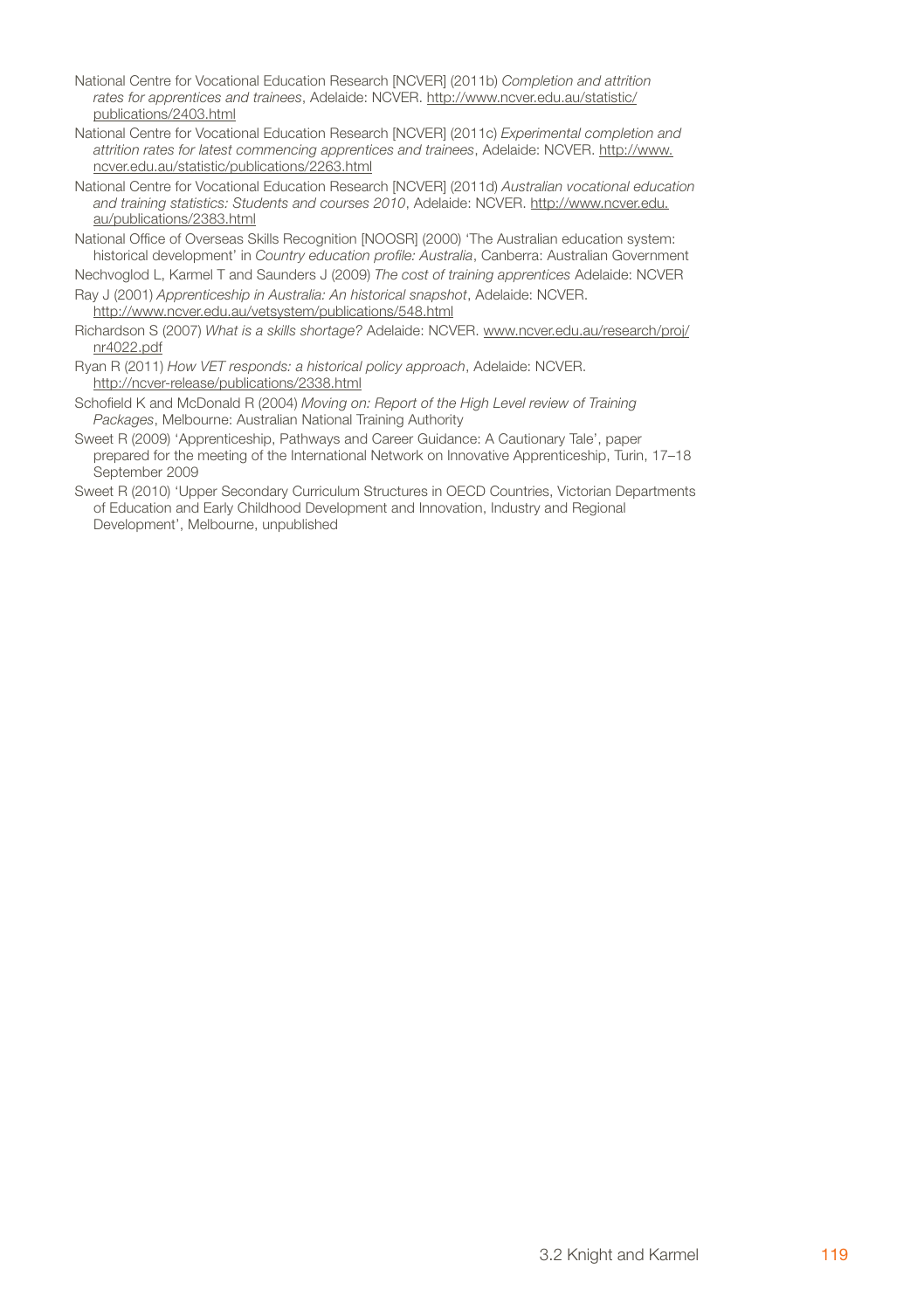## Conclusion

# The way forward TONY DOLPHIN AND TESS LANNING<sup>1</sup>

Over the last few decades, the nature of apprenticeships in England has changed considerably. No longer are they principally a route into skilled work for young men; instead they have become something that is offered to young women in low-paid service work. In part, this shift is the result of changes to the structure of the economy. But it is also the unintended consequence of arbitrary government targets to increase the number of apprenticeships in England, a move which has eroded their quality. With the Coalition government following in its predecessor's footsteps by pledging to support even more apprenticeships, now is the right time to reassess the role of apprenticeships in the modern-day economy and society.

When compiling this collection of essays, we asked our contributors to address a number of issues. What are apprenticeships for? Is it possible to increase demand for apprenticeships among employers, while ensuring the quality needed to offer a platform for mobility and progression in the labour market? What sort of institutional framework is required to create a collective commitment to skills and apprenticeships? And what can we learn from other countries? In this chapter, we attempt to answer these questions by drawing on the ideas of our contributors and so to set out a policy agenda for a radical rethink of apprenticeships in England.

## What are apprenticeships for?

The questionable quality of many apprenticeships in England – and of vocational education more generally – is rooted in a limited conception of what they are for. An apprenticeship should be about more than basic competency in a specific job. While it is important that employers' immediate skills needs are met, this should be only one aim of the apprenticeship system. As Alison Fuller and Lorna Unwin argue, apprenticeships should be designed to meet wider social, economic and personal development aims.

## Supporting the socialisation of young people

Youth transitions from school into work have become longer and riskier, as many school-leavers are faced with entry level jobs that are often

The authors wish to thank IPPR colleagues Kayte Lawton, Jonathan Clifton, Rick Muir, Clare McNeil and Nick Pearce for their contributions and comments on earlier drafts.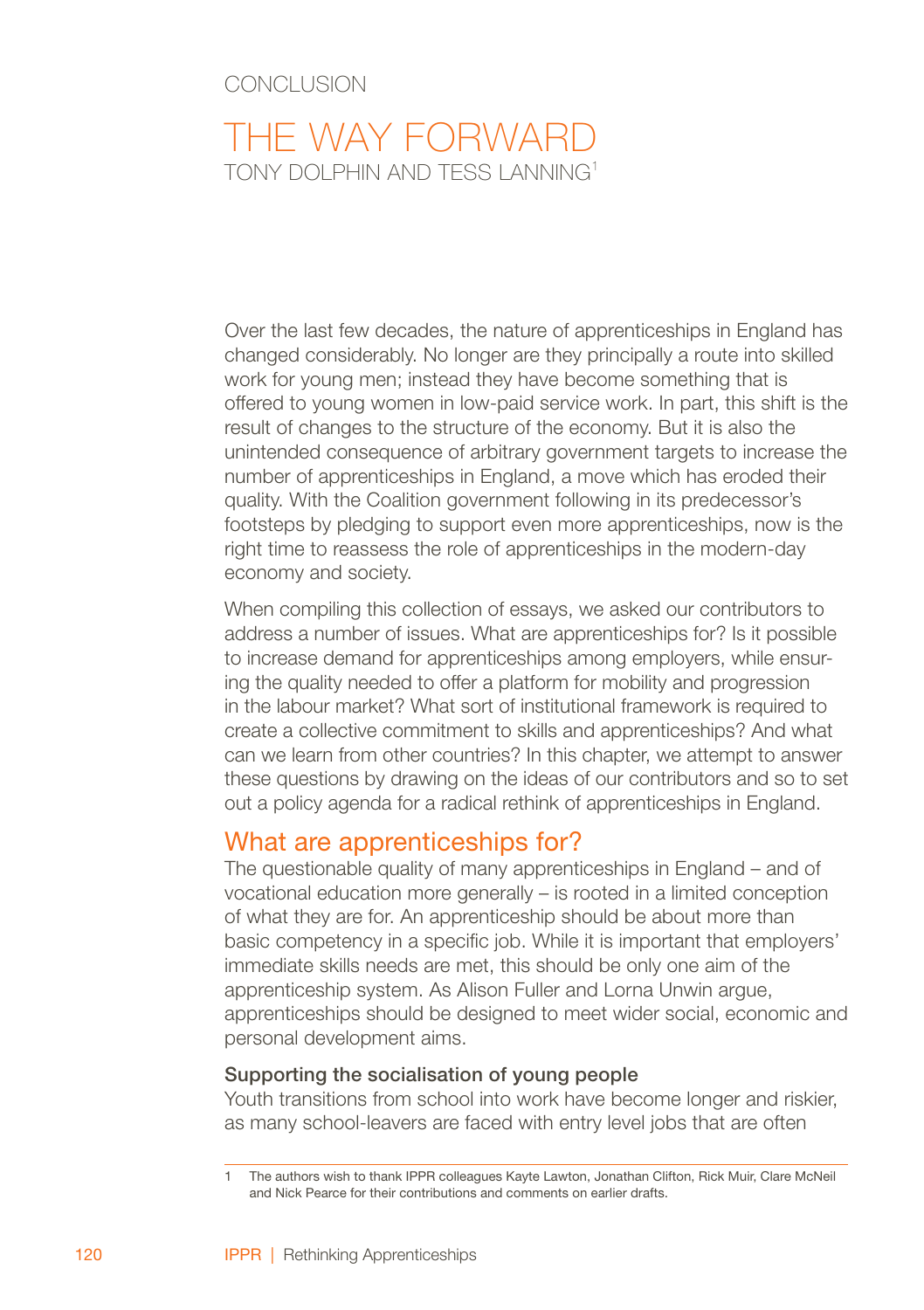insecure and offer few opportunities for progression (Keep 2011). At their best, apprenticeships can support young people into work and responsible citizenship at a time when the labour market is more complex and difficult to navigate and provide a basis for future study or progression within the wider labour market. At present, however, the narrow focus on certifying competency in a particular job means many apprenticeships are not playing this role.

Increasing the number of apprenticeships that are offered to people aged 25 and over has diluted the important role that they should play in socialising young people and preparing them for the world of work. Adult apprenticeships cannot exist by definition and the government should limit them to young people. Apprenticeships should not be just another form of on-the-job training; they should be something special, easing the transition of young people into work through a mix of on-thejob specific training and more general off-the-job learning. People who have already been in the labour market for a number of years require other types of training. There is a case for the government to create a stronger adult skills system that supports people to cope with economic change, but apprenticeships are not the appropriate vehicle.

More intensive state intervention is required to ensure apprenticeship qualifications are transferable and to support wider mobility and progression in the labour market. In European models, which serve as the inspiration for several of our authors, a much deeper concept of the social and economic goals for apprenticeships leads to a greater depth of content in the general and technical components. This is regardless of whether or not these skills will be used in the particular job the apprentice is training for. John Bynner notes that this wider curriculum allows many young German apprentices, upon completion, to be taken on by employers in a different field if no job materialises at the training company.

The introduction by the Labour government of general and knowledge components alongside a competency-based assessment was a first step towards promoting the broader aims of apprenticeships in England. But the content needs to be further strengthened to ensure young people have broad skills that are valued in the labour market and not simply what the employing company requires. The general component should at the very least include the basic requirements of most jobs: literacy, numeracy, technological skills and general work skills, and they could also include a broader general education, including academic subjects. Higher minimum standards might apply in some sectors, subject to stakeholder agreement. This should be underpinned by a requirement that all apprentices, irrespective of sector, spend more time learning off-the-job. Only employers who are currently using the

<sup>&#</sup>x27;Off-the job learning' is taken to encompass both training provided outside the workplace, for example in an FE college, and at the workplace but by external providers.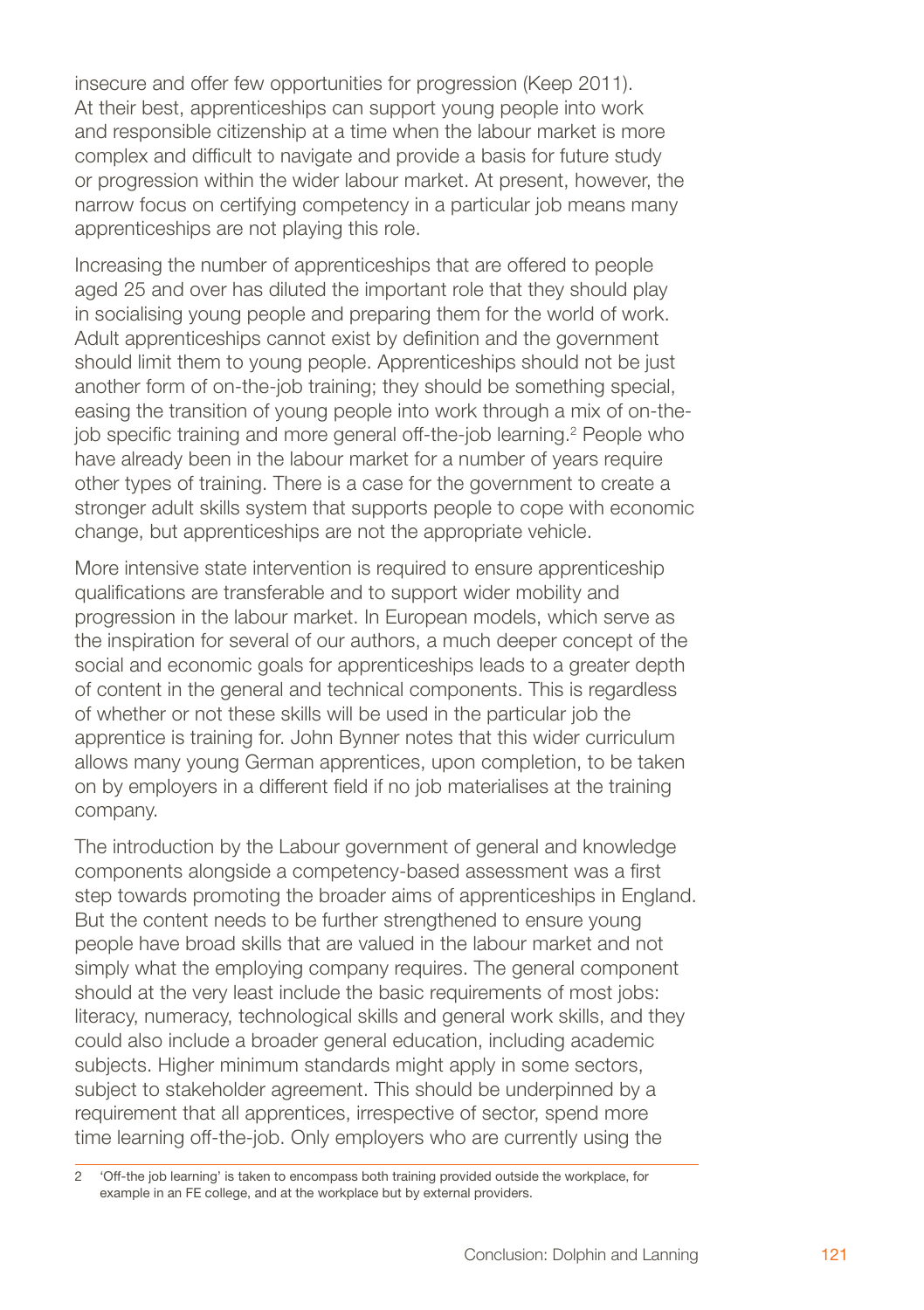apprenticeship brand to fund less-comprehensive training for their employees are likely to object. To ensure students who have not responded well to a classroom environment excel, teachers should explore different teaching methods, so that students are encouraged to reflect on how learning is relevant to the world of work.

## Helping to tackle youth unemployment

If designed properly, apprenticeships could have an important role to play in helping to tackle youth unemployment. The latest figures show that almost 1 million people aged 16 to 24 are currently unemployed in the UK and that over 250,000 have been unemployed for more than one year.<sup>3</sup> People who spend long periods of time out of work when they are young – or who flit between numerous short-lived jobs – suffer permanent 'scarring' as a result. Throughout their lives they achieve less success in the labour market than their contemporaries.

Many of these young people find themselves trapped in a 'catch-22'. They cannot find a job because they lack the skills employers are demanding, but without a job, they cannot develop the skills they need to get on in the labour market. Apprenticeships can help young people break out of this trap by offering additional general education, the chance to learn the 'soft skills' that employers often demand, and some specific job-related training. They also represent the chance to earn some money and to develop self-esteem.

Unfortunately, many of these young people are out of work because they lack even the most basic skills required by employers. Employers have become increasingly reluctant to hire school-leavers and the government may be underestimating the effort involved, particularly for small businesses, in setting up the workplace support required to socialise young people into the world of work. Employers require more support to set up apprenticeship programmes, particularly when they are hiring apprentices for the first time. Channelling more apprenticeship funding directly to employers rather than through training providers could help address this problem.

To support disadvantaged groups the government should consider funding more pre-apprenticeship training to help young people reach the level needed for entry into an apprenticeship programme. Research suggests that 97 per cent of employers think pre-apprenticeship training will help young people get onto apprenticeships (Working Links 2011: 22). This would have to be funded by government and would be provided mainly in further education colleges. It could form part of a programme to ensure that all unqualified 16-to-19-year-olds are brought up to a level compatible with entry onto an apprenticeship in areas such as numeracy and literacy, whether or not they choose to go down this

In the three months ending August 2011, youth unemployment in the UK was 991,000 and there were 227,000 people aged 18 to 24 who had been unemployed for more than 12 months.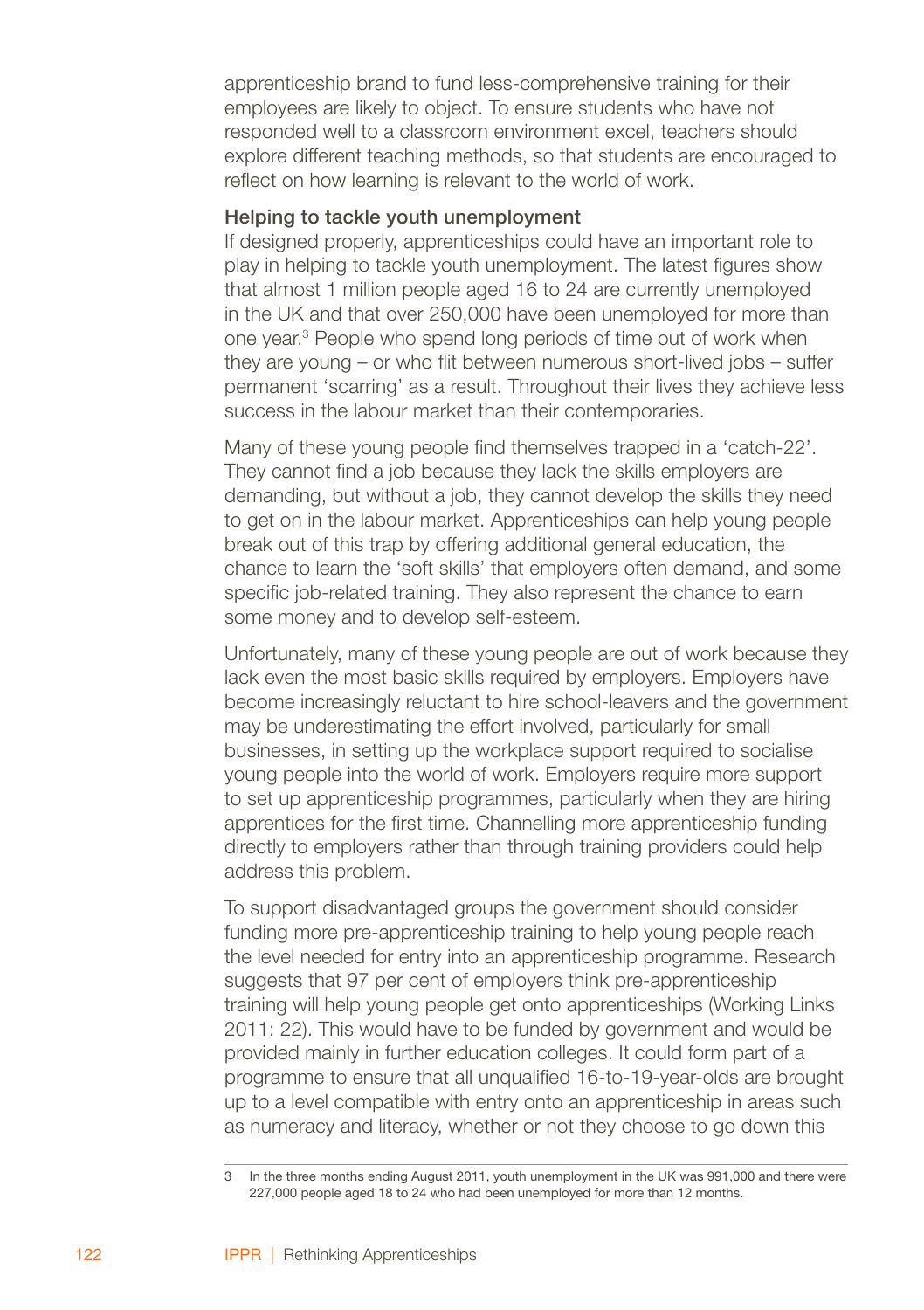route. Given the low quality of much of this training in the past, care would be needed in the design of such preparatory training. This should ensure that apprenticeships are not used to address failures in the school system, such as low levels of literacy and numeracy, which in the longer term must be addressed through educational reforms.

This should be financed by limiting apprenticeships to young people aged under 25. In aggregate, this might mean fewer apprenticeships in the short-term, but the government should move away from a simple 'more is better' approach to one that concentrates resources where they can achieve the best results. This is not to deny that older workers would benefit from additional training or that in some cases this should continue to be subsidised, particularly where it is at level 3. But the apprenticeship 'brand' should be reserved for young people developing the skills they need to flourish in the labour market. We are sceptical about the quality of some apprenticeships offered to older workers and believe they offer a poor return to the government, compared to helping young people prepare for an apprenticeship.

## Promoting a better-skilled economy

The weak demand for and low quality of many apprenticeships in England is linked to deep structural problems in the economy. Low employer demand for skills is a longstanding problem that results in many workers feeling their talents are not being fully utilised by their employers and that there is a lack of opportunities for continuing development in work. Thus, while we agree with John Hayes and Tim Boswell that apprenticeships in a post-industrial economy should be a route into a wide range of sectors and occupations, the kind of work they lead to matters too.

Apprenticeships should be at the heart of efforts to build an economy that offers all young citizens the chance to participate in occupational life – what has been called a 'vocational economy'. There is no reason why apprenticeships cannot provide an alternative route to university education into high-skilled 'knowledge' sectors – as advocated by Oliver Tant and Neil Sherlock in this volume. This would mean increased numbers of apprenticeships at level 4, which would be appropriate given the global pressures forcing the UK and other advanced economies to increase the overall level of skills in their labour forces.

The main aim of apprenticeships will remain the promotion of a sense of expertise across all sectors and occupations, not merely within a professional, technological or scientific elite. However, we are wary of nostalgic pleas for apprenticeships to be about raising the status of 'craft', a term that is too often equated with practical trades carried out mostly by men. It is a small step from this position to the argument that the so-called 'soft skills' required in private service sectors are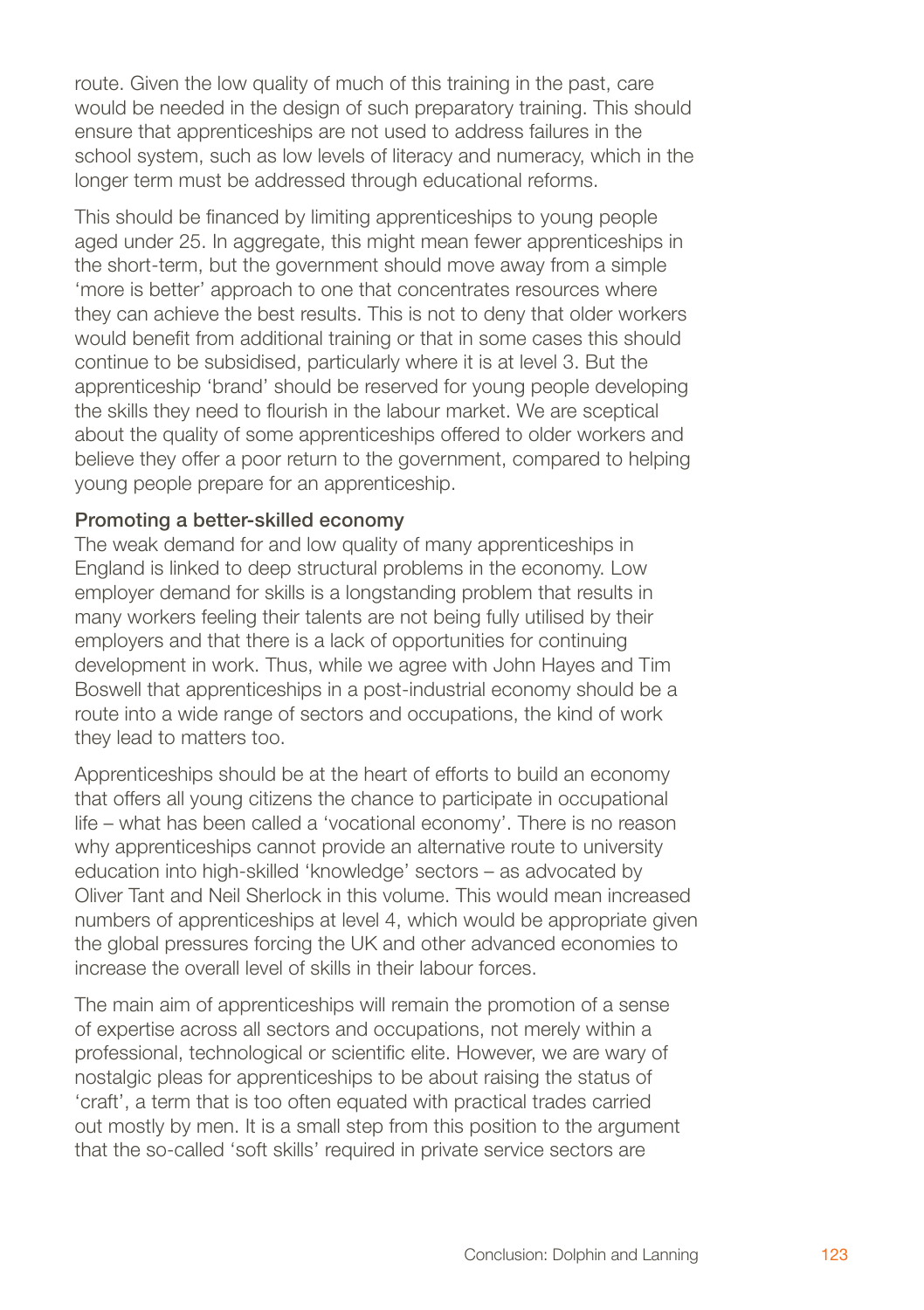associated with natural feminine attributes and so do not require vocational knowledge or further development (Fuller and Unwin 2011).

As Ewart Keep and Susan James argue, a significant factor in the UK's 'low skill equilibrium' has been unwillingness on the part of government to intervene in the labour market and the economy, including on how employers train their staff. A return to an active industrial policy that supports skill-intensive industries, innovation and the introduction of new technologies would raise the demand for skills. However, to ensure all workers participate in growth requires a vision of progress based not on a 'high-skilled' but a 'well-skilled' society (Vandenbroucke 2011), where people's talents are used and developed across all occupations, sectors and regions.

At the moment, increasing the number of apprenticeships is simply a knee-jerk response to increased youth unemployment. While they do have a role to play in helping young people to compete in the labour market, they should also be central to meeting new demand for skilled workers and part of a broader strategy to improve the standard of products and services in the domestic economy, where the majority of jobs are located. The government needs to develop a modern industrial strategy to promote strong and sustainable economic growth in the UK; apprenticeships need to be firmly embedded in this strategy.

# How can the demand for apprenticeships be increased?

The post-war decline of apprenticeships in England has been linked to the increasingly high cost of taking on apprentices (Ryan 2002) and subsequently to deindustrialisation, which led to the decline of traditional apprenticeship sectors. The recent increase in numbers has not been associated with a reversal of these factors, but rather with a watering down of what constitutes an apprenticeship, driven largely by government targets. The government should abandon quantitative targets and focus instead on increasing demand in the economy for better trained workers, so leading to a revival of apprenticeships led by demand not supply.

The future of apprenticeships in the UK, and how to increase the demand for them in particular, has to be considered in the context of likely shifts in the composition of the British workforce.<sup>4</sup> The story of the last 10 to 15 years is a simple one. Three underlying trends dominated: technological change, globalisation and an increase in resources for public services. Technological change resulted in losses of low- and semi-skilled jobs across manufacturing and service industries. There were also large falls in the numbers of process, plant and machine operatives and clerical and secretarial workers. However, it also led to

These trends are discussed at greater length in Dolphin et al (2011).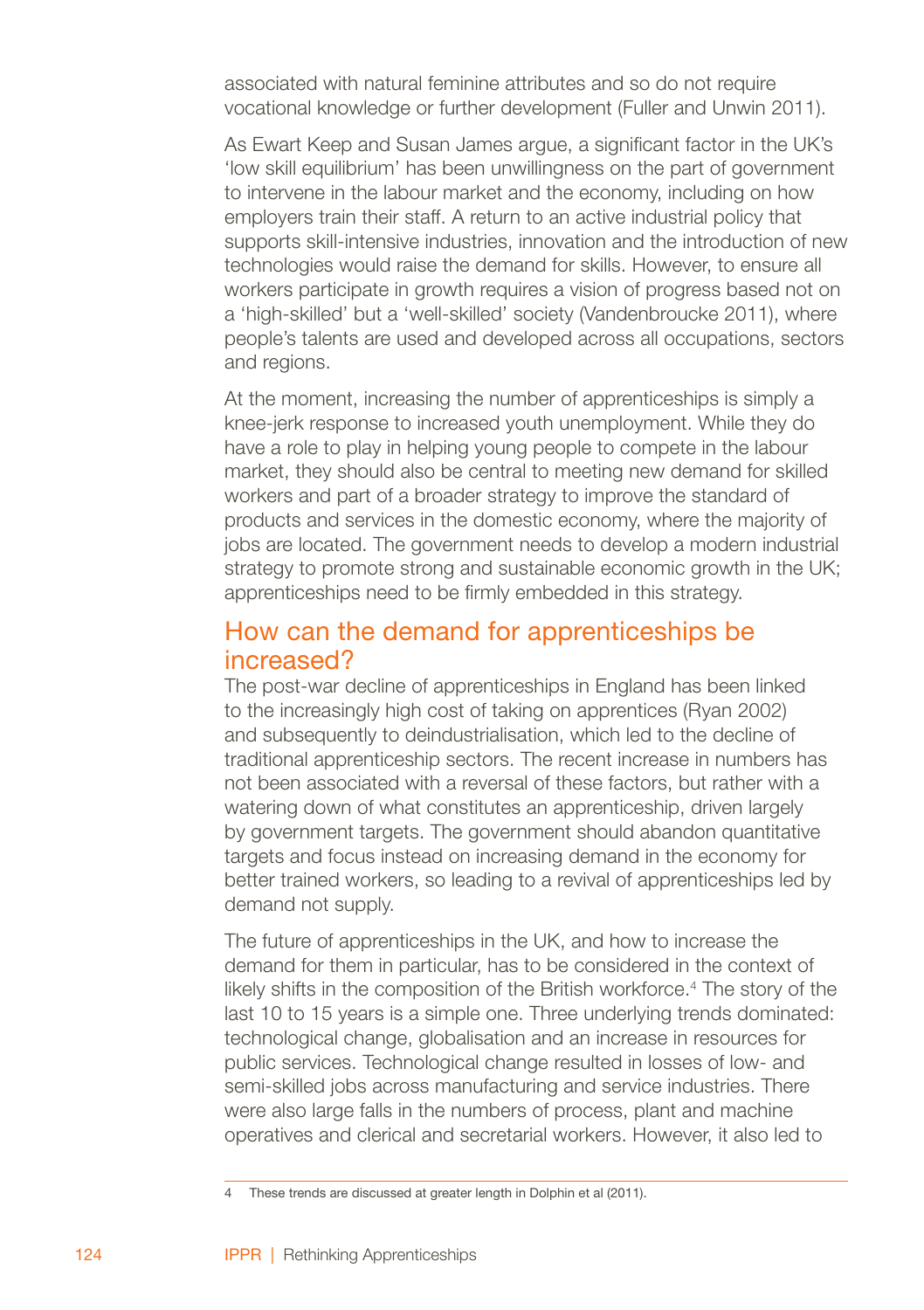greater opportunities – and more jobs – for skilled workers. Globalisation meant companies in the UK closed down, or shifted production to other countries, in order to remain competitive, particularly with companies in emerging Asian economies. This mainly affected manufacturing, though parts of the service sector also saw jobs transferred overseas. Meanwhile, increased spending, largely by the public sector, saw rapid growth in employment in health, education and public administration.

Over the next decade, the first two of these trends are likely to be sustained. Further technological change and globalisation are likely to mean the UK workforce continues to shift in favour of more skilled jobs in the private service sector. Despite talk of rebalancing of the economy, a renaissance of manufacturing industry is unlikely. The manufacturing sector is simply no longer big enough to soak up a significant number of people joining the labour market each year. New jobs for young people in the future will be found predominately in the private service sector of the economy, and so this is where the bulk of apprenticeships will be too.

While we can be reasonably sure that these two trends will be maintained, we know for certain that the third trend of recent years will not be. The government will be making savings in the public sector by cutting its workforce. In part, these savings will be made by closing down some operations (such as various quangos), resulting in redundancies. But across large parts of the public sector, recruitment freezes are likely to be a very important part of how employment is cut. Clearly, this will affect young people disproportionately, and it will reduce the opportunity for growth in apprenticeships in the public sector.<sup>5</sup>

New trends will also emerge, or strengthen. There is already evidence of the effect of the ageing of the population on the labour market in recent years, in the form of rapid growth in the number of people employed in social care. Over the next two decades the number of older people in the population will increase substantially. Despite cuts in public spending, many more jobs will be created in social care in coming years.

What, then, can the government do to increase demand for apprenticeships among employers in the UK? While subsidies can support employers to set up apprenticeship programmes, they are not enough when demand for skills is low. Brian Knight and Tom Karmel offer a note of caution for those seeking to emulate the Australian approach. Government policy has led to a sustained increase in the numbers of apprenticeships and lower-level traineeships in recent years, but this has involved a proliferation of state-funded bodies and wage subsidies at great expense to the public purse. These policies do not appear to have stemmed the declining employer commitment to apprenticeship

The public sector accounts for more than 20 per cent of the UK's workforce, but less than 10 per cent of apprenticeships: http://readingroom.lsc.gov.uk/lsc/WestMidlands/Apprenticeships\_public\_sector\_ acc.pdf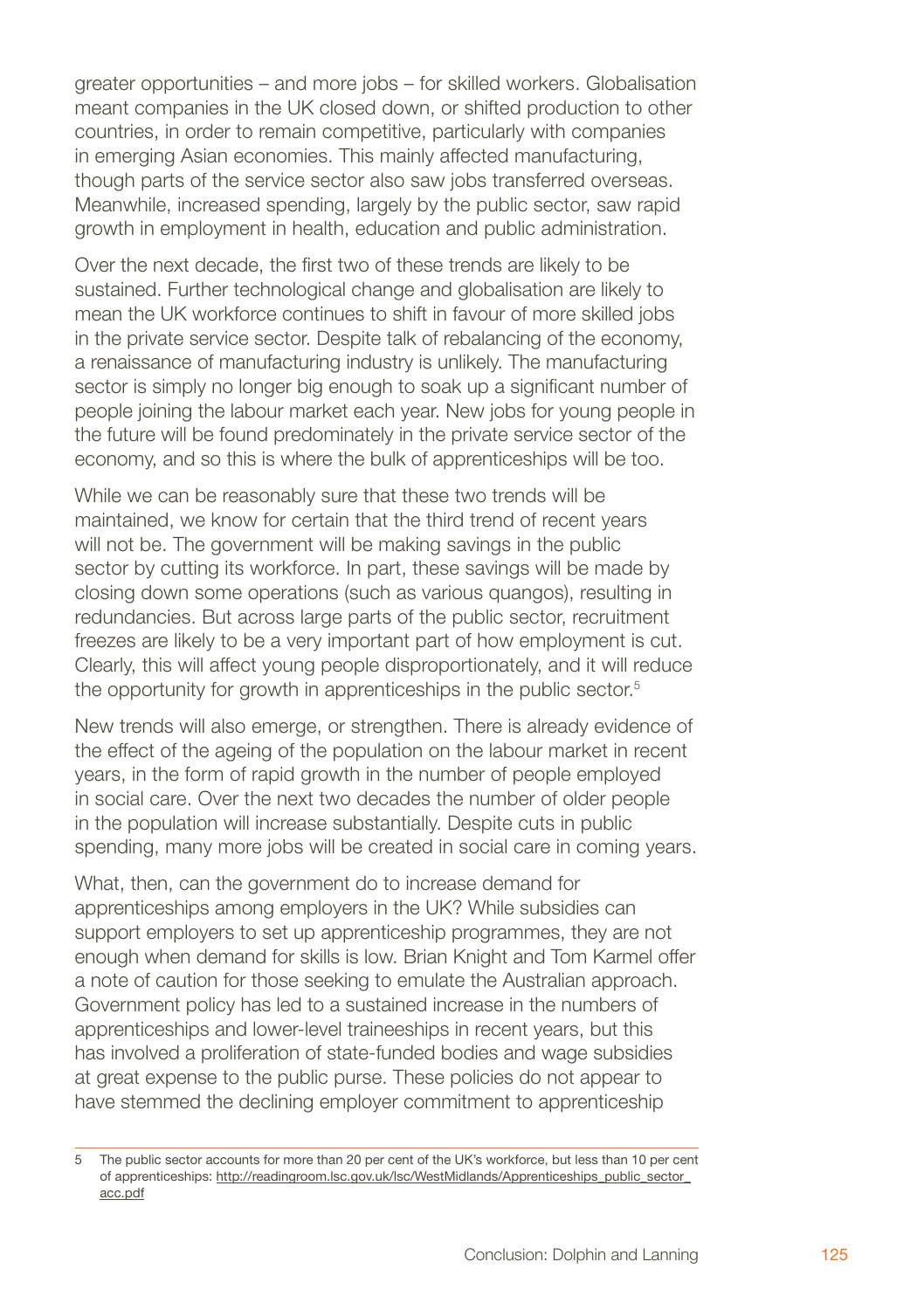training in more skilled sectors, something which others have argued is associated with wider labour market deregulation (Payne 2007).

The government should start by addressing the factors associated with decline. Demand for apprenticeships is determined by perceived costs to the employer. Hilary Steedman's call for a minimum duration for apprenticeships – two years would seem to be appropriate, though it is possible that different sectors should be allowed to determine their own rules, subject to an overall minimum – combined with a lower training allowance is designed to allow employers to recoup the costs of training in the initial stages when an apprentice becomes more productive later on. This would help to increase demand, although apprentices are unlikely to stay the course unless the quality of training is sufficient and the wage premium at the end is worth the wait. To ensure low-income groups are not put off by such a shift, the government should extend the same offer of a loan that is available to higher and further education students to apprentices, to be paid back once earnings are over a certain level. This should also help increase student demand for longer apprenticeships, including those leading to level 4 qualifications, which the government is keen to promote.

In the longer term, the government should adopt a sectoral approach as part of a more active industrial strategy that aims to raise demand for skills. Short-term corporate cultures, more prevalent in the deregulated Anglo-Saxon economies, tend to lead to lower levels of training. Training is higher where competition on price and cost is less important than product specification and quality (Stanfield et al 2009). Certain types of labour market regulation can help to increase the demand for skills by raising product or service quality. In the UK, the approach to improving the quality of services has traditionally been based on standard-setting and inspection. Across other European countries, regulation has been applied across a wide range of occupations requiring that a certain proportion of staff are trained to deliver a desired quality of service. Steedman et al (1999) argued that this approach encourages a selfregulatory ethos, and that apprenticeship training could be a key way of meeting the standards and encouraging a professional approach across a range of sectors and occupations.

The strategy should focus initially on those sectors that are likely to expand in coming years and so will require a stream of new entrants and on those sectors where an ageing workforce will require replenishing. The Labour government introduced training requirements in social care, which mandated that all staff must receive induction training and a certain proportion of staff had to be trained to NVQ levels 2 and 3, with staff in certain positions required to hold an NVQ level 4. Gospel and Lewis (2010) found this had a significant impact on training and qualifications within the sector. However, two problems limited the effectiveness of the regulation: an increasingly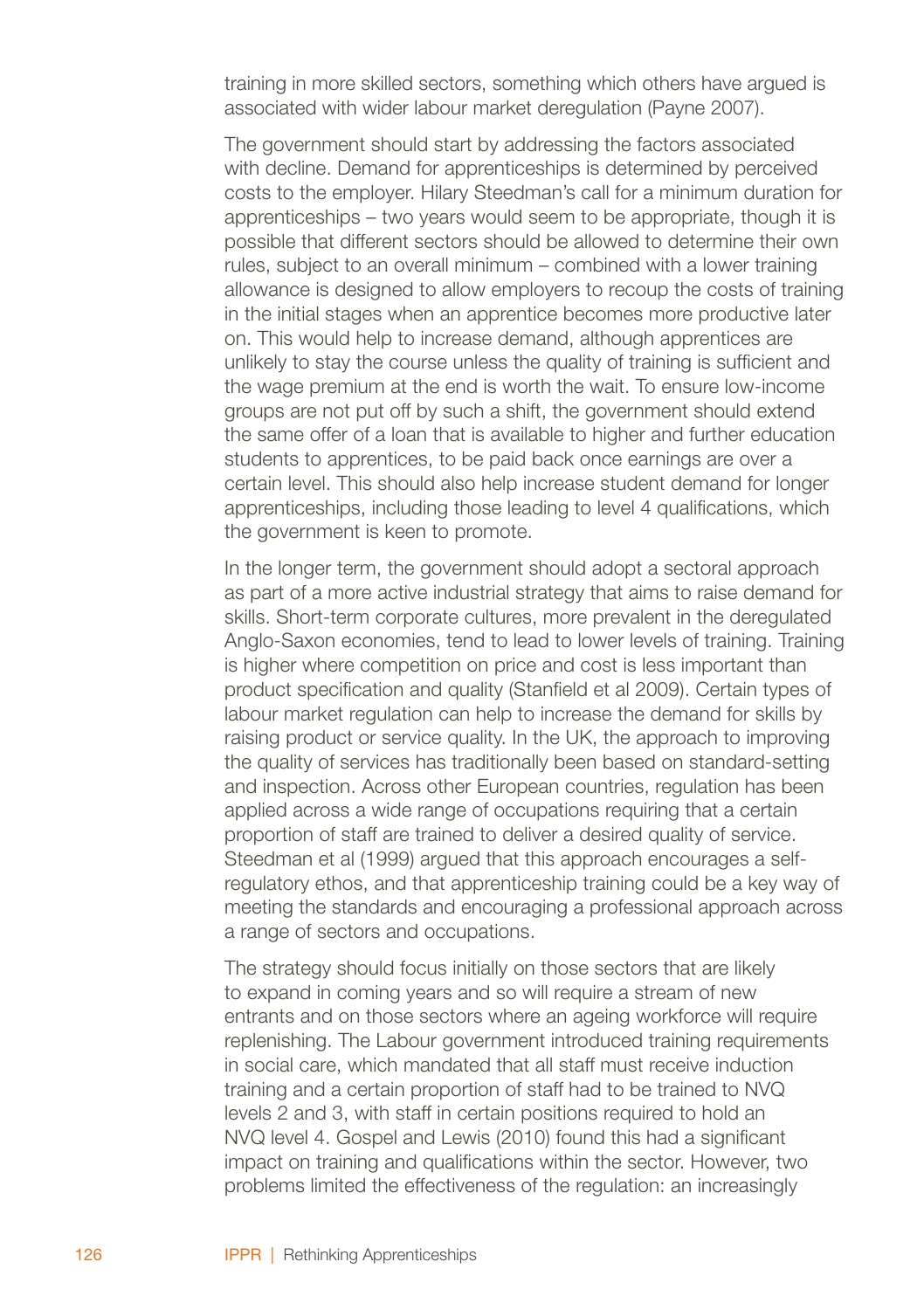lax approach to enforcement by government over the years and, more fundamentally, poor management practices, which meant that staff skills were underutilised and that there were few opportunities for continuing skills development. There is still scope to extend occupational licencing, requiring an apprenticeship as a condition of entry, in those occupations where the quality of service is important for citizens' wellbeing and where an element of compulsion is required to raise standards. However, the case of social care demonstrates that regulatory approaches will only work if combined with efforts to change the competition strategies and human resource practices adopted by employers (see also Keep et al 2006).

# How can the quality of apprenticeships be improved?

Apprenticeships will have to evolve to cope with changes in demand. An apprenticeship in a traditional manufacturing occupation is unlikely to be the same as an apprenticeship in social care. It is widely recognised that apprenticeships in many parts of the service sector are not as good as those in traditional manufacturing industries. Given the number of young people that will be starting apprenticeships in the service sector in coming years, it is incumbent on the government to ensure that standards are raised.

The relatively low status of vocational education in England is due to its poor quality. Calls for reform have been hampered by a view that its primary purpose is a programme for disadvantaged young people. The award ceremonies for apprentices that John Hayes champions will not be enough to improve the status of apprenticeships in non-traditional sectors. The government needs to ensure that individuals do not waste their time on courses that do not lead to good jobs or further study.

In order to protect the apprenticeship 'brand', as Ewart Keep and Susan James argue, level 2 apprenticeships should be renamed. Scotland's choice of 'skill-seeker', Australia's 'traineeship' and Canada's 'journeyperson' all distinguish lower-level training from a full apprenticeship qualification. The main focus should be raising the number of higher level apprenticeships, with resources targeted at supporting businesses and colleges to move level 2 apprenticeships to level 3 and beyond.

A key goal should be to ensure apprentices (and renamed level 2 trainees) have the status of 'learners' – something that would be supported by a change in the legal definition of an apprentice from an employee to a special status that guarantees the right to high quality off-the-job training. To develop traineeships and apprenticeships as a high-quality route into employment, the government should extend the statutory requirement for off-the-job learning from a minimum of 100 to 200 hours a year, or half-a-day a week, in addition to the 180 hours of structured work-based training. Any position offering less than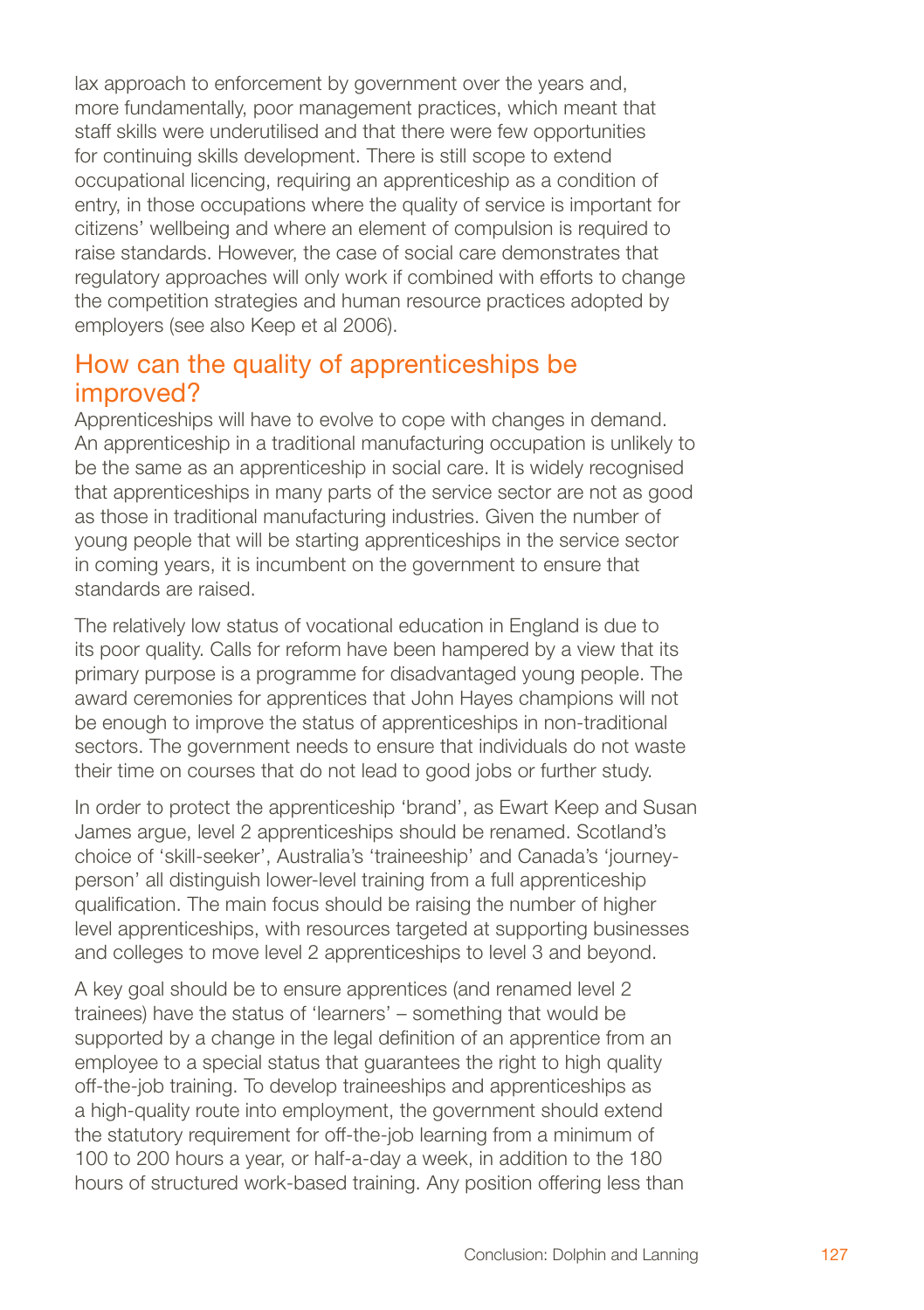these requirements would not be classified an apprenticeship. Twohundred hours a week of off-the-job training would still be below the standard in most European countries, but would help to change the way apprenticeships are regarded and weed out the in-work training that has been rebranded as 'apprenticeships' in recent years.

As Martin Doel argues, further education colleges can play a key role in delivering the general and technical/knowledge components of apprenticeships. Local colleges and group training associations are more cost-effective options than individual relationships between training providers and employers because they allow apprentices from different employers to be trained together, with the costs continuing to be shared between employers (in apprentice wages) and the state (off-the-job training costs). Some colleges may need to up their game, while private training providers should be retained if they are performing well. The work-based element of apprenticeships is equally important. The government has already expressed a desire to move away from provider-based apprenticeships, which are understood by young people and employers alike to be poor quality (Lawton and Norris 2010). Apprenticeship training agencies should be phased out, with funding redirected to employer-based apprenticeships.

In the short-term, improving the quality of apprenticeships is likely to result in a reduction in the number available, at a time when large numbers of unemployed young people need training opportunities. The age for compulsory participation in education and training is also about to be raised to 18, creating extra pressure to find spaces for young people, all within a fiscal context that is putting pressure on education budgets. Apprenticeships can provide meaningful training that meets the needs of young people but not if they are poor quality. The government should avoid the temptation to replicate the mass training schemes of the 1980s and 1990s – and attempt to give them greater credibility by calling them apprenticeships – in order to absorb large numbers of unemployed young people and meet its target for raising the participation age to 18. Low-quality training does not benefit anybody. Changes to the definition of apprenticeships in recent years have largely not benefitted young people and this should be a warning to those seeking to expand quantity to the detriment of quality.

Regulation alone will not ensure apprenticeships fulfil their potential and cannot guarantee that they build clear progression routes for individuals. A much stronger general education component, at levels 2 and 3, that is valued by further and higher education institutions, would support progression or return to academic study for those who want it. A higher knowledge content would also support progression to other jobs or, where relevant, specialisation in a particular field. The key to developing relevant content that is widely accepted by employers and educational institutions is an institutional framework that generates collective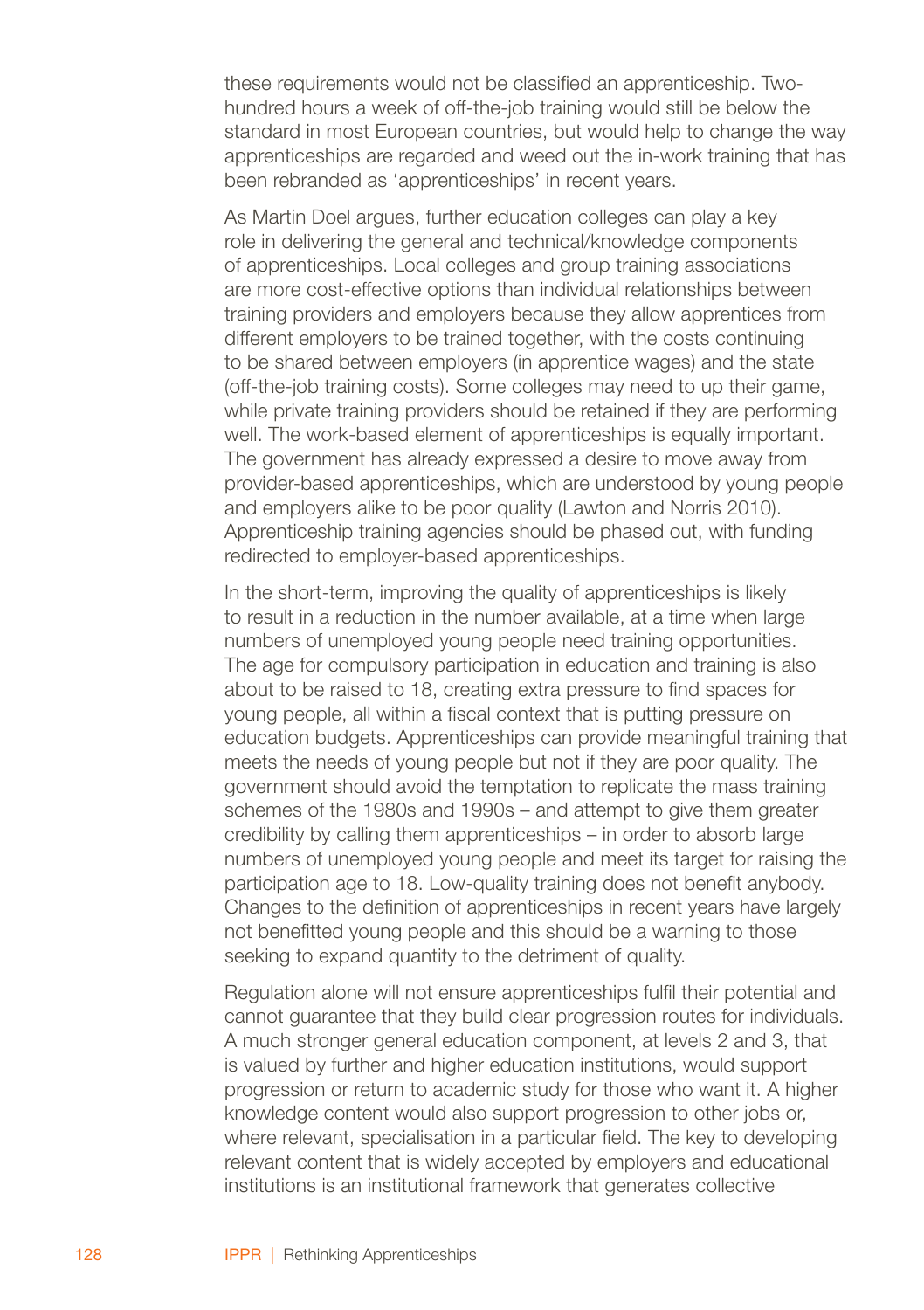commitment to the goals and development of apprenticeships from these stakeholders.

# What should the institutional framework for apprenticeships look like?

The state, individuals and employers want different things from the apprenticeship system. The goal of policy is to make sure those interests are balanced. The involvement of key stakeholders in the design, delivery and assessment processes in continental Europe mean the different needs are negotiated, which leads to a better balance between the aims, cost and quality of apprenticeships and helps to generate collective commitment from the state, employers and individuals. It is for this reason that various contributors to this volume put governance at the heart of apprenticeship reforms.

In England, the state provides a feeble regulatory framework, largely leaving it to the market to determine the demand for and quality of apprenticeships. Yet at the same time, the state is far too dominant in the governance of skills: the design, content and delivery of apprenticeship frameworks is developed largely through state-funded quangos and training agencies without any real engagement with employers or learners.

This is the inverse of the European social partnership model that underpins strong apprenticeship systems, where the state provides a much stronger regulatory framework for vocational education but steps back when it comes to governance. While the details vary, in most countries with strong vocational education systems – notably the German-speaking countries, the Netherlands and Denmark – national and sectoral partnership bodies are involved in the policymaking process and responsible for developing the broad frameworks for apprenticeships and other vocational qualifications. The content and delivery of vocational education is then developed by social partnership bodies at local level, which ensure flexibility according to local economic needs.

Sectoral partnerships take time to grow and it is this, perhaps, that is behind the reluctance of our contributors to advocate another shake up of the national skills framework despite the fact that sector skills councils (SSCs) have not, except in a minority of cases, materialised as a truly representative employer voice (Jaffa 2009). Nonetheless, SSCs will have to improve significantly if they are to become 'guilds for their sectors', as John Hayes hopes. John Bynner, Fred Grindrod and Iain Murray may be right when they propose retaining SSCs but strengthening stakeholder engagement, in particular redressing the bias towards employers by increasing the number of union representatives to half of the board.

SSCs were conceived as a mouthpiece to articulate employers' skills needs, with no remit to advocate more competitive or productive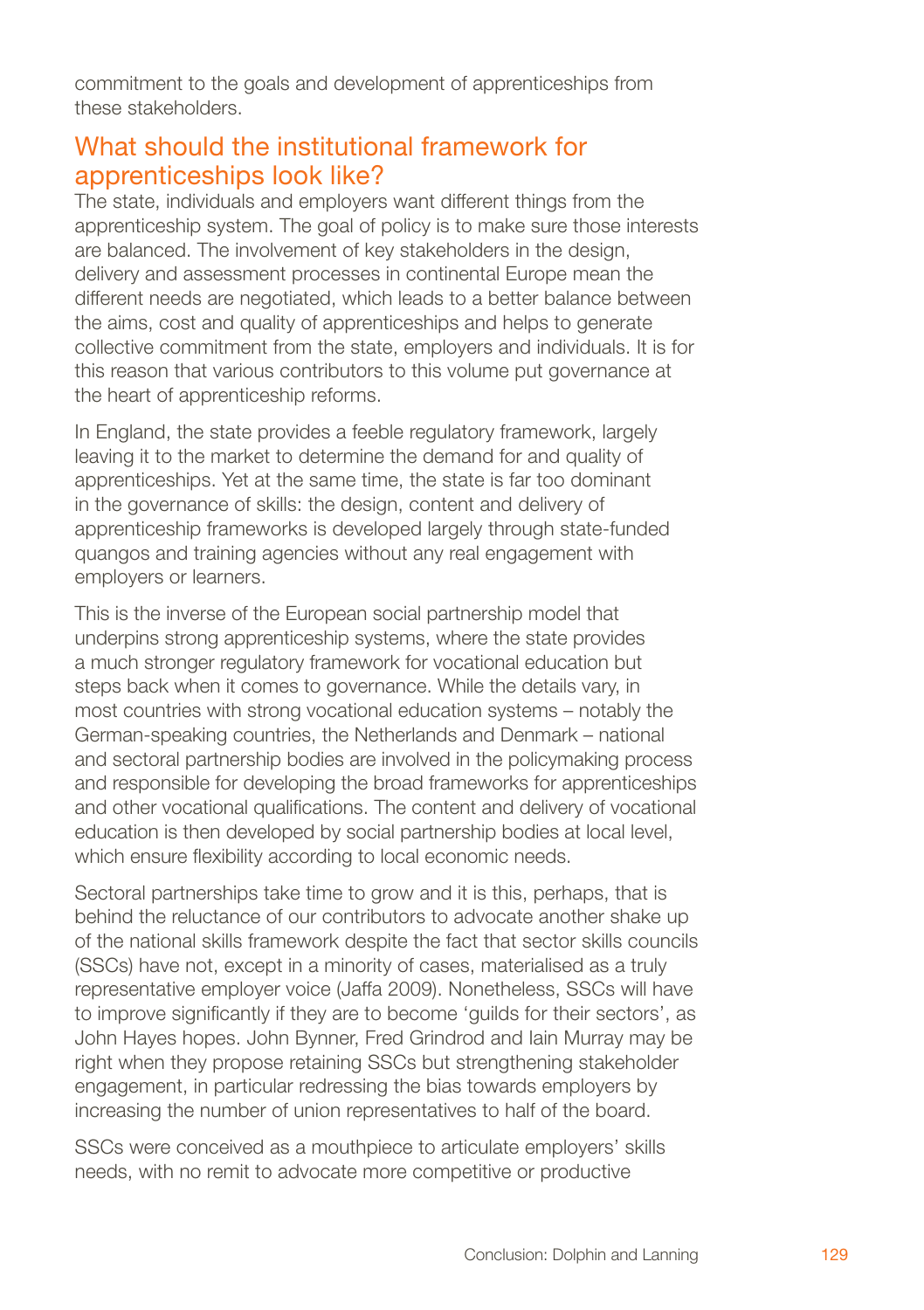business models that might require a higher demand for skills. This creates a focus on meeting employers' existing demand for skills, rather than forming a flexible and strategic system that responds to changing economic needs and plots a course for a well-skilled, high-quality economy. While favouring an employer-led approach, Tim Boswell notes that bringing other stakeholders – such as education professionals and trade unions – into the debate would help 'to develop a better understanding of what it is to develop a whole workforce'. These bodies should have responsibility for developing broad apprenticeship frameworks and updating these each year to reflect changing economic circumstances. SSCs should also be given a new remit to improve product market strategies and work organisation within their sectors, with resources made available to encourage employer engagement through an expanded Growth and Innovation Fund.

Stakeholder engagement in new skills institutions has been weak in the past due to the failure of government to involve them and the lack of a social partnership tradition among British unions and employer associations. Compulsory membership of SSCs for employers might increase employer engagement, but would be resisted by employers. The strongest SSCs are those where an existing employer association won the contract – a lesson which should be heeded in the future. Partnership would also present a challenge for some unions, which possibly have more power than they acknowledge to advance the agenda in sectors where they are still present. Indeed, one trade-off the unions may need to accept is a lower rate of pay for apprentices to offset the costs of higher quality training provision by employers. In Germany, unions have agreed to lower pay on the basis that the numbers of apprenticeships are restricted to those necessary to replace natural turnover and meet new demands for skilled workers within an industry, thus ensuring apprentices do not become a cheap substitution for existing skilled workers.

Regardless of success at the sectoral level, local social partnerships offer the chance to develop flexible and relevant apprenticeship content for employers, individuals and local communities. Currently, local progression pathways are often weak and unclear for young people due to a fragmented institutional environment. This is made worse, some argue, by a focus on choice and competition that does not encourage collaboration between different education providers or other stakeholders (Hodgson and Spours 2008). Local institutional actors need to be brought together to ensure stakeholder commitment and coordination to support young people's transitions into work. The government should set up bodies along the lines of the local 'apprenticeship hubs' recommended by Alison Fuller and Lorna Unwin to regulate and assess apprenticeships for different industries.

 $\mathsf{R}$ Thanks to Hilary Steedman for this point.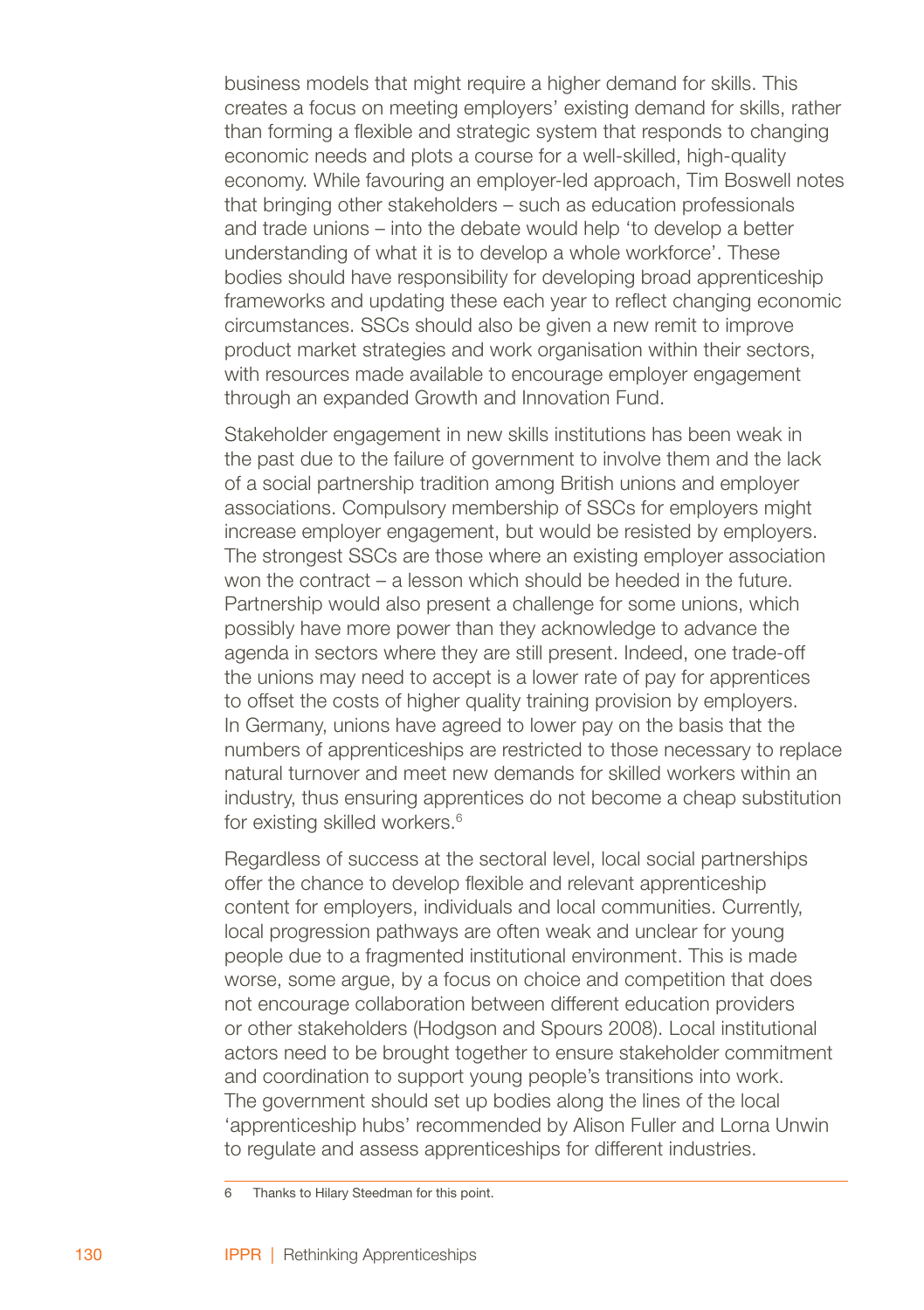The goal would be to bring together local employers, further and higher education institutions and other actors such as SSCs, group training organisations and local union branches to enable local institutional collaboration. Together these stakeholders would develop the content of the on- and off-the-job training for apprenticeships. Fuller and Unwin suggest they should be sector-specific and that travel-to-work areas are the appropriate scale. Stakeholders should be involved in the decisions about how these local partnerships are designed and function. It is the job of government to ensure that these local experiences of partnership are fed back into national policymaking processes.

Money currently channelled through training providers should be redirected to these local partnerships with the aim of helping local businesses and colleges set up and run high quality apprenticeship programmes for young people. Self-governing partnerships between existing sectoral and local institutions would also reduce the need for the many state-funded quangos that have arisen in recent years. This would reduce administrative costs for central government.

# Concluding thoughts

The large number of unemployed young people in England makes low employer demand for apprenticeships a major concern. However, increasing the quantity of apprenticeships should not be achieved at the expense of quality. At a time of substantial real cuts in government spending, public investment must be prioritised to deliver the greatest social and economic value. This will not be achieved by arbitrary increases in poor-quality apprenticeships, which devalue the apprenticeship brand, but in the short term it could be achieved by diverting money currently spent on apprenticeships for over-25s to improving apprenticeships for young people. The status of apprenticeships can also be raised in other ways at little or no cost to the government, if there is a commitment to high standards – a commitment that has not always been present in the past.

An apprenticeship qualification should be valued by all employers in a sector and across the wider economy, not just by an individual employer. Involving stakeholders in the design, delivery and assessment of apprenticeships can ensure the training is flexible in the face of economic change, relevant to the needs of the state, individuals and employers and valued, leading to wage and employment returns. The state should step back from determining the content of apprenticeships and instead provide a stronger statutory framework to guarantee them as a high-quality route into employment. Strengthening the regulatory framework will lead to a reduction in the types of training that count as an apprenticeship. Given the questionable value of some of the recent increase in apprenticeships, this would be no bad thing.